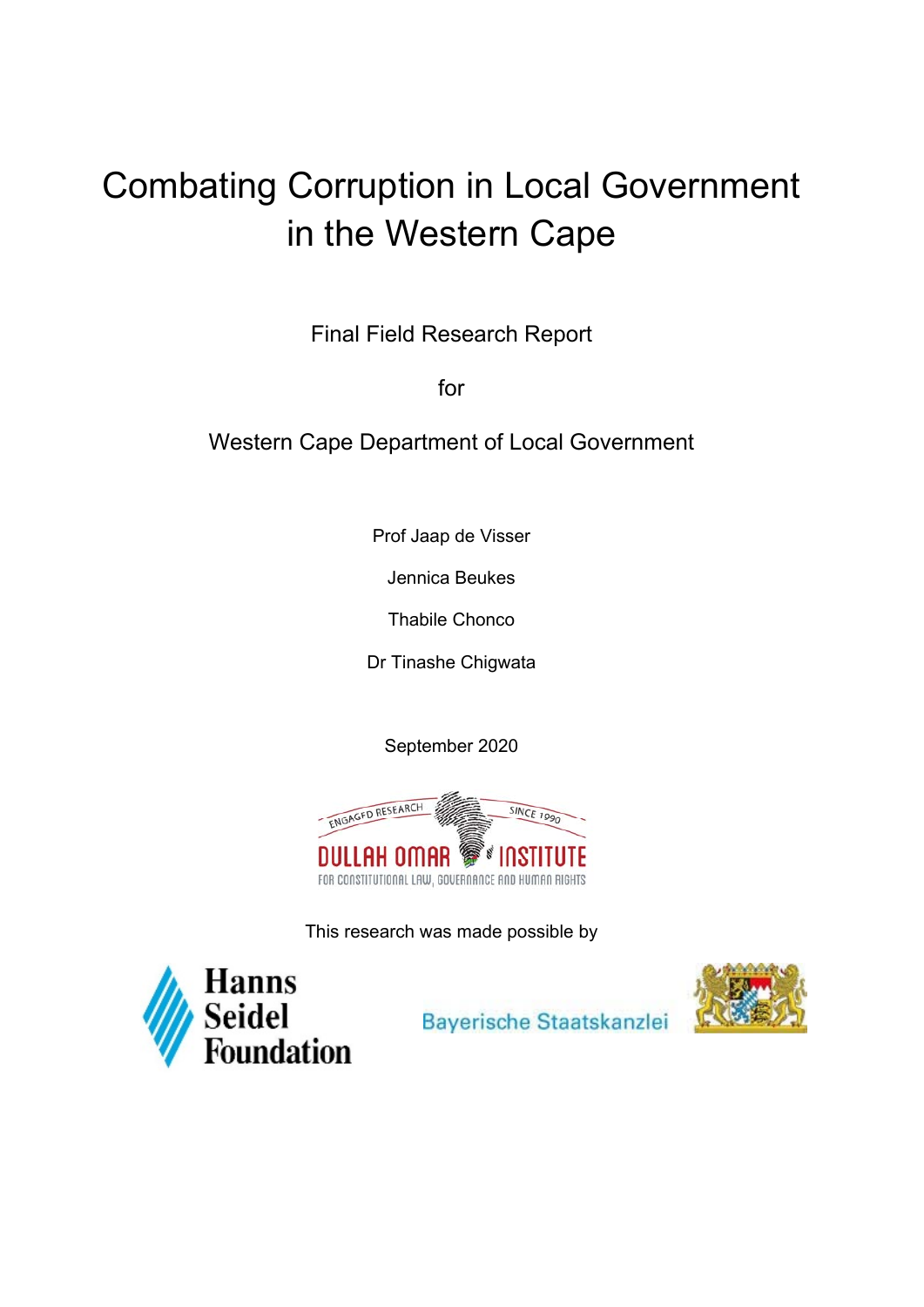# TABLE OF CONTENTS

|                          |     | <b>TABLE OF CONTENTS</b>                                          | $\overline{2}$ |
|--------------------------|-----|-------------------------------------------------------------------|----------------|
| <b>EXECUTIVE SUMMARY</b> |     |                                                                   | 8              |
| 1                        |     | <b>INTRODUCTION</b>                                               | 13             |
|                          | 1.1 | Purpose                                                           | 13             |
|                          | 1.2 | Methodology                                                       | 13             |
|                          | 1.3 | Research process                                                  | 14             |
|                          | 1.4 | Data analysis                                                     | 14             |
| $\overline{2}$           |     | MANIFESTATIONS OF CORRUPTION IN LOCAL GOVERNMENT                  | 16             |
|                          | 2.1 | Recalling the legal framework                                     | 16             |
|                          | 2.2 | The questions we asked                                            | 16             |
|                          | 2.3 | Responses                                                         | 16             |
|                          |     | 2.3.1<br>Supply chain management                                  | 17             |
|                          |     | 2.3.2<br>Human resources                                          | 19             |
|                          |     | <b>Human settlements</b><br>2.3.3                                 | 19             |
|                          |     | 2.3.4<br>Land use and building control                            | 19             |
|                          |     | 2.3.5<br>Other areas                                              | 21             |
|                          |     | Other distinctions<br>2.3.6                                       | 22             |
| 3                        |     | <b>DETECTION</b>                                                  | 23             |
|                          | 3.1 | Recalling the legal framework                                     | 23             |
|                          | 3.2 | The questions we asked                                            | 23             |
|                          | 3.3 | The first level of defense: risk management and internal controls | 24             |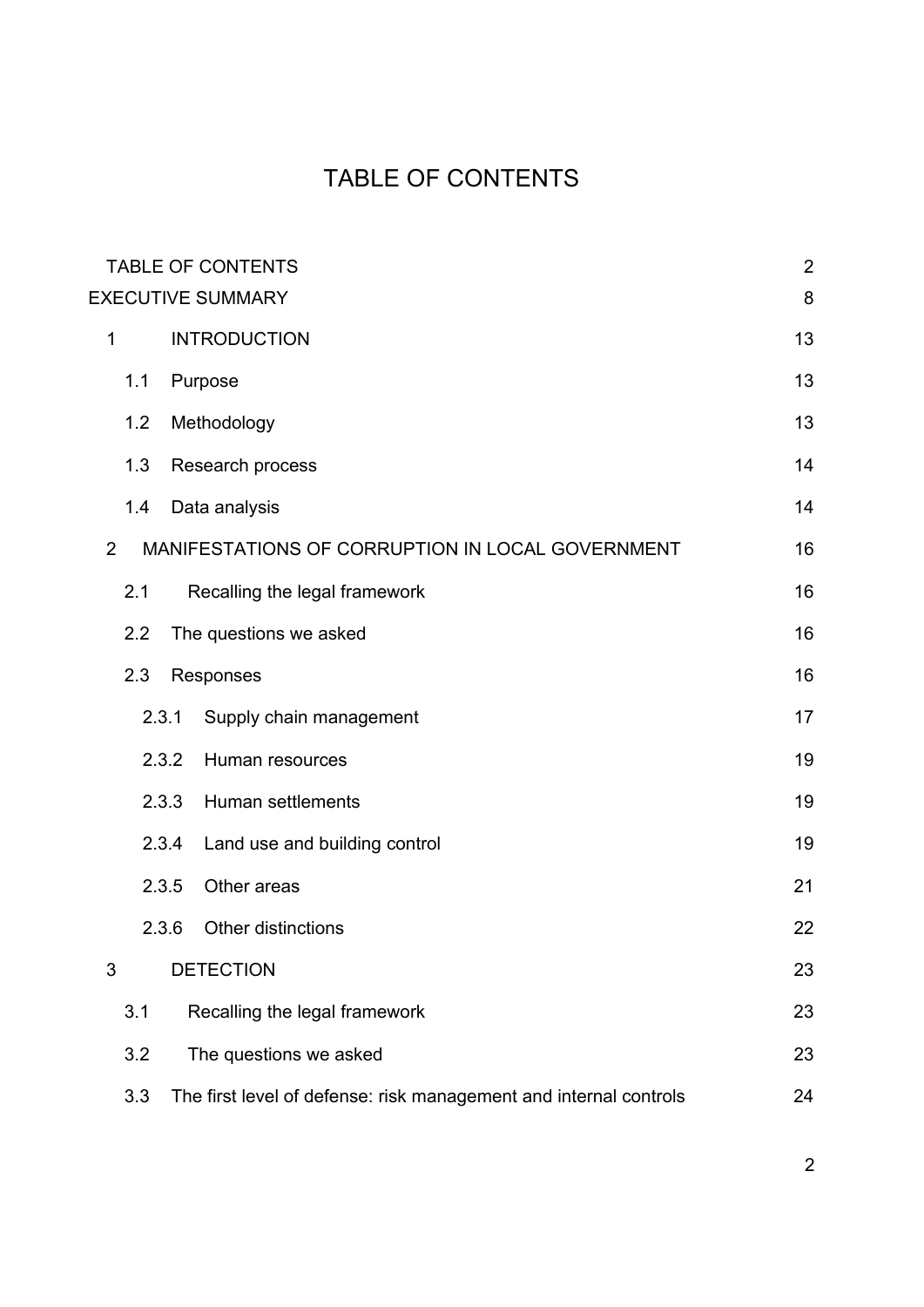|   | 3.3.1              | Internal controls to pick up anomalies                                  | 24 |
|---|--------------------|-------------------------------------------------------------------------|----|
|   | 3.3.2              | Improving business processes                                            | 25 |
|   | 3.4                | The audit and risk chain                                                | 26 |
|   | 3.4.1              | Internal audit unit: scope, independence and capacity                   | 26 |
|   | 3.4.2              | <b>Audit Committees</b>                                                 | 27 |
|   | 3.4.3              | Municipal public accounts committees                                    | 27 |
|   | 3.4.3              | Importance of skills and experience                                     | 28 |
|   | 3.5                | Whistleblowers from within the municipality                             | 29 |
|   | 3.5.1              | Varied reliance on whistleblowers                                       | 29 |
|   | 3.5.2              | Victimisation                                                           | 30 |
|   | 3.5.3              | Reluctance to testify                                                   | 30 |
|   | 3.5.4              | Organisational culture                                                  | 30 |
|   | 3.5.5              | Protection of whistle-blowers                                           | 31 |
|   | 3.6                | <b>Hotlines</b>                                                         | 32 |
|   | 3.6.1              | Varied reliance on hotlines                                             | 32 |
|   | 3.6.2              | Usefulness of fraud hotlines to detect corruption                       | 32 |
|   | 3.6.3              | Weaponisation of hotlines                                               | 33 |
|   | 3.7                | The need to work more with the community                                | 33 |
| 4 |                    | <b>INVESTIGATING CORRUPTION AS STAFF MISCONDUCT</b>                     | 35 |
|   | 4.1                | Recalling the legal framework                                           | 35 |
|   | 4.2                | The questions we asked                                                  | 35 |
|   | 4.3<br>proceedings | How corruption is detected determines the success of staff disciplinary | 35 |
|   | 4.4                | For complex cases, the time for investigation is short                  | 36 |
|   |                    |                                                                         |    |

3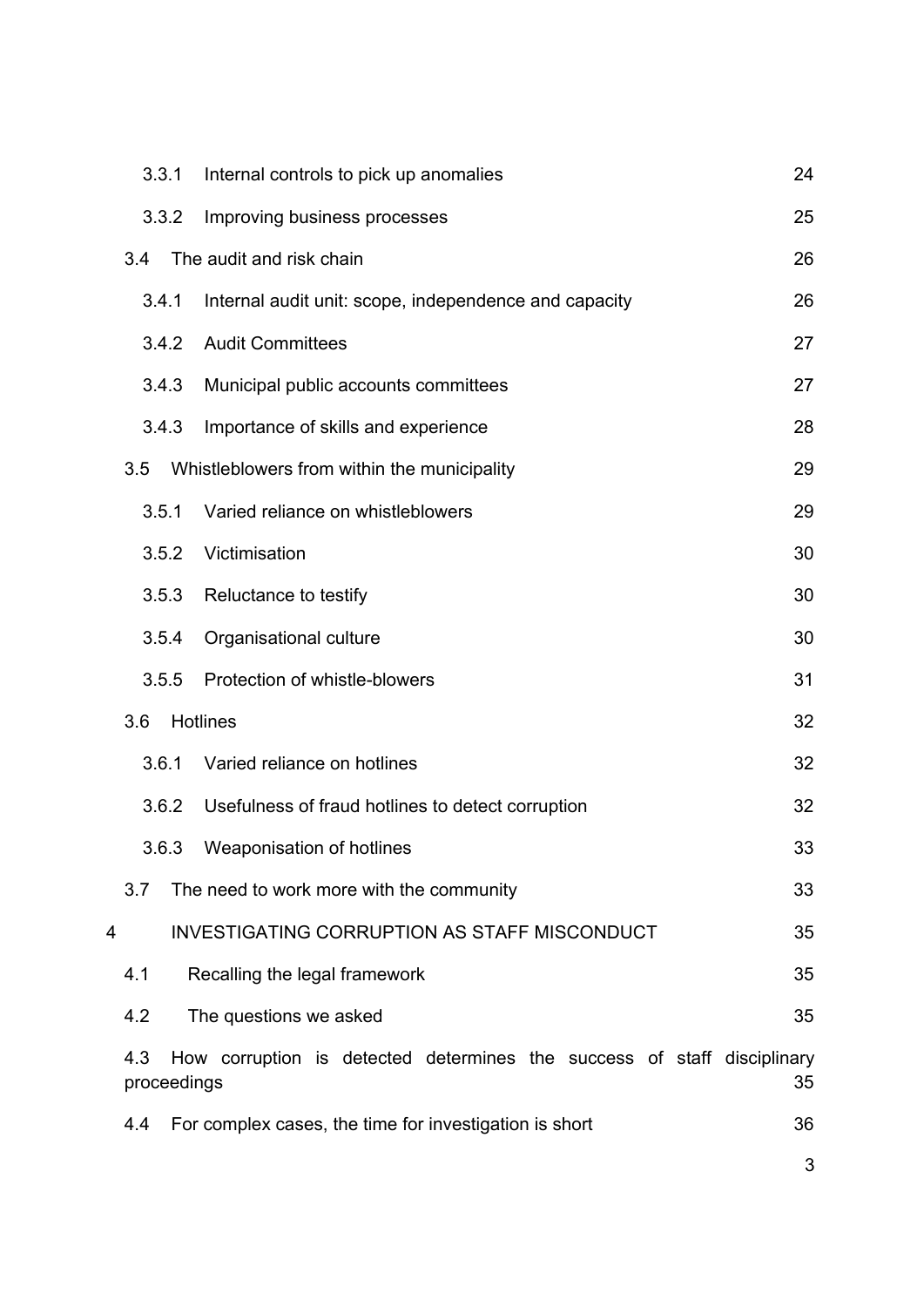|   | 4.5 |       | The regulatory framework is unnecessarily cumbersome                           | 36 |
|---|-----|-------|--------------------------------------------------------------------------------|----|
|   | 4.6 |       | The challenge of frivolous allegations                                         | 37 |
|   | 4.7 |       | The challenge of access to good investigative capacity                         | 38 |
| 5 |     |       | <b>CORRUPTION AS A CRIMINAL OFFENCE</b>                                        | 40 |
|   | 5.1 |       | Recalling the legal framework                                                  | 40 |
|   | 5.2 |       | The questions we asked                                                         | 40 |
|   | 5.3 |       | Criminal investigations take too long or don't happen at all                   | 40 |
|   | 5.4 |       | Resource constraints in SAPS and the Hawks                                     | 41 |
|   | 5.5 |       | SAPS misunderstanding their role or not having relevant expertise              | 42 |
|   |     |       | 5.6 Concerns with the prioritisation of investigative capacity                 | 42 |
|   | 5.7 |       | Resource constraints and lack of specific expertise within the NPA             | 43 |
|   | 5.8 |       | Responses to the inadequate criminal justice response                          | 44 |
|   | 5.9 |       | Greater (forensic) investigative capacity in municipalities?                   | 45 |
| 6 |     |       | <b>RECOVERY OF ASSETS</b>                                                      | 47 |
|   | 6.1 |       | Recalling the legal framework                                                  | 47 |
|   | 6.2 |       | The questions we asked                                                         | 47 |
|   | 6.3 |       | Recovery of stolen assets and funds                                            | 48 |
|   | 6.4 |       | Experiences with recovering assets or funds                                    | 48 |
|   |     | 6.4.1 | The process is cumbersome and lengthy                                          | 48 |
|   |     | 6.4.2 | Time lapse                                                                     | 48 |
|   |     | 6.4.3 | Who pays for the investigation and who receives recovered funds and<br>assets? | 49 |
|   |     | 6.4.4 | What is there to gain?                                                         | 49 |
|   |     | 6.4.5 | Success stories                                                                | 50 |
|   |     |       |                                                                                | 4  |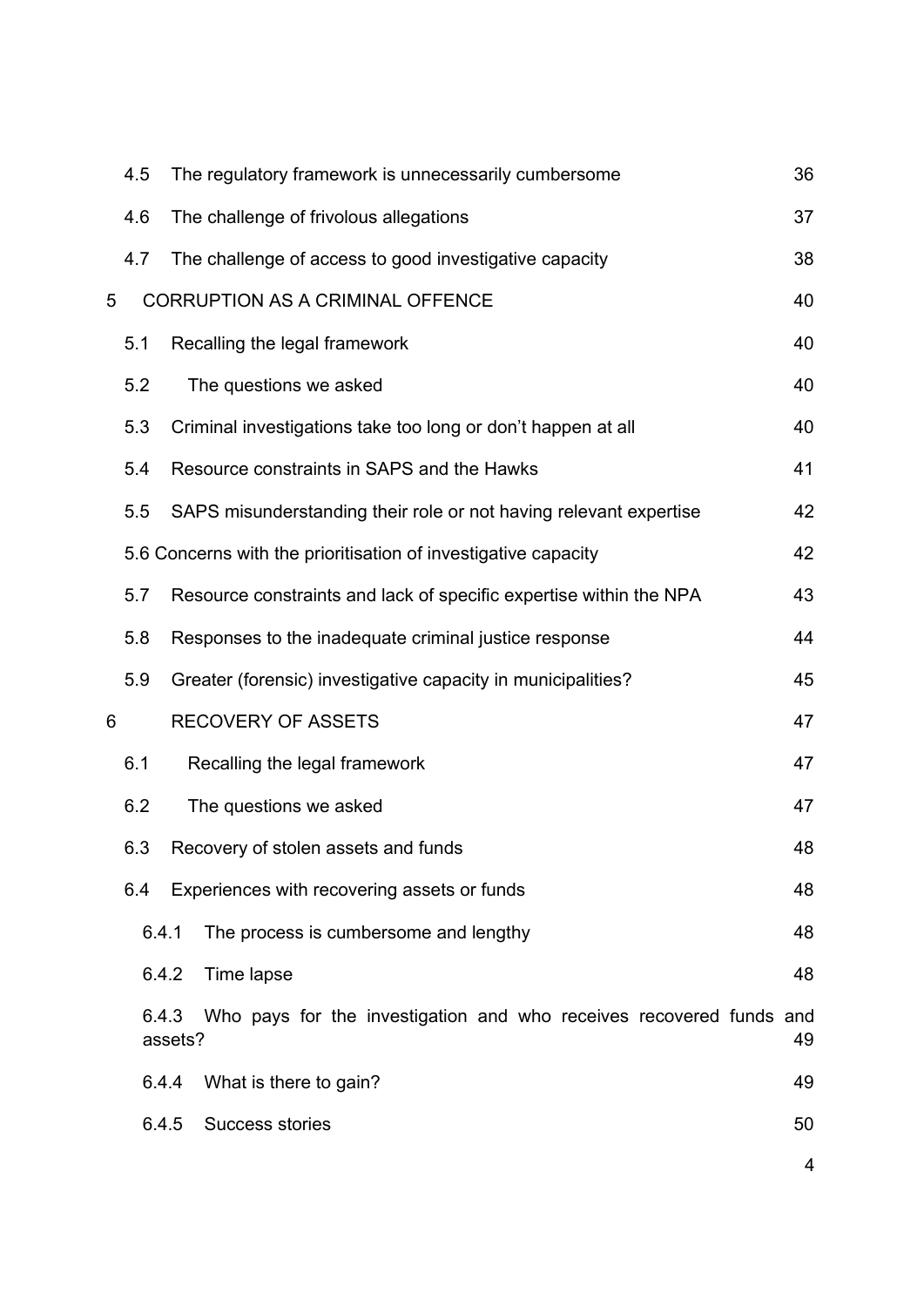| 7 |       |         | <b>COUNCILLORS</b>                                                                                    | 52 |
|---|-------|---------|-------------------------------------------------------------------------------------------------------|----|
|   | 7.1   |         | Recalling the legal framework                                                                         | 52 |
|   | 7.2   |         | The questions we asked                                                                                | 52 |
|   | 7.3   |         | Manifestations of corruption as councillor misconduct                                                 | 52 |
|   | 7.3.1 |         | Perceptions of councillor involvement                                                                 | 52 |
|   | 7.3.2 |         | Direct involvement                                                                                    | 53 |
|   | 7.3.3 |         | Indirect involvement                                                                                  | 54 |
|   | 7.3.4 |         | Councillors' indirect involvement is subtle and difficult to detect                                   | 55 |
|   | 7.3.5 |         | The cost of resisting political interference                                                          | 56 |
|   | 7.3.6 |         | The importance of clear delineation of responsibilities and political backing<br>for clean governance | 56 |
|   | 7.4   |         | Enforcement of the Code of Conduct                                                                    | 57 |
|   | 7.4.1 |         | Enforcing the Code of Conduct against mayors and speakers                                             | 57 |
|   | 7.4.2 |         | Councillors' declaration of interest                                                                  | 58 |
|   |       | 7.4.2.1 | General compliance                                                                                    | 58 |
|   |       |         | 7.4.2.2 Do councillors have to declare directorships of NGOs?                                         | 59 |
|   |       | 7.4.2.3 | Declarations delayed, vague or incomplete                                                             | 59 |
|   |       |         | 7.4.2.4 Is the information correct?                                                                   | 60 |
|   |       |         | 7.4.2.5 Should councillors' interest be made public?                                                  | 60 |
|   | 7.4.3 |         | Politicisation of the enforcement of the Code of Conduct                                              | 61 |
|   |       | 7.4.3.1 | Judge and jury                                                                                        | 61 |
|   |       |         | 7.4.3.2 Weaponisation of the Code of Conduct                                                          | 62 |
| 8 |       |         | ROLE OF THE PROVINCIAL GOVERNMENT                                                                     | 63 |
|   |       |         | 8.1 Recalling the legal framework                                                                     | 63 |
|   |       |         |                                                                                                       | 5  |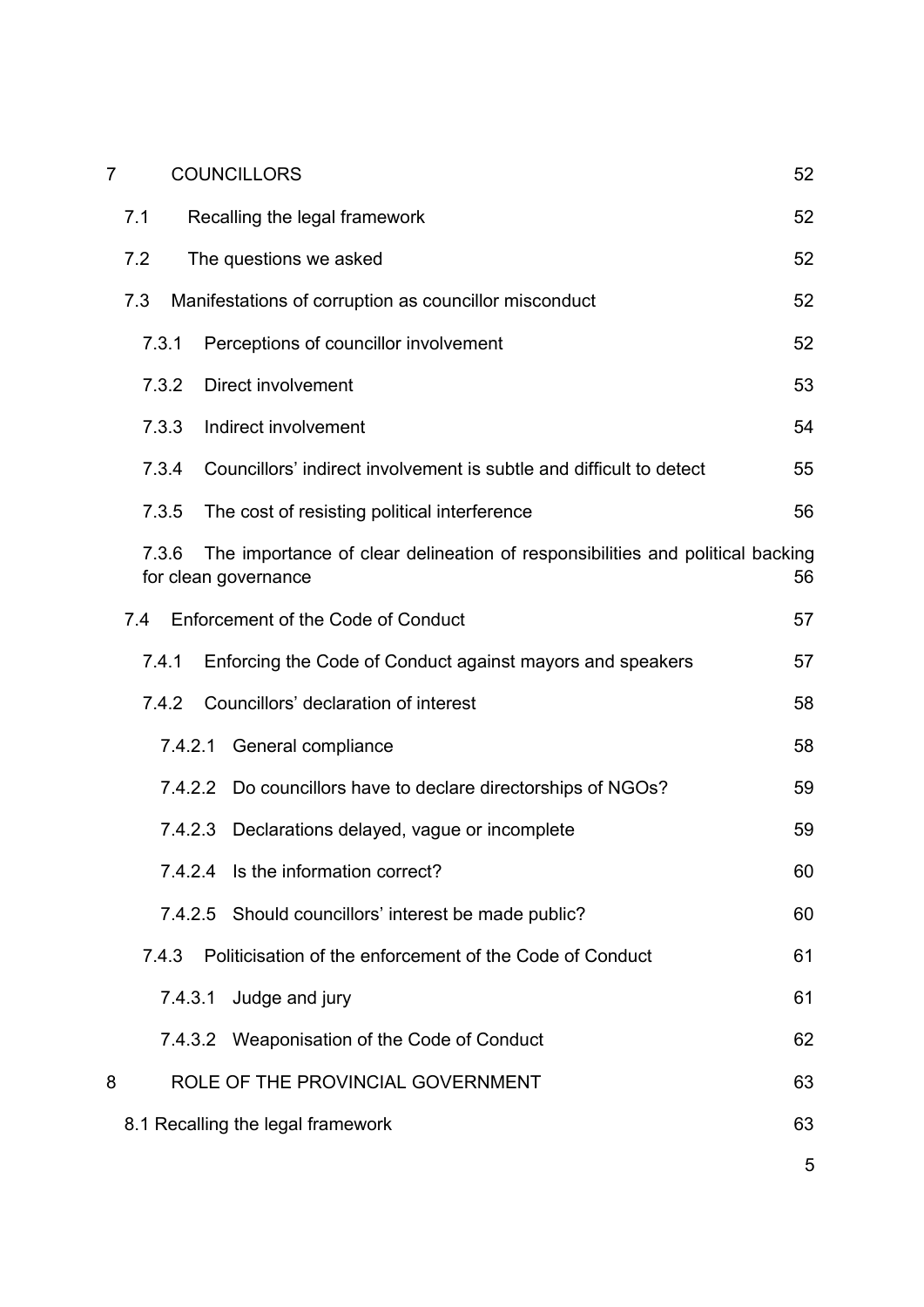|   |       | 8.2. The questions we asked |                                                                                    |    |  |  |
|---|-------|-----------------------------|------------------------------------------------------------------------------------|----|--|--|
|   | 8.3   |                             | Provincial government playing a positive role                                      | 64 |  |  |
|   | 8.4   |                             | Challenges with respect to the provincial role                                     | 65 |  |  |
|   | 8.4.1 |                             | Visibility and focus                                                               | 65 |  |  |
|   | 8.4.2 |                             | Timing                                                                             | 65 |  |  |
|   | 8.4.3 |                             | Municipalities sometimes abuse their autonomy                                      | 66 |  |  |
|   | 8.4.4 |                             | Considering municipal needs                                                        | 67 |  |  |
|   | 8.4.5 |                             | Adding to the regulatory/monitoring burden                                         | 67 |  |  |
|   | 8.4.6 |                             | Maintaining neutrality                                                             | 68 |  |  |
|   | 8.5   |                             | Section 106 investigations                                                         | 69 |  |  |
|   | 8.5.1 |                             | Implementation again depends on the municipality                                   | 69 |  |  |
|   | 8.5.2 |                             | The relationship between section 106 reports and the criminal justice system<br>70 |    |  |  |
|   | 8.6   |                             | Provincial role in enforcement of the Code of Conduct for Councillors              | 71 |  |  |
|   | 8.7   |                             | Perspectives on the provincial role going forward                                  | 72 |  |  |
|   | 8.7.1 |                             | Increasing capacity to investigate corruption                                      | 72 |  |  |
|   | 8.7.2 |                             | Coordinating investigative and oversight mandates                                  | 73 |  |  |
|   | 8.7.3 |                             | Focus on supporting the first level of defense                                     | 74 |  |  |
|   | 8.7.4 |                             | Greater consultation and needs assessment                                          | 74 |  |  |
| 9 |       |                             | ROLE OF DISTRICT MUNICIPALITIES                                                    | 75 |  |  |
|   | 9.1   |                             | Recalling the legal framework                                                      | 75 |  |  |
|   | 9.2   |                             | The questions we asked                                                             | 75 |  |  |
|   | 9.3   |                             | Role of district municipalities?                                                   | 75 |  |  |
|   | 9.4   |                             | Better the district than the province?                                             | 76 |  |  |
|   |       |                             |                                                                                    |    |  |  |

6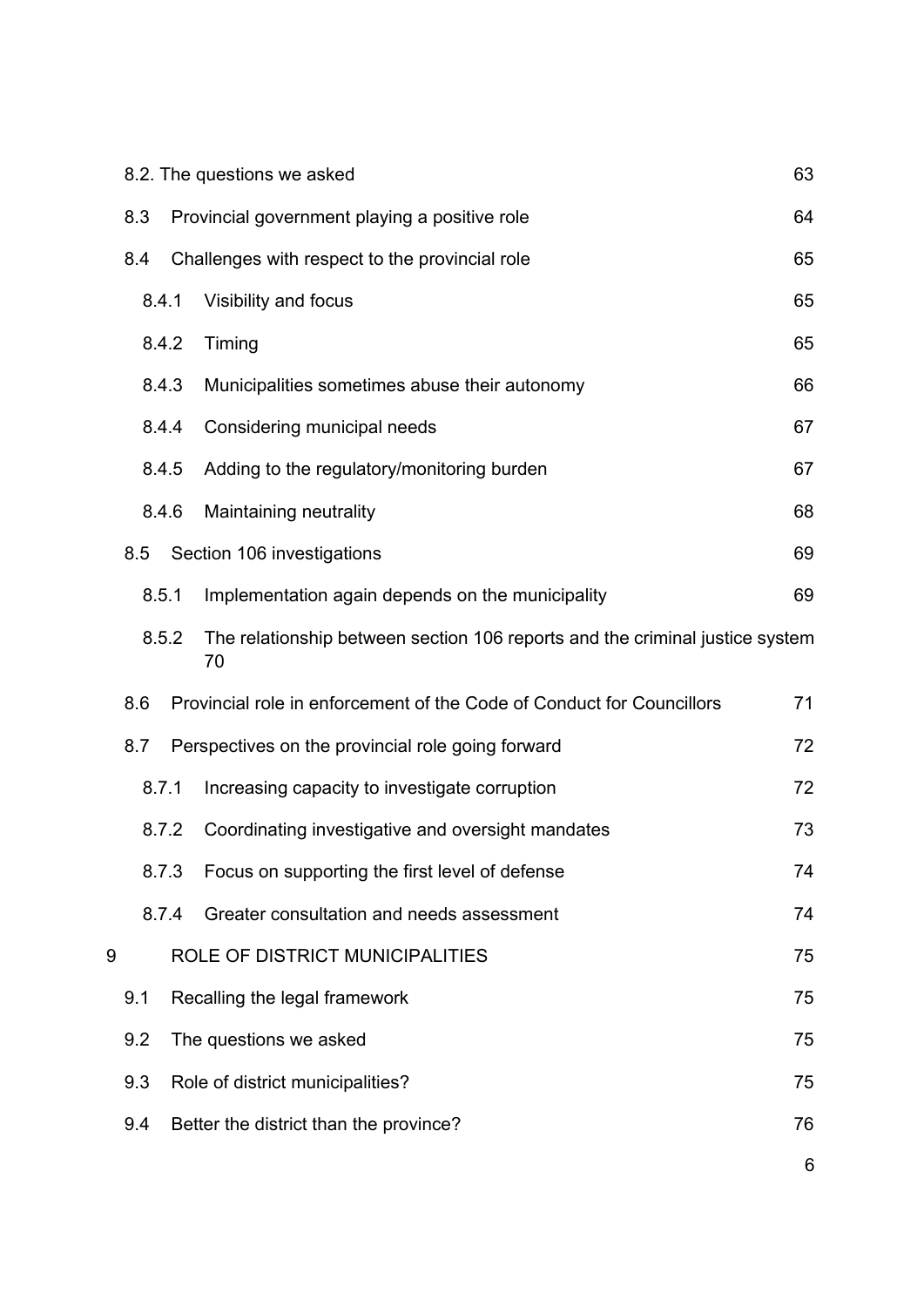|    | 9.5   | The history of districts                           | 76 |
|----|-------|----------------------------------------------------|----|
|    | 9.6   | Lack of clearly defined roles and responsibilities | 76 |
|    | 9.7   | Building on the Joint District Approach            | 77 |
|    | 9.8   | Finances as the key issue                          | 77 |
| 10 |       | <b>RECOMMENDATIONS</b>                             | 78 |
|    | 10.1  | Include a focus on land use management             | 78 |
|    | 10.2  | Improving prevention                               | 78 |
|    | 10.3  | Internal audit                                     | 79 |
|    | 10.4  | Whistleblowers                                     | 79 |
|    | 10.5  | <b>Disciplinary procedures</b>                     | 79 |
|    | 10.6  | <b>Code of Conduct for Councillors</b>             | 80 |
|    | 10.7  | Provincial role in the criminal justice response   | 81 |
|    | 10.8  | Coordination of multiple investigative inquiries   | 82 |
|    | 10.9  | Investigative capacity                             | 82 |
|    | 10.10 | Recovery of funds and assets                       | 83 |
|    | 10.11 | Provincial and district roles                      | 83 |
|    | 10.12 | Integrity and ethics in appointments               | 84 |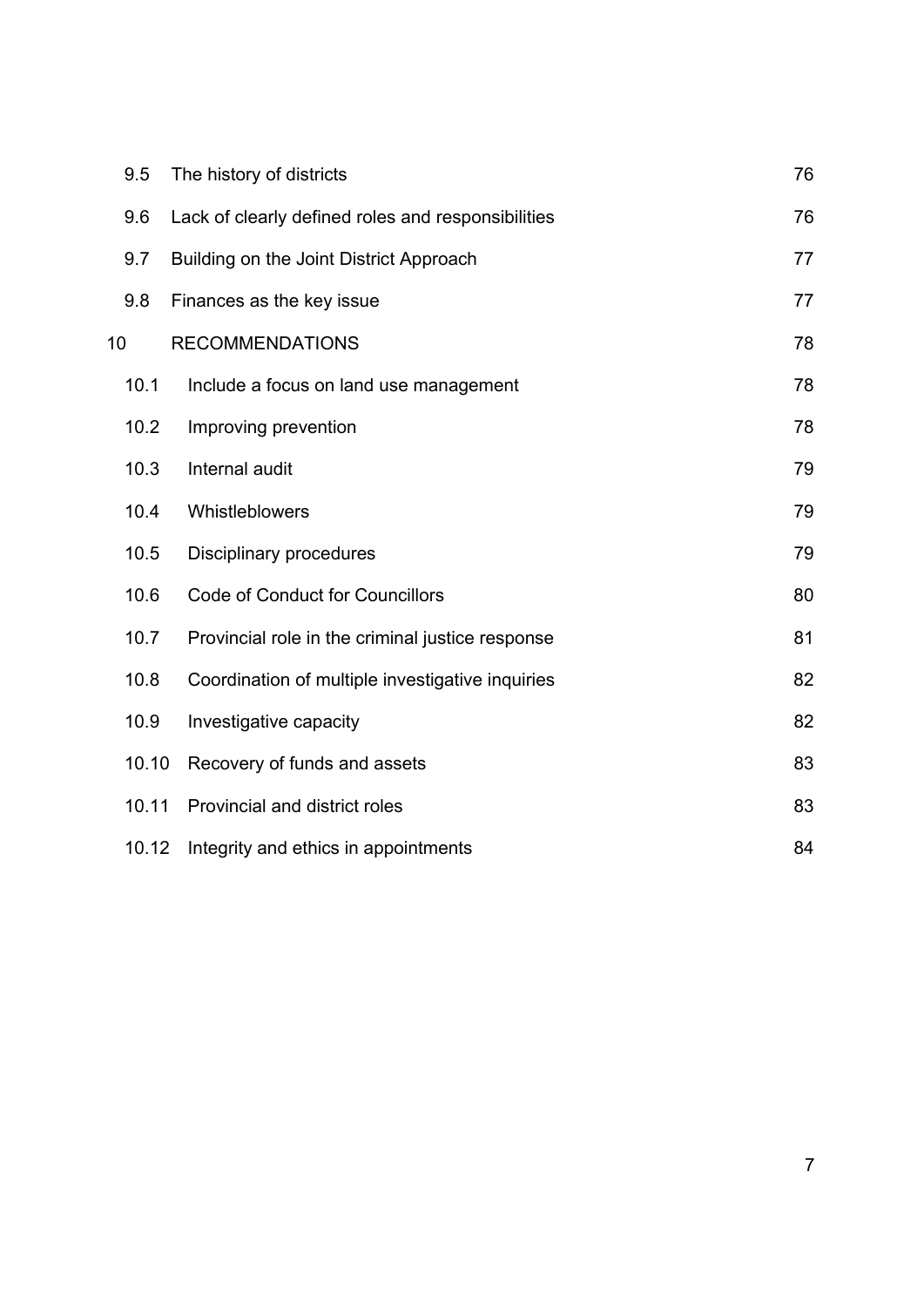# EXECUTIVE SUMMARY

The Western Cape outperforms other provinces in terms of its municipalities maintaining a relatively good record of financial management and good governance practices. Despite this track record, corruption is a concern and affects many municipalities, in varying degrees.

This project for the Department of Local Government (and co-funded by the Hanns Seidel Foundation) focused on two key questions. First, why is corruption prevalent in municipalities in the Western Cape despite the existence of a relatively sound legislative and policy framework designed to curb corruption? Secondly, what is preventing the law from taking its course in the fight against corruption? The project comprised two phases. The first phase set out and analysed the legal and policy framework that applies to corruption in local government. The second phase, captured in this document examines, by means of a series of interviews with practitioners, to what extent the legal and policy framework to combat corruption is working.

Municipalities are vulnerable to corruption mainly in the following areas: supply chain management, human resources, human settlements, land use and building control. These areas are all well-regulated. However, the report shows that municipalities are exposed to potential corruption when municipal officials circumvent these laws. It also shows that municipalities are most at risk when their internal controls, the 'first line of defense', is weak. Lastly, it shows that certain types of corruption are difficult to pick up through internal controls and municipalities rely on whistle blowers to bring nefarious practices to light. It seems that, in terms of anti-corruption efforts, little attention is being paid to corruption in land use management.

Strong internal controls are essential to detect corruption and also work as a deterrent. However, as the report shows, a poor control environment characterised by the absence of appropriate checks and balances and the inability of the financial management system to raise red flags at an early stage increases opportunities for corruption. Conversely, improved internal controls enabled some municipalities to pick up and address fraudulent activities early on, instead of relying on investigations.

Internal structures such as the internal audit unit, audit committee and the municipal public accounts committee are often weakened by capacity constraints and a lack of experience or specialised skills. At times, there is uncertainty with regard to their mandate and/or a lack of independence for internal audit structures. This makes municipalities more reliant on external investigators to detect corruption. However, where these structures function optimally, they 'can be a good source of comfort' to municipalities.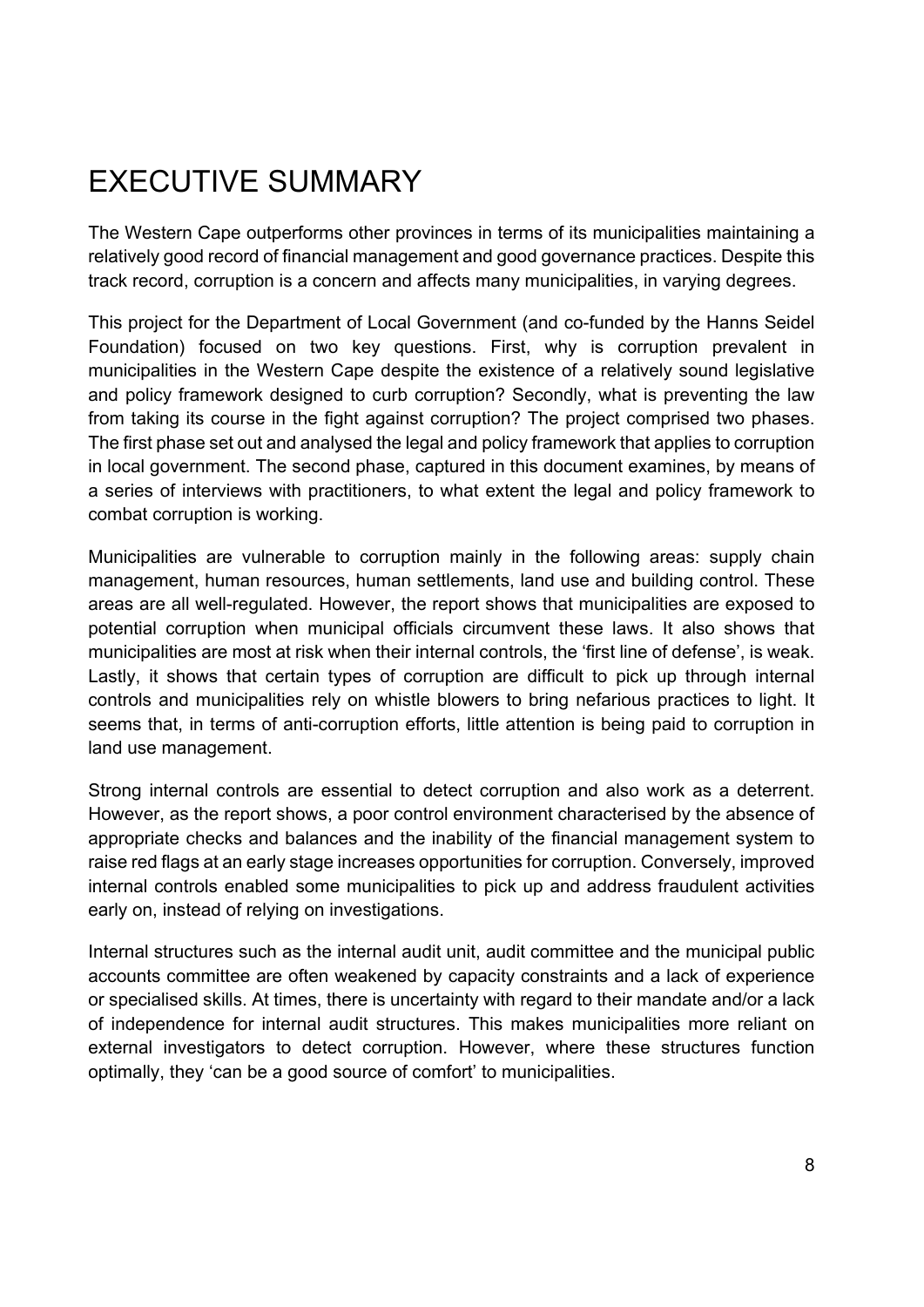The more challenged the municipality is in terms of its internal controls, the more it will rely on whistle-blowers to detect corruption. However, whistle-blowers within the municipality are often reluctant to make complaints because of a fear of victimisation. They are also often reluctant to testify in disciplinary and criminal proceedings. This causes delays in investigations and compromises the 'follow through' on cases. Some municipalities thus stated that whistleblowing does not play a considerable part in their anti-corruption efforts, for the above reasons.

Municipalities use fraud hotlines to allow the anonymous reporting of allegations. However, it is often difficult for municipalities to act on them as many, if not most, are without merit, misdirected or incomplete. There are also clear signs that hotlines are being abused to advance ulterior motives. Notwithstanding this, bona fide allegations that come through the national or local fraud hotlines are of value to municipalities. In some municipalities, these allegations assisted the municipality to address systemic issues and to strengthen their internal controls corruption accordingly.

Municipalities face several challenges in successfully conducting staff disciplinary proceedings involving allegations of corruption. The reasons for this are many: the law is cumbersome and fragmented, the 90-day time constraint is too short for complex cases, there is the abovementioned reluctance by whistle-blowers to testify and the municipality's internal investigative capacity may be weak. There are even concerns that external investigators from the private sector often lack the required capacity. Municipalities are most likely to achieve successful outcomes in disciplinary proceedings if these are predicated on a municipality's own internal control systems. Of course, this depends on whether their internal controls are functioning optimally.

The South African Police Service (SAPS), the Hawks and the National Prosecuting Authority hold the key to extracting criminal accountability for financial misconduct in municipalities. However, successful prosecutions have been far and few in between. These institutions lack sufficient capacity to properly investigate allegations of financial misconduct in local government while also being paralysed by a lack of resources.

Municipalities are instructed by law to recover corruption-related assets or funds from service providers, municipal staff members and councillors. However, the process to recover losses is complex. Most of the municipalities had little to no positive experiences with the recovery of losses related to corruption. To recover losses is costly and time-consuming and some interviewees questioned whether there is any point to it, as the costs may outweigh the benefit and/or the ill-gotten gains may be gone by the time the pursuit is completed.

Some suggested that involvement in corruption is not very prevalent among councillors because they are not directly involved in administration. However, others insisted that it is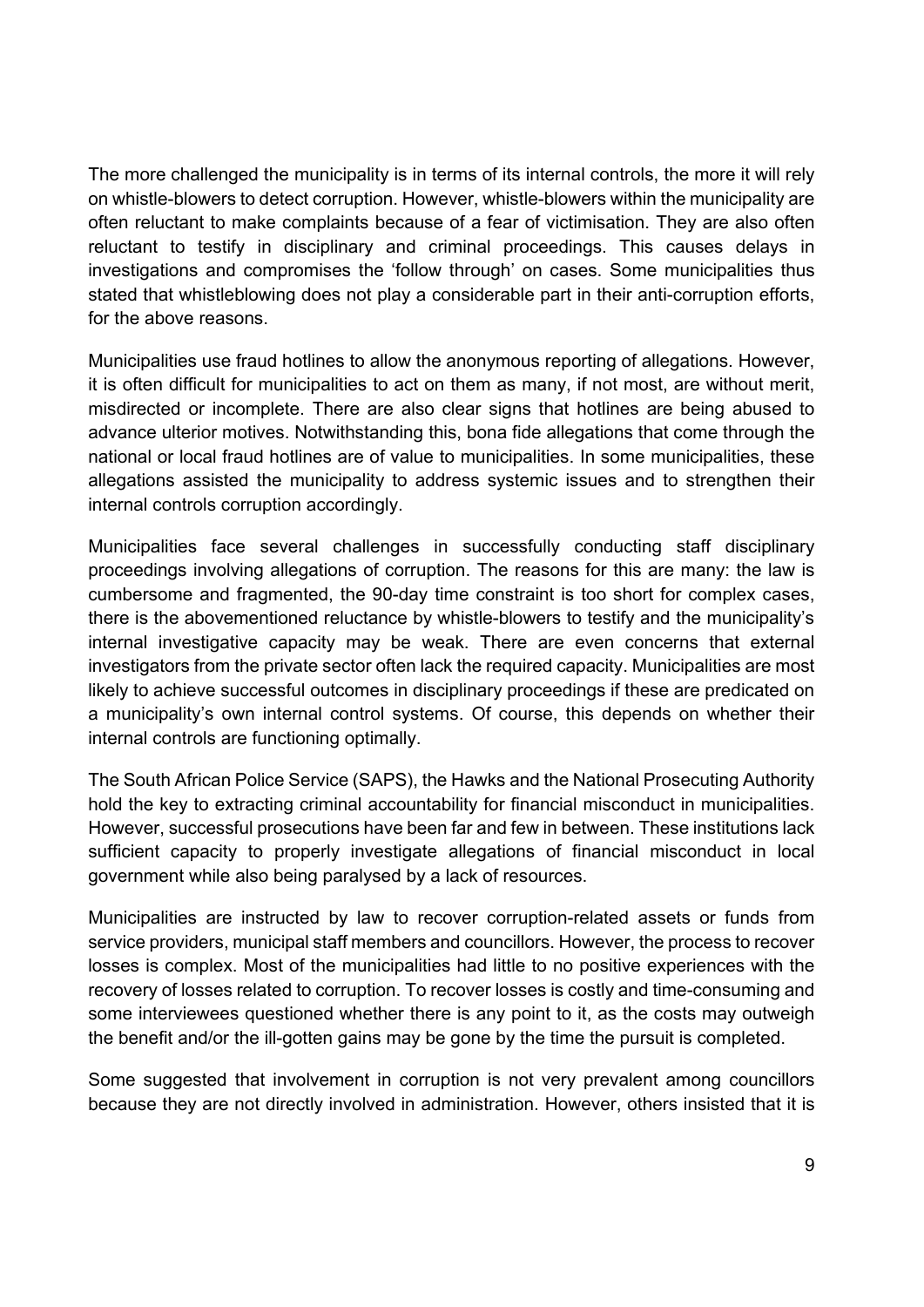possible for councillors to be involved in corruption even if they cannot themselves take administrative decisions. Councillors' direct involvement in corruption often relates to fraud with travel claims and abusing weaknesses in the municipal administration for political ends. It is more common for councillors to be indirectly involved in corruption, i.e. through exerting influence in the administration to bend rules to make the corrupt transactions happen, mainly in procurement and staff appointments. Unless allegations are investigated, a councillor's indirect involvement in corruption can go undetected because the paper trail often does not show the undue influence on the part of a councillor. Senior officials emphasised that resisting such political interference comes at a very high price, such as non-renewal of contracts or a prolonged suspension on spurious grounds.

The Code of Conduct for Councillors is the main instrument for municipalities to internally address allegations of councillor involvement in corruption. However, the Code is not without its difficulties. In some respects, the text and structure of the Code itself creates uncertainty. For example, it is not clear whether the declaration of interests of councillors extends to directorships of NGOs and which of the councillors' interests must be made public. It also appears that sometimes, councillors submit declarations that are vague, incomplete or the declarations are not forthcoming at all. However, the main concern expressed with regard to the Code is the fact that, too often, it is weaponised by councillors for political ends. The reliance on the council for enforcement of the Code, together with the speaker's agenda setting powers, make for a scenario that allows the Code to be manipulated as a political instrument or to protect certain individuals.

When assessing the role of the provincial government in supporting municipalities and exercising oversight, in matters related to combating corruption, many interviewees expressed satisfaction with the support they receive from the provincial government. However, they also highlighted difficulties. For example, it was argued that the provincial government does not take sufficient account of the concerns and needs of municipalities, before making decisions that affect municipalities. It was also highlighted that the provincial government seems to focus mostly on deeply troubled municipalities. With regard to investigations in terms of section 106 of the Municipal Systems Act, the province indicated that municipalities are often reluctant to implement the recommendations, particularly when senior officials or councillors are implicated. Furthermore, while these reports contain a wealth of information to assist law enforcement agencies with criminal investigations, they are hardly ever used or acted upon.

Thusfar, the provincial role in enforcing the Code of Conduct for Councillors has been mostly reactive. The MEC only becomes involved in matters that are referred to him. However, this may change as the provinces feels compelled to increasingly rely on provisions in the Code that permit the MEC to initiate an investigation on his own initiative, when the council fails to do so. The provincial respondents stressed that the province discharges its duties under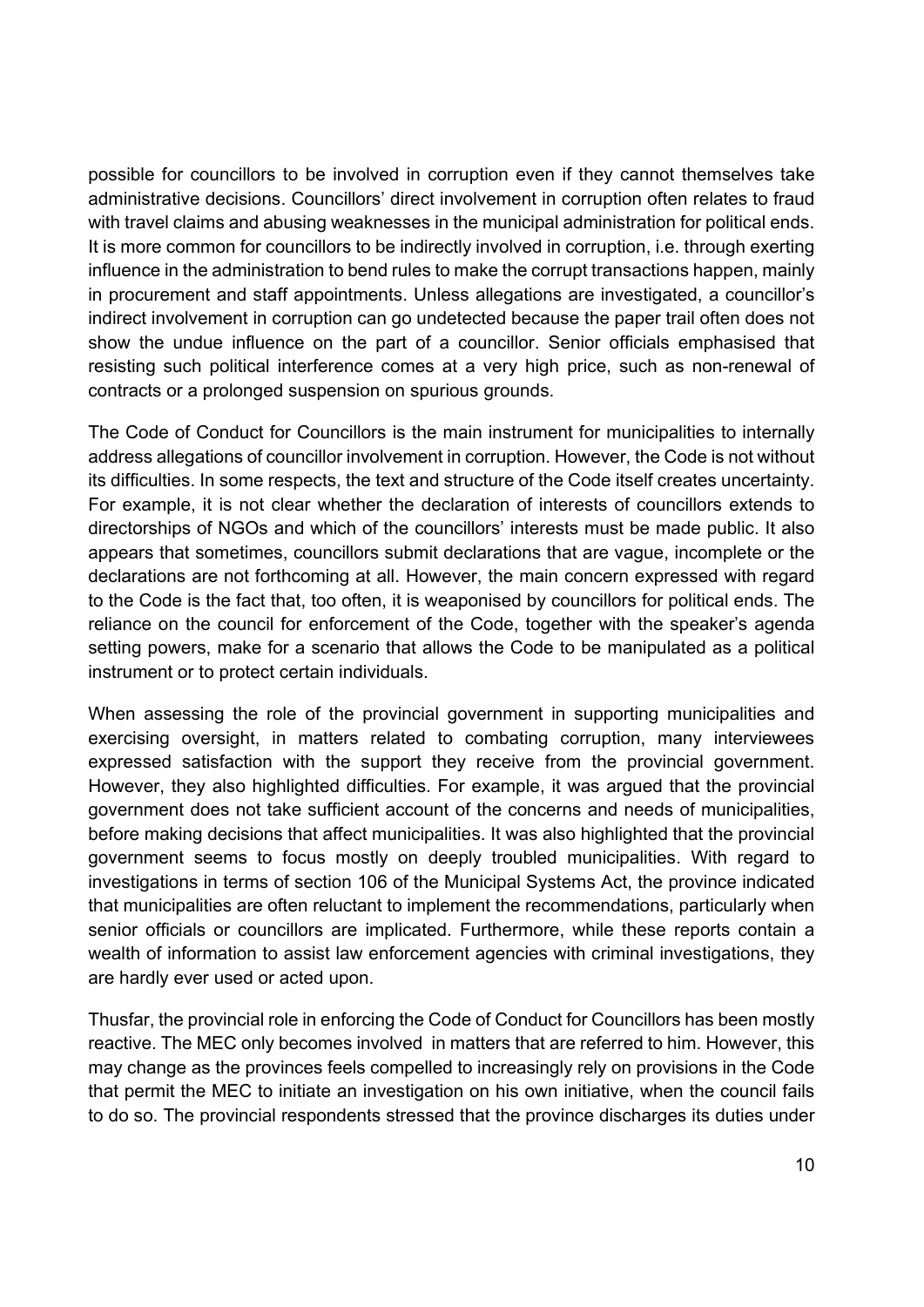the Code of Conduct strictly objectively. However, there were concerns among municipal respondents that the weaponisation of the Code of Conduct extends to the provincial role.

While municipal respondents welcomed greater provincial support in combating corruption they resisted the notion that the provincial government should be afforded more powers. Some ideas that were discussed included a provincial role in facilitating more dedicated capacity for municipalities to investigate financial misconduct, providing financial support for investigations, finding solutions to address inefficiencies in the duplication of oversight mandates of various organs of state, and to enhance consultation with municipalities.

When discussing a greater role for district municipalities to support local municipalities in combating corruption there was ambivalence on the part of the respondents. They raised concerns about the relatively weak position of district municipalities in the local government system in the Western Cape, their funding challenges and the spectre of turf battles and contestation over roles and responsibilities. However, there was a positive appreciation of the potential of building on the Joint District Approach to enhance the role of district municipalities in this respect. One specific idea that was mentioned was the role districts could play in facilitating combined forensic investigative capacity in the district.

The following are some of the recommendations to the provincial government arising from the report:

- place greater focus on land use management, as an area with a high risk of corruption. This requires the inclusion of land use management in provincial and municipal anticorruption strategies, with a drive to address corruption in this sector.
- pay greater attention to supporting 'the first level of defence', i.e. the internal systems in municipalities used to prevent corruption in the early stages.
- offer assistance, support and exercise oversight on both big and small cases of corruption in municipalities.
- offer practical advice, support and guidance to municipal managers on the running of disciplinary processes and the application of the different regulations for both staff and councillor disciplinary procedures.
- engage with the issue of the politicisation by municipal councils of the Code of Conduct and the 'judge and jury' problem. The province could use intergovernmental structures to raise these issues nationally.
- bolster the internal audit chain by, for example, supporting municipalities to capacitate internal audit units with skilled individuals and insisting they are afforded the necessary independence.
- intensify efforts to work with the Provincial Director of Public Prosecutions and pursue a formalised relationship with, as part of that, a focus on the prosecution of financial misconduct in local government. One aspect of this relationship could be an agreement on whether the NPA could make more direct use of the results of municipal and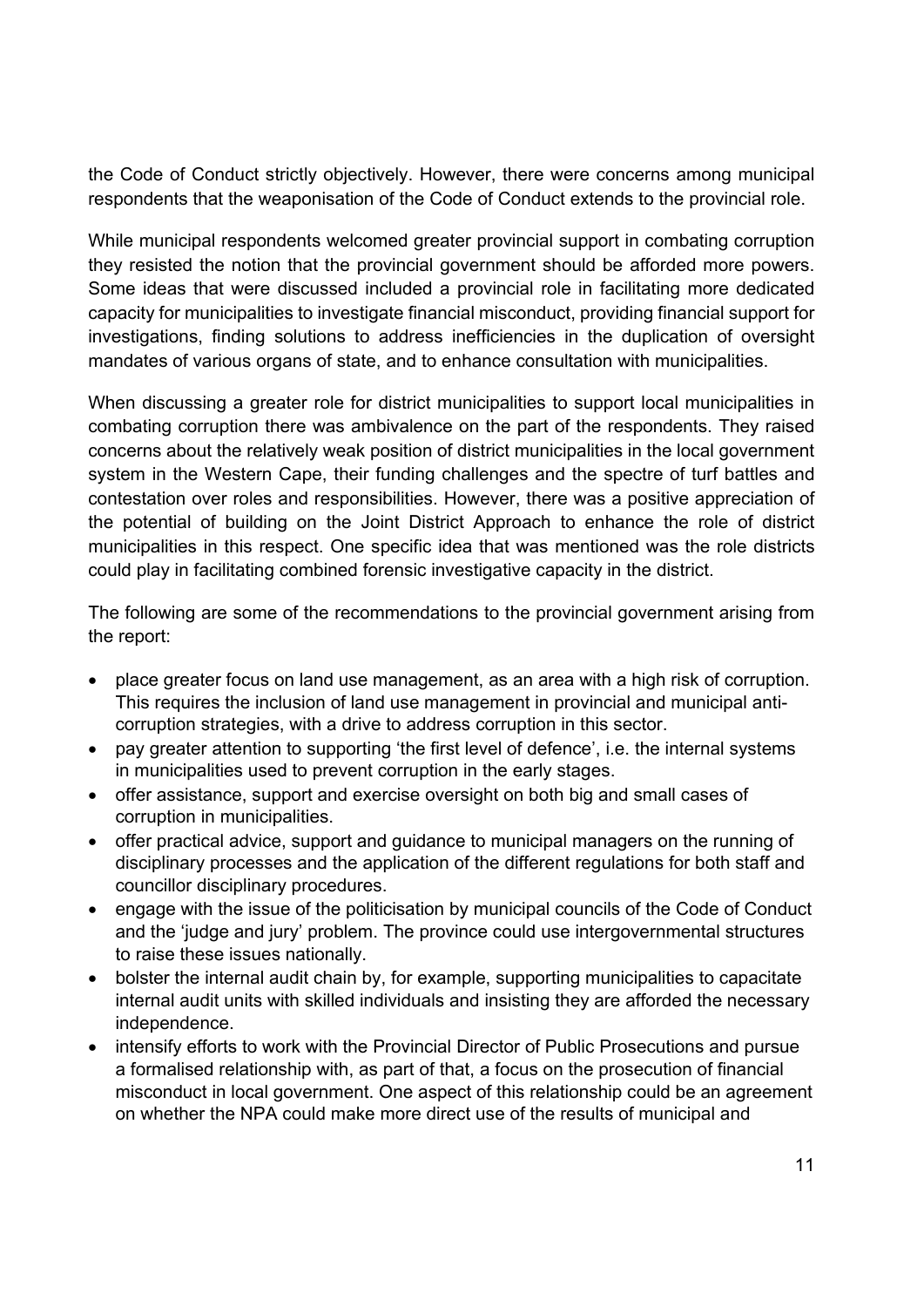provincial investigations. Another aspect could be addressing the need for capacity in the NPA on financial misconduct in local government that is specialised and decentralised.

- promote greater protection for whistle-blowers by, for example, in anti-corruption policies, through the enforcement of the Protected Disclosures Act and access to tollfree anonymous hotlines.
- insist on and support municipalities to pay greater attention to integrity and ethics in staff appointments.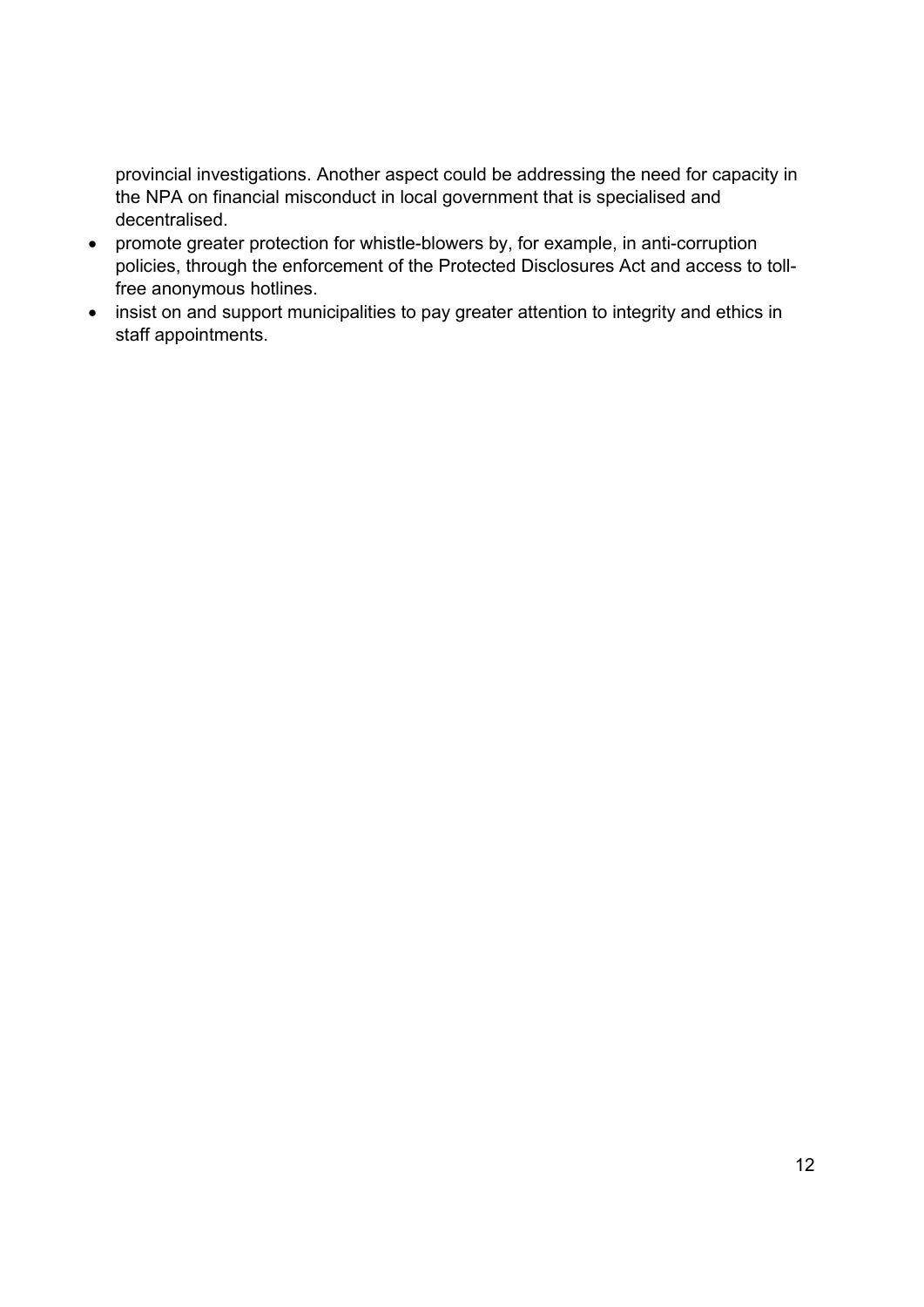# 1 INTRODUCTION

# 1.1 Purpose

This assessment comprises the second phase of the overall report on Combating Corruption in Local Government in the Western Cape. The first phase of the report provided an overview of the legislative, institutional and policy framework for combating corruption in municipalities, focusing particularly on the Western Cape province.

The purpose of this assessment is to examine to what extent the current legal and policy framework applicable to corruption in local government is working. Overall, the main object of the assessment is to determine the following:

- 1. What are the trends in how corruption manifests in local government?
- 2. What is the effectiveness and practicality of-
	- (a) legally prescribed internal controls to prevent corruption are they working?
	- (b) available mechanisms to detect and investigate corruption how easy/difficult is it to detect and investigate corruption?
	- (c) enforcement and sanctioning of allegations of corruption how difficult is it to have perpetrators sanctioned with disciplinary measures and/or civil/criminal prosecution?

# 1.2 Methodology

For purposes of this research, senior managers and councillors from ten different municipalities in the Western Cape as well as officials from the provincial government were interviewed. The study took into account the geographic spread of the municipalities; the interviewees come from municipalities that are located in both urban and rural areas and from all three categories of municipalities. The study made use of semi-structured interviews. These offer flexibility in terms of the flow of the interview. This enriches the interview where the interviewees can guide the interviewers to speak about trends of corruption that they have encountered in the workplace. The benefit of this approach was that it afforded the interviewers to identify trends that were not initially foreseen. The interviewers used a semi-structured questionnaire to guide the interview process.

Before commencing the interviews, permission was obtained from the University of the Western Cape's Senate Research Ethics Committee.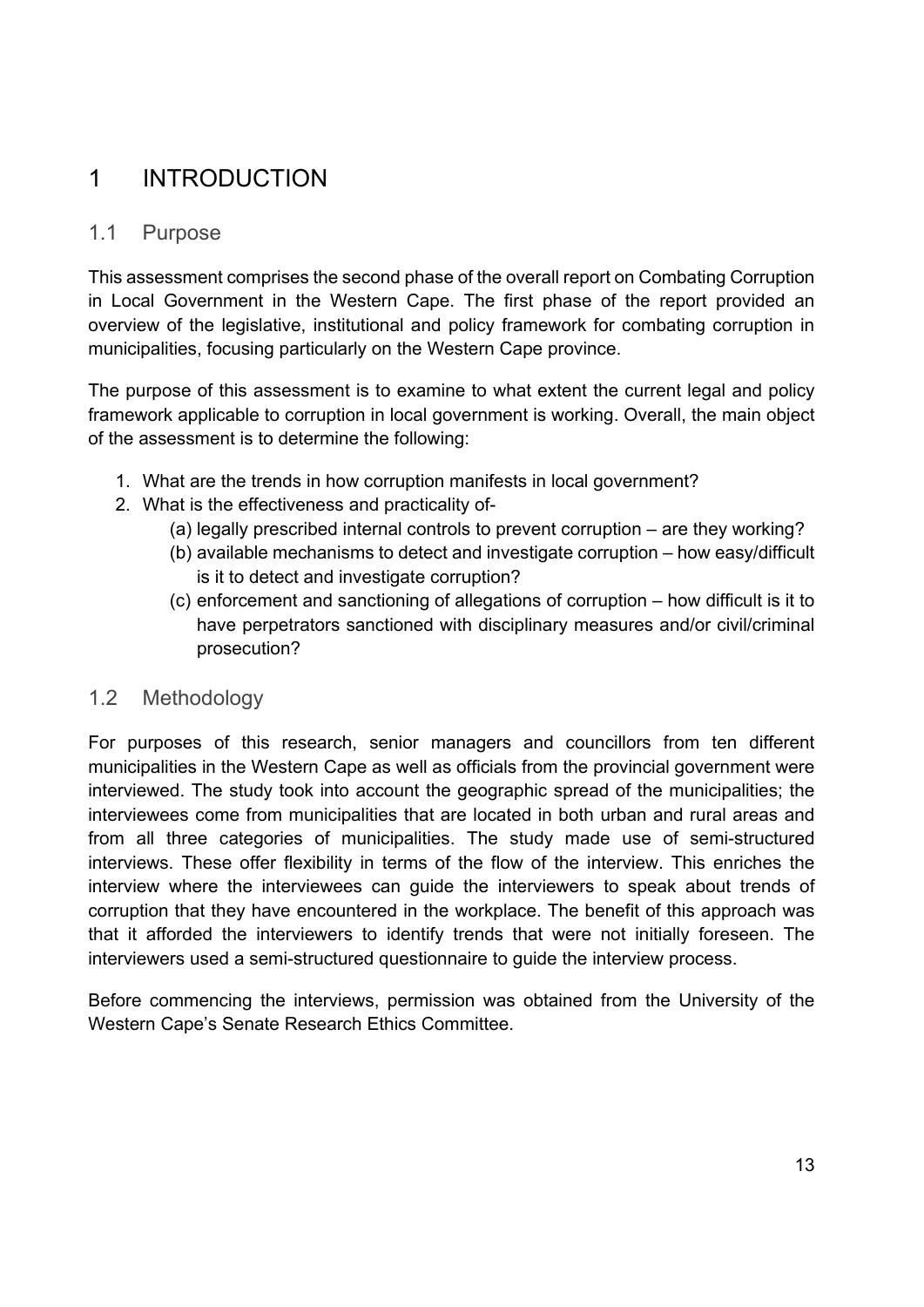#### 1.3 Research process

On 23 March 2020, a country-wide lockdown was implemented in South Africa which restricted the movement of people. For this reason, it was no longer possible to have physical interviews. Meetings were instead held using online platforms. The interview process stretched over three months from June 2020 to August 2020. The duration of the interviews varied from 45 minutes to two hours and were conducted by a panel of at least two and at most four researchers. The interviews were transcribed and the content used to prepare this report.

## 1.4 Data analysis

The analysis of the interview data was informed by the content analysis approach. In qualitative content analysis, the data is presented in words and themes as in the interviews. This makes it possible for the researcher to draw conclusions about the manifestations of corruption and the effectiveness of the controls, mechanisms and sanctions from the interviews. Using this approach enables the researcher to tell the story through the interviews. In structuring the report, the researcher will thus describe what the interviewees say and merely describe what the text is saying.

The report comprises ten sections. The report commences by setting out the methodology that was used to conduct the assessment. Thereafter, it provides an overview of the manifestations of corruption in local government. In particular, it focuses on how corruption manifests in supply chain management, human resources, human settlements, land use and building control as well as other areas. The third section discusses how corruption is detected in municipalities. This section highlights whether detection mechanisms as set out in the phase 1 report are helpful to detect corruption but also identifies the shortcomings where the detection mechanisms do not meet its intended purpose. The fourth section provides an overview of how corruption is investigated in municipalities. The fifth section provides observations about the bottlenecks in conducting internal investigations and its consequences. What happens when cases are referred to SAPS, NPA, Hawks or the SIU for further investigation? The sixth section deals specifically with the experience of recovering damages or stolen assets/goods. In the seventh section, the report looks at the role of councillors in corruption and how corruption involving councillors manifests in municipalities. Section eight and nine discusses the role of the province and the district municipalities in combating corruption respectively. The final section provides reflective recommendations.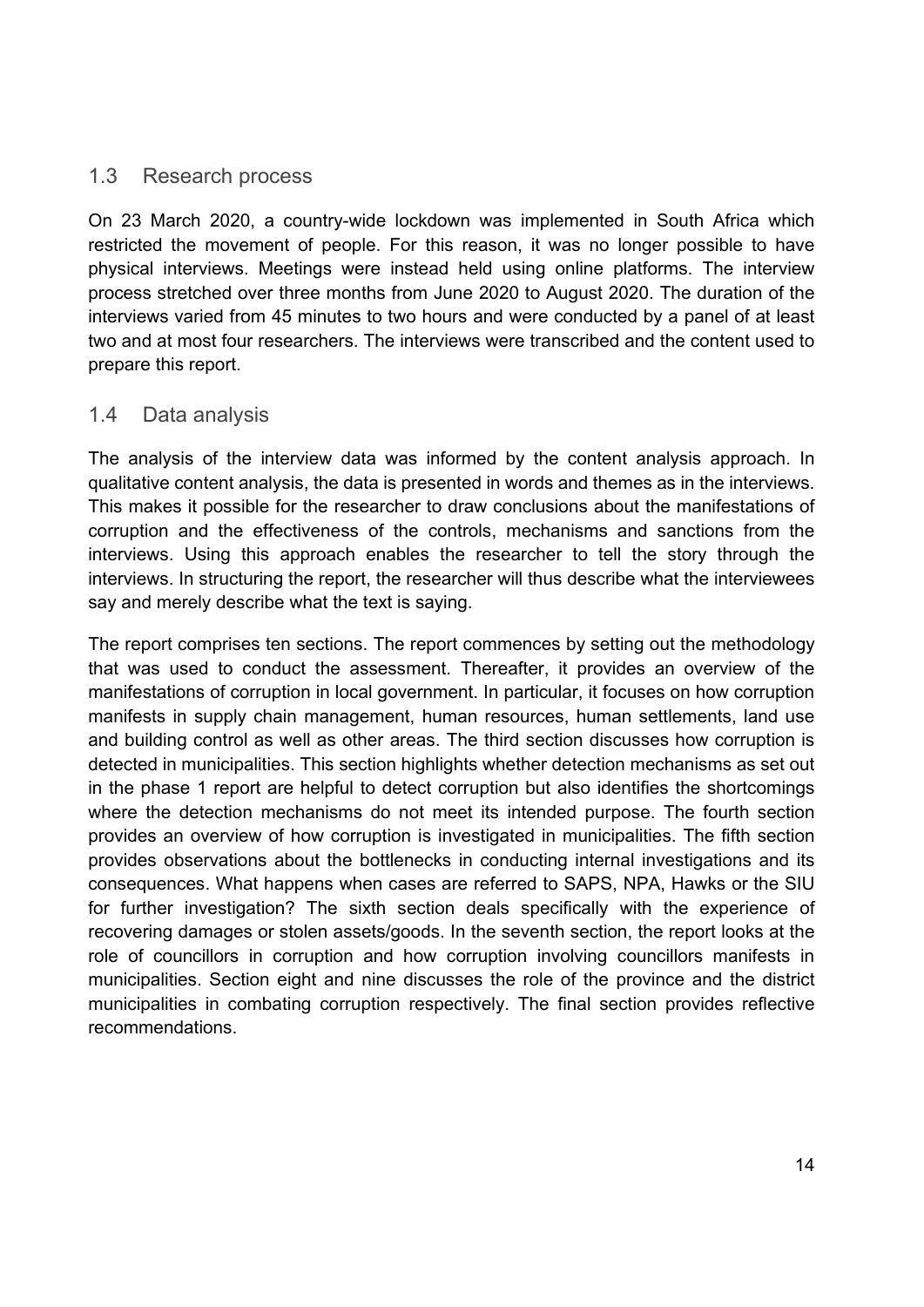The fieldwork focused on the respondents' practical experience with combating corruption. We asked the respondents to be candid and provide illustrations. The report therefore contains responses that relate to this topic. As the report shows, there are aspects of the current efforts to combat corruption that are not functioning as they should. It is also clear that some municipalities are more affected by this than others. However, it is important to reiterate that, on the whole, municipalities in the Western Cape consistently maintain a comparatively good governance record, as is borne out by the results of the Auditor-General. Furthermore, the team of authors want to put on record that, in conducting the fieldwork, they encountered only committed public servants and representatives who displayed integrity and a passion for good governance. We are grateful to them for their time and valuable inputs.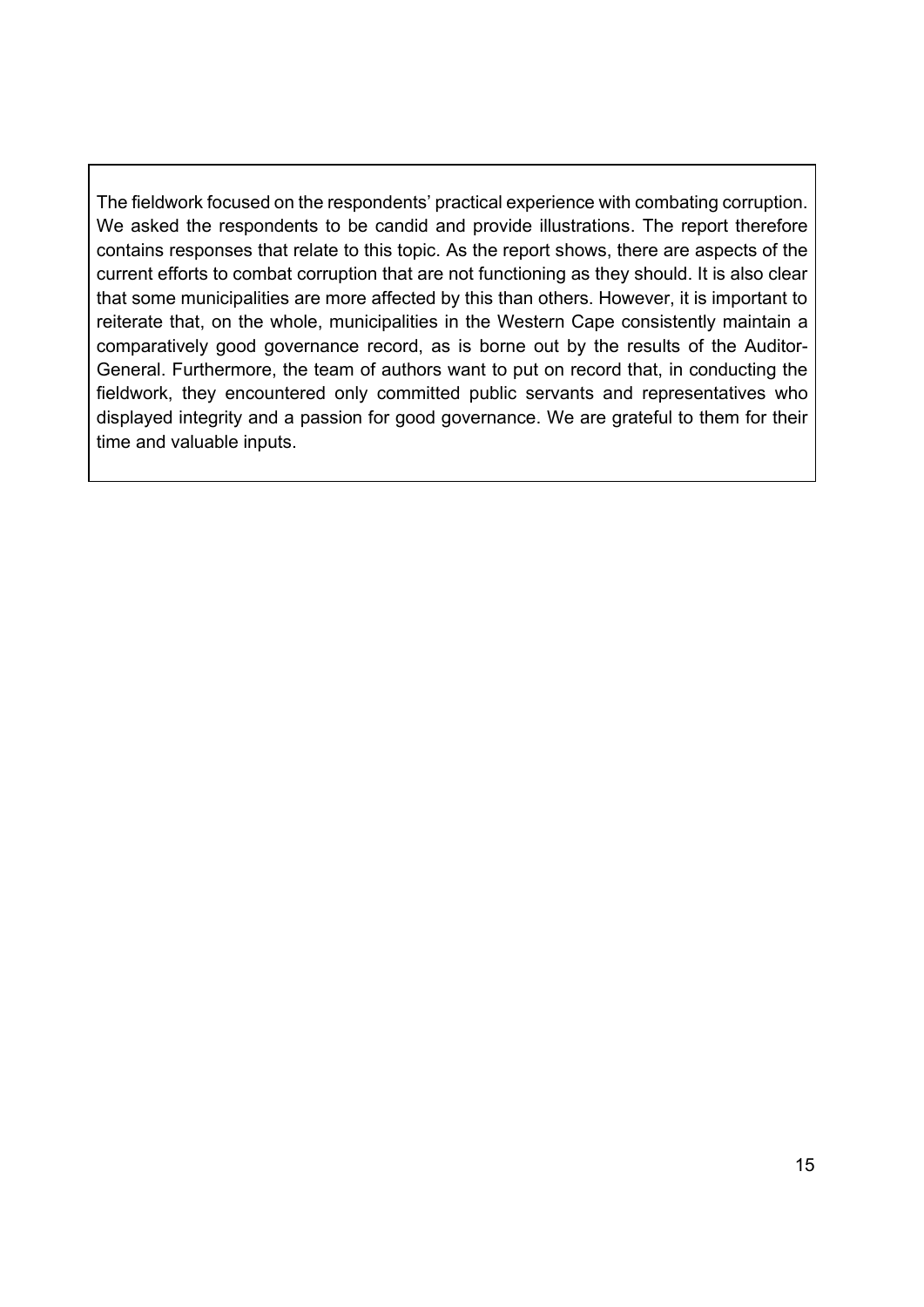# 2 MANIFESTATIONS OF CORRUPTION IN LOCAL GOVERNMENT

# 2.1 Recalling the legal framework

The desktop review sets out the various definitions and legal manifestations of (1) corruption as staff misconduct, (2) corruption as councillor misconduct and (3) corruption as a criminal offence.

It examines how national laws on the municipal public service define financial misconduct as staff misconduct. A series of legal instruments are discussed, including the Code of Conduct for Staff Members in the Municipal Systems Act, various regulations in terms of this Act concerning senior managers, Municipal Finance Management Act (MFMA) regulations and the Public Administration Management Act. Staff below senior management are governed by Bargaining Council Agreements. Furthermore, each municipality has its own municipal policies that often define corruption. We also examined how the law defines financial misconduct committed by councillors, which is dealt with mostly in the Code of Conduct for Councillors and the MFMA. Finally, the review examines how corruption is defined as a criminal offence, primarily in the Prevention and Combating of Corrupt Activities Act.

The picture that emerges is one of a very detailed legal framework. The framework itself is not without challenges as there are significant areas of overlap and even contradiction. Laws regulating the municipal public service emanate from three different national departments (CoGTA, NT & DPSA) with different regimes for senior management and 'ordinary' staff members. The definition of corruption as a criminal offence is detailed and of course requires a much higher burden of proof. Despite those challenges, however, it is clear that the law is comprehensive and pays considerable attention to what constitutes corruption in local government.

# 2.2 The questions we asked

Interviewees were asked to reflect, based on their experience as senior officials in municipal or provincial government, or as political representatives, on which municipal activities/departments were most 'prone' to corruption.

## 2.3 Responses

The interviewees mostly highlighted four areas, namely (1) supply chain management, (2) human resources, (3) human settlements and (4) building control and land use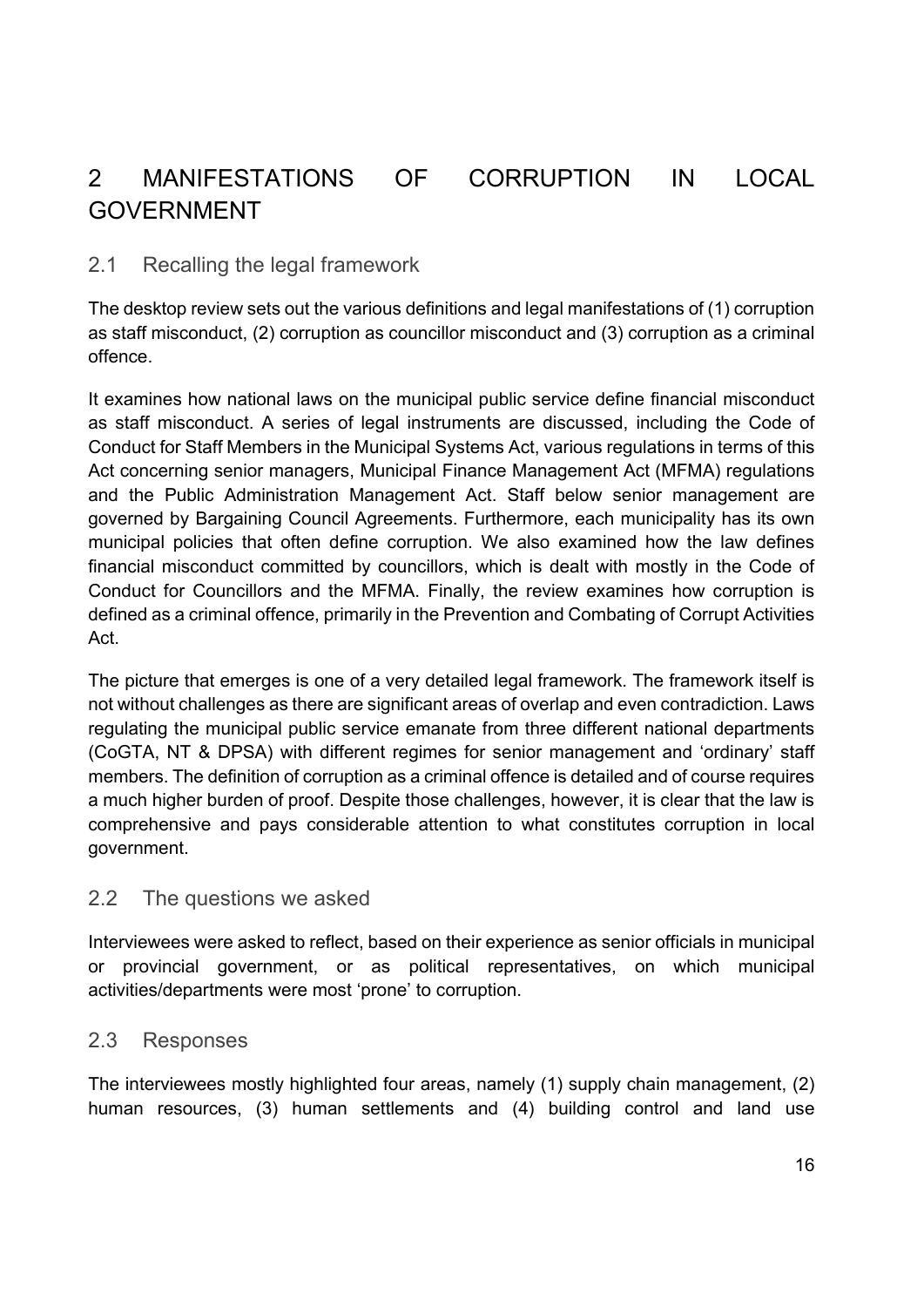management. However, two other important distinctions also came through, namely the distinction between small (petty) and big corruption as well as a difference between the manifestation of corruption in metropolitan and non-metropolitan settings.

#### 2.3.1 Supply chain management

Without exception, the interviewees pointed at supply chain management as a municipal activity that is vulnerable to corruption. As one municipal manager put it:

"As a general approach, corruption can occur anywhere, in any department where there is a decision to appoint a service provider. Certainly, in my experience, that has been the main area."

This does not mean that the problem is limited to supply chain management units. Corruption in supply chain management is often facilitated by collusion between (someone in) a municipal line department, a service provider and/or supply chain management committees. A municipal manager explained:

"With the cases that I have handled, there was definite collusion. There is collusion between the different departments and between the members of the supply chain committees. It starts early: once a budget is approved, plans are drawn up, then people already start talking to contractors out there."

Another senior manager gave an example related to mechanical workshops:

"… you find that people in charge of supply chain in your mechanical workshops will actually work with some of the suppliers and they will make deals. So one supplier will get all the work and sometimes you will even overpay … and pay R20 000 for just repairing brakes or whatever. Because it is municipal funds, there is a budget, I know the guy, there is a kickback and we pay the R20 000 and we come with the argument that there's nobody else who can actually do those repairs."

A further example related to the manipulation of ceilings to avoid competitive tendering/quotations and then favouring certain service providers:

"We have orders under R2000 that can be approved at a lower level. (Then you get under R30 000, and over R200 000 is FQs for which you have tender processes.) So we had to bring the under R2000 orders down. Because you could just get an order and get it done. A lot of stuff just came in at R1999. So the system was being manipulated and we picked up that there's one particular person that got over 380 000 out of those 'under 2000' orders. Although the people had different names and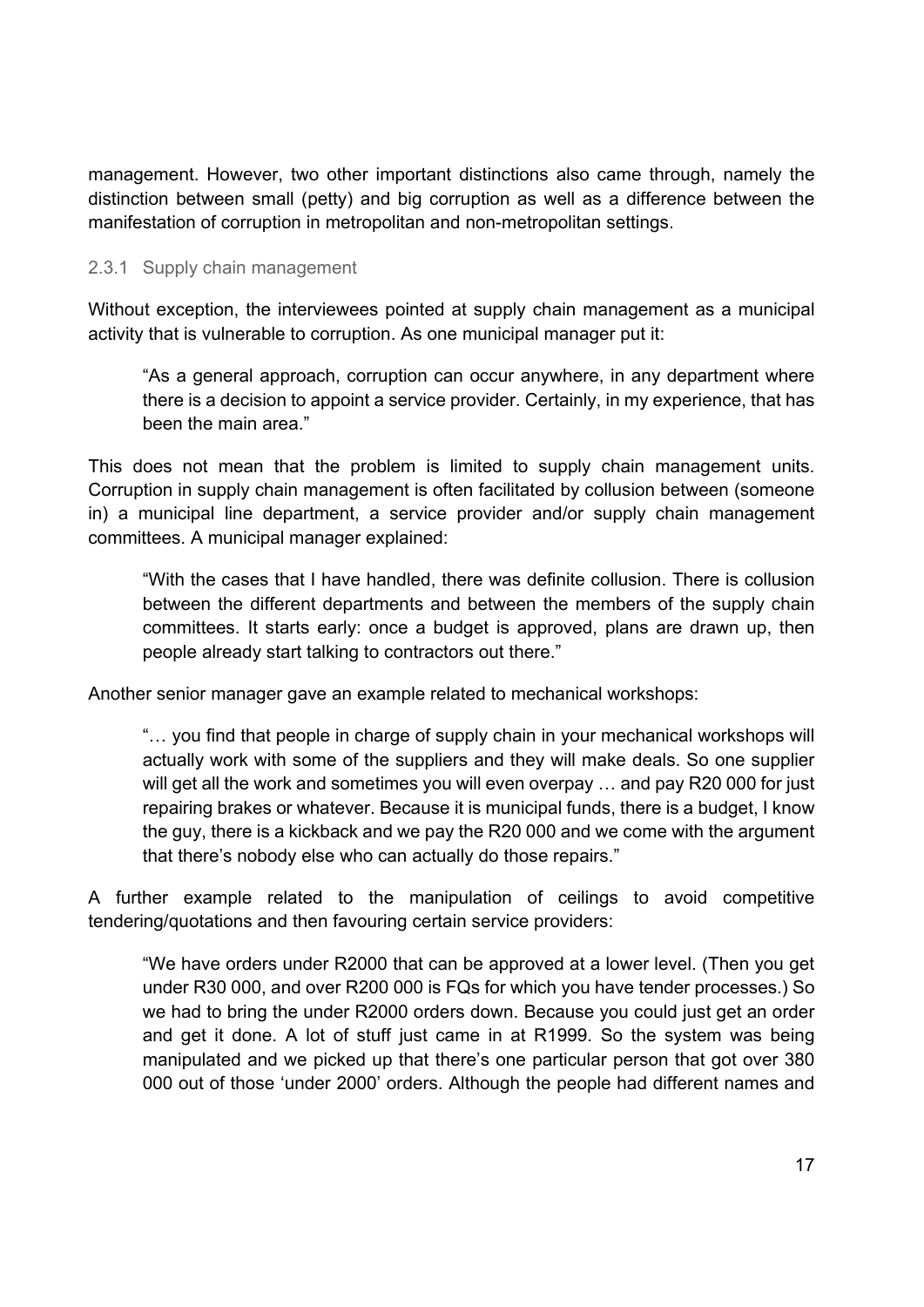surnames, it was actually the husband of somebody in one of our departments. That person was eventually disciplined."

At times, the corruption is not visible in the award, or the price of the goods or services but it manifests later when payment is done for work or goods that were not delivered. A municipal manager explained the scheme as follows:

"...an invoice is generated by a provider for services not delivered. That service provider works with somebody in the department where the invoice gets signed off. Then money gets paid over and then that money is being laundered in that service provider's account."

On the other end of the spectrum, the collusion may start far earlier with the writing of the tender specifications, as one interviewee pointed out:

"What [this company] did was to access a number of councils [with a solar energy project]. But [the company] wrote the tender brief. Now, how on earth can you allow any tender if the applicant writes the brief for you? So it's not just in the allocation process, it starts with who wrote the brief. The municipality should have engineers who write the brief, and they should have absolutely nothing to do with the company that may tender for that. So that's how far back it starts".

One interviewee explained how corruption in procurement can be intertwined with government subsidy programmes such as Expanded Public Works Programme (EPWP). In essence, the ability to employ beneficiaries is used as leverage to secure tenders:

"So I am aware of a tender coming up for roadworks. For example, I am the mayor or I am a senior official and close to where the tendering process happens, I put word out ahead of time that there is a project coming and [ask a construction company] please make me a list of people who can come and work on this program, especially the EPWP program."

Or the reverse:

"The contractor is aware that there is a tender coming. He contacts the local ward councillor. He tells the ward councillor: I have a contract coming up. Please give me 40 names. These 40 names will belong to the party of the ward. So the ward councillor is walking, door to door to identify people …with an offer."

Some interviewees also raised questions about the definition of corruption not always being clear. This was raised in particular in the context of extending contracts: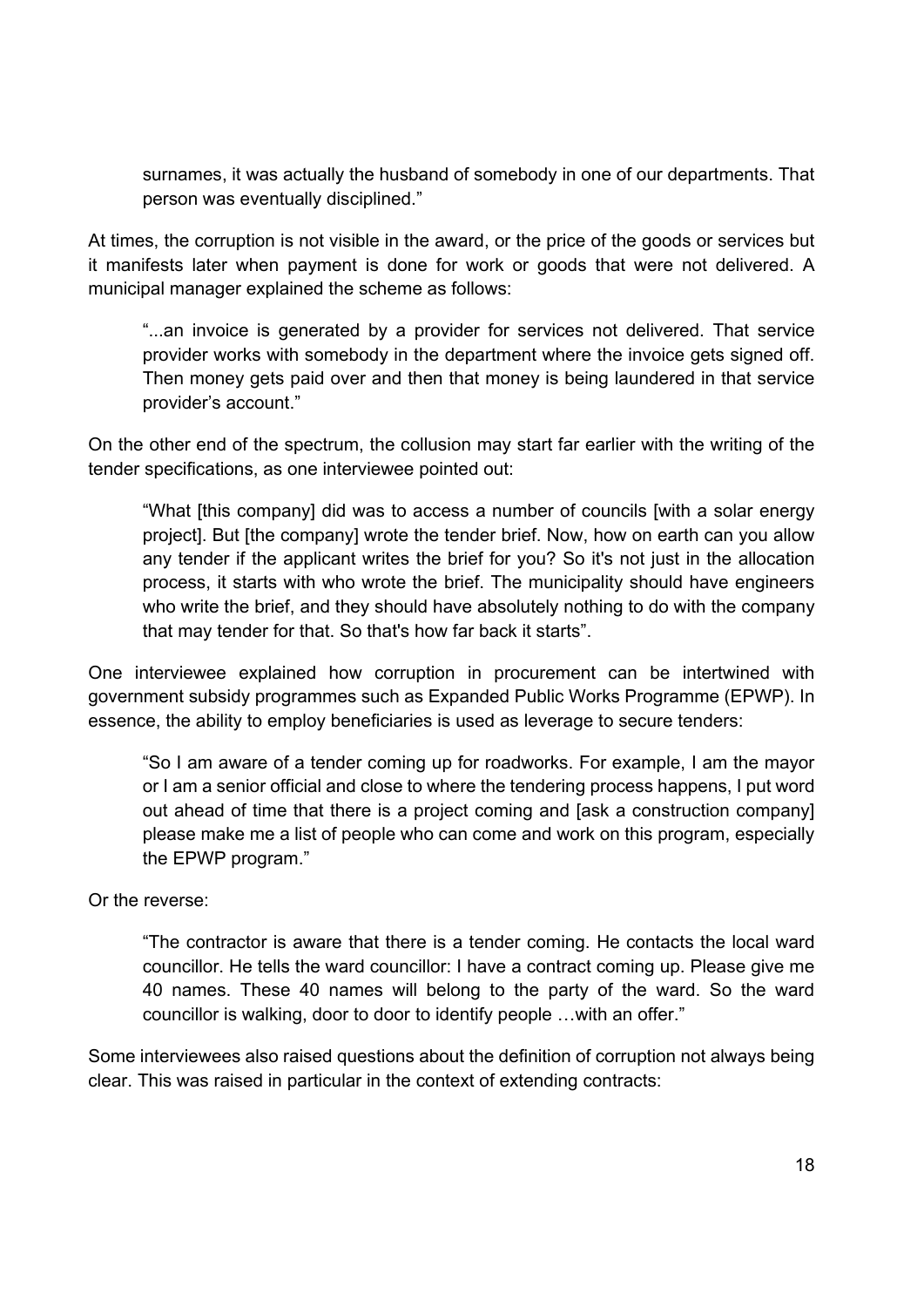"We had lots of roadworks and then the engineering guys will come to us and say: 'You know we've not done this part of the road and whilst we are at it, let us add another kilometre'. And so, Joe just gets the next kilometre. Is that corruption? Or does it make business sense?"

#### 2.3.2 Human resources

Many interviewees mentioned human resources as another area where corruption may occur. With this type of corruption, a financial reward may not always be at play, but it is still corruption, as one senior official explained:

"...you appoint somebody who is family of yours and you don't declare it - there may, or may not be money involved but you are doing a family or a friend a favour… There is a benefit for somebody but it was unlawfully obtained."

In some instances, there is even a direct monetary award:

"I am aware of instances where people who were appointed in permanent positions in municipalities have to pay 'alimony' of 5000 Rand per month for the honor to have a job. So you have to pay the person that helped you get the job."

#### 2.3.3 Human settlements

A further area that was mentioned on a number of occasions was corruption in human settlements, particularly low cost housing. Some interviewees referred to the problem of councillors getting involved in the compilation of lists of beneficiaries. Others referred to corruption in the development and construction process (which goes back to procurement):

"...the form that corruption can take is that they [developers] get paid for work not being done – they'll be appointed to build 150 houses, they'll build 50 and be paid as if they built 150. And that's the way the money flows. And if you have an administration that is not really up to scratch, those kinds of things flow through easily because the checks are not there to make sure that there's actual delivery against invoices presented."

#### 2.3.4 Land use and building control

Building control was identified by some interviewees as an area vulnerable to corruption. As one senior manager explained, the scheme is ruthlessly simple:

"With building plans, they submit the plans for approval and tell the officer that they will pay them an amount of money to get the approval as quickly as possible. Then when they go to conduct inspections, it is found that someone hasn't built according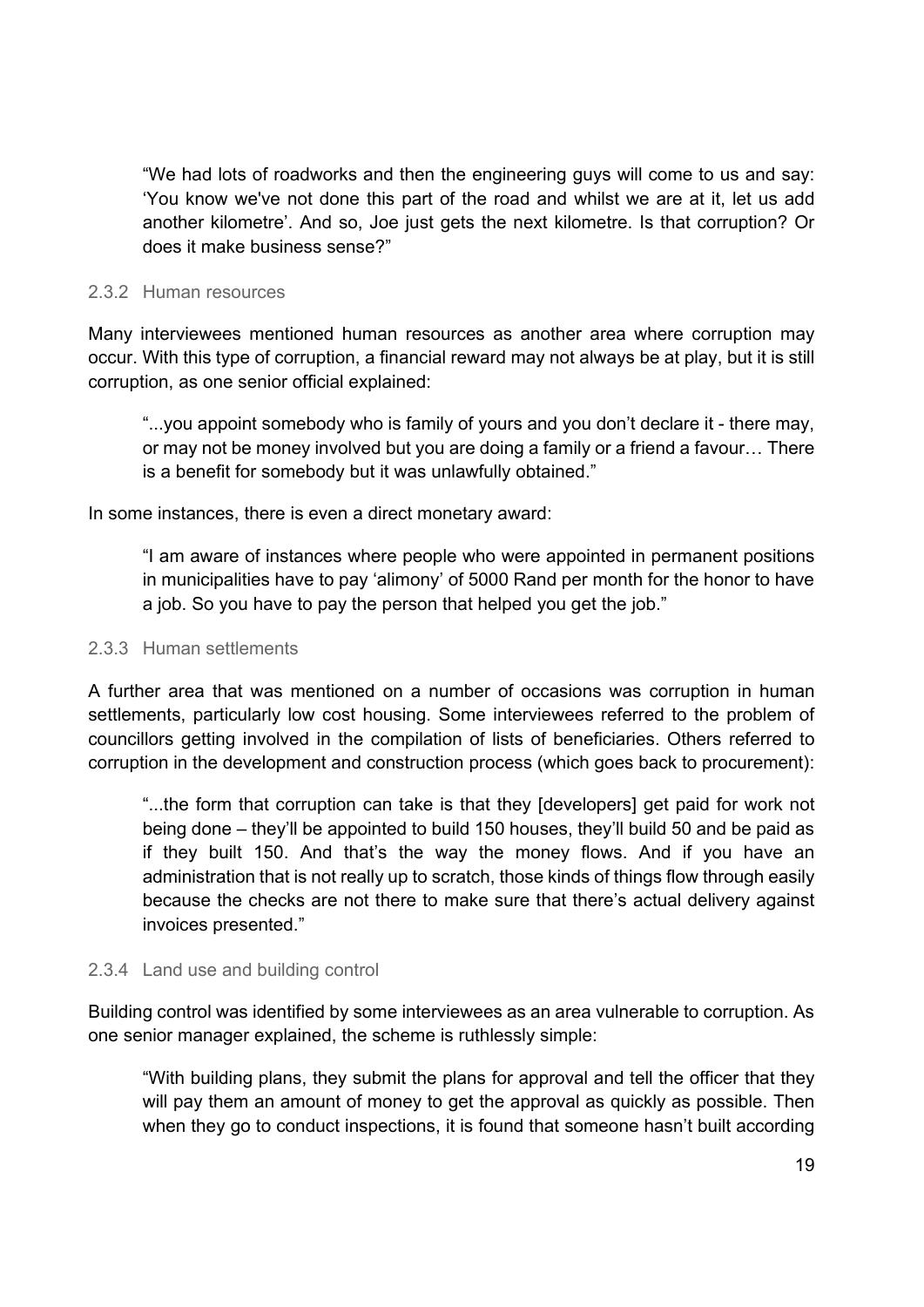to the building plan but the building control officer still signs off on the plan and gets paid in return."

While the municipality may not feel an immediate financial impact of this type of corruption, the financial damage is considerable:

"If you submitted a plan for a house of 150 sqm and you build a house of 250 sqm and the building control signs off on this [even though the building is not in accordance with the building plan of 150 sqm] - in the long run, the income of the municipality is also compromised. The municipality charges you rates and taxes of a property with the size of a 150sqm whereas you actually have a larger property."

Larger, more intricate schemes exist in land use management. As one senior official explained:

"You do get the more sophisticated ones where the municipality sells property at market value but then the municipality engages in a regulatory act - it will rezone it, for example. Suddenly that property becomes much more valuable in the hands of the buyer. But the buyer did not buy at that zoning but the zoning was included somewhere in the deal."

However, it was also noted that the introduction of the new planning legislation has reduced the scope for corruption in land use management and that it didn't feature very high on the list of problem areas.

"I think with the tribunal and new legislation, that's sort of taken out of the scope, it's not as easy as it was in the past."

"In the bigger scheme of things, it is a fairly minor one. We [provincial government] don't get many allegations relating to that."

The interviewees indicated that these corrupt schemes are difficult to detect, because there is no financial transaction involving the municipality. As one senior official explained:

"There's no money that exchanges hands [with the municipality]. But there is influence in terms of land use applications, favours for friends, undue influence. It is very difficult to prove. The planner makes a recommendation whether it is to the MPT [Municipal Planning Tribunal] or whether it is to the authorising official. So if that person is unduly influenced, it's not always easy to see unless you get a whistleblower or when it's something that goes against the SDF [Spatial Development Framework] or council policies. There have been allegations that people have been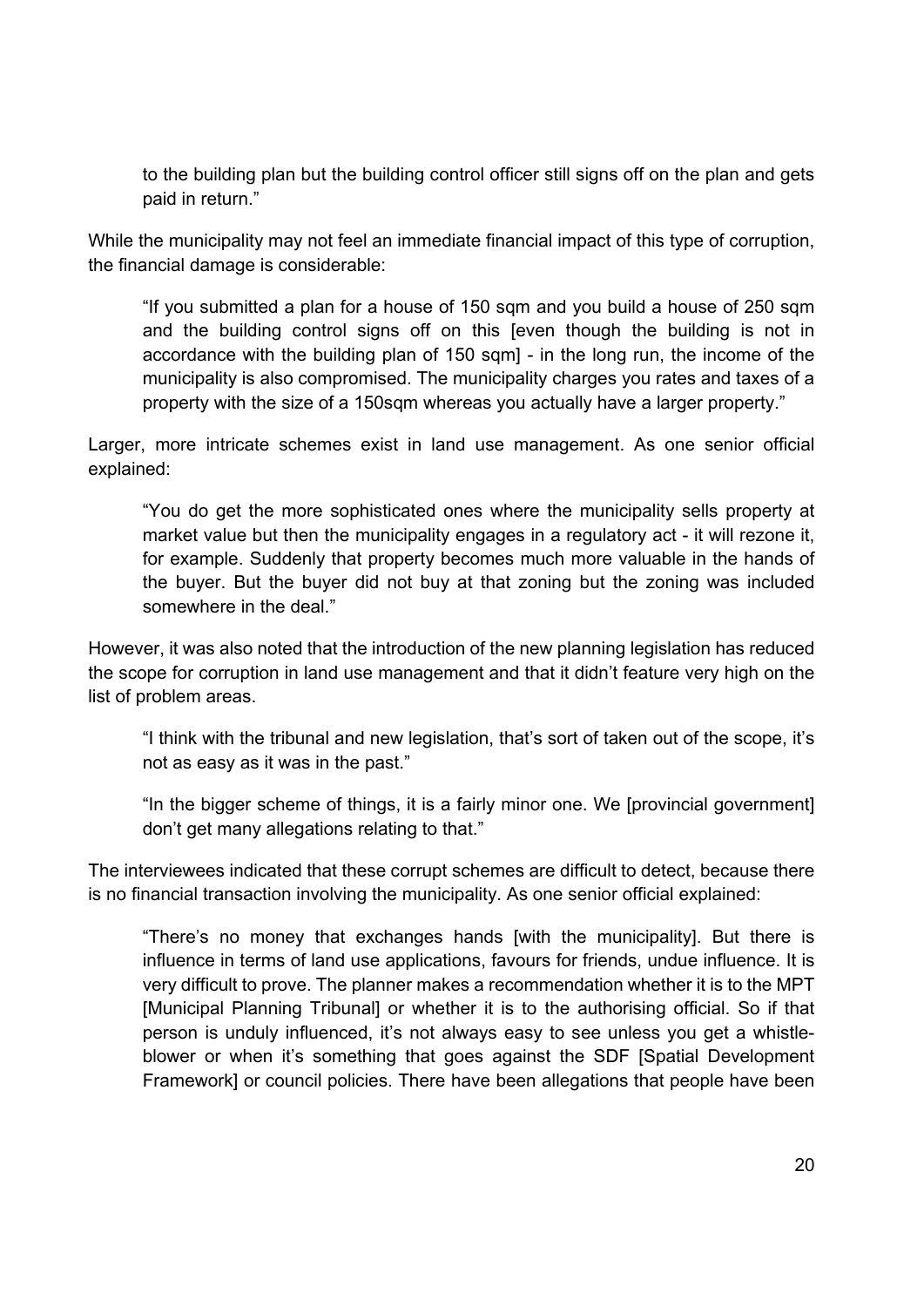going on overseas trips paid by developers, but there is no proof, I don't have anything on paper. Nobody wants to go and make an affidavit."

#### 2.3.5 Other areas

Various other areas were highlighted by the interviewees. The handling and presentation of information was highlighted, for example. One respondent alluded to the trading of confidential information by councillors in return for rewards. Another respondent explained that the manipulation of information by senior officials is a form of corruption:

"There is often pressure on the CFOs to present a rosier picture [of the financial health of the municipality]. That is also a form of corruption in that it could benefit them in return as it could reflect positively on the CFO or the MM in terms of the performance bonuses that they'll receive. It is a deliberate manipulation of financial statements."

Examples of corruption that were mentioned included the meter reader who under-reads in return for a reward, a municipal law enforcement officer taking bribes, an electrician facilitating illegal connections, use of council vehicles for private transport and corruption in licensing (particularly business licensing). Another area that was highlighted was cash handling. As one municipal manager explained:

"Wherever there is a cashier receiving cash, and somebody must come in and collect the cash … so you reconcile everyday but then once a week, once a day, whatever, the cash is received and collected and taken to the bank – after a while people see gaps."

One interviewee gave examples of small corruption where councillors abuse their position to extract free goods or services:

"There are councillors who would tell an EPWP worker or another worker: 'I bought the dress at such and such a shop, please go pay it'. Or a call will come from a politician to say please replace the tires on that and that car. That's corruption."

Municipalities own and operate infrastructure, vehicles and machinery in stores and workshops and this was also highlighted as an area where small corruption occurs. One municipal manager pointed out the selling of parts and fuel:

"That's an area where you deal with vehicle parts, tires, wheels. A vehicle part is something that you can sell in the street and you can actually also collude."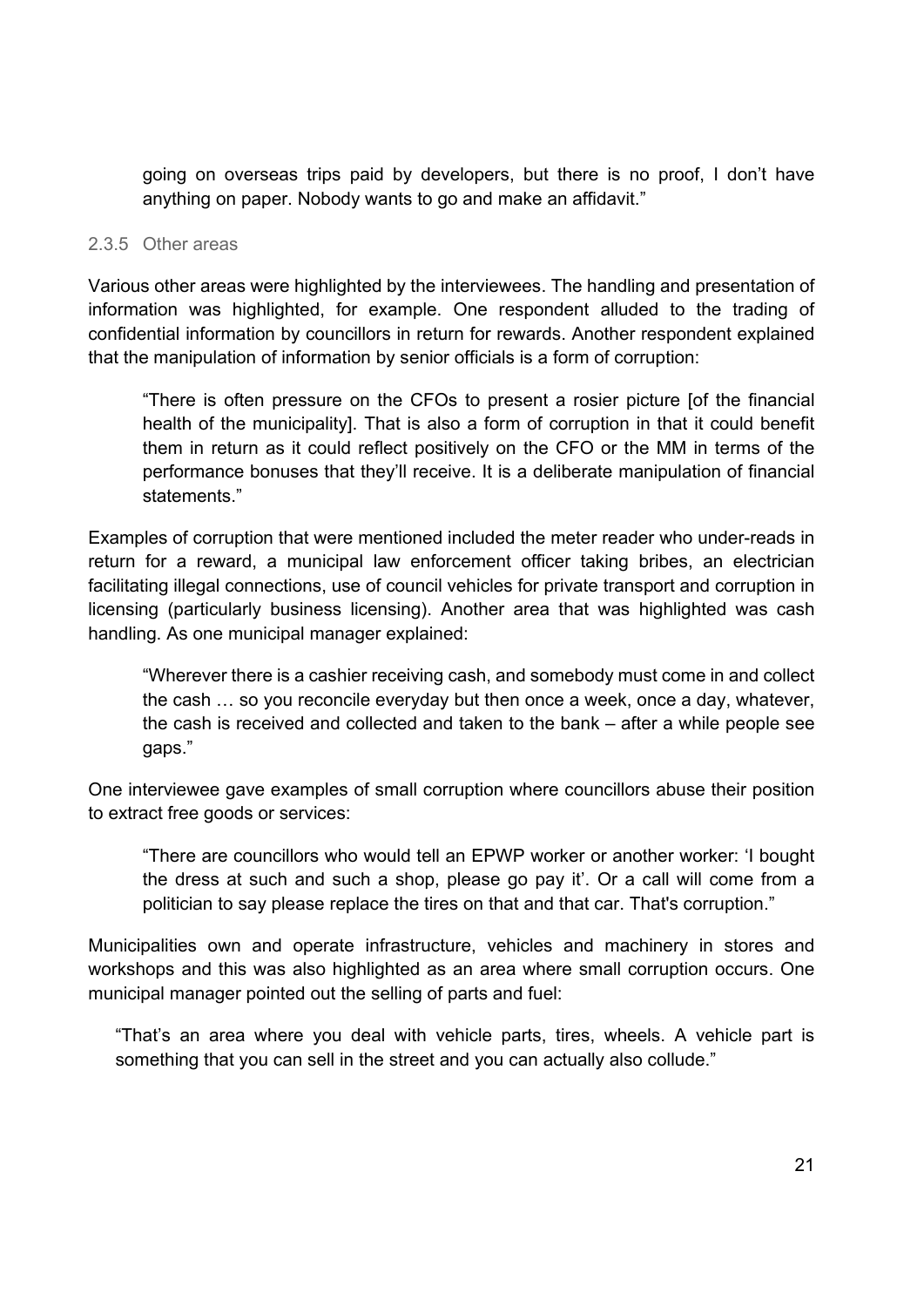#### 2.3.6 Other distinctions

The distinction between small (petty) corruption and big corruption was raised a number of times. One official remarked that "not everything is a huge NPA or HAWKS-kind of investigation" or in the words of a senior manager:

"There is a distinction between what I want to call 'big corruption', where large sums of money changes hands and 'small corruption'. There is a debate about whether that is corruption or not or whether it is purely maladministration. But small corruption around overtime and allowances and so on, that also creates a problem."

A further distinction was made between urban and rural settings:

"...corruption has a different face in small municipalities. In rural municipalities, people know each other, it's a very involved small system. If you look at the City of Cape Town or Johannesburg, it's big and there's not necessarily all those personal relationships. The developers in my municipality, they know everybody, they interact in the community, you walk past them in the street, you meet them at the corner café and so on. Whereas in a place like the City of Cape Town, that almost doesn't happen. This makes corruption a little more difficult in a place like [name of municipality], because everybody knows everybody else's business."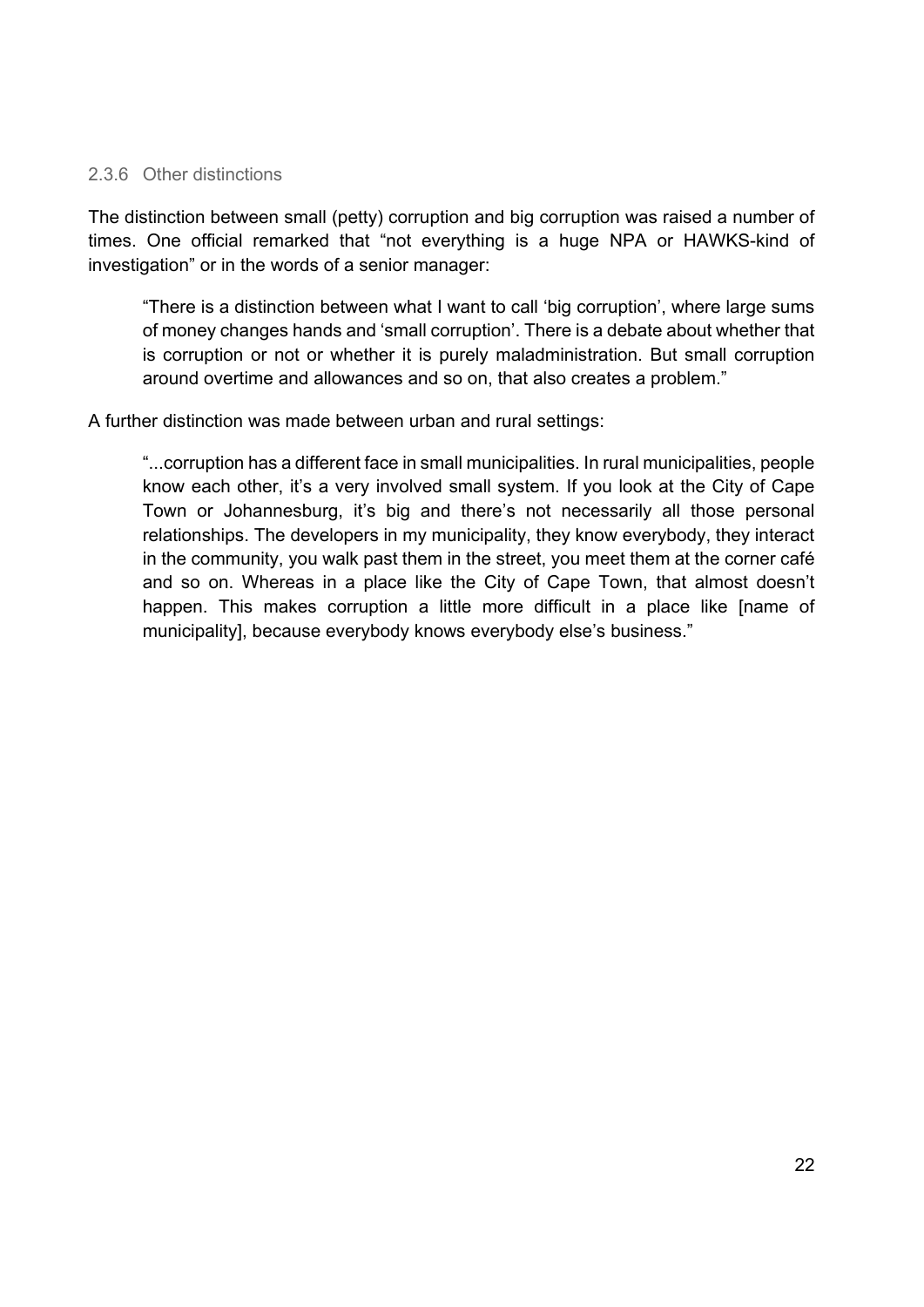# 3 DETECTION

# 3.1 Recalling the legal framework

The legal and policy framework examined the reporting channels, internal and external structures that are used to detect corruption in municipalities. It sets out how national legislation obliges municipalities to establish several structures such as the municipal public accounts committee (MPACs), audit committee and the internal audit unit, to assist municipal officials to detect corruption in the municipality. Allegations of corruption can also be detected through whistleblowers, using either the fraud hotlines or by a staff member or councillor approaching a senior in the municipality to lay a complaint in accordance with the procedures set out in that respective municipality's Fraud Prevention Policy. The framework demonstrated that officials who blow the whistle on corruption may further be protected in terms of the Protected Disclosures Act, from any prejudice that they may suffer subsequent to making a disclosure. There are also structures that are required to further investigate corruption cases beyond the municipality such as the SAPS, SIU, and in the case of financial misconduct, the national and provincial treasuries.

Overall, the law applicable to the detection of corruption makes provision for both internal and external structures to safeguard municipal resources from corruption. In this regard, the framework recognises that any official, regardless of his or her seniority, may be implicated in corruption allegations. Appropriate provision is made to ensure that in those instances where an allegation of corruption implicates a senior official, municipal manager or a councillor, that such cases be investigated by other structures and not by themselves. In doing so, it closes the gap for such allegations to be swept under the mat. Finally, in an effort to root out corruption in municipalities, the framework seemingly encourages individuals to blow the whistle on corruption through guaranteeing them that no harm will come to them on the basis of having made the disclosure.

# 3.2 The questions we asked

The questions that were posed to the interviewees, with respect to this theme, focused on the effectiveness of the internal systems, the channels or structures that are most useful for detecting corruption in municipalities, and the usefulness of the Protected Disclosures Act to protect whistleblowers in practice.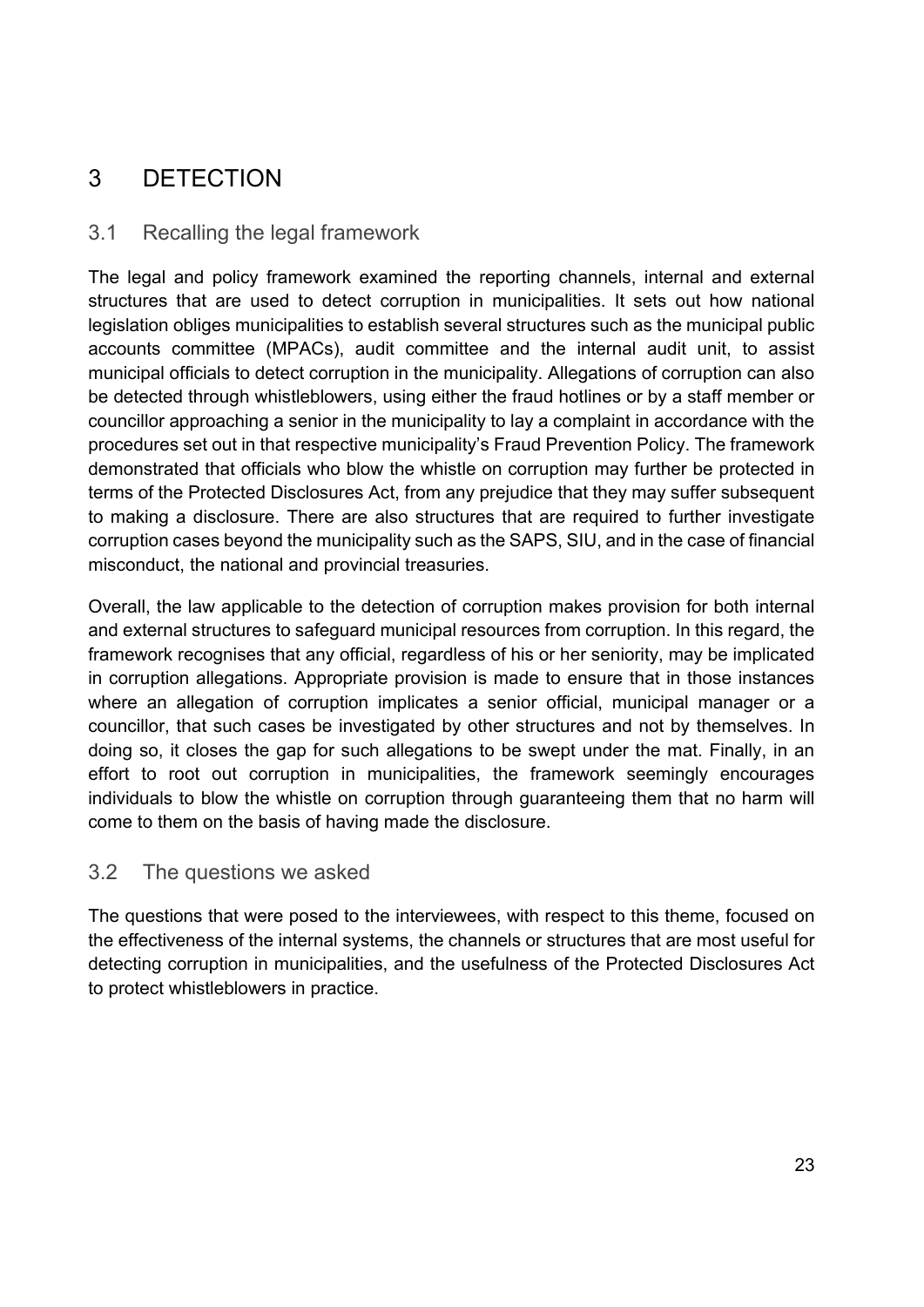# 3.3 The first level of defense: risk management and internal controls

#### 3.3.1 Internal controls to pick up anomalies

Municipalities' internal controls must be effective to safeguard municipal resources and to minimise risks of financial loss and corruption. When the interviewees were asked about the effectiveness of the internal controls to detect corruption in municipalities, they confirmed their vital importance. However, they also opined that their internal controls are not always able to pick up all those anomalies that are early indicators of corruption.

"Your system should have very clear parameters that will pick up these things. That is your first level of defense. That is the problem, the system doesn't pick it up hence you need somebody to blow the whistle."

"The problem is if there are no real checks and balances to make sure that the numbers indicated on the invoice are actually related to actual delivery…"

"The biggest problem I think is that the financial management system does not pick up that one act that enables the fraud at source. For example, a person in a municipality decides to defraud the municipality and then creates a supply chain order. The order number exists but it has nothing to do with his department. They use that and start charging invoices and then he signs it off. Firstly, the system must be able to say that this supply chain number belongs to that contract and the person who signed off on that contract is X but this is A. Secondly, if you [already] used the supply chain order number which is not yours, now you've generated the request for payment. The request for payment must be signed off again, by the owner of the supply chain number. Yet, the crook signs off and gets paid. The finance management system did not pick up these anomalies. It had to be picked up manually through a forensic investigation. That is a crisis."

The above quote is an illustration of internal control systems being insufficiently linked through the various aspects of municipal administration. Those involved in corruption are thus able to manufacture perfect paper trails that can only be shown up to be fraudulent through a subsequent (forensic) investigation.

The provincial interviewees shared with us their frustration at seeing municipalities paying insufficient attention to risks that were identified, even by the Auditor-General:

"What happens when municipalities can act but don't act, where their risk management has been spelling things out for many years and nothing has happened? In some municipalities we've been seeing recurring themes under the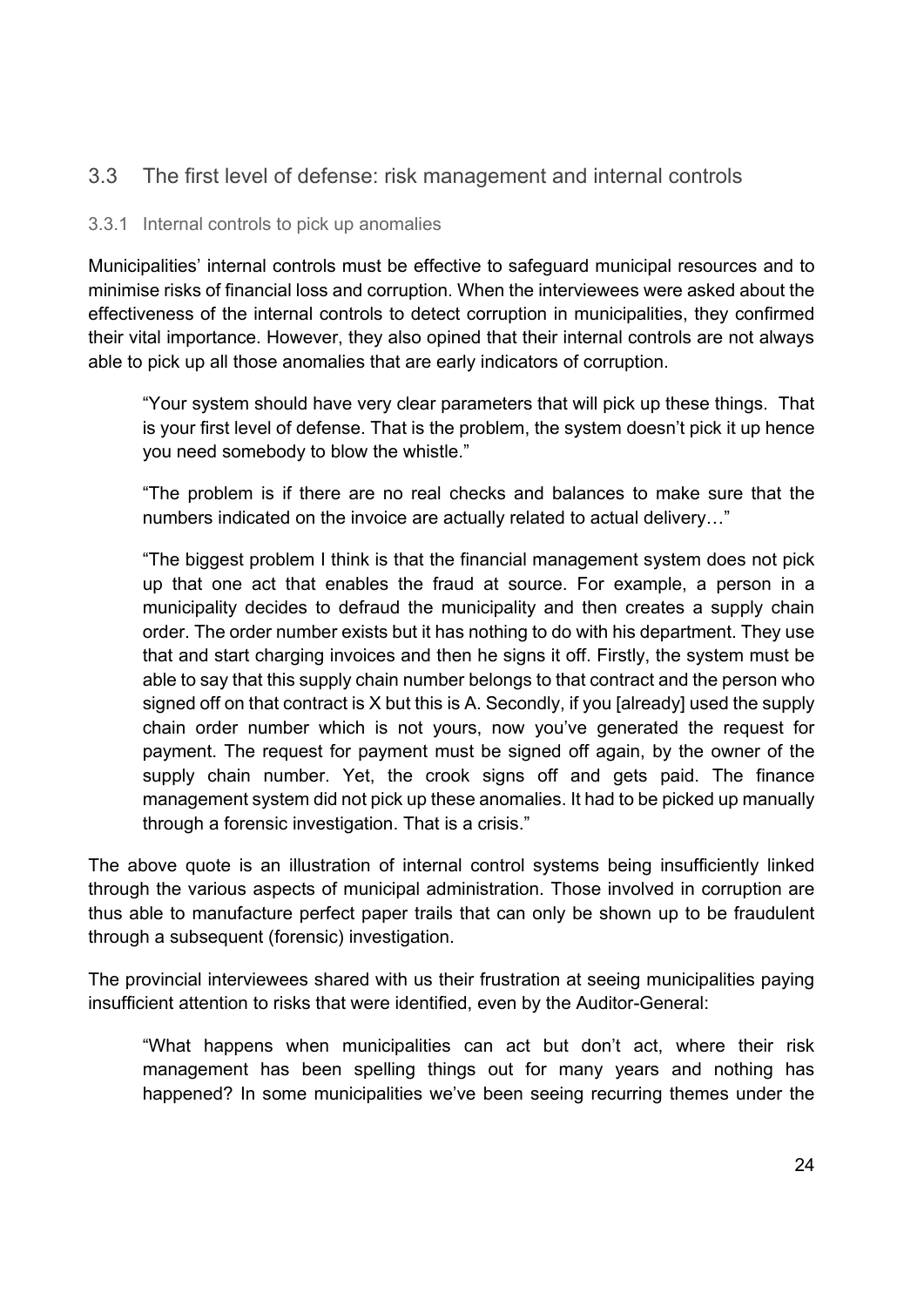AG's report. For five years at one municipality, I saw recurring themes coming up every year. You ask yourself 'what have they done?"

#### 3.3.2 Improving business processes

Many interviewees made it clear that improving internal controls is key to detecting corruption early. Some shared their experience in achieving successes in reducing corruption by improving internal control systems. For example, one interviewee explained how corruption in procurement was detected and addressed by the municipality itself:

"With the procurement stuff, through our own checks and balances we actually pick up most of the issues ourselves. We did not have to rely on whistle-blowers. When we started bringing in more controls and more checks and balances we could quickly start picking up where there was fraudulent activities happening or where there was undue influence. When the process and the standard operating procedures were changed, it really showed where people were trying to cheat the system."

Early assessment of procurement needs can aid municipalities to clamp down on corruption.

"Forward planning, and working with quarterly procurement needs of the departments, it really assisted because there is no room for corruption in a sense anymore, you've taken it away from where it happens."

One interviewee recalled a business improvement project that responded to corruption in business licensing:

"[We examined] the business process around the issuing of motor vehicle licenses and the result was astounding. It went through so many hands. We created a business process that follows as few hands as possible. Because it's in the movement of the paper trail where a lot of the corruption effectively comes in."

Another interviewee explained how the use of internal controls highlighted corruption that could subsequently be addressed:

"Where we've picked up most of our stuff is through our own internal controls, where we start picking up red flags and we start investigating...that [problems] mostly comes out of internal control issues where you pick up certain things."

This suggests that there is great value in improving internal processes and internal controls to respond to an increased risk for corruption. This is also confirmed by the comment below from a provincial interviewee: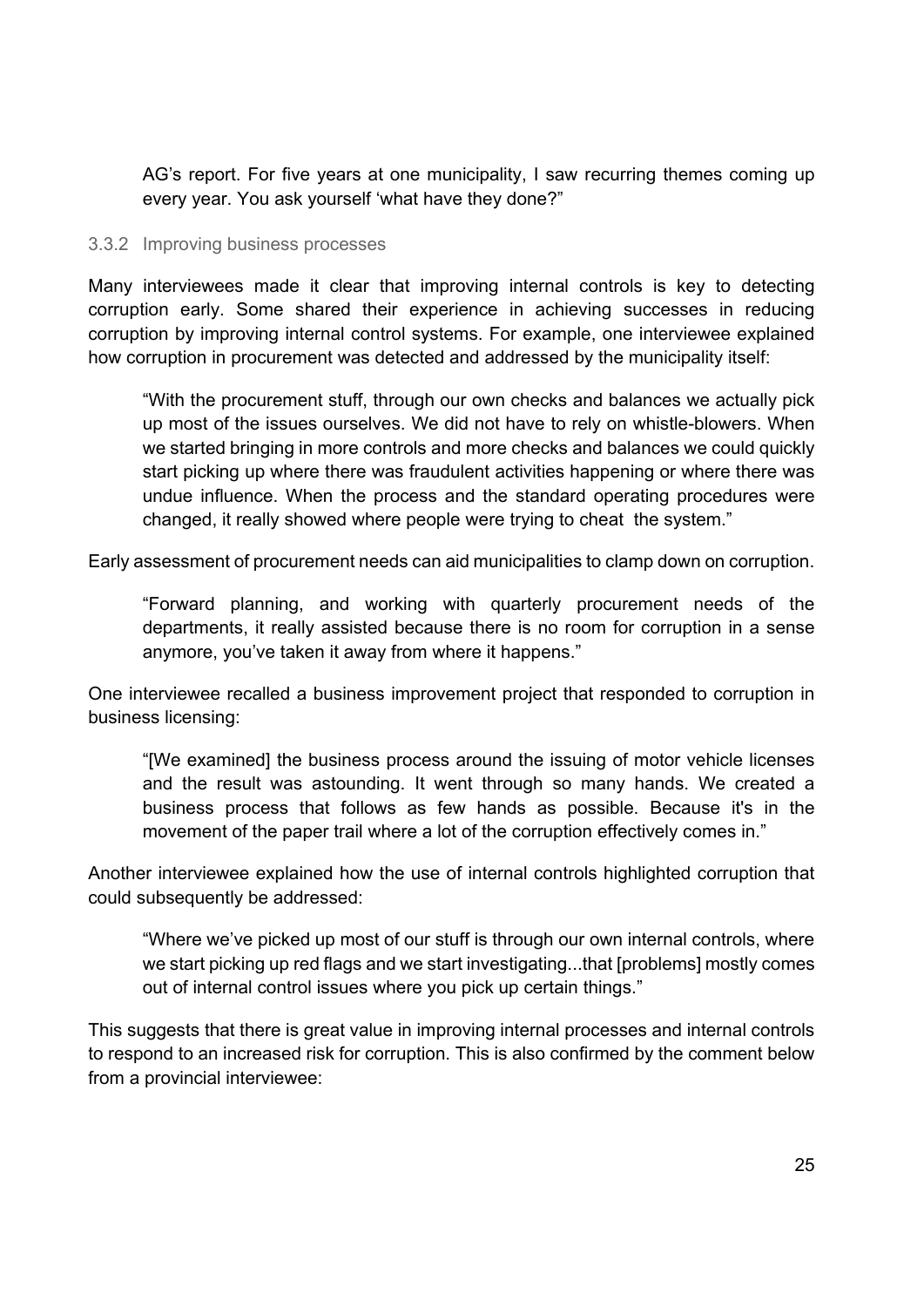"I was involved with the coordination of an SIU investigation into a particular municipality. The SIU had to take over all the issues in the municipality whereas some of these issues like stuff relating to employees and minor allegations could've been resolved by the municipality itself, by its internal controls and risk detection, etc. So, sometimes we go into an overkill situation…"

## 3.4 The audit and risk chain

As discussed in Phase 1 of the report, the MFMA requires that the internal audit unit consider the areas that are prone to corruption, and to respond appropriately by auditing the controls of that area. The internal audit unit works closely with the Audit Committee and the Municipal Public Accounts Committee. The interviewees were asked about the performance of the internal audit chain in exercising this function and its utility in the detection of corruption in municipalities.

#### 3.4.1 Internal audit unit: scope, independence and capacity

A number of interviewees commented on the internal audit unit, in particular on its scope, independence and capacity constraints.

The limited scope of the internal audit was mentioned as something that restricts their effectiveness in detecting corruption:

"Because of a limited scope, they wouldn't be able to audit every transaction. Even the AG's audit is based on a particular sample. They are not able to audit every transaction within the organisation. That is why we also need to rely on other avenues to get the information."

Internal audit should be free to communicate with external structures without any undue influence by the municipal manager. This is not always the case as one interviewee pointed out:

"They don't enjoy the level of protection that they ought to receive from the municipal manager and the audit committees."

Accounting officers that we interviewed would insist, though, that they refrain from interfering with the work of the internal audit unit:

"So me [the MM], I'm not there to check what internal audit is communicating with external audit because they should actually be free to speak and to ensure that there is no cover up in any way."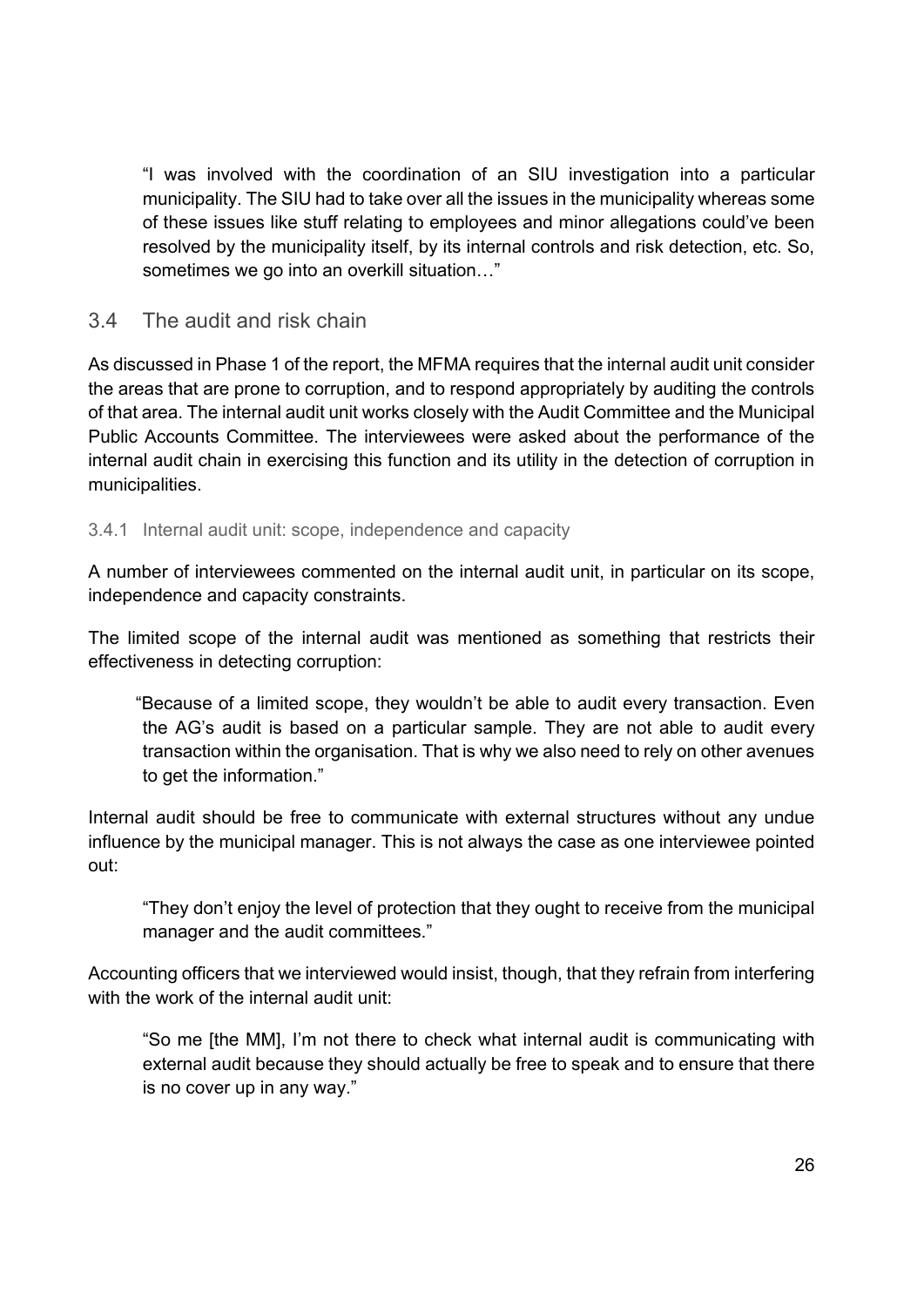Many interviewees highlighted that, aside from the independence of the audit unit, the issue of the capabilities of staff in internal audit units is sometimes a concern. Capacity constraints in internal audit units make municipalities more reliant on external investigators. One interviewee even considered internal audit in some municipalities as mere compliance:

"I've also seen where internal audit units are just compliance – they tick the boxes, they don't really add to it."

However, interviewees noted that where internal audit units comprise of capable individuals, it can be of great value to the municipality in combating corruption:

"If you have the right people in those positions. I've seen internal audit units that are very well-placed and they do brilliant work, and in those instances they can be a good source of comfort."

#### 3.4.2 Audit Committees

Not many interviewees commented on the audit committees. However, one municipal manager had this to say:

"It starts with the right appointments. You need to have the right people in the right positions and with the right skill set. In the audit committee, you need the right skill set. I always have a qualified CA on the Chair, another CA on the committee. We also have an advocate and a risk specialist on the audit committee. You need the right people to assist. They can certainly add value."

Others expressed concern with regard to their capacity and hinted that their weakness again causes a greater reliance on outside investigation:

"In a number of municipalities, the audit committees are quite weak. They don't know what their mandate entails or how they need to interact with the administration and to hold the administration accountable. They don't know how to oversee the internal audit unit. All of that suggests that internal capacity of municipalities to investigate is not sufficient. This is why they often appoint external investigators."

#### 3.4.3 Municipal public accounts committees

With respect to MPACs, many interviewees confirmed their importance but also expressed doubts as to whether they live up to their promise of effective internal oversight:

"Where it [corruption] normally gets picked up is not even in MPAC. Where the teeth lie, is in the external audit to identify wrongdoing."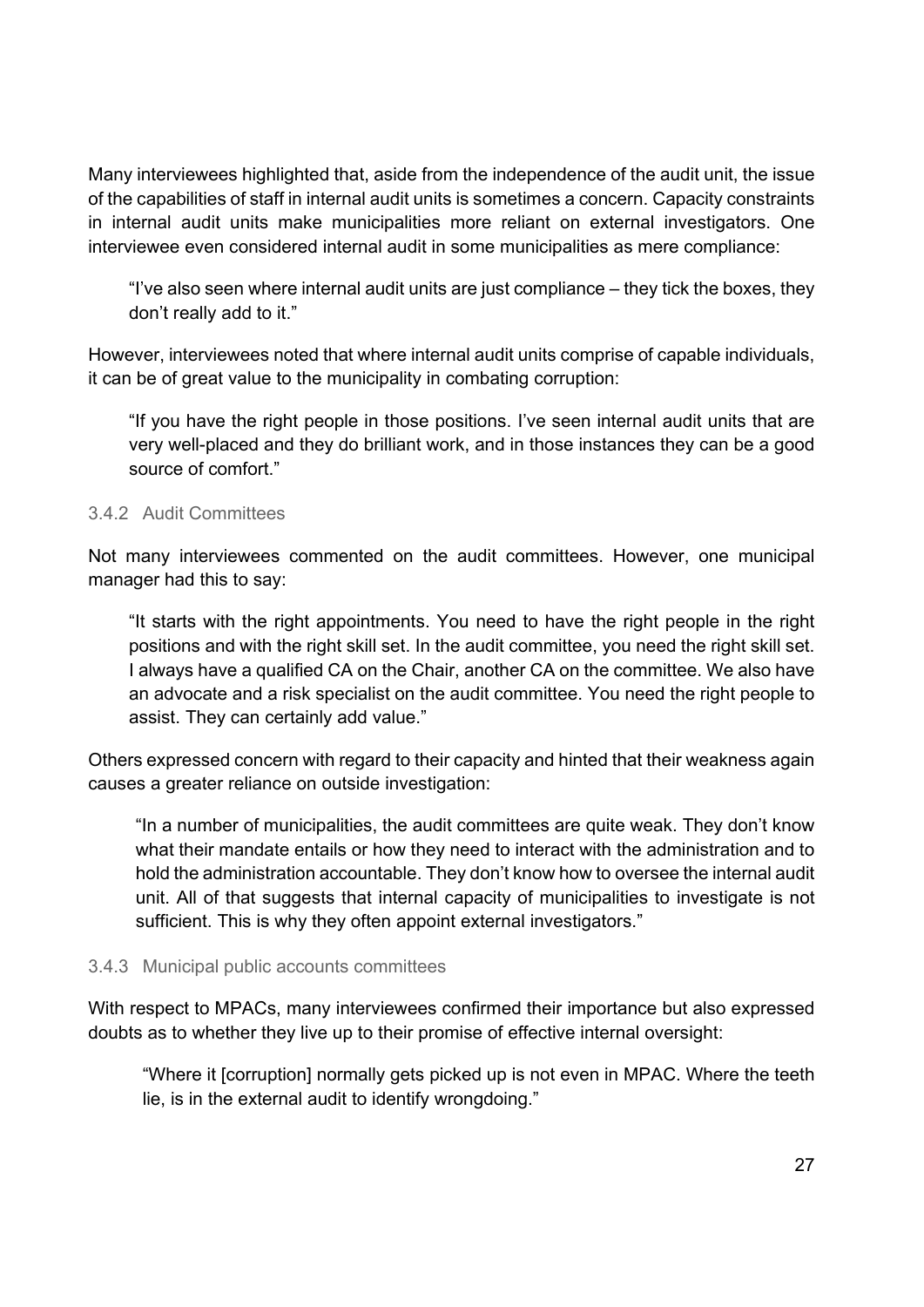Some interviewees linked this to role confusion:

"They don't know what their mandate entails or how they need to interact with the administration and to hold the administration accountable."

#### 3.4.3 Importance of skills and experience

Many interviewees stressed that the internal controls are only as effective as the quality of the managerial staff, councillors and committee members that operate them. Clear understanding of roles but also skills, capacity and experience are vital to make these systems work:

"If you have experienced and qualified people in positions of authority/senior management and middle management then it will be those people who will pick up systemic problems and root out corruption. My experience is that our management does not always have the ability to pick up things, that's something for which you need experience."

"So for me, making sure that you have the right people in place is your first line of defense against fraud and corruption. We should be able to identify fraud and corruption by ourselves, without people whistleblowing. But because our municipalities don't have that kind of experience, that's why people with corrupt intent have the ability to circumvent the system."

One municipal manager specifically emphasised the importance of experience, which enables that person to analyse and interpret transactions in order to pick up on any anomalies. It was alluded to with this practical example:

"So, because I've been in this business for 28 years, I sometimes pick up things and it's not because I'm smart or anything but because I have experience. I've seen it before. I'll give you an example: We're busy entering into an agreement with Transnet to rent property. This is not a corruption example, it's how inexperience fits/feeds into this thing. Transnet tells us that they want us to pay a monthly rental for the property, which is R30 000 a month but we must also pay the rates on the property and the rates is R78.90 per month. Now that gets placed in front of me, I must approve this. So I say 'listen if the rates are R78.90 per month then R30 000 cannot be a marketrelated rental because if your rates is less than R100 per month, its less than R1000 a year, that property cannot be worth well having to pay R30 000 a month into it'. Now that gets placed in front of me by a senior manager and they didn't pick that up. The same happens with corruption – because they're not experienced, they don't see these things, they haven't come through time to see how these things play out."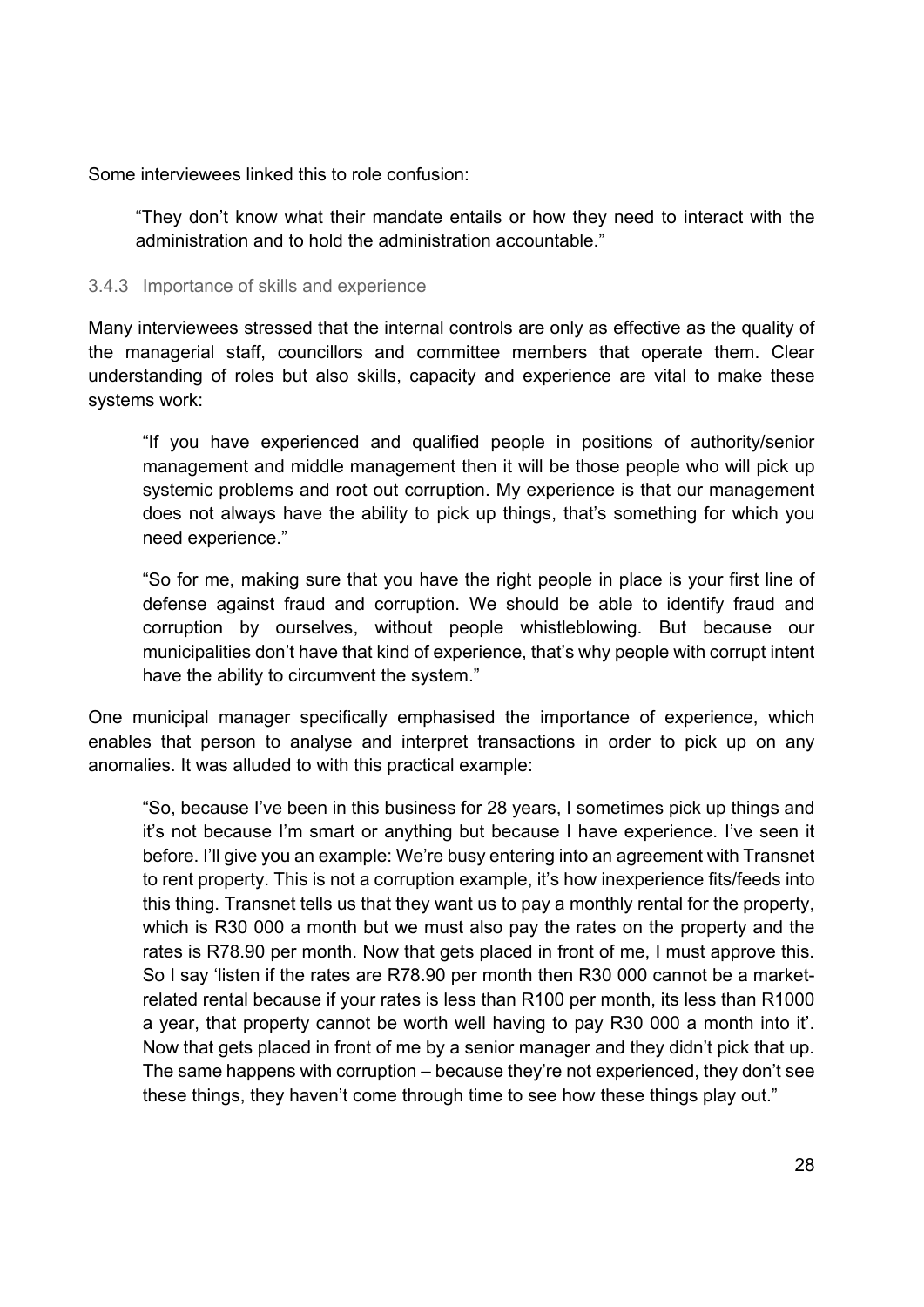While some municipalities shared with us their positive experiences of relying on internal systems and controls to detect and investigate corruption, there was an overall trend in the interviews to emphasise a reliance on external investigations and whistle blowers. At times, this is informed by the need for independence. However, the challenges mentioned above, with respect to skills and experience also play a role in this. This then leads to the discussion of whistleblowers and hotlines for the detection of corruption allegations.

# 3.5 Whistleblowers from within the municipality

#### 3.5.1 Varied reliance on whistleblowers

Phase 1 of the report discussed the various channels that municipal officials or members of the community may use to blow the whistle on corruption. Most, if not all, municipal fraud and corruption policies stipulate that individuals in the municipality may approach their immediate senior officials and may also use other channels that are available to the public such as the national or local fraud hotline, the Public Protector as well as provincial and national government structures. The interviewees were asked to reflect on the usefulness of the complaints that come through these channels, as well as the issues that arise when individuals report allegations of corruption.

The reliance on internal whistleblowers to detect corruption varied from one municipality to the next. Many interviewees stated that they place a high premium on whistle-blowers allegations to detect corruption, especially where a municipality's internal controls are weak:

"Corruption is uncovered by someone who makes a report to the speaker or the municipal manager. It very seldom happens that a municipal manager would stumble into something like this."

"The whistle-blowing mechanism is the primary source. Somebody complains."

However, other interviewees indicated that whistle-blowing is not common in their municipalities:

"Whistleblowing hasn't really taken off in our municipality. I think people still fear for some comeback or reprisal. I haven't received an anonymous envelope."

"I haven't come across a whistle-blower in local government, not within the system. Because the system is too closed. The crooks know who would be in a position to spill those kinds of beans."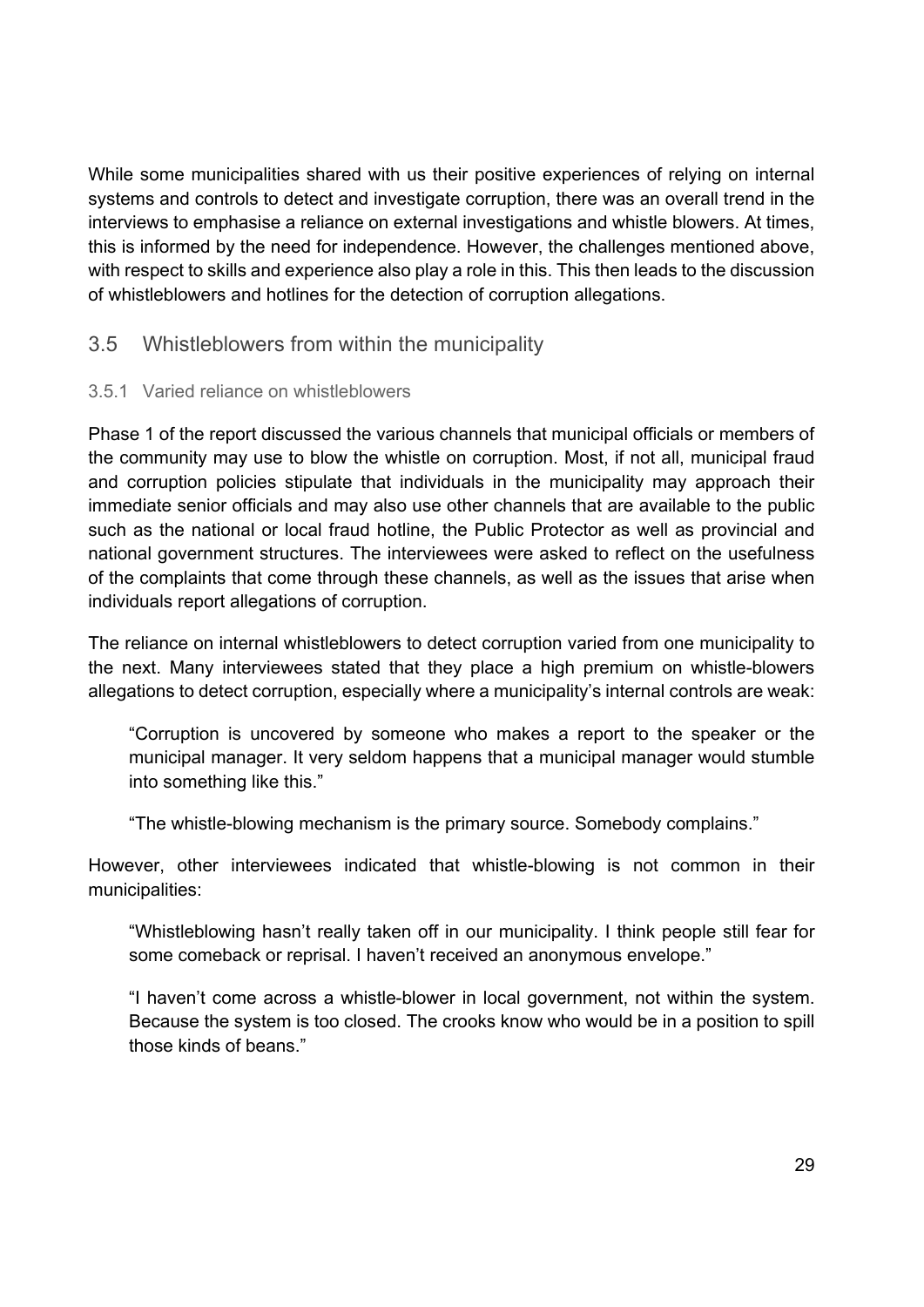#### 3.5.2 Victimisation

Many of the interviewees spoke of a culture of fear in municipalities that prevents municipal officials from coming forward. Some also submitted that there are known instances where municipal officials have been victimised after making a complaint:

"There were instances where I've picked up that there is clear intimidation and victimisation of officials."

#### 3.5.3 Reluctance to testify

It is also difficult to bring a whistle-blower before a court of law or a disciplinary tribunal, where they are required to testify against a person that has been implicated in corruption. This adds to the delays in investigations (see para 5.3 below) and in some cases it prevents a municipality from following through, as illustrated by this quote relating to criminal proceedings:

"People are reluctant to testify, in which case they have to be subpoenaed. The subpoena in itself adds another two months to the investigation."

#### 3.5.4 Organisational culture

The municipality's organisational culture or environment influences whether an observer will report suspected wrongdoing. As two municipal managers explained:

"What is then important is there should be a culture that people are protected to speak freely."

"That depends on the mood: If people feel confident that they can go to someone and make a complaint. But sometimes the threats can be very subtle."

The organisational climate of a municipality depends on the tone that is set at the top by municipal managers and other senior officials in the municipality. Whistleblowers should feel encouraged to come forward, and know that they will be protected by the municipal manager and other senior officials if they report any suspected wrongdoing. The quote below illustrates how internal whistleblowers can be suppressed as the person that set the tone for their protection leaves:

"I laid a number of criminal charges as a result of an investigation. There was a forensic report, people spoke but then I left. Suddenly there was no information coming forward. It was very difficult for people to remember the statements they made and they were very unwilling because they no longer felt protected within the municipal system."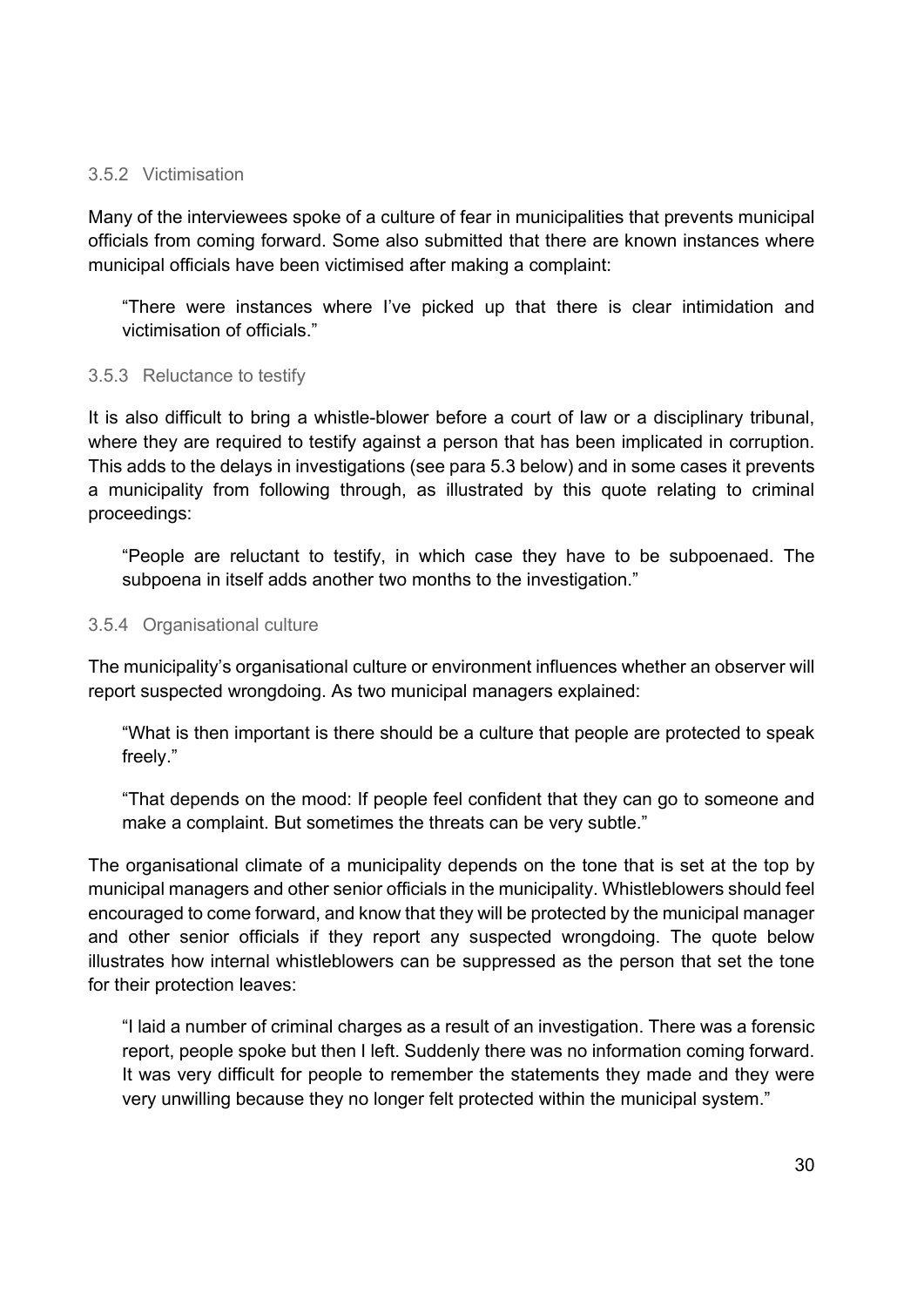#### 3.5.5 Protection of whistle-blowers

One interviewee mentioned that one way to prevent an official from being victimised is to transfer the whistle-blower to another department:

"...threats can be very subtle, specifically if you work in one department. So, in that case, we would move the person to another department. Another way is to do the investigation quickly or even at the start of the investigation, to put the person [against whom the complaint was lodged] on paid leave so as to stop the possibility of interference."

Protecting and respecting the anonymity of a whistle-blower is important:

"So, people must feel, whether you're a clerk or whatever, if you pick up anything that's not ok there should even be a box where you can put it in an envelope, which is anonymous. So nobody should know who it is, the identity of the person is not important."

"People must not feel that they will lose their jobs or that people will victimise them."

The culture of victimisation of whistle-blowers in municipalities raises questions about how successful municipalities are in ensuring that the anonymity of whistleblowers is protected subsequently. Interviewees were asked to reflect on this:

"Unfortunately, people talk. One thing I've picked up is that you need to be very careful who you associate yourself with."

"Even though, in theory, there are all these good measures to protect whistle-blowers; there are ways and means in which it is circumvented and where employees end up being victimised."

"There are just too many eyes that would be able to see who the witnesses are."

The interviewees were asked whether municipalities have any measures in place to raise awareness about the provisions of the Protected Disclosures Act (PDA), and about the avenues they can follow if they are subjected to some form of prejudice after they reported an allegation of corruption. None of the interviewees confirmed that they have created awareness about the PDA and some of the interviewees questioned whether it will even be useful to create awareness of the PDA in any case:

"There is no such thing as a protected disclosure now. The law has its limitations in the real world."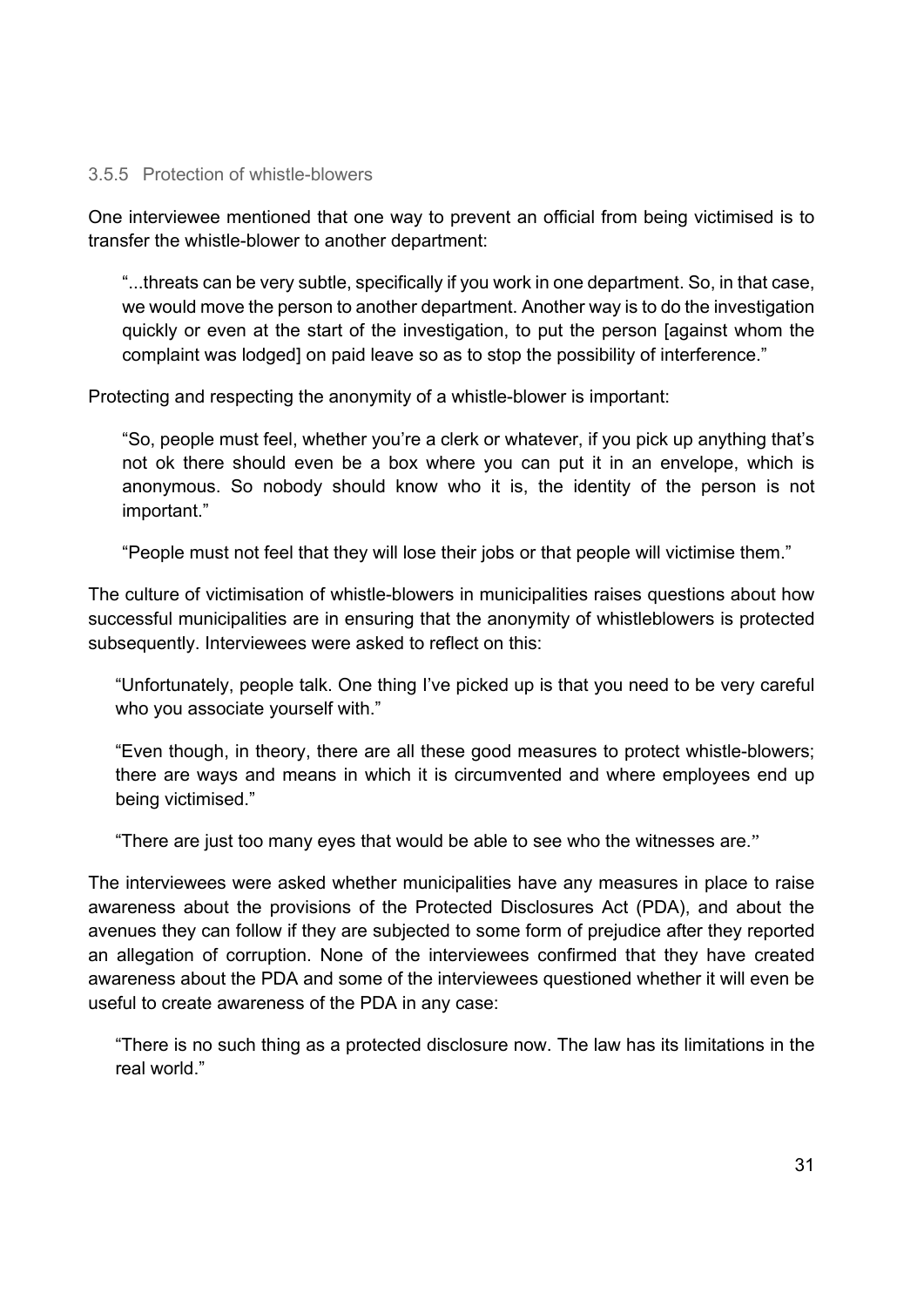## 3.6 Hotlines

#### 3.6.1 Varied reliance on hotlines

Related to the topic of whistleblowers is the use of fraud hotlines. Generally, the interviewees confirmed that they can be important sources of information and also a mechanism that can prevent municipal officials (or councillors) from being victimised:

"So, there should also be a corrupt toll-free line that people can call, which we have. We're actually promoting that anybody with something that they feel is not ok, report it to the corruption toll-free line but also in-house people must not feel that they will lose their jobs or that people will victimise them."

Interviewees from the provincial government indicated that many of the allegations that the Province receives are through whistle blowing:

"A lot of the allegations that we receive are through whistle-blowers. It is our greatest source of allegations that we receive to do assessments. Quite often there are senior officials as well as councillors who are also implicated in the various allegations."

#### 3.6.2 Usefulness of fraud hotlines to detect corruption

Interviewees were asked to reflect on the usefulness of the allegations that are reported through the fraud hotlines. The majority of respondents were lukewarm to negative, about the usefulness of fraud and corruption toll-free hotlines. Overall, the hotline is a useful mechanism to receive allegations of corruption and in some cases even the primary source of information. However, there was general consensus among the interviewees that the allegations are very often without merit after they have been assessed:

"Most of the stuff that comes via the hotline, the majority of them are not of substance. An allegation against somebody that 'this person must be corrupt' is just that, if there is nothing of substance."

"More than 90% of it is frivolous claims, someone lost out and out of jealousy they submit a complaint."

Hotlines are sometimes also used to raise management issues that do not relate to corruption:

"People don't quite understand what the hotline is for, so they put their issue through the hotline, which is not necessarily a corruption issue – it's more a management issue that we then refer to the relevant labour relations or department to deal with."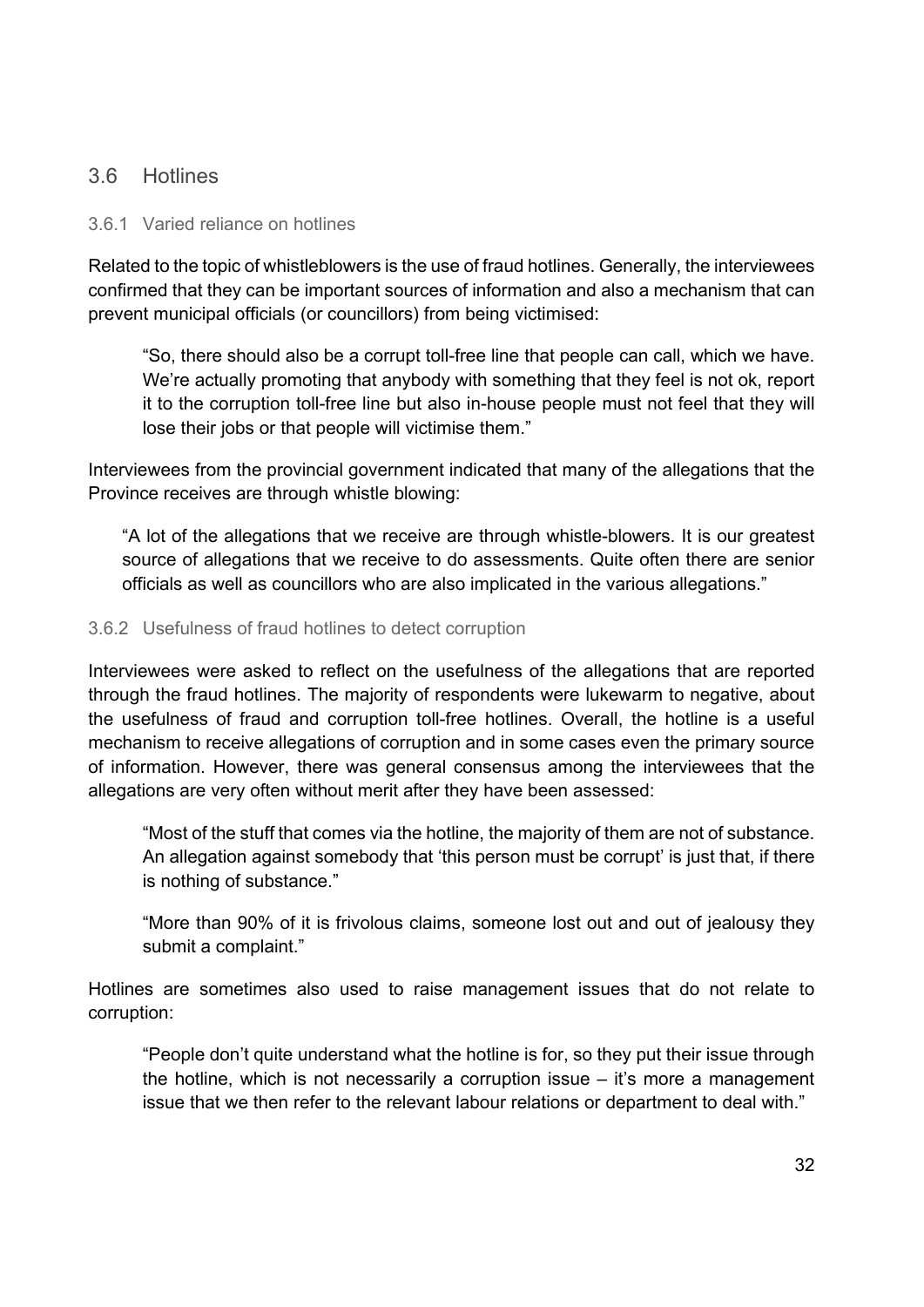The receipt of complaints and allegations, however thin and perhaps not actionable at the start of an investigation, can, however, assist municipalities in addressing systemic issues. They may be a useful indication to municipalities on areas where the internal controls must be strengthened. As one municipal manager pointed out:

"What [the raising of allegations through the hotline] did was it raised the red flag for us and we started to pay more attention and put an extra layer in there to really scrutinise the reports and stuff that came through."

#### 3.6.3 Weaponisation of hotlines

The municipal interviewees also reported the 'weaponisation' of hotlines for ulterior motives. The majority of the interviewees indicated that the hotlines are regularly used as a weapon by aggrieved parties:

"Our hotline gets abused whether it's to settle political scores or whether it's a case of 'I don't like my supervisor'".

"It's normally someone with a dog in the fight. Somebody would complain that a person was unlawfully appointed and then we find that the person who's complaining is somebody who lost out. It doesn't always turn out to be fraud."

"Sometimes there's an axe I need to grind with X and then I call the toll-free number and say [things] about X. You also get that kind of thing."

"Instances where we have received reports, people would make claims that someone was favoured but then it is normally a fellow service provider that submitted a bid but was unsuccessful."

Notwithstanding the fact that the province relies considerably on whistleblowers to initiate inquiries, they also shared similar sentiments about the weaponisation of allegations:

"A lot of the allegations that we do get are from aggrieved municipal officials as well as people who applied for posts but were not successful, then there are various allegations against those who were successful. There are allegations that proper processes haven't been followed."

## 3.7 The need to work more with the community

A number of interviewees reflected on the role of communities in detecting corruption in municipalities, and placed specific value on doing more to involve communities in the fight against corruption: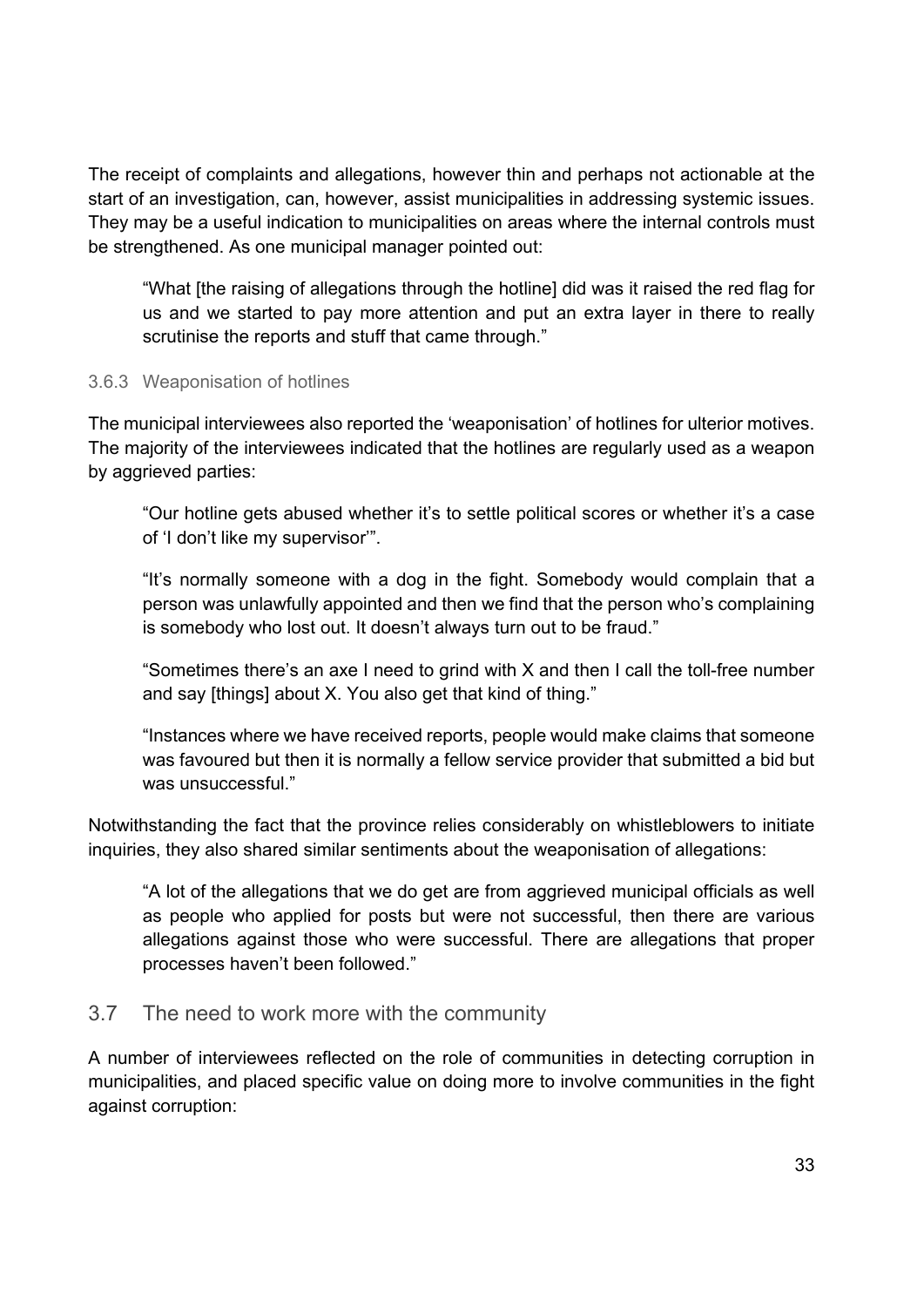"I think another element is involving your community. I find that if you engage with your community and if you're open and you actually indicate to them that if they pick up anything, they can actually report that. That you get calls, that you get emails, that you get people really communicating to you because remember that the people who are corrupt, that work for the municipality, come from the community. So the community sees things, they hear things, they experience things and so if you bring the community in as well that's another angle that I think one should pursue and utilise."

The proximity between residents and municipal officials who come from the same communities means that members of the community monitor the actions of, and where necessary report, municipal officials that reside in their areas.

The interviewees indicated that it is important to distinguish between the 'overzealous' community members, and those that are genuine about holding the municipality accountable. As one municipal manager explained:

"What I find is that there's an overzealousness, I mean people are not scared to be known as being so-called 'corruption busters'. And with having hotlines and so on people actually have the ability to anonymously provide information. I've had the experience of people calling me, there's a person that called me recently to say 'listen I have evidence of corrupt activity in your municipality, I'm prepared to come to you."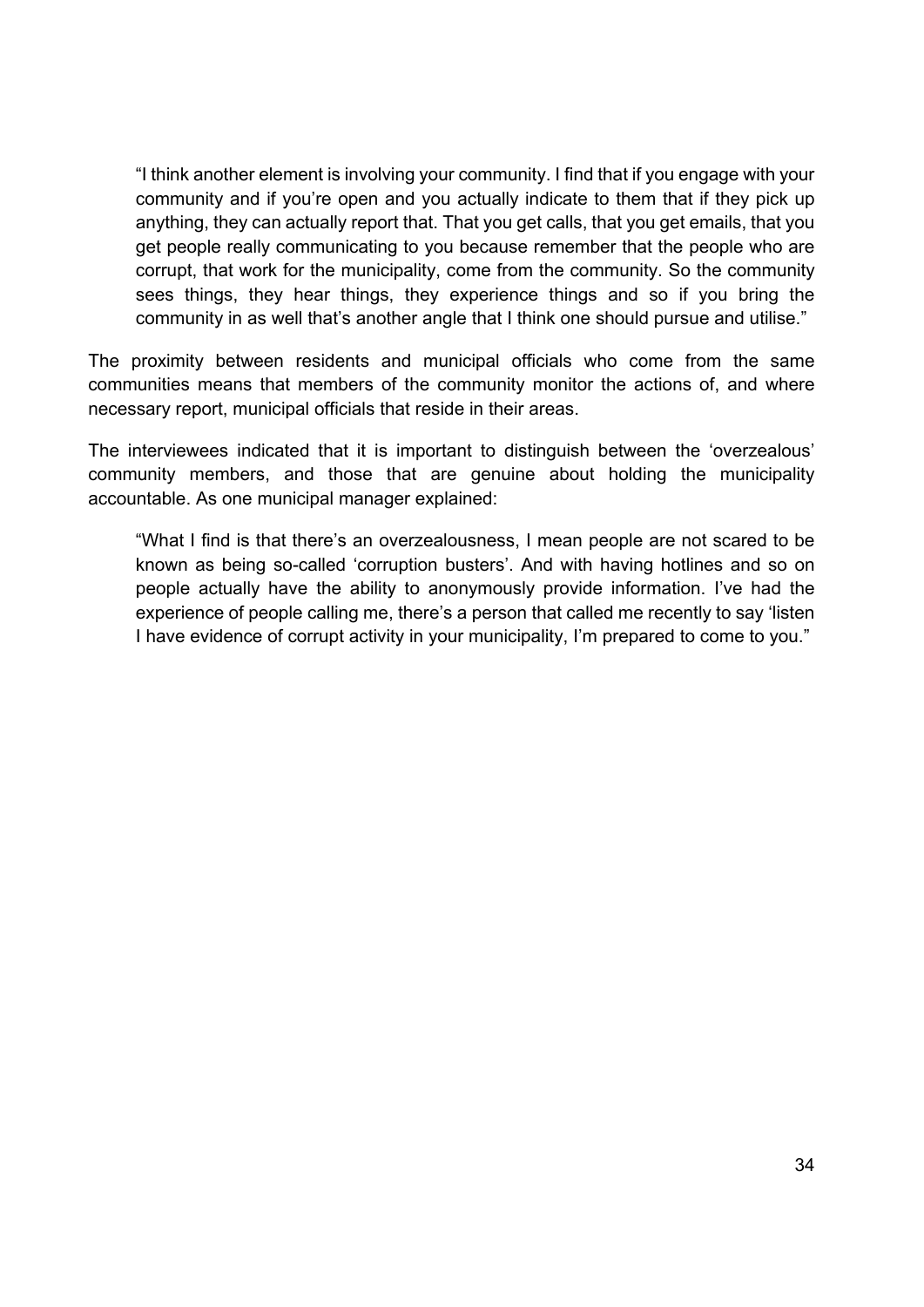# 4 INVESTIGATING CORRUPTION AS STAFF MISCONDUCT

# 4.1 Recalling the legal framework

Two legal regimes apply when pursuing disciplinary proceedings against senior management and 'ordinary' staff members (i.e. not senior management). Allegations of misconduct by senior managers are dealt with in terms of a special set of national legislation, namely the Disciplinary Regulations for Senior Managers of the Municipal Systems Act. In addition, the Municipal Regulations on Financial Misconduct Procedures and Criminal Proceedings require that municipal councils establish a disciplinary board to investigate allegations of financial misconduct by senior management in the municipality and to monitor the institution of disciplinary proceedings against an alleged transgressor. Allegations of corruption against 'ordinary' staff members are dealt with in terms of the Disciplinary Procedure Collective Agreement, concluded under the auspices of the Local Government Bargaining Council. Clause 7.1 of this agreement provides that an allegation of misconduct against an employee shall be brought before the Municipal Manager or his or her authorised representative for consideration and decision.

# 4.2 The questions we asked

We sought to understand the experience of municipalities in staff disciplinary proceedings linked to allegations of corruption. Municipalities were asked to reflect on the role of Disciplinary Boards to investigate allegations of financial misconduct against senior managers.

# 4.3 How corruption is detected determines the success of staff disciplinary proceedings

Staff disciplinary proceedings predicated on a municipality's own internal control mechanisms are more likely to produce successful outcomes than proceedings pursued on the basis of information provided by whistle blowers. A municipal manager had this to say:

"In the few cases where we picked up the corruption ourselves, the disciplinary proceedings went quite successfully, in that all the people in those instances were actually dismissed. And I think it's because we had a good case, at the end of the day we had all the proof. For the staff member it was literally a case of 'let me now plead guilty, there is no way out of this'."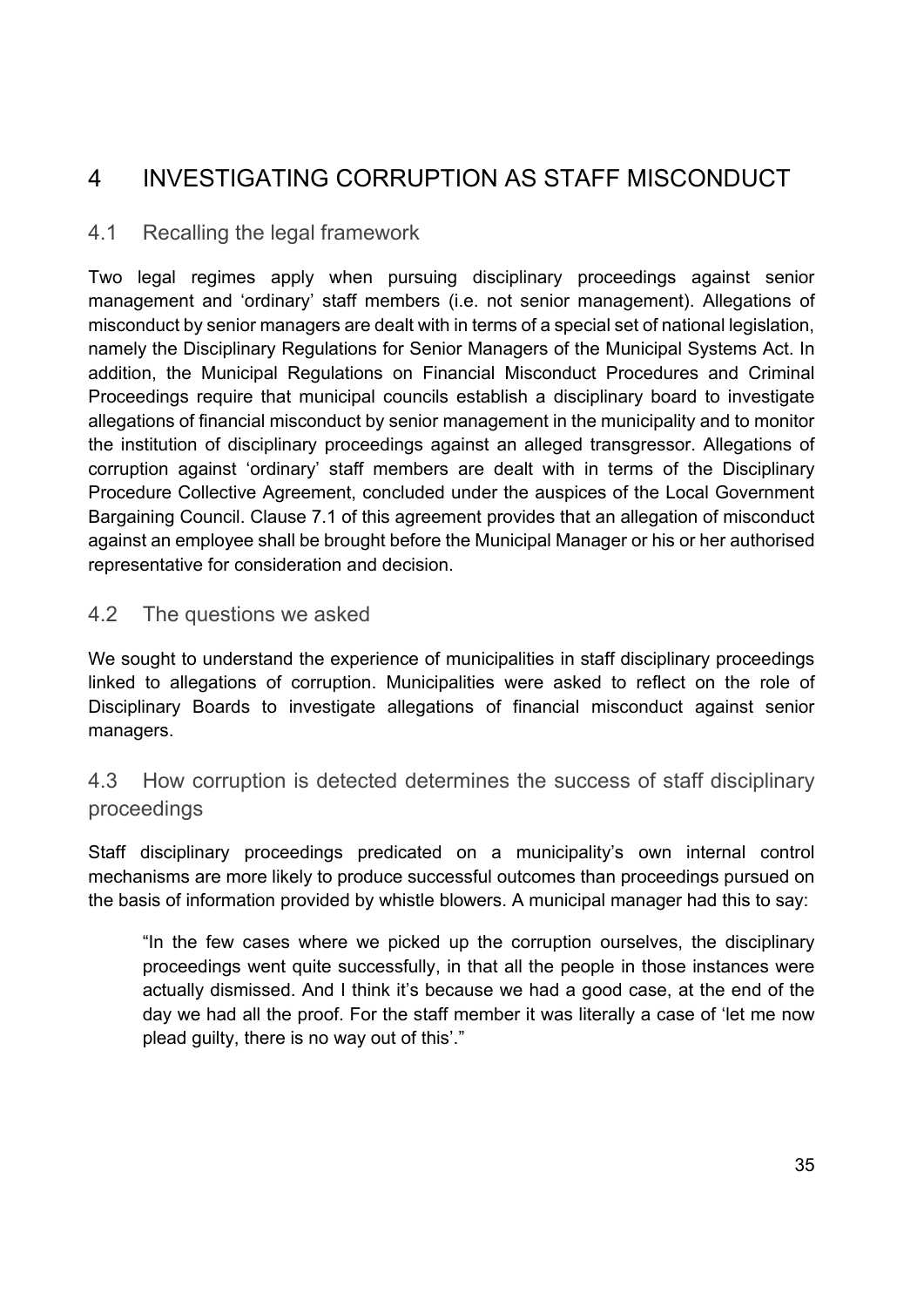On the other hand, staff disciplinary proceedings predicated on information provided by external whistleblowers are often difficult to pursue and complete. One municipal manager argued:

"When it comes to external whistle-blowing it is difficult because you need to get a person to come and testify, who's not always willing to do so. So you need to find additional evidence to corroborate the charges."

This is perhaps why the manager concluded that:

"…the success rate in terms of stuff that we pick up ourselves [through the municipality's internal controls] is quite high."

## 4.4 For complex cases, the time for investigation is short

The collective agreement and the Regulations for senior management effectively allow the municipality 90 days to investigate allegations of misconduct. This may be adequate for cases of corruption that are relatively small and easy to prove. It may, however, be too short for big cases where investigations often take a long time to complete. A respondent remarked:

"You have 90 days to investigate. You can suspend somebody, but after 90 days you must charge the person. For some of the matters that you are looking at in the municipality, the investigation itself will take longer. Sometimes you have to suspend the person because they may destroy evidence but you cannot charge him for that one issue, you must investigate. The investigation then uncovers a snake-pit of corrupt activities. Suddenly, three months is nothing. The collective agreement did not anticipate this kind of money laundering or fraud."

# 4.5 The regulatory framework is unnecessarily cumbersome

The regulatory framework for investigating financial misconduct by staff members is experienced to be cumbersome in a number of respects. Firstly, there is considerable overlap between the two sets of regulations, i.e. the Financial Misconduct Regulations under the MFMA and the Disciplinary Regulations for Senior Managers under the Municipal Systems Act. This creates implementation challenges as was acknowledged by provincial officials:

"What we picked up in practice is that there is a lot of confusion as to which is applicable. So, having these regulations running parallel to one another can be conflated to an extent. The difficulty in practice is that you are running with two processes which need to be parallel with one another."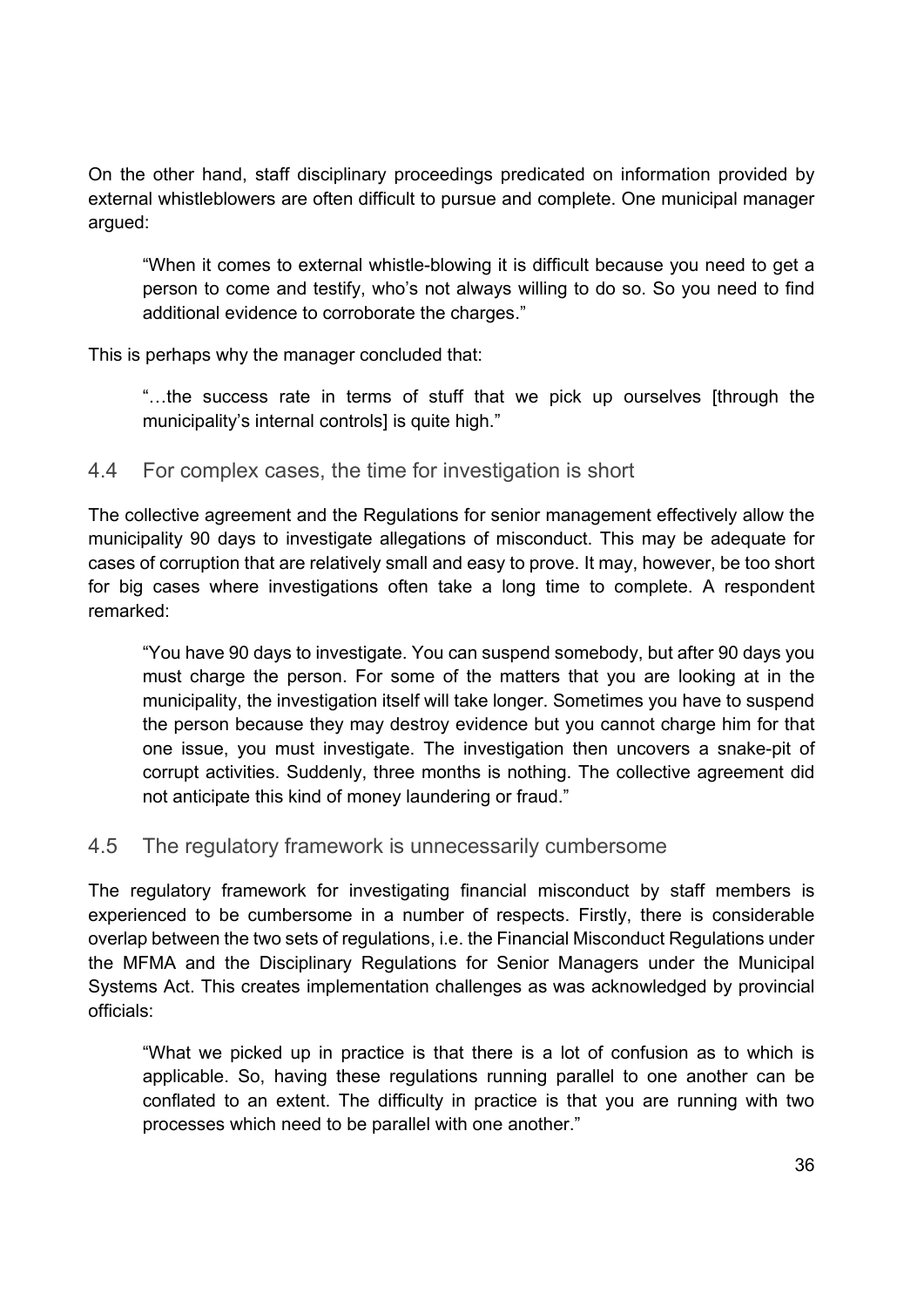Many of the respondents also indicated that the Financial Misconduct Regulations are cumbersome and difficult to implement in an environment where frivolous allegations are common:

"Everything has to be tabled in council, you literally have to call a council meeting. I mean there was one instance where the entire top management was accused. So now I have to take that allegation to the council because the senior management regulations says I must. At one stage there was at least one allegation against a senior manager every month, which all had to be tabled before the council, sometimes even two each month."

Another municipal manager indicated that, while every municipality has a disciplinary board under the MFMA disciplinary regulations, the boards take too long to conclude investigations:

"It is cumbersome and time consuming. Let me tell you: everyone has a board because it is compulsory. But how many have already gone the full process? I had one and it took them over a year for them to make recommendations. So, it took us a year to actually start with formal disciplinary processes. By then you've lost momentum, people become tired along the way."

### 4.6 The challenge of frivolous allegations

Some allegations are based on a wrong understanding of misconduct. They may point to under-performance or administrative deficiencies but have little to do with corruption. As one respondent explained:

"Sometimes, they can complain about administrative deficiencies and dress it up as corruption. When you investigate, you see that there are indeed problems, it might not be corruption but there might be administrative problems."

Sometimes, the allegations are politically motivated. The disciplinary procedures are then 'weaponised' in political battles. The prospect of a full council meeting, where the allegation is assessed, seems to be a critical aspect of a political, as opposed to a legal strategy. As one respondent indicated:

"So in order to score political points or to prove something, people will go on and make allegations knowing that it has to go to the council."

This is compounded by the fact that, in some municipalities, municipal councils are very reluctant to resolve that an issue does not need to be investigated: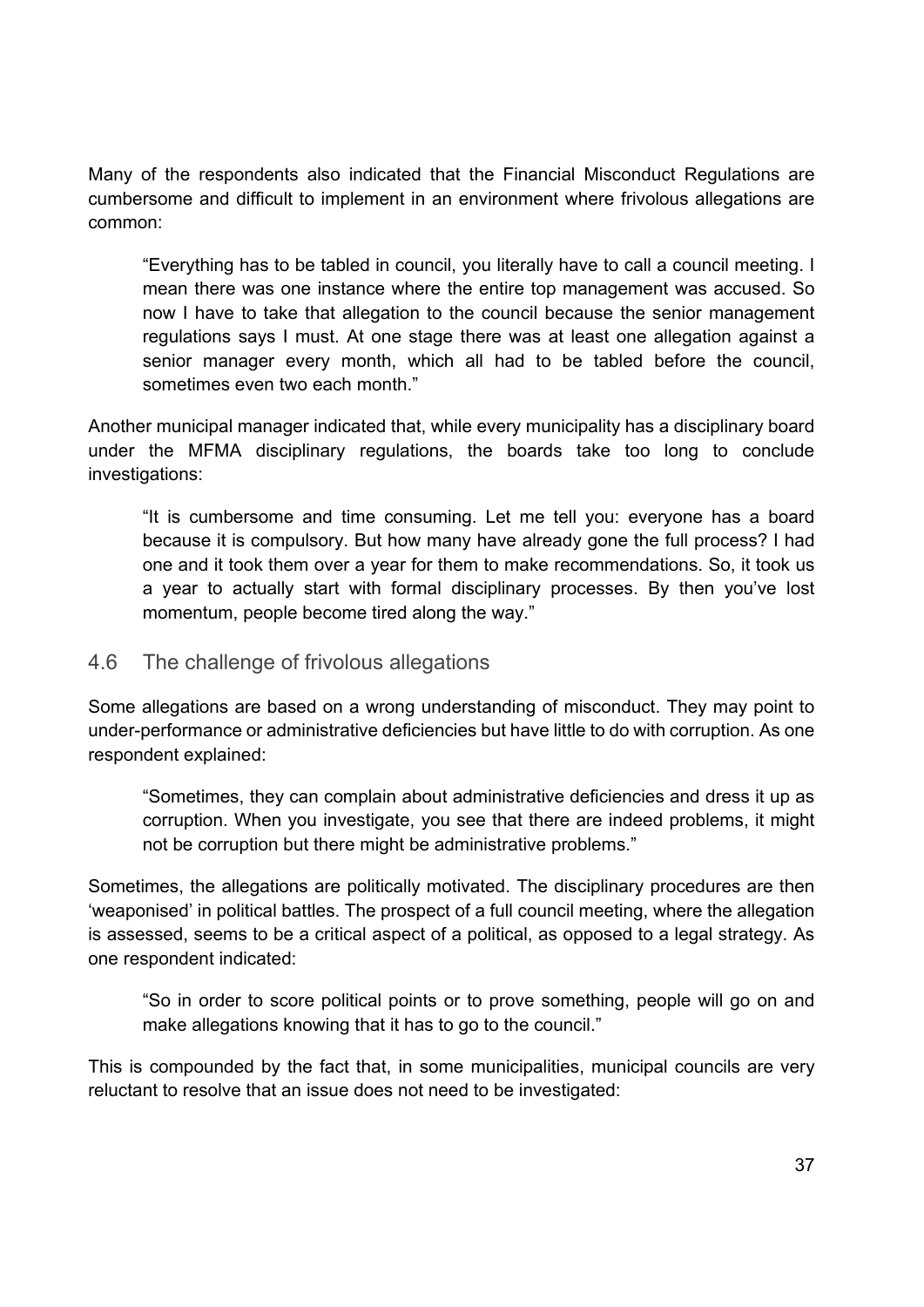"The council will find it very difficult to say 'listen I've received your complaint, I don't see any *prima facie* evidence of anything'. Because they're scared that they'll be accused of covering up corruption. So it doesn't matter what the complaint is, my experience is that the council will refer that to the disciplinary board if it's financial misconduct.

# 4.7 The challenge of access to good investigative capacity

Once a decision has been made to pursue disciplinary procedures with respect to an allegation of financial misconduct, the municipality is faced with the question as to whether it will investigate the allegations itself or whether it will bring in outside expertise. The use of an external investigator is expensive, sometimes so expensive that the costs of the investigation exceed the quantum of damages to the municipality. Many respondents indicated their preference for external investigators, in order to ensure the independence of the investigation process. One of the respondents stated:

"Because it is an internal investigation you wouldn't want to use the internal people to investigate as they might be biased. It becomes an expensive exercise to actually do the investigation. And only once you have evidence that corruption might have happened, then you start with the disciplinary process".

"Even if an investigation does cost a lot of money, you need to send a message to the rest of the staff who might be thinking that they can still or continue to engage in corrupt activities."

The investigative capacity in many municipalities is quite limited, to the concern of many interviewees. For instance, an interviewee said:

"I'm really worried about this. Here we have a small legal department, with two legally trained people in that legal department and I want to use them to make sure that we are compliant, that everything that we do fits within the law. But at the moment I have them responding to all these different complaints and allegations [linked to corruption] and litigation, I mean there's litigation on some of these stuff as well."

Furthermore, it seems that the investment in investigative capacity increases as the internal control systems weaken. In other words, the weaker the 'first line of defense', the more the municipality will have to spend on investigations.

"Investigators have to get to the bottom of the problem and that is why it is so expensive. They have to physically go and investigate things that the system is supposed to pick up."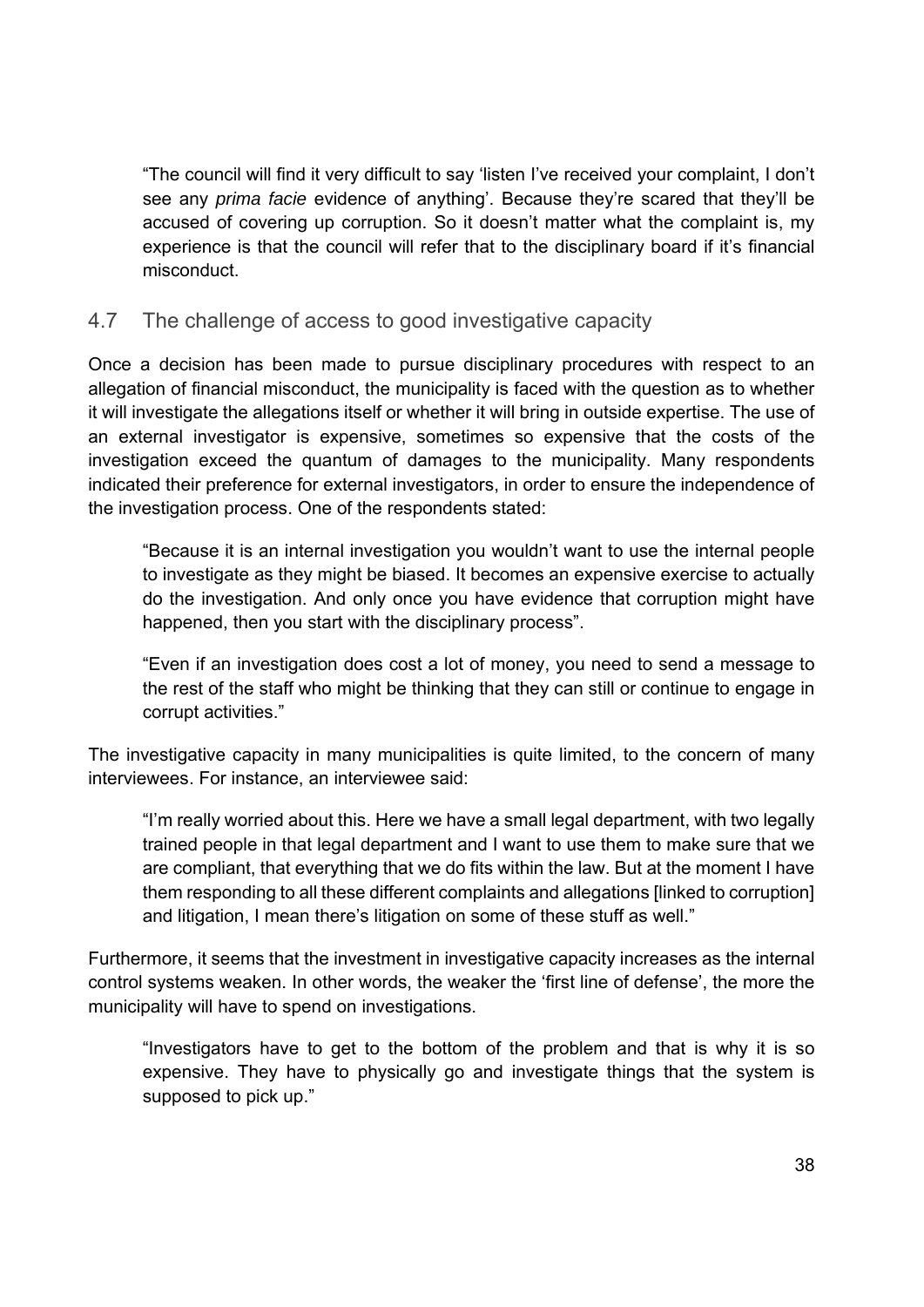However, other respondents argued that external investigators do not always bring value to a municipality's anti-corruption efforts. A respondent stated:

"Something that you see is blatantly wrong and then the council appointed an investigator in terms of the Regulations, which they need, but the investigator's report is so nonsensical! The council must now adopt it because they requested this investigation and this is what the investigator suggests. And it just doesn't make sense".

The respondent went on to say:

"Local government is a very specialised field. If you don't understand local government law and procurement law and how it works, it becomes cumbersome for the investigator."

Another respondent expressed frustration about the lack of capacity in forensic firms to really helping a municipality unravel corruption cases:

"What I've found extremely frustrating is we spend such a lot of money on appointing forensic firms to do forensic investigations and what I've found of late is they never give you anything conclusive at the end of the day. And they are also not familiar with municipal processes, so all of them want to review your policies and tell you where the loopholes in your policies are. That's what they want to do. But they don't want to do the real investigations. So it's difficult to get proper investigations done. ….and a lot of these forensic firms are basically auditors. So that's the one issue."

In the end, the municipality sometimes pays forensic firms excessively as the investigation gets prolonged because of the lack of capacity in these firms. In the words of one respondent:

"We pay a lot of money because the investigator still needs to familiarise themselves with how the process works and at the end of the day, it frustrates you more than it assists you, because they don't fully understand all the processes."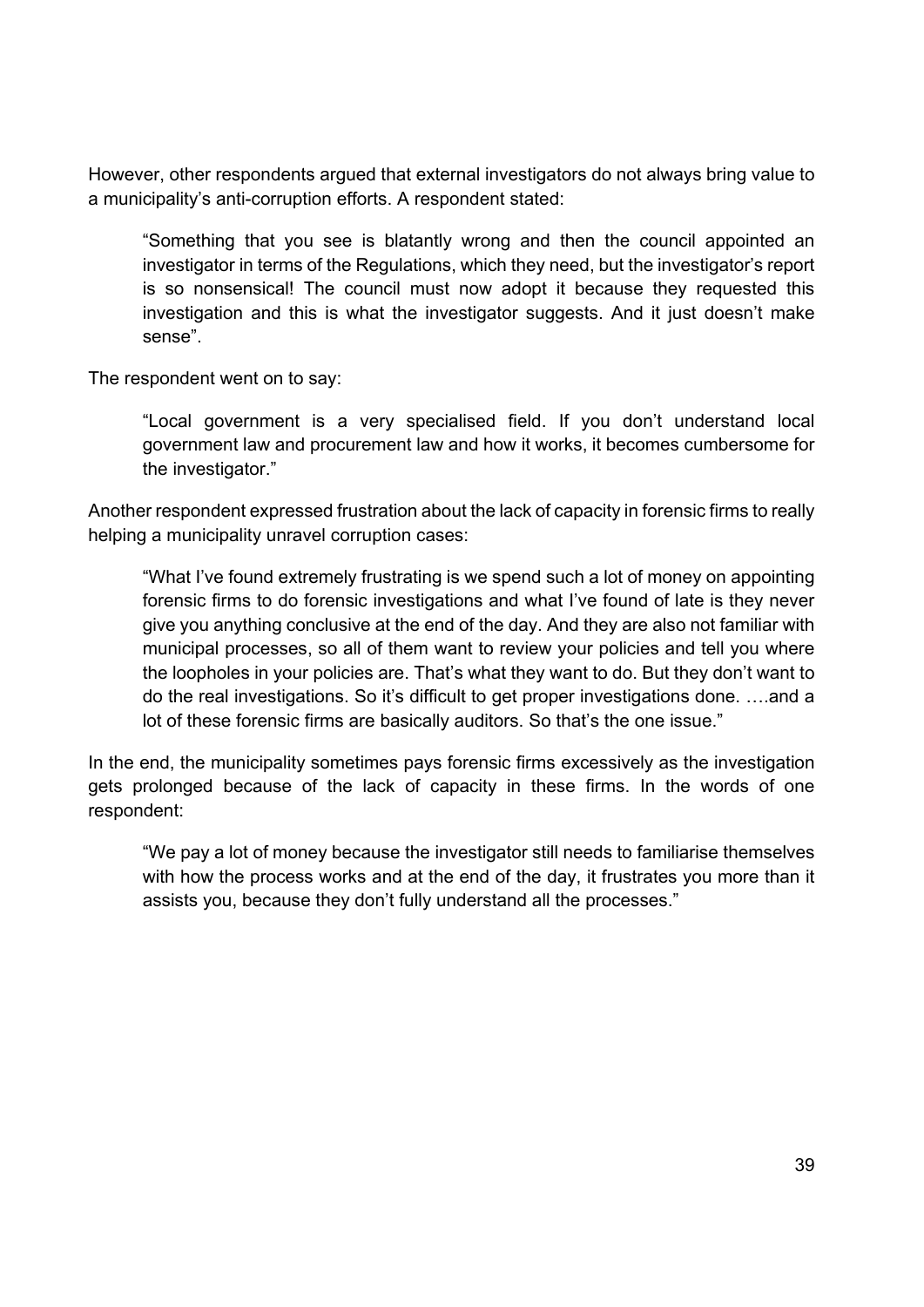# 5 CORRUPTION AS A CRIMINAL OFFENCE

# 5.1 Recalling the legal framework

The overview of laws and policies focused on the definition of corruption in the Prevention and Combating of Corrupt Activities Act 12 of 2004 (PCCAA), as well as the various definitions of criminal financial misconduct under the MFMA.

Traditionally, municipalities have limited policing powers, mostly focused on traffic, by-laws and crime prevention. The search and seizure powers of municipal police services (where they have been established) have increased incrementally. However, this increase has not been extended to the power to access bank accounts or the interception of electronic communications. In practice, metropolitan municipalities are expanding their investigative capacity and establishing forensic investigative units. These developments have taken place, primarily in the context of disciplinary proceedings but also in response to resource constraints in SAPS and the NPA.

There is potential for greater collaboration between municipalities and the various agencies of the criminal justice system. The observation was made that there is nothing in law that forces the NPA to only accept dockets prepared by SAPS, thereby opening the possibility, in theory at least, for the NPA to accept dockets directly from municipalities. Against the background of serious backlogs in the NPA, the analysis also reflected on whether corruption committed by municipal employees could be prosecuted in municipal courts.

Lastly, it reflected on the potential for a greater provincial role in training investigative agencies but also in facilitating agreements with agencies in the criminal justice system, to enhance the combating of corruption in local government.

# 5.2 The questions we asked

Interviewees were asked to share their experience in referring matters to the SAPS and the Hawks for investigation, as well as their experience with matters being followed through by the NPA for prosecution. We also asked the interviewees to reflect on the potential of municipalities increasing their own investigative capacity and greater collaboration with the agencies in the criminal justice sector.

# 5.3 Criminal investigations take too long or don't happen at all

Many, but not all, interviewees had first-hand experience with laying charges with SAPS and/or the Hawks, against employees or other persons for corruption and monitoring the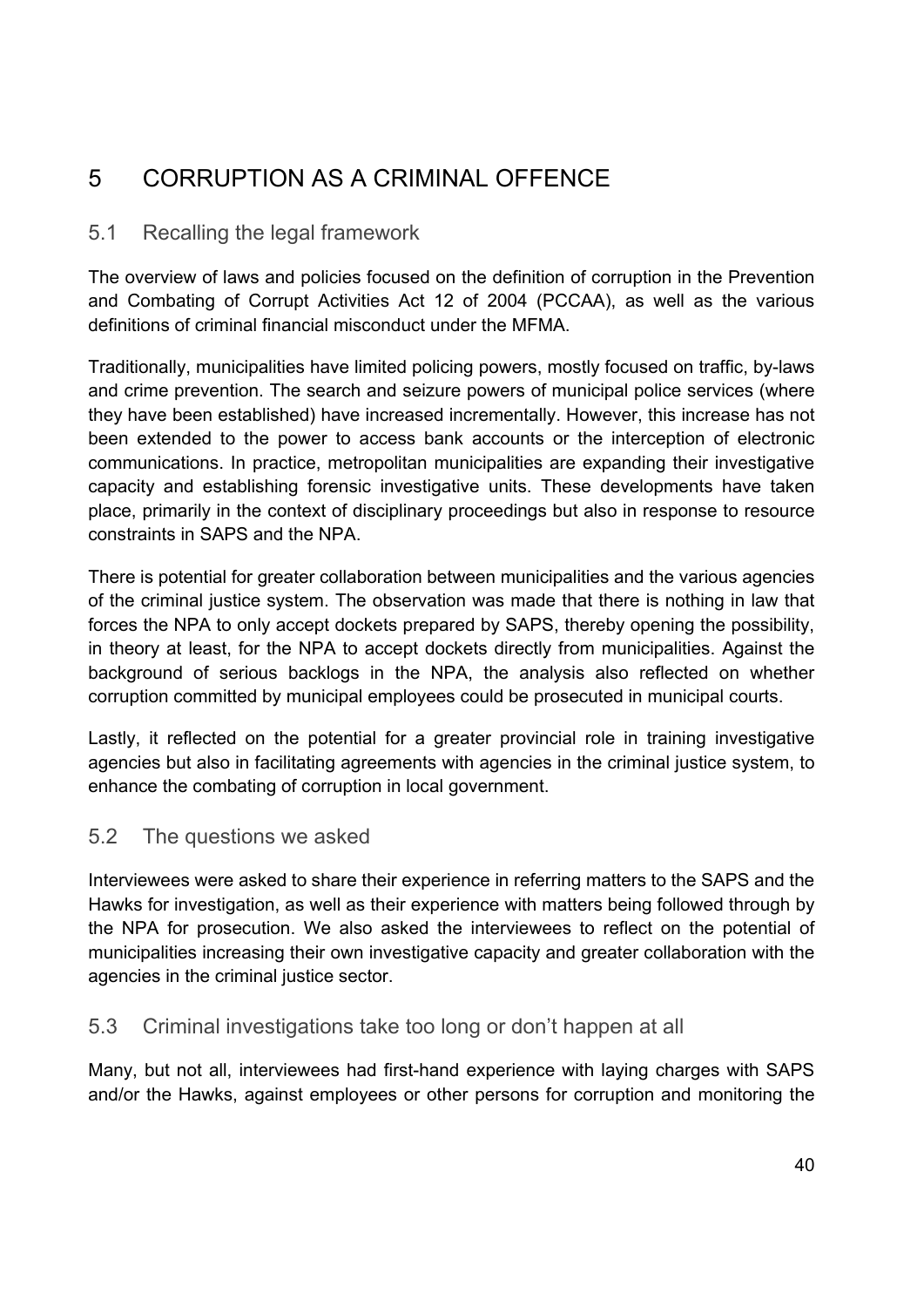follow through. All around, the experience amongst those who did, was not good. As one municipal manager remarked:

"I was very disappointed. Up to now nothing, nothing other than a case number and a possible investigation. It is just not on their list of priorities."

Many interviewees bemoaned how long investigations take:

"Look at the [name of municipality] investigation: four years and we are only at the warrant of arrest stage. The court roll in the regional court is so full that they most probably will make a first appearance and then only appear in a year's time. Now it's already four years since the case was made...And how long will the court process take? The BAC [Bid Adjudication Committee] members might have died, might not be employed anymore, might not be there anymore. How do you investigate a matter in the second and a third term of office [after the fact]?"

"You are lucky if you get a judgment within two years and then there is probably an appeal."

"In terms of the time it takes to conclude the investigations: people often leave the institutions or lose their memory of what transpired, for example six years ago. It becomes difficult to build a solid case against an individual. The allegations then cannot be proven beyond a reasonable doubt."

Aside from the disappointment with the duration of investigations, some interviewees explained that their efforts at recovering funds were deprived of momentum, if not compromised, by the inaction of the Hawks. One municipal manager explained:

"What was frustrating about that [process of recovering funds] was it was one of the cases which we eventually gave to the Hawks because it's very difficult to seize documents at companies etc. That's what we needed the Hawks for. So we could only operate with the information that we had and that we could scrape together through our own processes."

### 5.4 Resource constraints in SAPS and the Hawks

There was a general appreciation among the interviewees for the resource constraints within SAPS. Many of them pointed out that it is difficult for SAPS and the Hawks to properly and timeously investigate allegations of financial misconduct in local government. One interviewee shared the following illustration: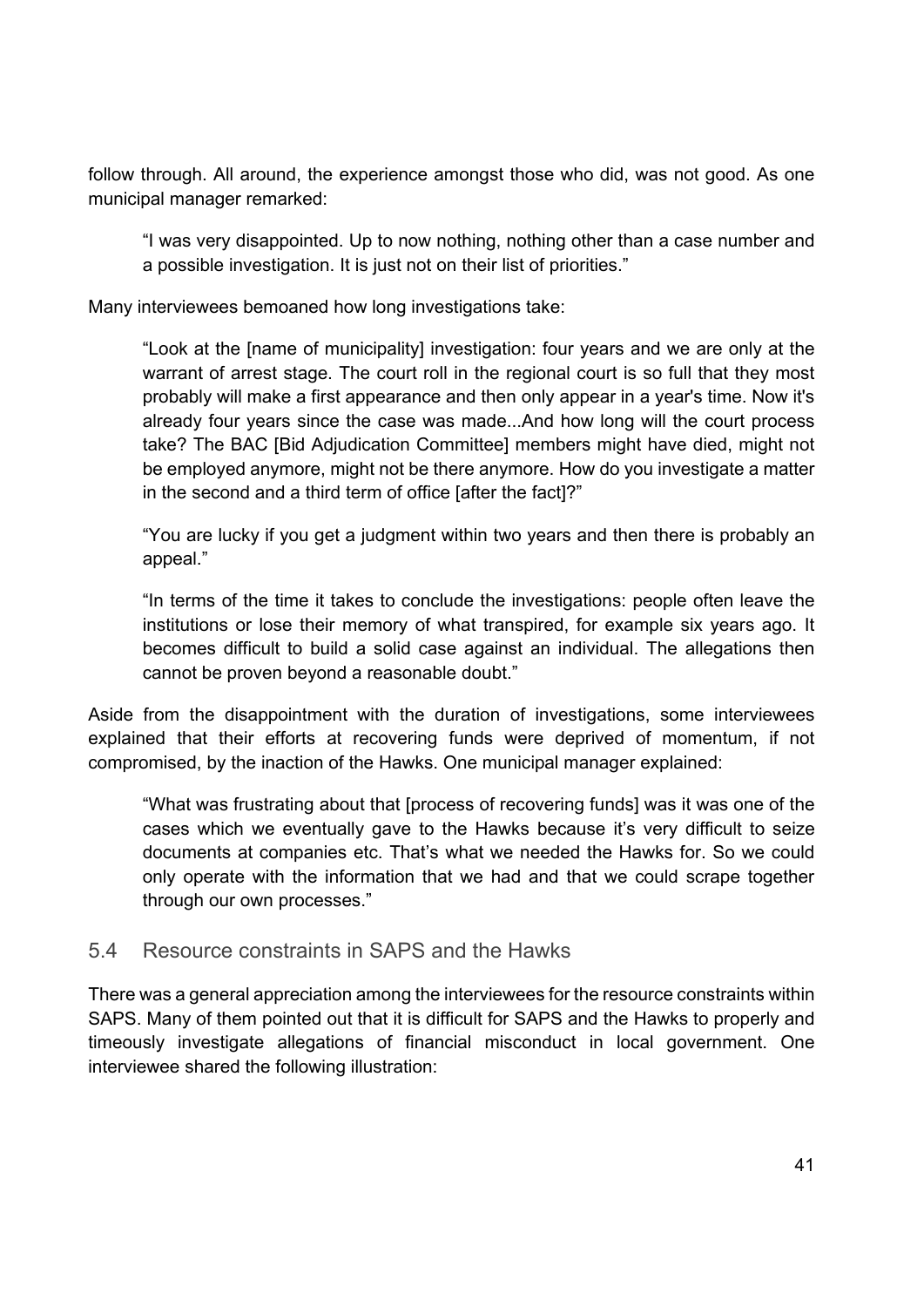"There is a [pending] investigation that has been coming on since 2011. Only one senior investigator has been assigned to this case. The same individual has also been responsible for investigations in two other municipalities. That is one of the reasons why these investigations are taking so long to complete. We can't expect of one individual to have all the investigative capacity and knowledge to understand the complexities of local government."

The Directorate for Priority Crime Investigation, the Hawks, also lacks sufficient capacity to investigate allegations of financial misconduct in local government. As one senior manager pointed out:

"There is very little capacity [in this region]… even with the Hawks."

# 5.5 SAPS misunderstanding their role or not having relevant expertise

We were also told of incidents when SAPS made blatant errors, such as losing a docket, or misunderstand their role in the context of the overlap with disciplinary proceedings. One municipal manager shared that -

"...there is also a reluctance from our local SAPS to investigate a matter where our internal disciplinary processes have not yet been completed even though our case is not a criminal case."

This is a wrong application of the law. The law does not compel a municipal manager to wait with laying a charge, or SAPS from investigating the charge, before the internal disciplinary proceedings have been completed.

### 5.6 Concerns with the prioritisation of investigative capacity

A number of interviewees commented that, besides the resource constraints and role clarification, there are concerns with respect to how SAPS and the Hawks prioritise their investigative capacity. Some expressed concerns regarding undue influence. The interviewees' comments on this sometimes expressed general frustration:

"Why are they keen to lock up someone who went skinny dipping or is having a zol, but they can't deal with the corruption?"

But there were also more specific concerns with the prioritisation of investigative capacity:

"I get investigated by the Hawks every other day. I had two investigators already in my office for two things – there was one who camped literally in my office for a week. In the one case … it was referred to the NPA and they came back and said it's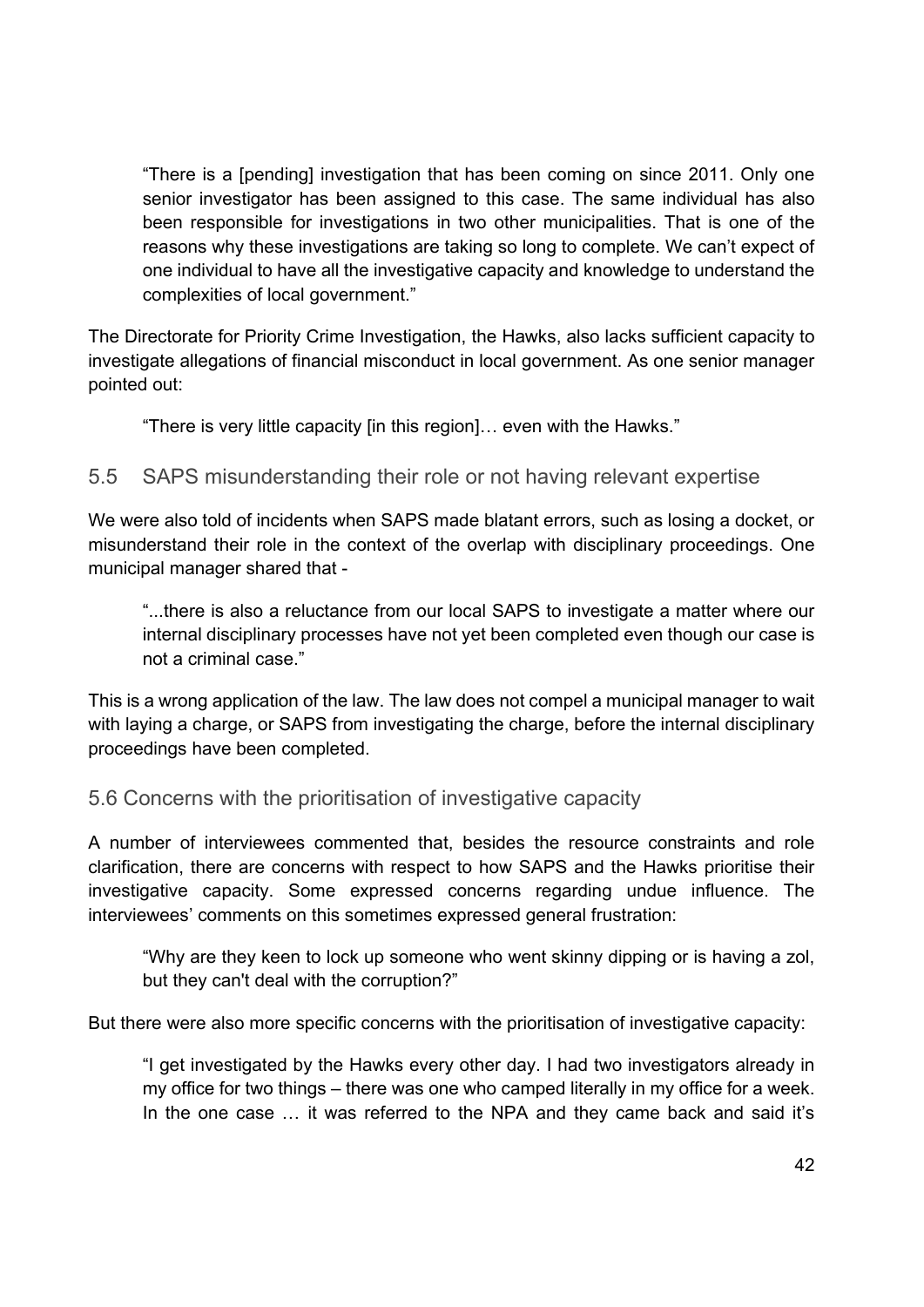frivolous. The other one didn't even make it to the NPA because I gave them all the proof that negated every single allegation that was made. And I said to the Hawks now 'I will not entertain you anymore unless you bring me the affidavit of the person who made the charge so that I can actually go and sue the person for defamation'. Because you can't just come and not tell me who made the charge, who said what and then waste all my time. When are you going to go and pursue the real criminals?' … I get constantly victimised by the Hawks and I'm asking where is this capacity when I need it? There's a lot of undue influence and people with connections that push certain agendas and the same with the Public Protector."

Another interviewee told us the following:

"There were allegations that this traffic officer accepted bribes for passing vehicles that were not roadworthy. There were affidavits, and even though the case was reported to SAPS, there was a reluctance on their part to investigate the matter because the SAPS official was a family member of one of the councillors. So, nothing came from the case."

### 5.7 Resource constraints and lack of specific expertise within the NPA

The resource constraints in the NPA are well-known and many interviewees had first-hand experience with it.

In addition to the lack of resources, all of the interviewees agreed that there is not enough knowledge and expertise in the criminal justice system to investigate and prosecute financial misconduct in local government. Any allegation of financial misconduct would have to be investigated and prosecuted in the context of the dense web of laws that make up local government law. However, very few prosecutors specialise in this area of law:

"Local government is one of the most difficult specialised fields out there. There are very few lawyers who really understand this field. We need specialists [to secure convictions]. Prosecuting authorities think criminal [law], whereas local government practitioners think local government law."

This challenge takes on a different dimension for the NPA, as compared to the investigators of SAPS or the Hawks. The (forensic) investigation, if successfully completed, will result in a detailed narrative, 'a connecting of the dots', that suggests wrongdoing. However, this narrative will not point out the exact unlawfulness. It is the NPA's task to create that picture of unlawfulness. In order to do this, the prosecutor needs to command local government law, in particular the MFMA and its many regulations. The interviewees indicated that, in their experience, there are few prosecutors who have this: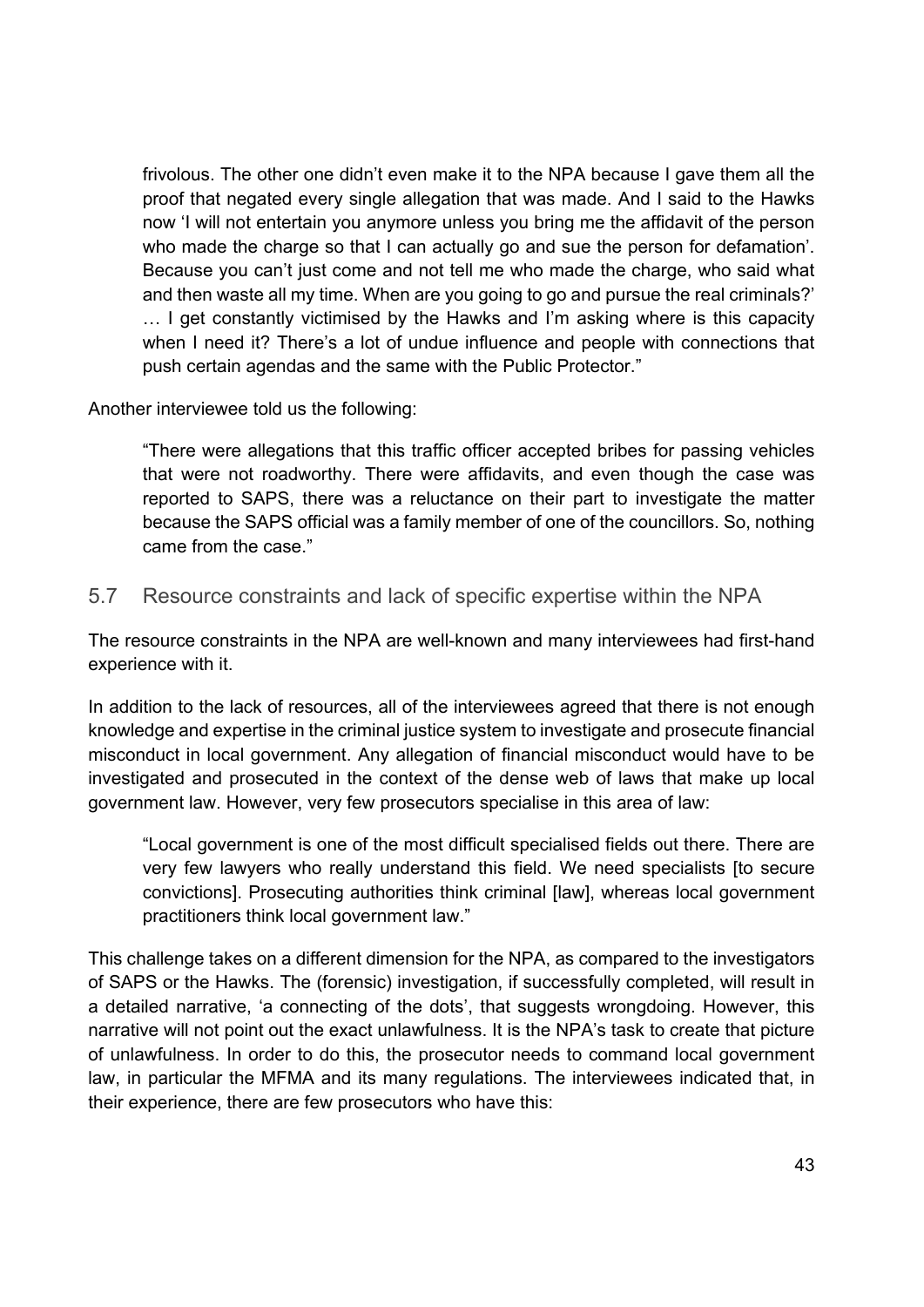"The criminal justice response to fraud and corruption in municipalities is just shocking. Prosecutors are not trained in the MFMA, so if your prosecutor doesn't understand the MFMA and local government specific legislation, they will forever try to use ordinary commercial law."

It goes further because, in addition to local government law, the prosecutor needs to command the policies, resolutions and delegations of the municipality in question. The unlawfulness of the actions will often have to be proven with reference to these internal laws and instruments that differ from one municipality to the next. One senior manager illustrated this by sharing an experience in engaging with a prosecutor on a specific case:

"I first had to explain to them how a special project gets approved in the municipality. The prosecutor asked me: When did it start being unlawful? They must know the policies when it comes to special events. The prosecutor had to be made aware of that policy. They wouldn't know the policies of the municipality. Then I must relate that to supply chain: where does it say in the supply chain policy that you can do this? That changes for each municipality, it is not necessarily the same across the municipalities… all of the intricacies of the interactions between policies, by-laws, legislation, practice, delegations - all of those you must know as a prosecutor. Each case must be investigated to that extent."

For the NPA to present a credible picture of unlawfulness, needed for a conviction, it must command the many layers of local government law.

### 5.8 Responses to the inadequate criminal justice response

The absence of an adequate criminal justice response results in greater demands on municipal resources and also strange 'mandate creep', as one interviewee explained:

"I discovered one of my employees had committed a corrupt act. We hired a forensic auditor and used the report to discipline him and he was dismissed. I also laid a charge and didn't hear anything for a few years. Then the senior prosecutor phoned me and asked if I can 'make the forensic auditors available'. I wanted to give him their number but he wanted me to pay for the forensic auditor! I told him that I lost money due to the corruption, I lost money paying for the forensic investigation to prepare the disciplinary, I lost money conducting the disciplinary, and now I have to pay again to assist the NPA with their investigation? At some point it is no longer justifiable."

Where the provincial government has conducted an investigation in terms of section 106 of the Municipal Systems Act, there would be scope for greater synergy with the criminal justice agencies.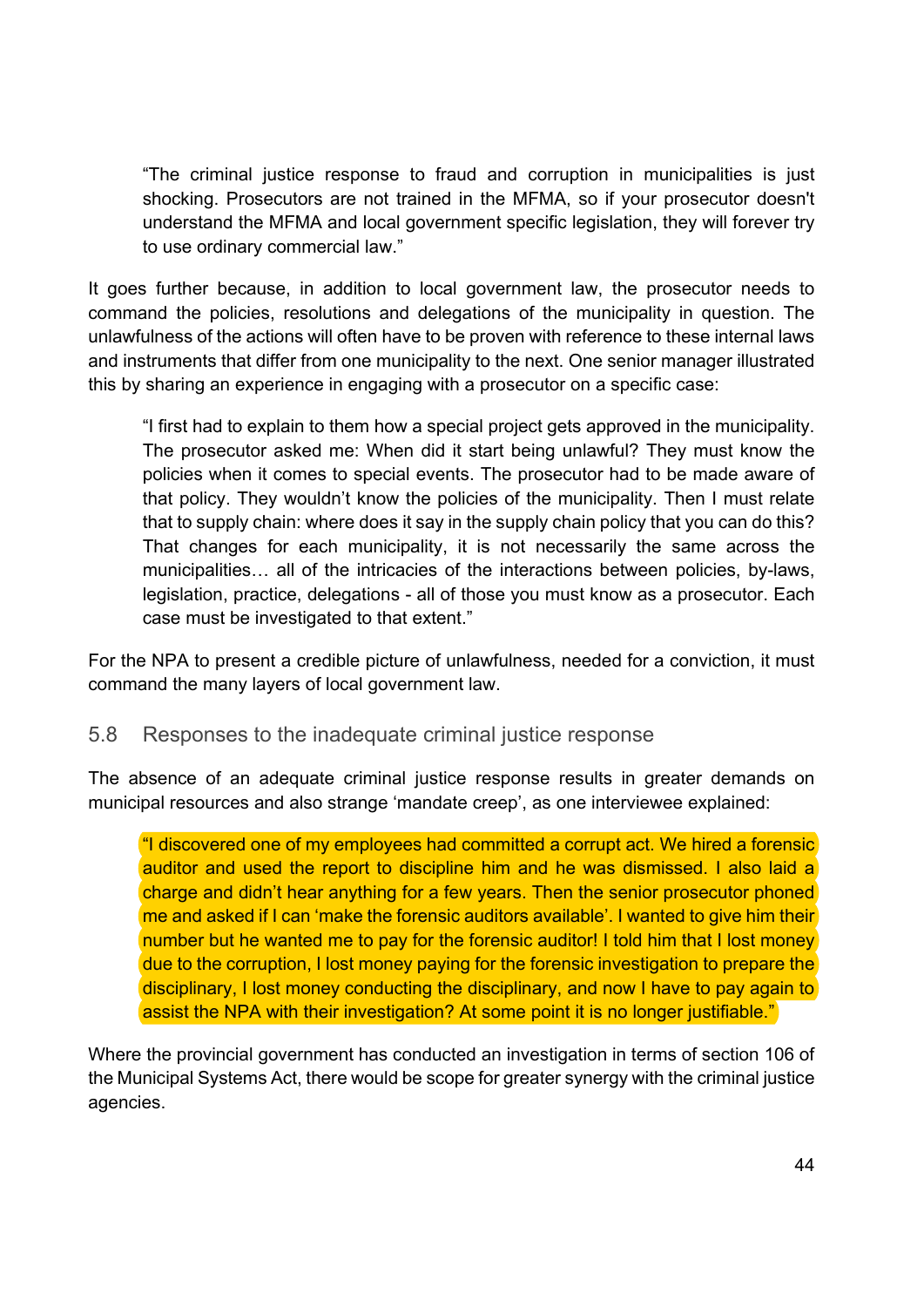"With the section 106 report, the NPA or the HAWKS would have access to all the information: all the documentation, witness statements, statements by implicated persons, neatly packaged. It would even set out the offences that have been committed. We have handed all our 106-investigations over to the HAWKS and the NPA. I haven't yet seen any outcome, nobody has even appeared in court. But theoretically it could speed up the process, especially when it is complicated like supply chain or human resource matters where they don't necessarily know what the processes were that were meant to be followed. For an investigator who doesn't deal with that it is a daunting task."

# 5.9 Greater (forensic) investigative capacity in municipalities?

Most interviewees responded with caution to the suggestion for greater investigative capacity and powers for municipalities to investigate corruption. The first concern expressed was that such investigative capacity would be located in a municipal administration with the attendant risks of undue interference, as municipal administrations can be drawn into political battles or nefarious schemes. As one interviewee put it:

"Potentially [a good idea] yes, but what if those guys are crooks? I would be very careful."

The second concern relates to the demands it would place on municipal capacity:

"It won't work because, internally, municipalities lack the capacity to perform such investigations."

The third concern relates to the required scope of investigations into corruption as a criminal offence. This would have to go beyond the scope of investigations into corruption as a disciplinary offence. As one interviewee pointed out:

"Corrupt money goes to so many accounts and in many instances comes back as a cash payment."

This places limits on the prospect of municipality-led investigations into corruption as a criminal offence. As indicated earlier (see para 5.1 above), a municipality may not, for example, examine bank accounts (other than its own) or intercept electronic communication. These types of powers are reserved for national investigative agencies. As one interviewee pointed out:

"In the end you will always need the SAPS and the NPA because you cannot investigate beyond your own accounts as a municipality … I think we most probably would get much more if I was able to get that assistance from the Hawks or from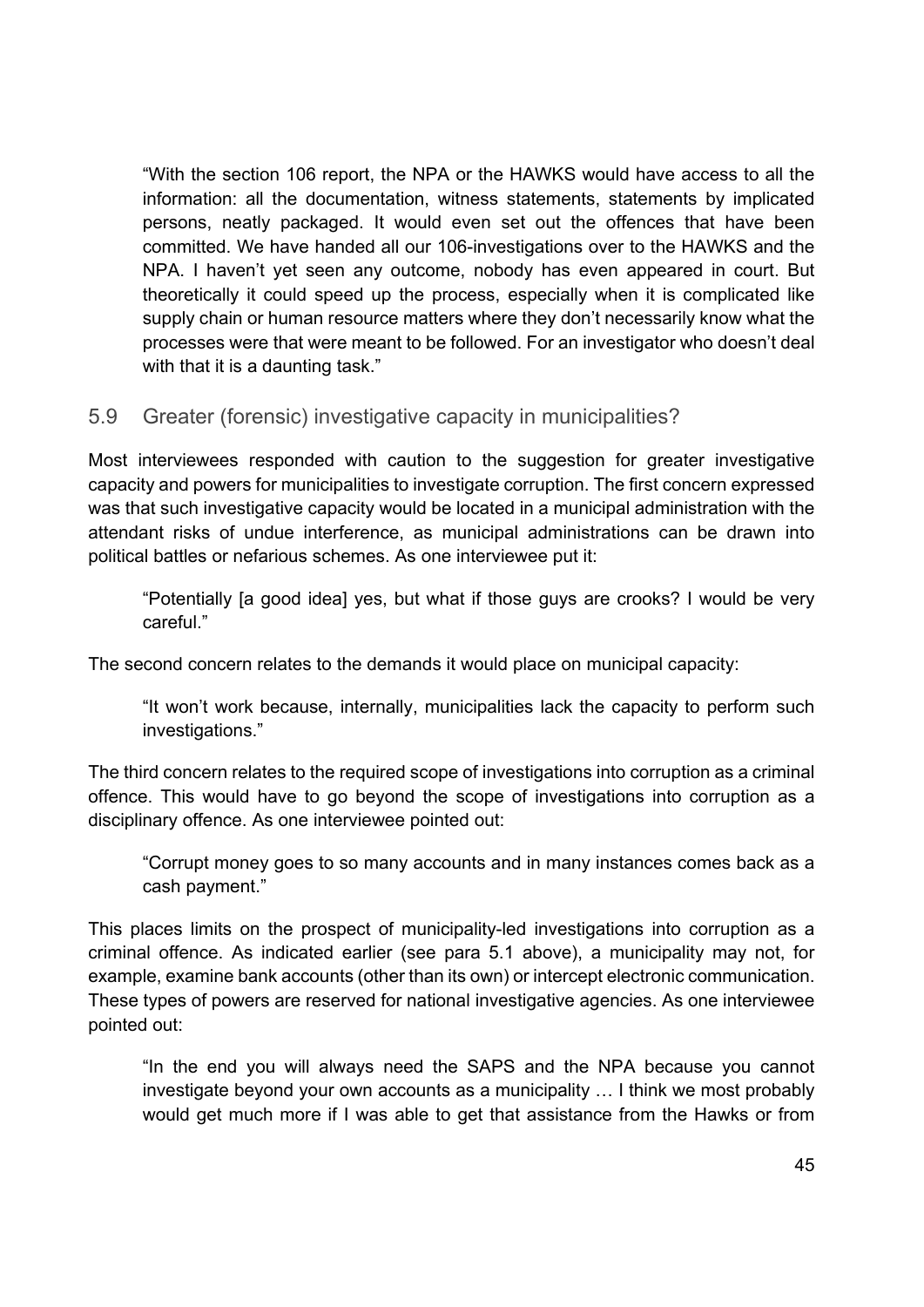SAPS. Because I can't summon and go raid offices and get the necessary documents."

There is also an argument that instead of investing in such investigative capacity, the investment required would be better spent elsewhere.

"What you are looking at would be the capacity that would normally reside in a forensic investigative unit of, for example, Price Waterhouse Coopers, to investigate suspicious activity. These are expensive resources. Why would the same institution spend so much money investigating and add powers when it can fix the system to enable it to do the job of the unit linvestigative unit !?"

In other words, the suggestion made here is for municipalities to invest more in the first and second lines of defense (prevention and detection), rather than in capacity to pursue criminal investigations.

Some interviewees argued, along similar lines, that instead of propping up municipal investigative capacity, municipalities must liaise more closely with law enforcement agencies, possibly with the help of the provincial government or (where applicable) district municipalities. They emphasised that, despite the fact that criminal investigation and prosecution 'is not their lane', municipalities can liaise closely with SAPS, for example by giving attorneys a watching brief and generally chase up the case. One senior manager expressed this as follows:

"If the local police station is not doing what they're supposed to do, is that then the end of the line? Can we not take that further? Where's the district? Where's the province? Surely there are other levels, there's the Minister in charge of safety, the police is directly with the provincial commissioner. If there's a problem locally, and you tolerate that, then you're part of the problem. What we [would] do is open a case at the police station, we bring our legal advisors/legal teams on board and we're on that case."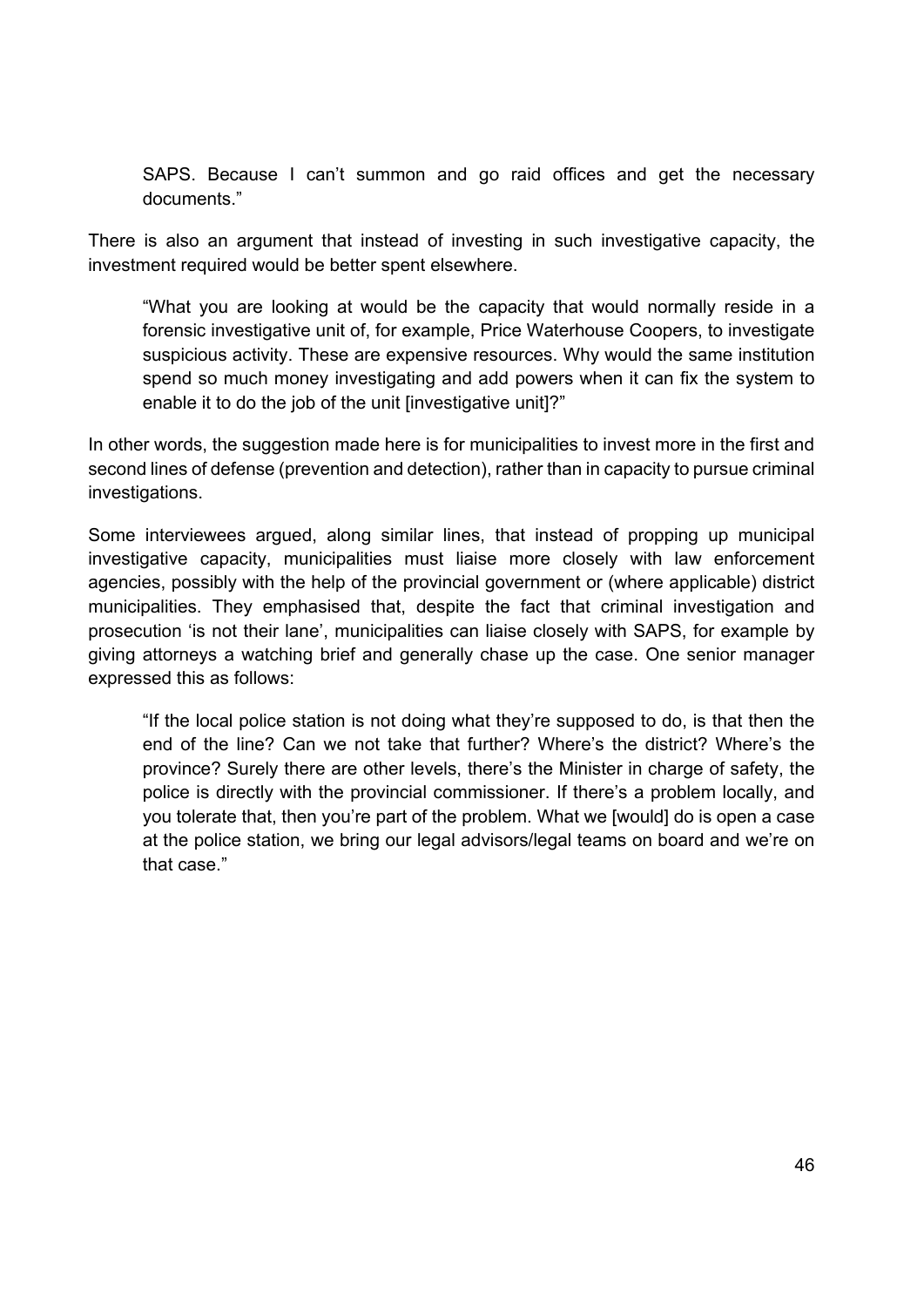# 6 RECOVERY OF ASSETS

# 6.1 Recalling the legal framework

The legal and policy framework provides for various sanctions that may be imposed when the investigating body finds that a corrupt act has indeed taken place. These sanctions include staff disciplinary sanctions, councillor disciplinary sanctions, sanctions against service providers, the imposition of criminal sanctions and lastly, the recovery of assets, losses or damages. These sanctions may be imposed by either a municipality's internal investigative body or an external body such as the National Treasury, the Asset Forfeiture Unit and the SIU.

Various legal instruments were discussed, including the Code of Conduct for Staff Members in the Municipal Systems Act, various regulations in the Municipal Systems Act concerning senior managers, the MFMA and the MFMA Municipal Regulations on Financial Misconduct Procedures and Criminal Proceedings, the Code of Conduct for Councillors, the Prevention and Combating of Corrupt Activities Act (PCCAA) and the Prevention of Organised Crime Act. Sanctions for staff other than senior management are set out in the Disciplinary Procedure Collective Agreement. At times, additional sanctions are provided for in municipal policies. With regards to staff disciplinary sanctions, the framework shows differences between the Code of Conduct for Staff Members and the Collective Agreement when it comes to the sanctions of suspension, demotion and withholding of remuneration. The threshold of penalties is higher in the Code of Conduct for Staff Members, as compared to the Collective Agreement.

Apart from sanctioning councillors and municipal officials, the legal framework also provides for the sanctioning of service providers through the cancellation of contracts, as well as endorsement on the national register of offenders (administered by the National Treasury). The legal framework also provisions for criminal sentences in the form of imprisonment or a fine once a person is convicted of corruption, under the PCCAA or the MFMA. Lastly, the legal framework places upon the National Treasury, Municipal Manager, SIU and the Asset Forfeiture Unit the duty to recover losses or damages incurred by the State as a result of corruption.

### 6.2 The questions we asked

Interviewees were asked to reflect, based on their experiences as senior municipal or provincial officials, or as political representatives, on the effectiveness of the legal and policy framework with respect to sanctions for proven corruption. Many of their responses with respect to disciplinary and criminal sanctions are captured in chapters 4, 5 and 7. This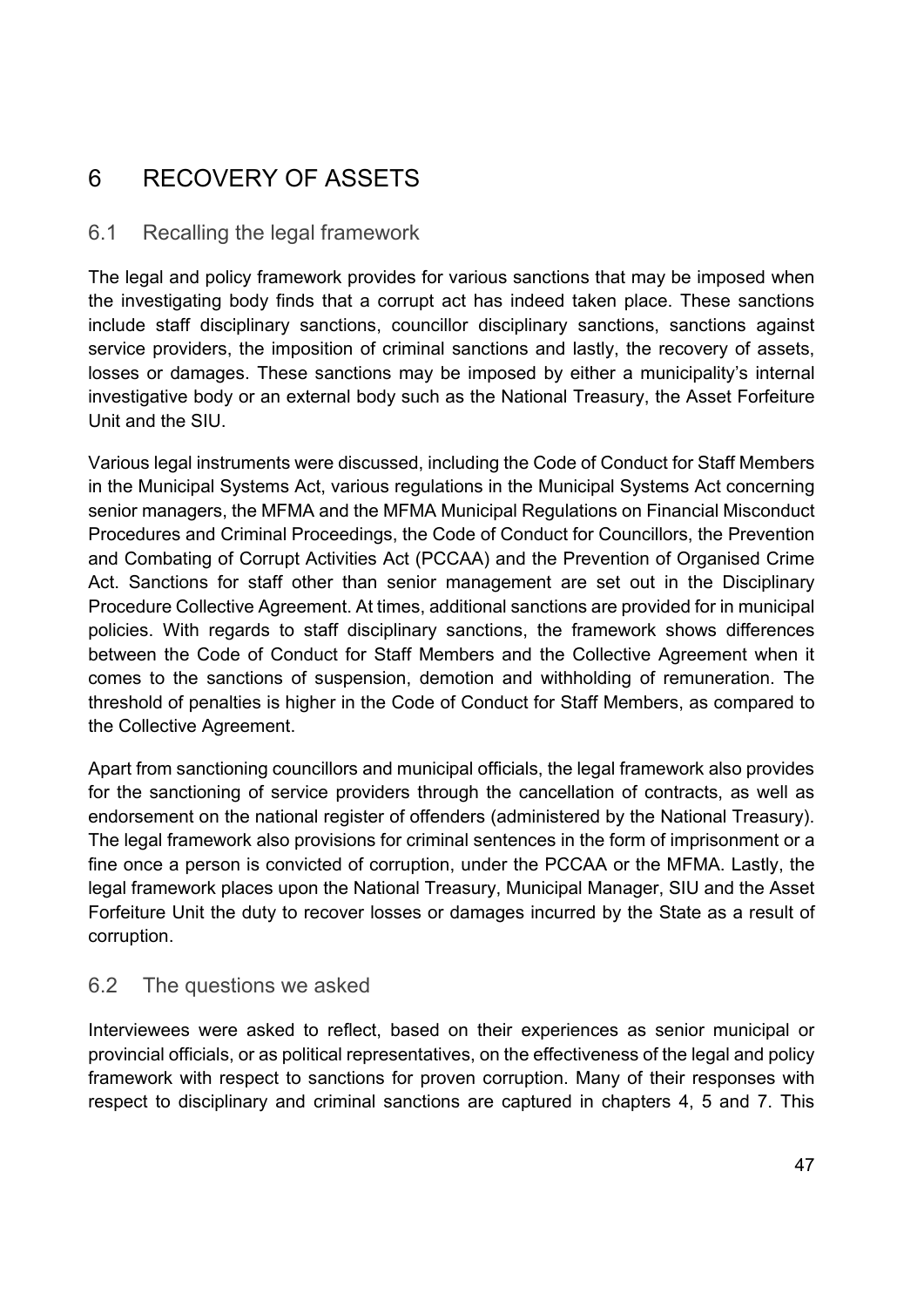chapter focuses on the responses related to the recovery of municipal assets following investigations into allegations of fraud and corruption.

# 6.3 Recovery of stolen assets and funds

Most of the interviewees agreed that recovery of damages, stolen assets and stolen funds is key and that measures need to be instituted to ensure that recovery takes place. In stressing the importance of recovery, one municipal manager emphasised actual recovery of assets coupled with removal of the individuals engaging in corrupt activities:

"...if somebody steals then the sheriff must come into play. So assets must be taken from that person. You may not recoup or get the money back, but you can get assets from that person. So we must do whatever [it takes] - so if that person owns a home, then that house, house content, vehicle, whatever, you must actually bring all those role players into play."

"There are two things – I want the corrupt one out, I don't want corrupt people working for me and number two, I want my money back.

### 6.4 Experiences with recovering assets or funds

Whilst the interviewees agreed on the principle, there was a lack of enthusiasm when it comes to actually recovering assets or funds:

"The recovery of money, it is great in principle but I don't know to what degree it is being achieved. It is not easy to do."

### 6.4.1 The process is cumbersome and lengthy

Most interviewees had little or no positive experiences with the recovery of damages incurred as a result of corruption. Some attributed this to how difficult it is to follow through on the process:

"It is not that easy. On the corruption side, you need to take it through the courts and obtain an order of the court to attach their property to make up for the losses. That in itself is not easy."

### 6.4.2 Time lapse

Another challenge that was highlighted was that too much time may have lapsed between the time when the corruption was discovered or a conviction was made and the time when the process for recovery was instituted. Oftentimes the accused leaves the municipality or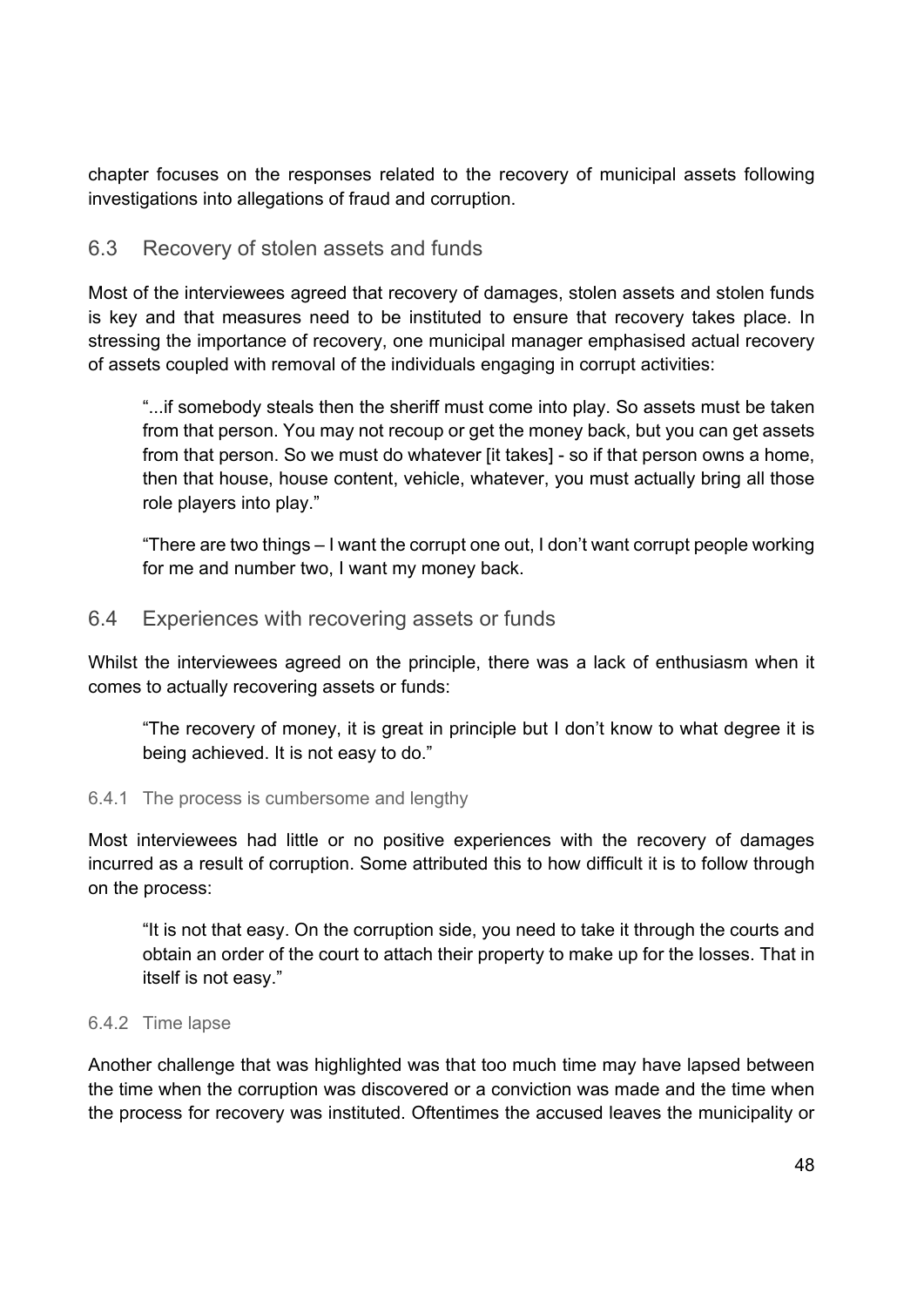gets rid of the asset/s or uses the funds received from the corrupt act. This makes the process of recovery even more difficult as one interviewee explained:

"By the time most of these things are discovered people have moved on and are in other places. Greater tracking of where officials are might be useful."

#### 6.4.3 Who pays for the investigation and who receives recovered funds and assets?

The end result of the recovery depends on whether the recovery is made by the municipality itself, or by the SIU or the Asset Forfeiture Unit. When the SIU or Asset Forfeiture Unit recover assets, municipalities do not necessarily receive the assets or funds lost as a result of corrupt activities. The recovered assets go to the state, not to the municipality as stated by one interviewee:

"I know of cases where certain assets were forfeited to the state, not to the municipality. You conceivably can have a system where the assets are forfeited to the municipality but it is the State v X not the municipality v X…the chances of recovery [for the municipality] are slim."

Another issue that was raised was the cost for municipalities of an SIU investigation:

"Another issue is the price tag that comes with the SIU and the burden that suddenly gets shifted. The President decides what investigations happen, but that price tag ultimately moves down to wherever they investigate. So, if the SIU starts investigating municipalities left, right and center - and SIU investigations are not cheap, because they are not worried about keeping the investigation cost down to a minimum because they're not the ones carrying the price tags.The municipalities that are being investigated are ultimately the ones that can't even afford it."

#### 6.4.4 What is there to gain?

The low success rate in recovering municipal assets or damages, or in passing and implementing sanctions made quite a few respondents question what there really is to gain. Many of the responses from the interviews seem to suggest that there is nothing to gain as the process takes long, the assets get depleted during the investigation process and oftentimes the parties found guilty of corruption do not have enough assets or any assets worth recovering as two municipal managers remarked:

"The challenge is that people steal or involve themselves in activities that exceed their pension funds or property. You'll also find that people have very little assets. Because the investigation also takes so long, in the meantime they get rid of the assets."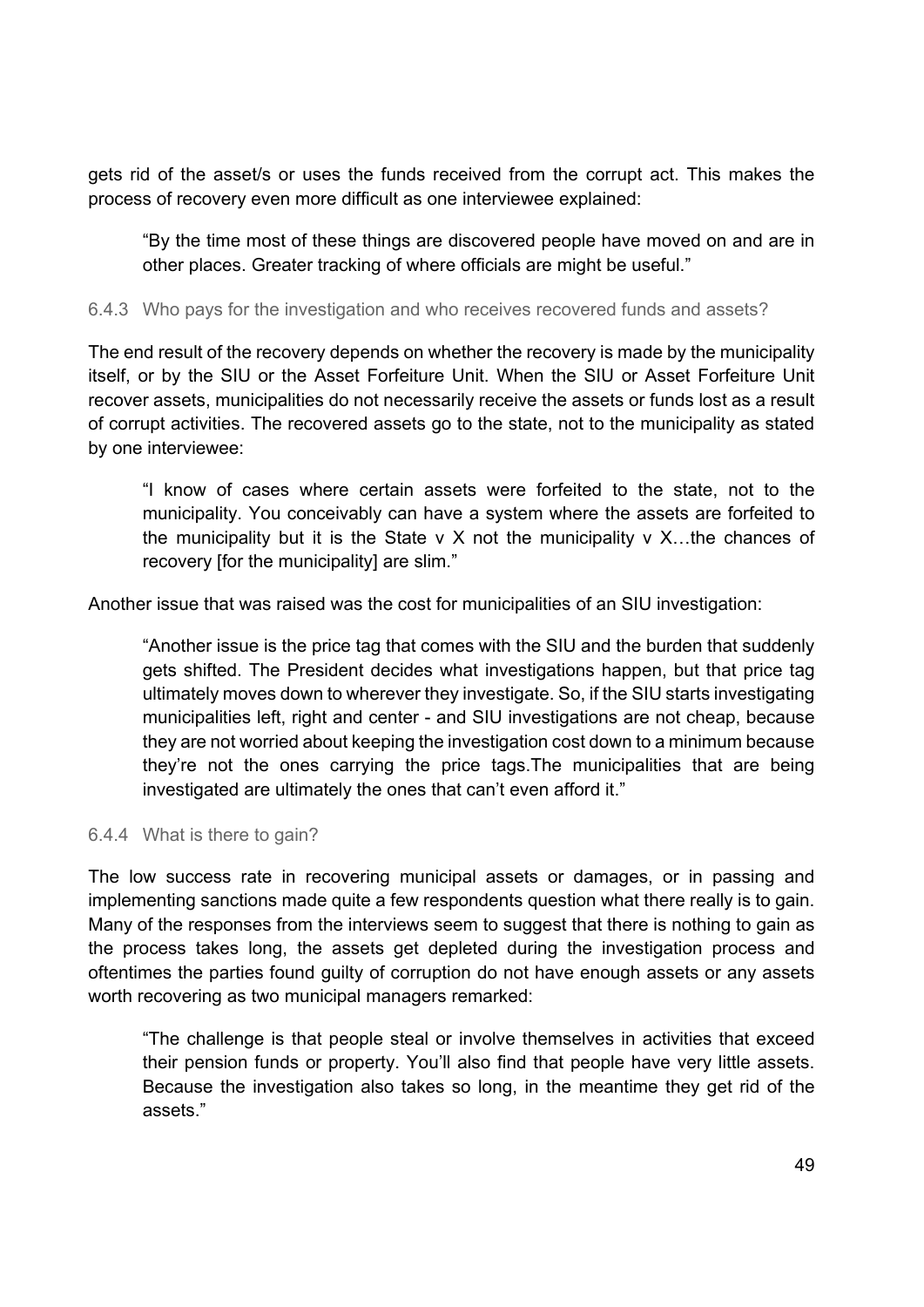"I've also made a decision in the past to say it's just not worth our while going after assets, just looking at the money you're going to have to spend and the ability of the person that you're going after. Because what I've also found, and I have limited experience of this, is that the people you're going after often don't make the big bucks. So people that are in the municipality that are corrupt they are corrupt for very little reward actually. The rewards are made in some other spaces. So they often don't even have assets that you can go after. So I've made a decision or two about saying that it's not worth our while to go after anything."

#### 6.4.5 Success stories

Although most interviewees had little or no positive experiences, there were some who had recorded success with the recovery of assets or funds. One municipal manager relayed the following story:

"We recovered about just under a million. But that was more a contractual issue. They had a system where a part of the tender amount went into this public benefit account, which was kept separate and they could buy certain things there. It was literally a clever way to circumvent supply chain. So when we discovered that, we did our investigation. It was very difficult to pinpoint exactly how much money they still needed to give us, because some of the records weren't there anymore. And some of the assets that needed to come over to us were bought through the public safety (benefit) account. We were able to get about (from the money that we could prove) just under a million."

During the interviews it also became clear that the chances of recovering assets or damages from service providers were much higher than the chances of recovery from staff or councillors. Another senior manager explained that the recovery was made part of the debt collection system.

"There was an acknowledgement of debt by the service provider who is paying it off. What we normally do, we raise the debtor and we put it in our debt collection system. It would then go to the debt collection unit."

In another experience, the municipality sought assistance from the Hawks to finalise the case, thus highlighting some of the limited powers municipalities have when it comes to collating evidence needed to follow through on the recovery of ill-gotten funds:

"It was worth it. It was a lot and what was frustrating about that was it was one of the cases which we eventually gave to the Hawks because it's very difficult to seize documents at companies etc. That's what we needed the Hawks for. So we could only operate with the information that we had and that we could scrape together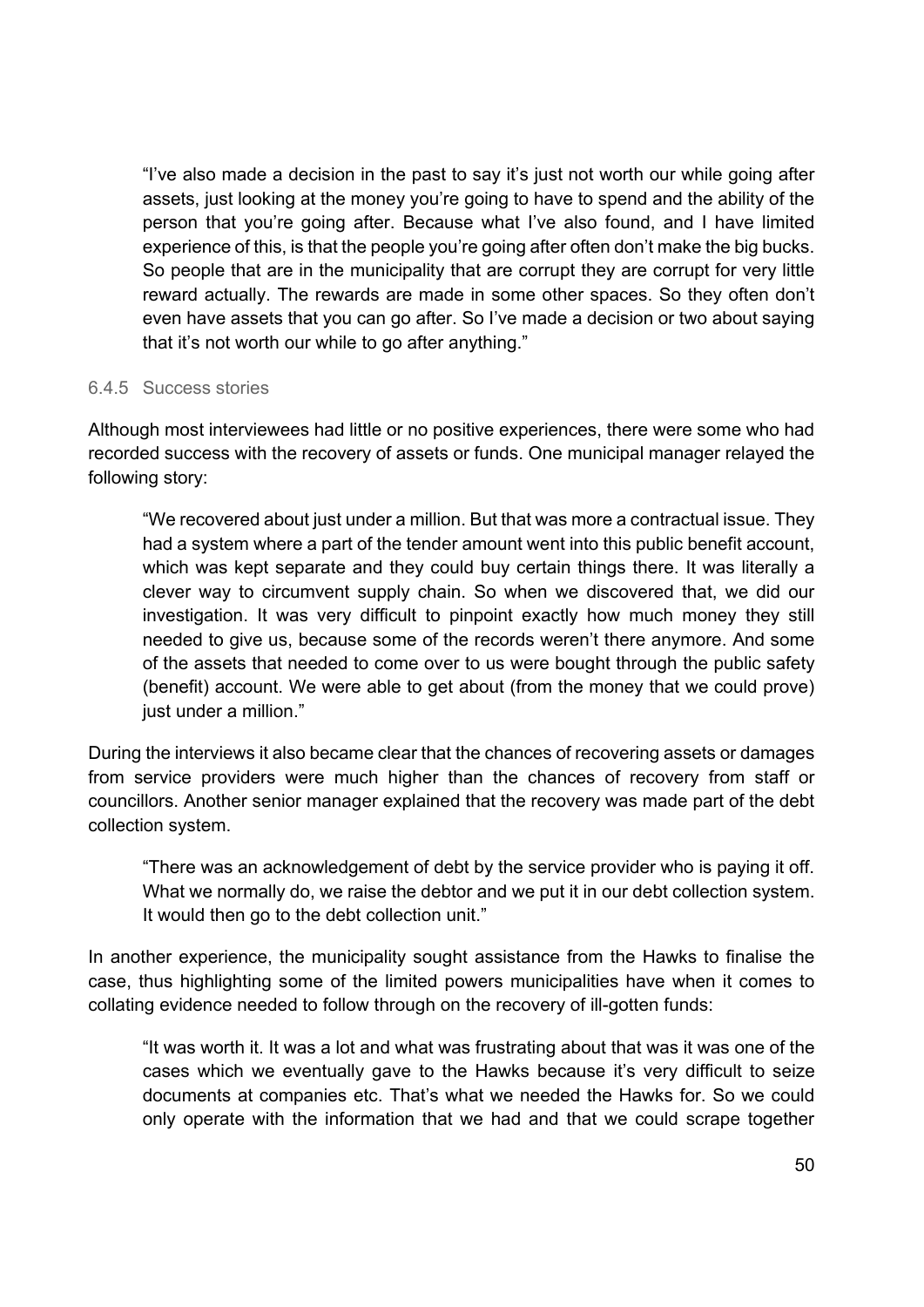through our own processes. And eventually through those processes we got some money back but that initial investigation we appointed someone, a forensic firm, but most of the stuff we had to do ourselves."

One respondent suggested that municipalities could be more deliberate about pursuing the recovery of stolen assets and funds and that one way of achieving this would be to make it part of a municipality's performance management system:

"So that should be indicators that you measure, the percentage of corrupt activities, funds recouped or whatever, that should be measured. So how much did we lose and what did we do about that?"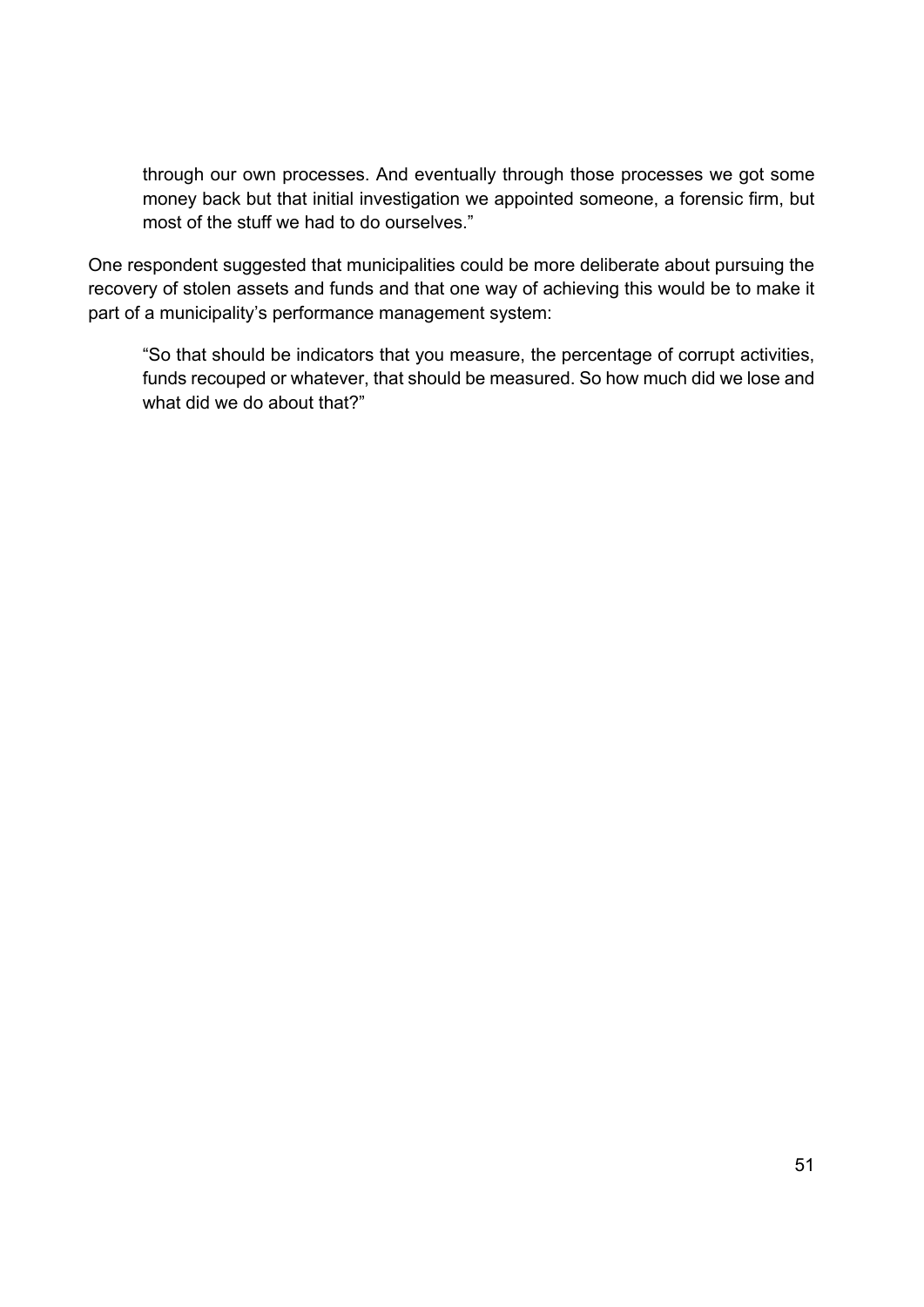# 7 COUNCILLORS

# 7.1 Recalling the legal framework

As discussed in Phase 1 of the Report, councillors are mainly regulated by the Code of Conduct for Councillors as set out in Schedule 1 of the Systems Act. However, there may also be instances where the conduct of a councillor may give rise to liability under the MFMA. The objectives of the Code of Conduct for Councillors is two-fold, operating as both a mechanism that is aimed at preventing corruption, and as a sanctioning mechanism to act on corruption. Sections 117 and 173 of the MFMA further define the instances where the conduct of a councillor will amount to financial misconduct under the MFMA.

# 7.2 The questions we asked

Interviewees were asked to reflect on their experiences as councillors and senior managers with respect to issues such as how corruption as councillor misconduct manifests, whether and how councillors exert influence over administrative decisions, the effectiveness of the Code of Conduct for Councillors and specific elements such as the declaration of interests.

# 7.3 Manifestations of corruption as councillor misconduct

### 7.3.1 Perceptions of councillor involvement

When asked about the role of councillors in corruption, the responses were mixed. Some interviewees suggested that corruption is not very prevalent among councillors, because they operate at an arms' length of the administration. As an interviewee with many years of experience in enforcing the Code of Conduct for Councillors, remarked:

"I've never had to deal with corruption. I've had to deal with violations of the Code of Conduct."

"Councillors are barred from engaging in tender processes in the MFMA so they cannot engage in tender-fraud."

Some of the interviewees suggested that councillors can only be corrupt when they are directly involved in taking administrative decisions. However, most of the interviewees explained that councillors can be involved in corruption even if they cannot themselves take administrative decisions:

"Councillors have a big influence on who is appointed as municipal manager. The municipal manager has a large influence and is the accounting authority and is the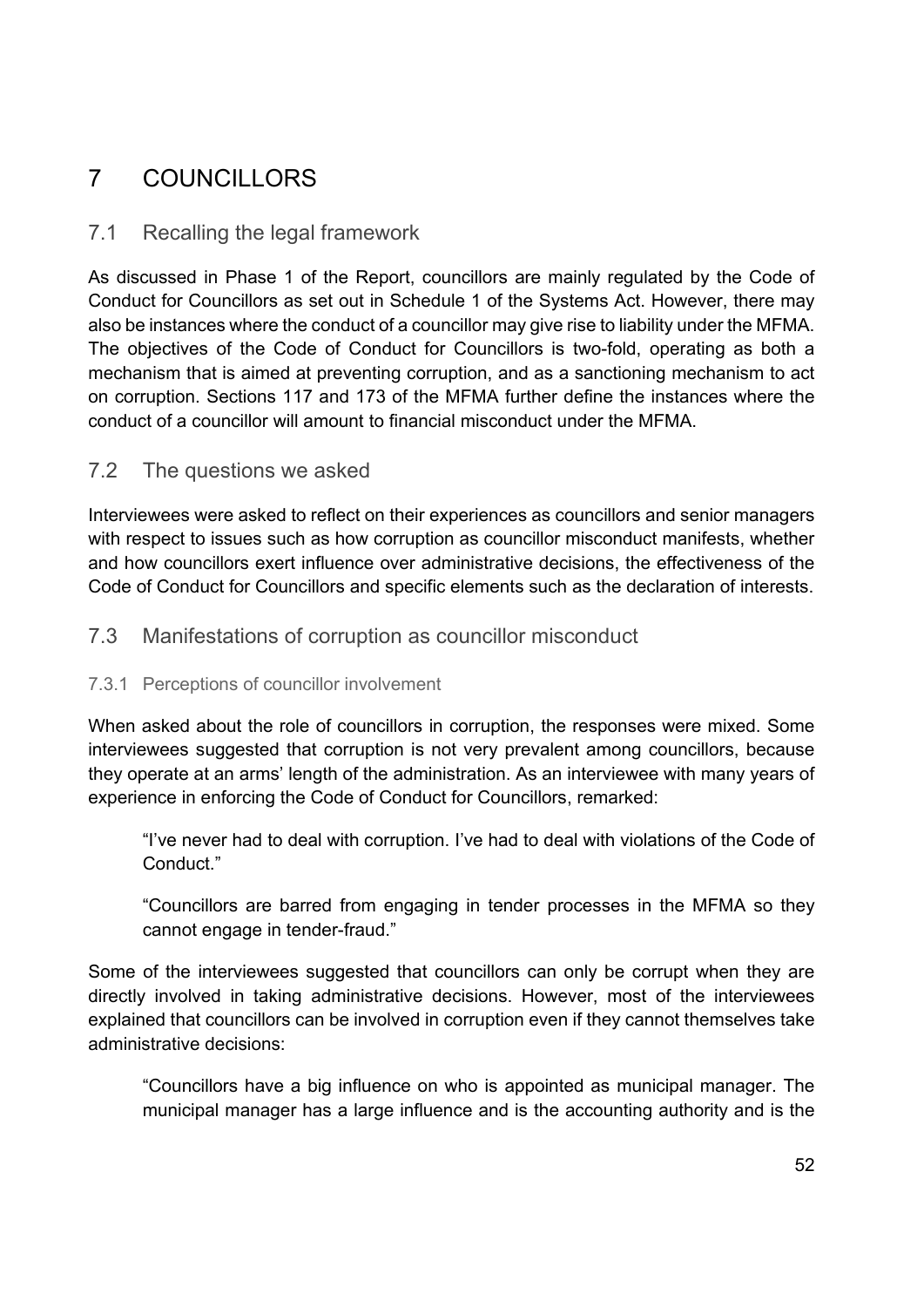final decision-maker on most of your decisions in relation to tenders. In terms of appointments [the accounting officer] would also be on the panel in relation to most of the senior positions… There are instructions given to the MM and to senior managers to do certain stuff, to appoint a specific person, to award a certain contract to so-and-so. There are a lot of those allegations that do come through… Yes, they aren't meant to play any role in procurement and appointment of staff but just look at who is the ultimate person responsible for disciplinaries: It is again the MM. Where there are allegations against councillors, there are often associative allegations against the MM or certain senior managers."

Even though the municipal manager is not supposed to be the final decision maker in relation to (regular) tenders, this is illustrative in many respects.

A distinction can be made between direct and indirect councillor involvement with corruption. Direct involvement means that the councillors him- or herself is directly involved in a corrupt transaction. Indirect involvement is the more subtle exertion of influence behind the scenes to get officials in the administration to bend the rules to make the corrupt transaction happen.

#### 7.3.2 Direct involvement

It would seem that the opportunities for councillors to involve themselves directly in corruption are limited. A number of interviewees mentioned fraud with travel claims as examples of this:

"This councillor said that she is going to attend a meeting and she draws a travel allowance from the municipality. But on the N1, close to Paarl she drove past the CFO who saw that she was not the driver but the passenger in the vehicle."

"Another councillor was tried for drawing a traveling allowance while it was later found that he never attended the meeting. So traveling allowance [fraud] is a big thing."

Other examples of direct involvement in corruption related to councillors abusing weaknesses in the municipal administration for political ends. One example related to the so-called mayor's fund:

"Certain mayors have a mayor's fund in the municipality. That fund is used to do certain projects in the municipality and there are allegations that due process is not followed in relation to a lot of those. Certain wards are suddenly receiving all of the benefits of that fund, especially when there is a king-maker scenario in a municipality and the Mayor is the kingmaker. Suddenly all of the funds and all of the projects would happen in one ward, which then secures his base for the next election."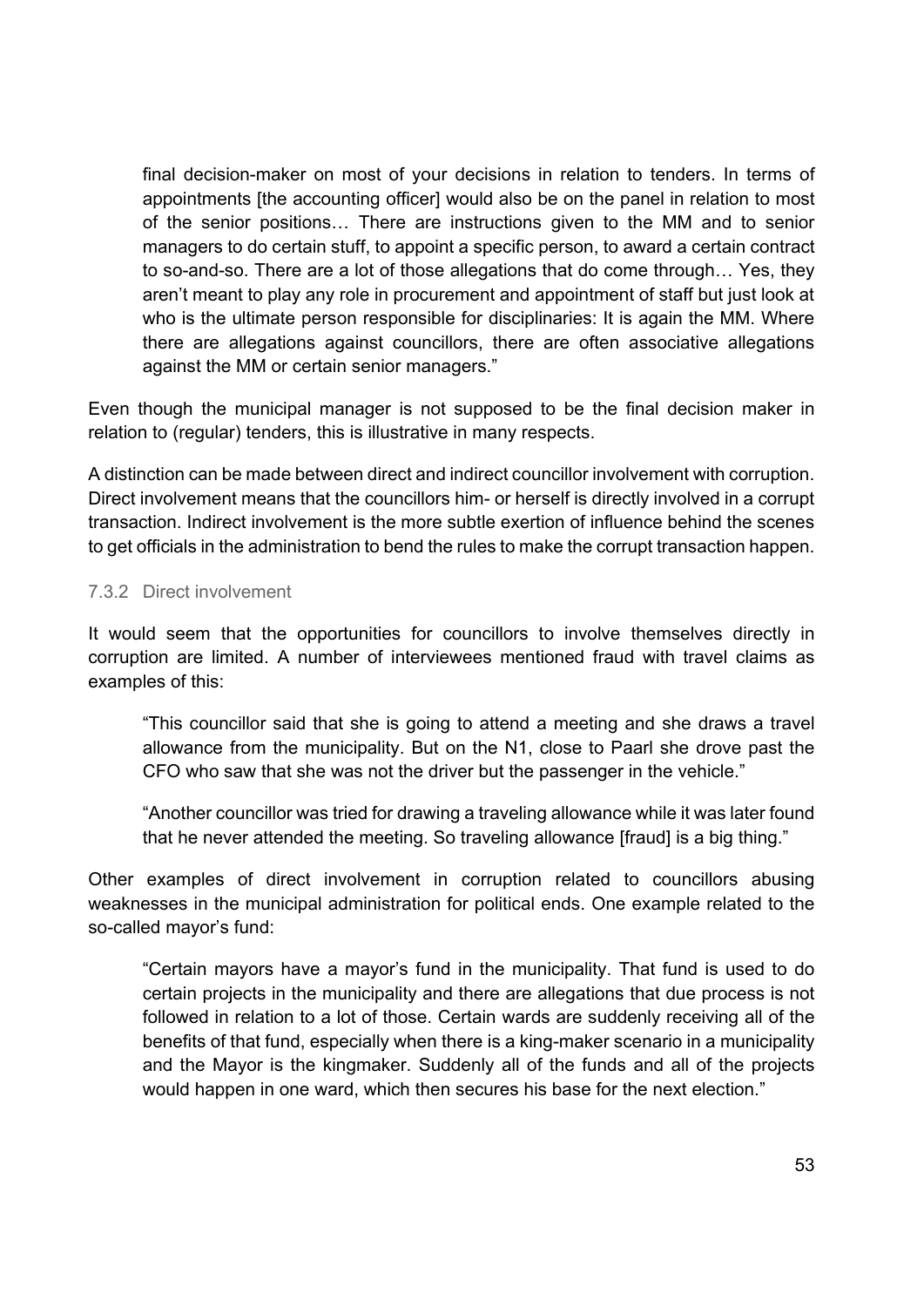When regulation catches up and loopholes are closed, it doesn't stop the nefarious intentions from being realised and council funds are used for political ends:

"…when the discretionary fund for mayors was cancelled, they started with a festival and sports event budget. Many councillors are involved in sport. Membership of sport councils buys votes 'because I generate the youth', 'I consolidate people around me for sporting events'. So the event budget is used to buy t-shirts and soccer kits, go on trips. So it's a festival budget but the reward is 'I vote for you'."

Some interviewees explained how they've come across councillors demanding rewards for having used their influence to have people appointed in EPWP projects:

"…there are councillors who would tell an EPWP worker or another worker: 'I bought the dress at such and such a shop and to go pay for it'. Or a call will come from a politician to say: 'please replace the tires on that and that car'. That's corruption."

### 7.3.3 Indirect involvement

Attempts to influence procurement and staff appointments were mentioned as the main areas where councillors are indirectly involved in corruption. This is illustrated with the quotes below from senior managers and councillors:

"Staff appointments and procurement specifically stand out. My experience is that, behind the scenes, councillors exert pressure to achieve a particular outcome."

"There are a number of allegations relating to councillors appointing family members to positions in municipalities. There is also allegations that certain service providers were given preference, in favour of others and there were kickbacks made in relation to that."

"The PA (personal assistant) of the deputy mayor came to me and told me that this particular company can offer X and that it is something that the deputy mayor is quite interested in getting involved in. So they try to influence and coerce you to do a particular thing. You always find councillors who come to you and tell you that 'they have referred a company to you but the company said that you do not want to speak to them'. I then say that we have processes. That is an unsolicited bid."

The councillors' ability to access information is sometimes also abused for personal gain:

"Linked to procurement is the trading of confidential information where councillors exert pressure on junior officials to share information for the ends that they'd like to achieve."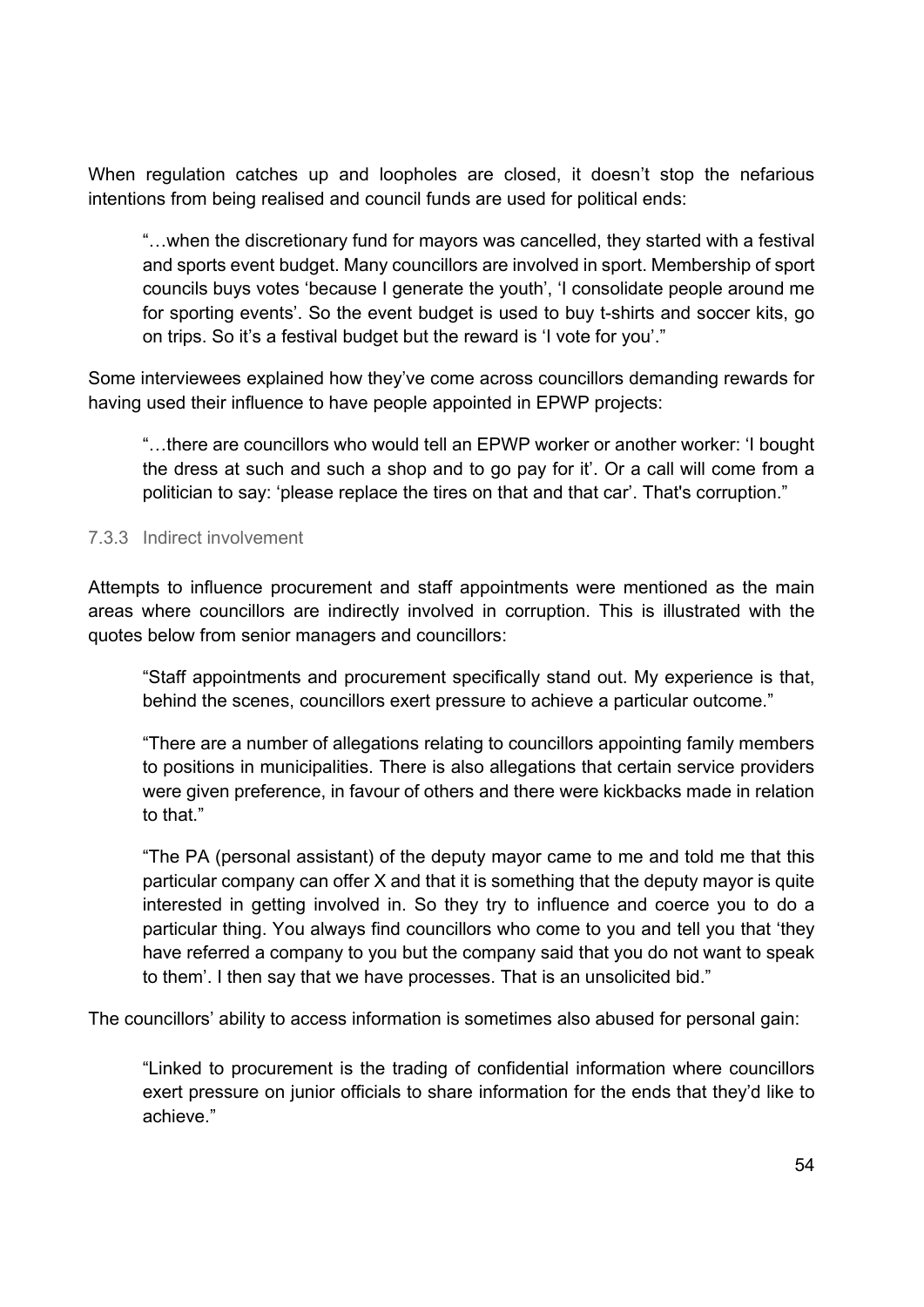The example below illustrates that undue influence may come from elsewhere in the political party represented on the council:

"...a Member of Parliament came to the municipality that I was the Municipal Manager of, and sat in the Mayor's office, called officials and gave them instructions on what to do and so on. When I spoke to this MP's party and said 'listen you can't allow a MP to do this, he does not have the right to give instructions to my staff' I was told: 'He is the constituency head of his party, no problem'. But if he wants to give instructions to his Mayor, that's the representative of the party, and that Mayor comes to me as the accounting officer and says 'listen I want these things to be done', no problem we can consider that. But you can't have an MP giving instructions."

7.3.4 Councillors' indirect involvement is subtle and difficult to detect

A councillor's indirect involvement in corruption is difficult to trace, perhaps more difficult than with respect to staff members. This is because the 'rewards' may not be monetary and, if they are, they may be settled far away from the gaze of those charged with ensuring clean governance. One interviewee explained it as follows:

"It is very difficult to determine that there is a politician involved. It only comes during the course of the investigation or after the beans have been spilt. That is when you find, for example, that the majority of councillors decide not to prosecute this person because somebody is being protected. Or when somebody says that the councillor told them [to commit the corrupt act], but it is normally not from the outset."

Another interviewee expressed the same sentiment as follows:

"A lot of the mayors, they are quite clever. They don't sign things. You will not see their hand in making an official appointment. But it is the hand behind the hand. That is what a lot of them get away with. The axe normally falls on the municipal manager because your MM does the appointments but the MM got an instruction. So, it is definitely happening. The problem is that we might not find the politicians' direct involvement in it."

At times, it is only as a result of further (police) investigations that involve bank accounts outside the municipality, that councillor corruption involving monetary rewards can be pinpointed and pursued further.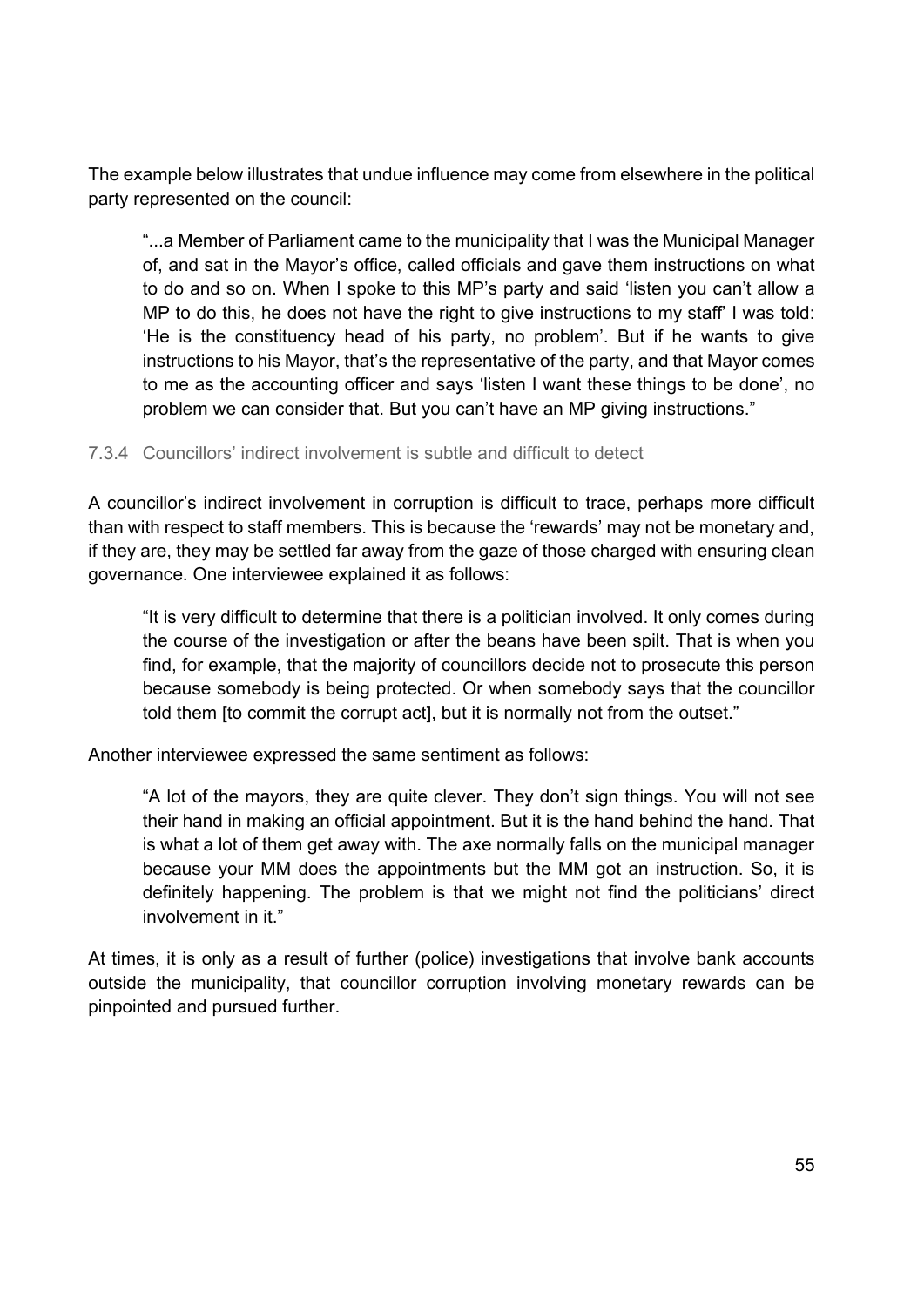### 7.3.5 The cost of resisting political interference

Throughout the interviews, it became clear that the cost of resisting political interference is high. If an accounting officer stands up to politicians seeking to unduly influence him or her, and is not supported in this stance, it spells trouble:

"The municipality owned a piece of land located right on the beach. It was valued at the time for R60 million, in 2006. I was asked to sell that piece of property to a group of politically influential people for R380 000. I said 'no man what you're basically asking me is to take R59 million of X municipality people's money and give it to this small group of politically influential people and I'm not prepared to do that'. Well after the election, my contract was not renewed. They had all different kinds of reasons but I know that it was connected to that – my refusal to make that move… So politicians exert influence in the ways that they handle things, I've had experience of it, I've seen it happen, they do it. I mean I've been approached by politicians before to participate in corrupt dealings, sometimes it's covered in beautiful words you know...the moment that you resist things like that, then you're not the most liked person and you probably will suffer to find a job."

"The axe normally falls on the MM because the MM does the appointments. But the MM got an instruction. If the MM does not follow the instruction then the MM will be dealt with. The MM is then caught between a rock and a hard place. If you want to have tenure as a municipal manager then sometimes you need to play ball, and the minute you don't play ball it is very easy to find something on an MM."

"You know that MP [see above para 7.3.3] vowed that I will never get a job again, not only in that municipality but in the province. Law and behold: my contract wasn't renewed after the elections."

"If councillors or the Mayor has it out for you, chances are that you are going to be suspended at some stage if you refuse to play ball."

"There's a sense of fear. There's a lot of reprisals happening with the investigations now being conducted."

7.3.6 The importance of clear delineation of responsibilities and political backing for clean governance

On the flipside of the coin, one interviewee indicated that councillor corruption points to weaknesses in the administration: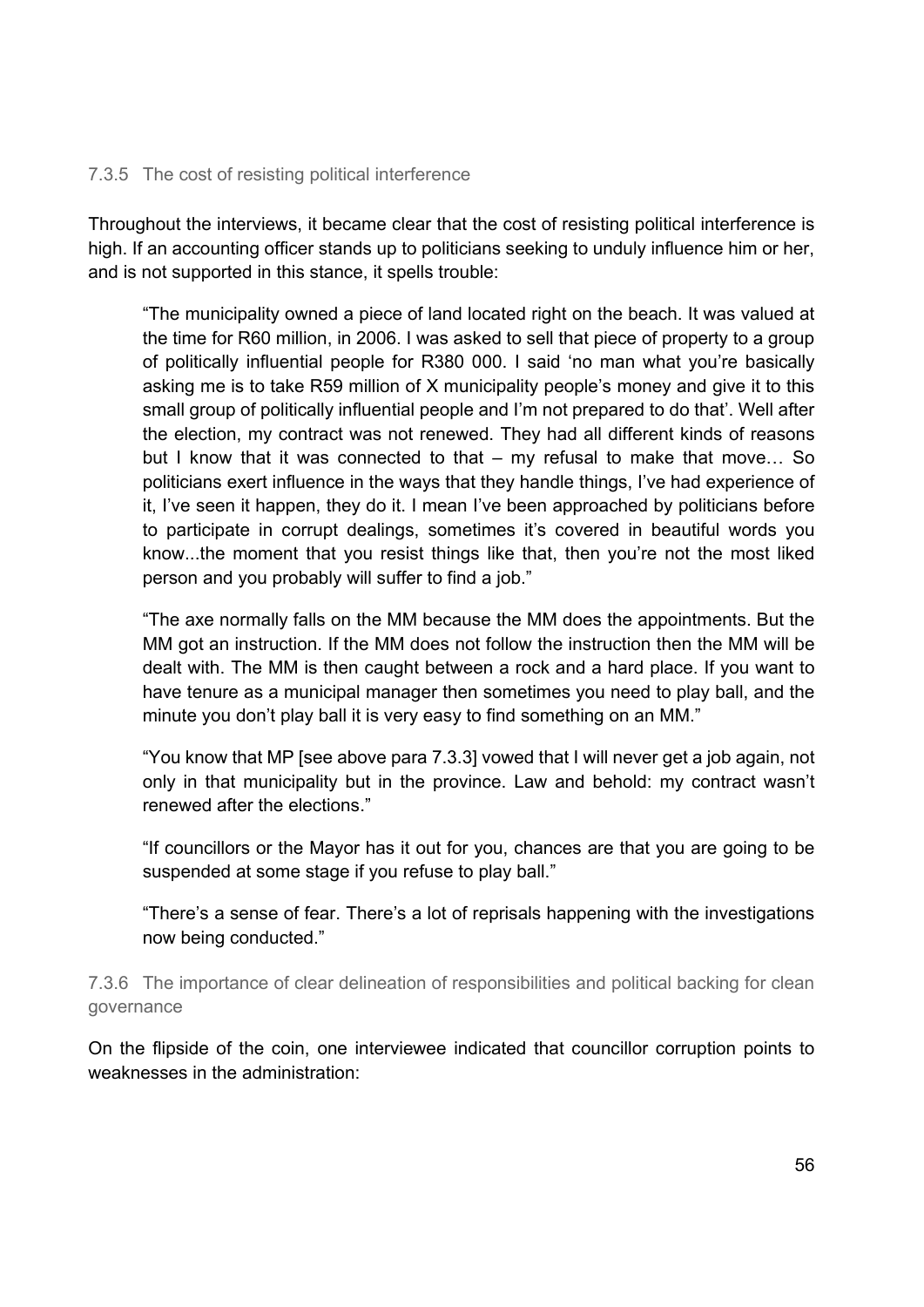"If there is a municipality where you need to discipline a councillor for corruption; I need to look at my colleagues and ask them: 'How is that possible?' because a councillor is not supposed to be involved in any of our financial supply chain processes. They have an oversight role. So, if I or any of my colleagues allow it, then there is a bigger challenge in the administrative leadership."

Two accounting officers shared the experience of working with a council and mayor that provided political backing for a clear distinction between politics and administration:

"In [my municipality] there is no interference whatsoever. [When I assumed office] I could immediately sense that there are clear roles and responsibilities and lanes for the political leadership vis-a-vis the administration. And they're not getting into my lane and I'm not getting into their lane, and if we respect those lanes and the gap between the two, whilst there should be a very good working relationship, we must respect that."

"The Mayor supports me very well with that, in a sense that whenever an issue crops up I will inform the mayor to say 'listen keep your people in line before I charge them'. And it normally helps so I really don't have issues around interference and the directors know as well where to draw the line in terms of their own portfolio councillors, what's expected and what is not, or what is allowed and what is not. And if there is an issue that they bring to my attention, I will call the relevant portfolio councillor to tell him that this is not on and then it normally stops."

# 7.4 Enforcement of the Code of Conduct

Interviewees were asked about the enforcement of the Code of Conduct for Councillors. There appears to be a general consensus that the Code of Conduct is often politicised. However, the interviewees also raised a number of issues that relate to the content of the Code and the manner in which the enforcement mechanisms are structured.

### 7.4.1 Enforcing the Code of Conduct against mayors and speakers

Some interviewees indicated that the enforcement mechanism is flawed in that the Code of Conduct does not set out what processes must be followed when the Mayor or the Speaker are implicated:

"There were cases where the mayor was implicated in certain wrongdoings. The Speaker would be required to act [against the Mayor]… Those that are supposed to take action and implement the recommendations are those that are implicated in the investigations. That is why I think the Code does not make it quite clear what happens in instances like that. It's clear where the MM is implicated, the council will take action.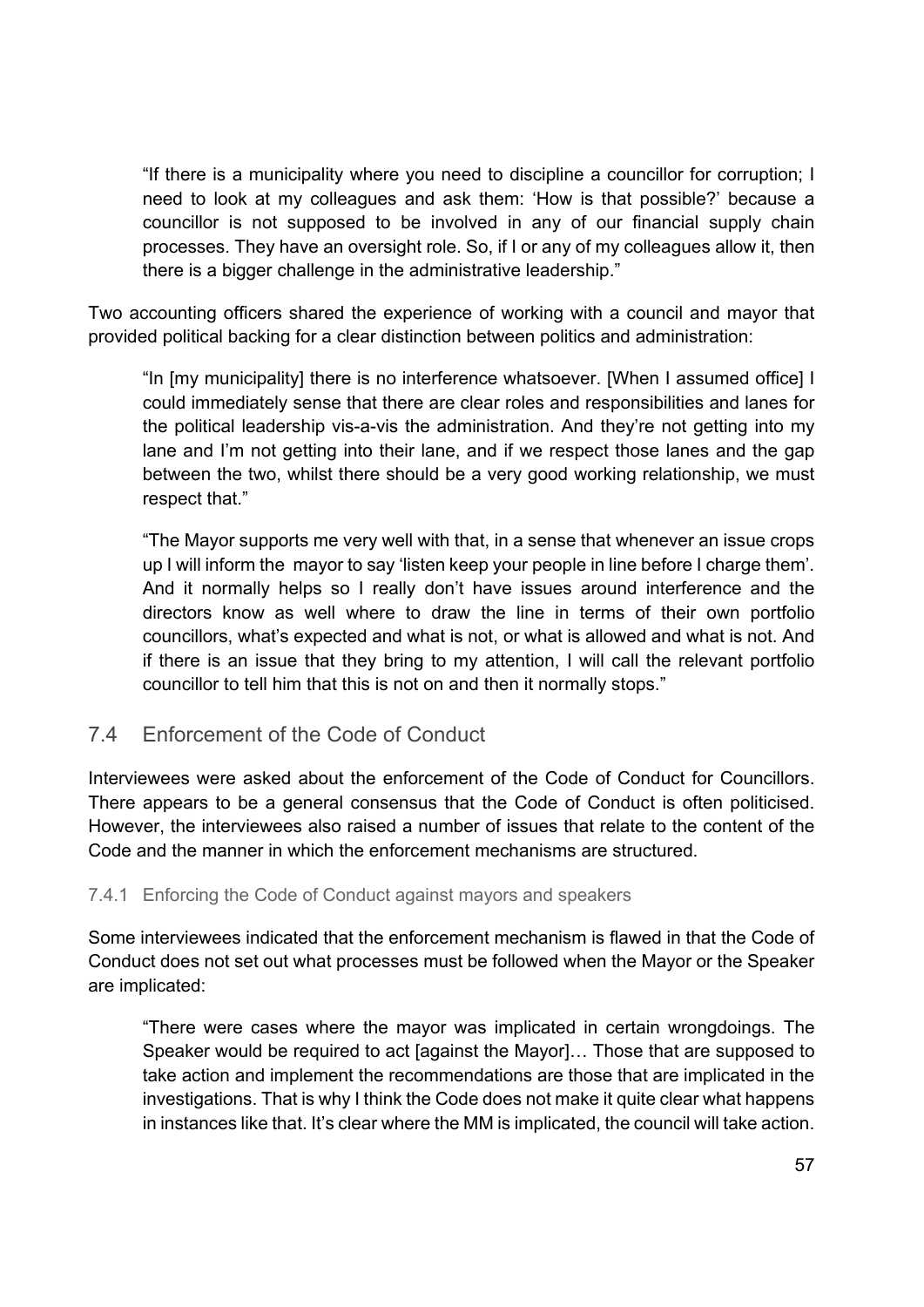But what happens when a Mayor or the Speaker is implicated? In my view, often it becomes a political consideration to decide how the matter should be dealt with."

"If you are the Mayor and there [are] allegations of corruption against you - you are the political head of the municipality and of your councillors. So, now you're asking those same councillors to investigate their political head. Obviously, there will be bias here…"

Some interviewees pointed out the role of the speaker and bemoaned the power of the speaker to set the agenda. This power is sometimes abused as a political manoeuvring tool against opposition members of the council or to protect certain individuals:

"The agenda is determined by the speaker. If the speaker decides he's not placing that on the agenda, you will not get it...The speaker can use the power to set the agenda as a political manoeuvring tool to get to the opposition guys or the coalition guys or anyone he or she doesn't like and it will also be used for protectionism."

### 7.4.2 Councillors' declaration of interest

In Phase 1 of the report it was established that the declaration of interests by councillors is an important mechanism to enhance transparency and to enable the early prevention of corruption. The interviewees were asked about the declaration of interests by councillors.

#### 7.4.2.1 General compliance

Generally, interviewees reported that councillors declared their interests. However, we were told of instances where no declarations were made:

"I've also picked up instances where there were simply no declarations made and the defense was that they did not know about the requirement. At the time when it is picked up by the audit system, it is way too late."

In most municipalities, the declaration of interest is used by the supply chain units to verify whether there are any conflicting interests in pending procurement decisions:

"That document is used by the officials who deal with tender processes to check for any conflict of interests. So, it serves as a detection mechanism in this regard."

"...we use it for procurement use in terms of the database that we roll stuff through."

However, it seems that sometimes, the declaration of interests is mistakenly interpreted as a 'get out of jail card' or a license to stay involved in decision making: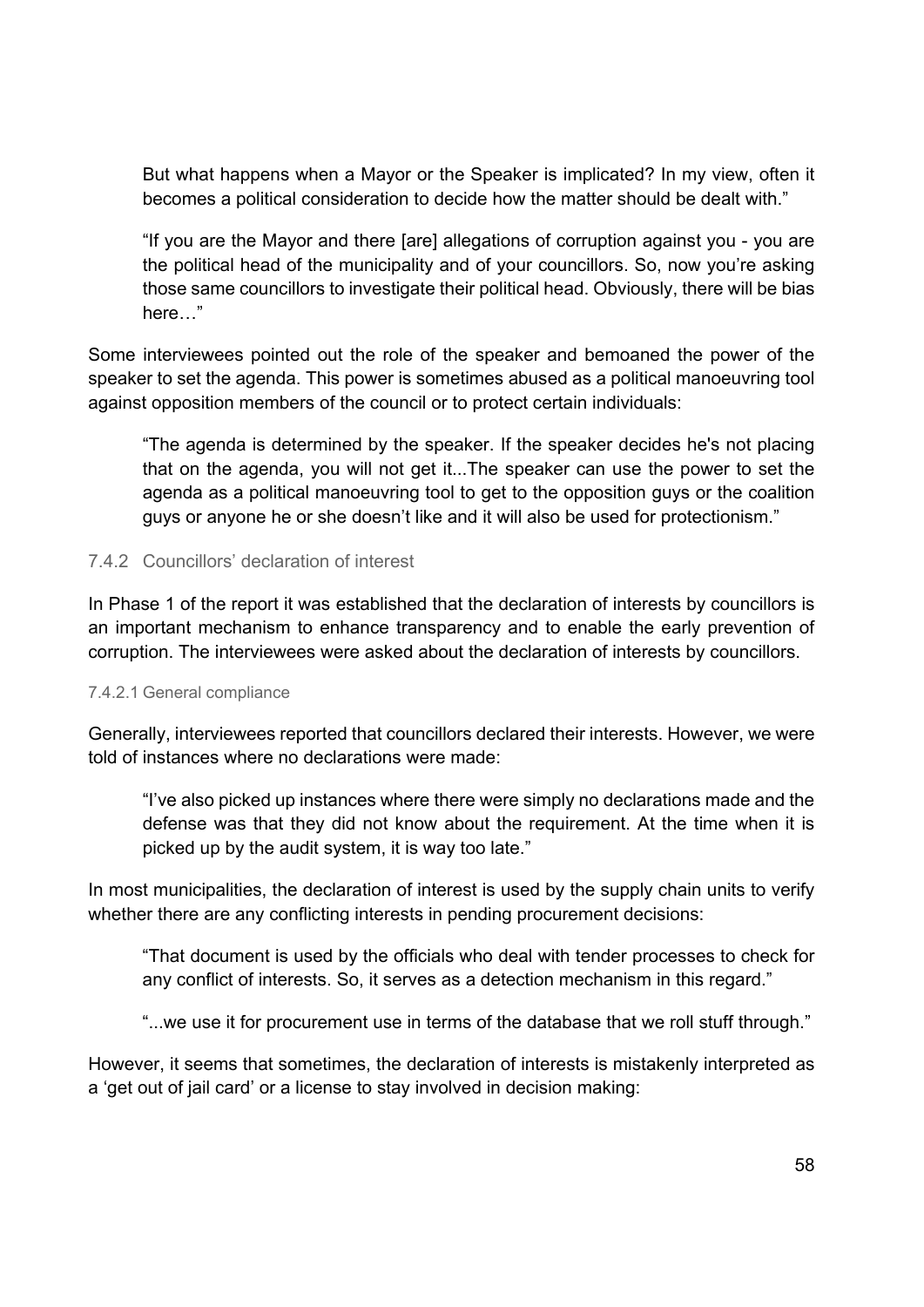"…I think the issue of dealing with the declaration of interests of officials and councillors is problematic. I know of many, many municipalities where the Speaker will just say: 'Well, the councillor declared his interest and therefore he can continue' with a direct vested interest in the process."

No single interviewee doubted the principle behind this provision but it was pointed out that, for some councillors, it prompted them to resign:

"This councillor owns a Pty Limited, he became a councillor and therefore could not trade with the state. He's the only provider of the service in [name of the town] and surrounds. But when he became a councillor, he had to obviously declare his interest and therefore …no parts could be bought. The impact on his business turnover in the first year was over 2 million Rand, so eventually he resigned because he couldn't contain his business, he just contracted with the state."

#### 7.4.2.2 Do councillors have to declare directorships of NGOs?

With regard to the application of this principle, there appears to be uncertainty as to whether the prohibition applies to directorship of NGOS.

"…there are ample examples of councillors who are directors of NGOs and suddenly it's okay if that NGO contracts with the state. Surely that can never be. Often an NGO will use a political name in order to give credence to the objectives of that NGO. So that matter is something that needs to be fleshed out. DLG will have to be very vocal in the legal interpretation of that."

#### 7.4.2.3 Declarations delayed, vague or incomplete

Some interviewees reported problems such as the delay in declarations or the information being clearly inadequate.

"There are often delays with the reporting and declaration of interest… Because it is not reported in a timely manner, it opens up the system [to corruption], particularly when it comes to procurement."

"...the information is often incomplete or completed in such a manner that it is not clear what the interest is. So, there is often a back and forth between the office of the MM and councillors to comply."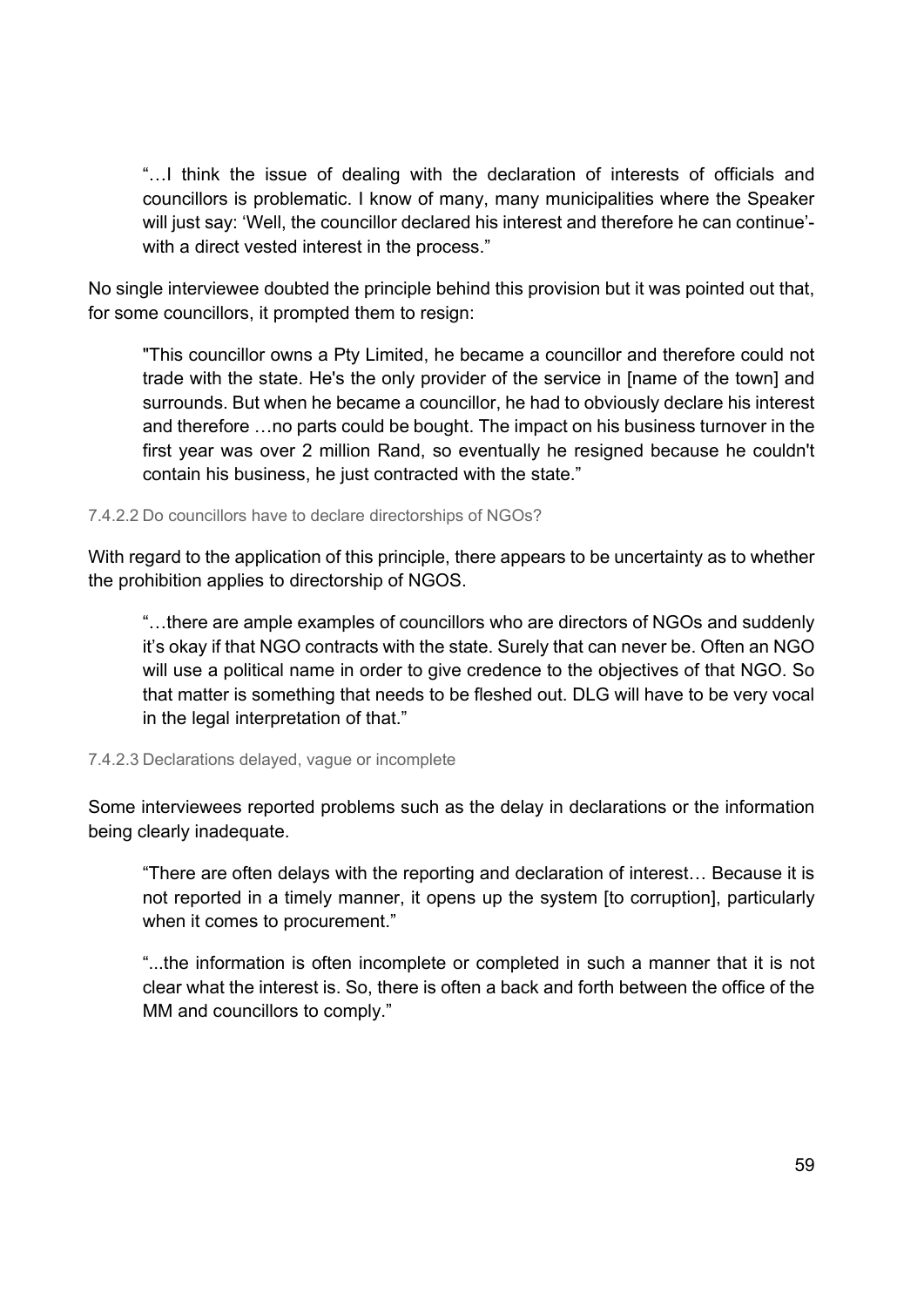#### 7.4.2.4 Is the information correct?

There appears to be little that municipal managers can do to verify that what has been submitted is in fact true and/or complete. Municipalities are then again reliant on whistleblowers to inform the municipality of any other interests that are held by a councillor:

"We take what they give us at face value. So, there is no further investigation to determine 'are these the only interests that they do have'? We rely on them to give us all the information. Nowhere are we compelled to check whether the information was correct."

"Councillors will disclose what they want to disclose."

"Even if it happens [they declare their interests], so what? They don't declare the stuff [interests] that they are supposed to declare. It is only when you investigate and the cops show you that it [the proceeds] went to that account. All you can say then is: 'But he never declared the account!'."

"It is not as if the municipality has the capacity like the National Treasury or SARS. You can't give your ID number and all of the trust accounts linked to the ID number are given back to you. So, the only time it will come out is when there is a whistleblower or an investigation."

#### 7.4.2.5 Should councillors' interest be made public?

As set out in Phase 1 of the report (see para 3.3.1 of the Phase 1 report), the Systems Act provides the council with the discretion to decide which of the declarations of interests should be made public. It appeared that this provision was not well-known. Not a single municipality in the sample ever decided to make any of its councillors' interests public.

The responses of the interviewees to the suggestion to make (some) of the interests public, varied from an emphatic dismissal to a careful interest. For example, one interviewee stated that the interests of a councillor is privileged information that cannot be divulged to the public:

"None of it is made public. It is only for personal interest. It is managed in the office of the MM and the responsibility lies with the Speaker to ensure that councillors adhere to this [declare their interests]. But it is privileged information."

"To be quite honest with you, I would not divulge such information and instead refer it to the council."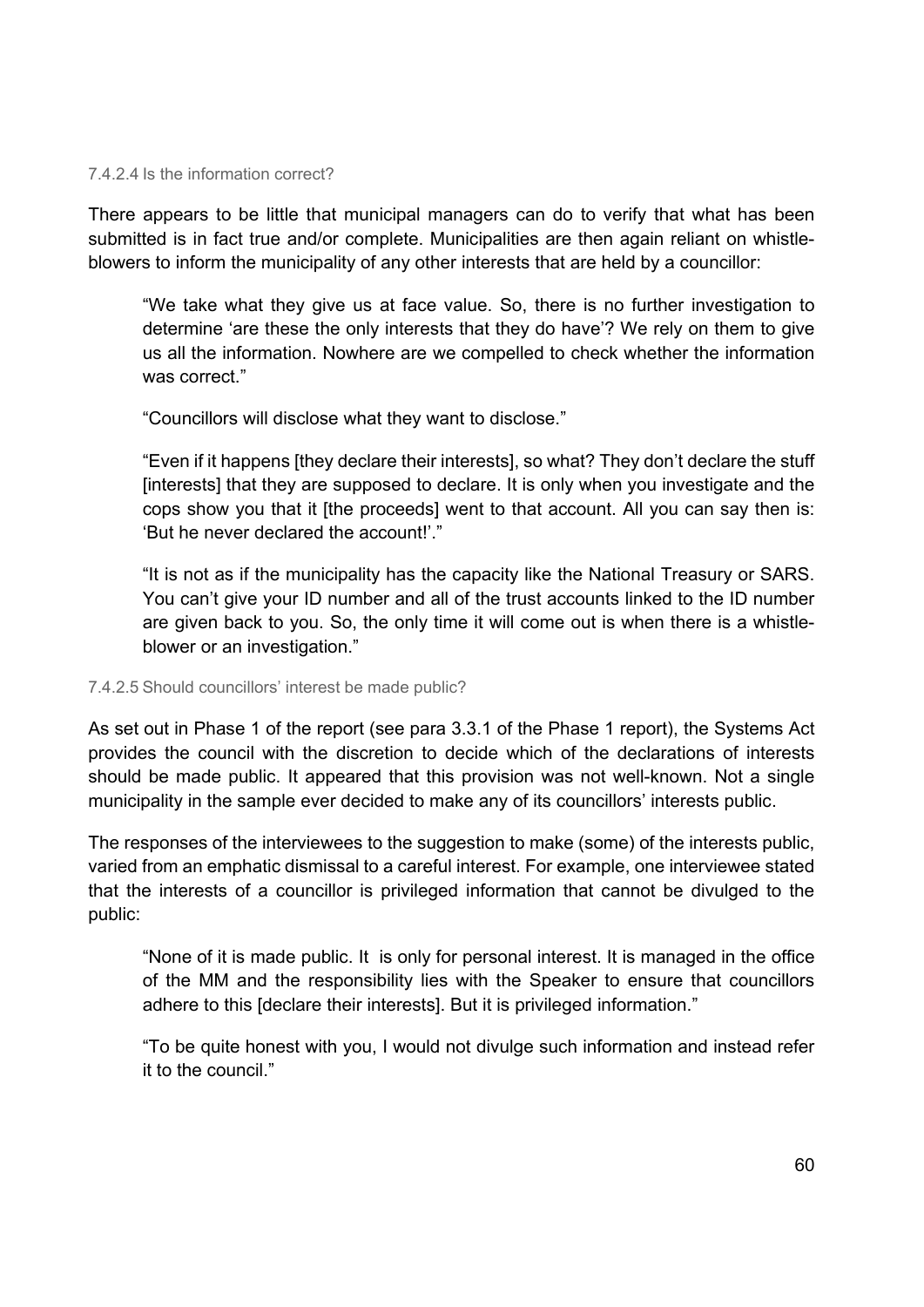Most interviewees indicated that, while their municipality will not publish the declarations of interests, they would make it available upon request:

"We don't publish it. We make sure that they declare their interests every year. But it is not privileged information, so if a member of the public requests it, then we would give it."

One interviewee indicated that if declarations ought to be public then there should be legislation to that effect:

"With POPI [Protection of Personal Information Act] coming into operation it's really difficult to make private information available to anyone. It's a stringent process in terms of getting that information, so I'm not too sure. I would suggest that if that is what they want to do, they must legislate that issue more directly because it's not something that I will make available to anyone."

### 7.4.3 Politicisation of the enforcement of the Code of Conduct

For some interviewees, the comparison between the fact that corruption involving councillors is a reality in some municipalities, and the lacklustre enforcement of the Code of Conduct in those municipalities, is enough to cast doubt on its utility:

"If they were acting in accordance with their Code of Conduct, we wouldn't be having these issues. There has been no effective action taken by the municipality on very serious allegations with substantial evidence against people."

"One must really go and look at the kind of cases that come before the council's rules and ethics committees. You look at that and then you look at what the AG has picked up, you'll find it is completely two different worlds. Because these are political decisions. You are not going to find justice there [in the enforcement of the Code of Conduct]."

#### 7.4.3.1 Judge and jury

The application of the Code of Conduct is, in the first instance, done by the Council itself. For some interviewees, this already presents a difficulty:

"You can't be a judge and jury. Specifically, when it is the ruling party, then it tends to be downplayed. [They] will accept an apology or pay a fine. It is a downplayed version of what should happen to that person. But that is because you are investigating yourself."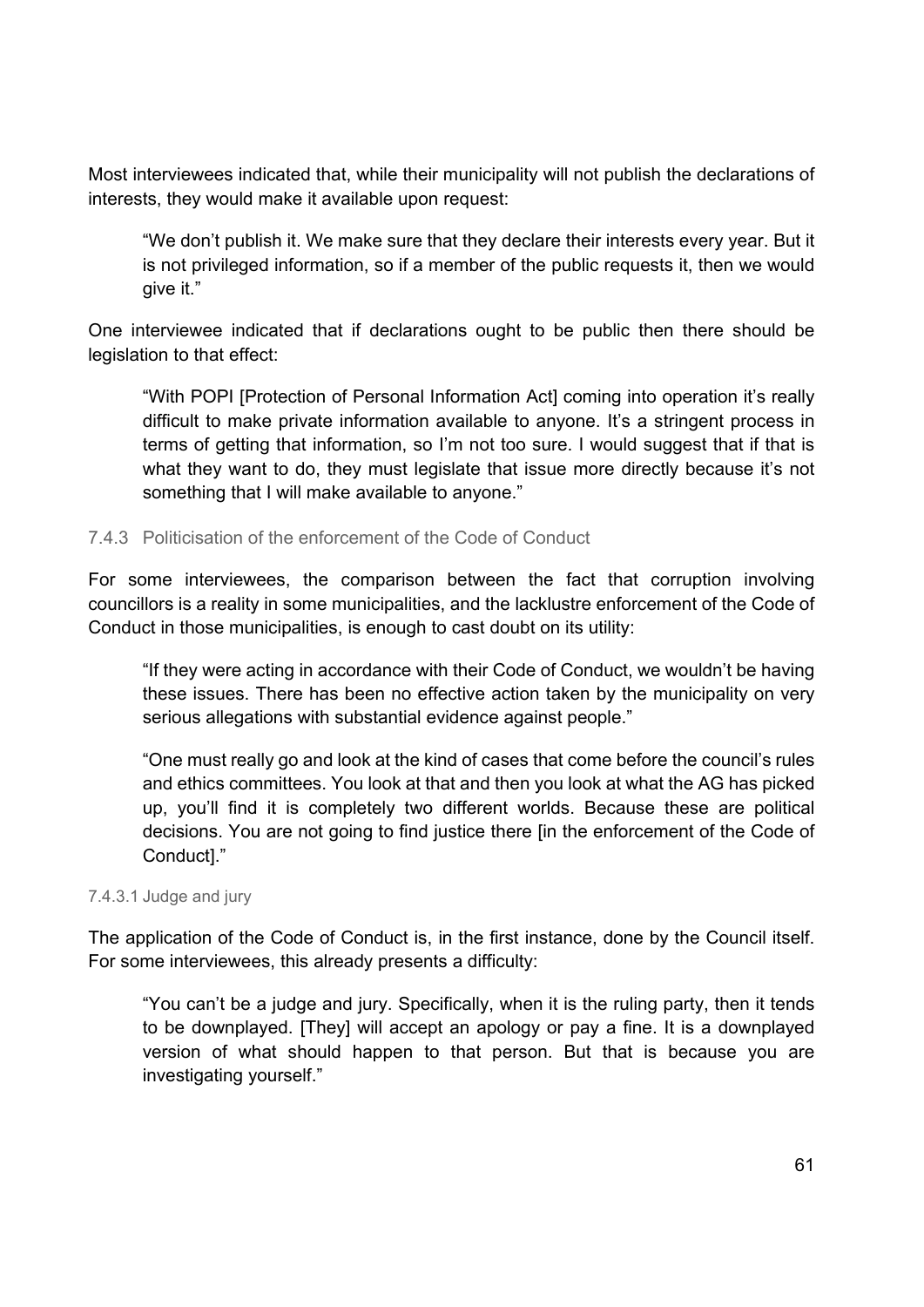"We're asking politicians to use this thing to deal with politicians and it can only have one outcome."

"To be honest it's a toothless system. Remember at the end of the day it is still controlled by the councillors. Seriously it's a toothless system and it's really about whether there is a political will to deal with a specific councillor."

Accounting officers made it clear that, in the end, their role is to advise the council.

"It is political. I could advise on the process but in the end, it is their judgment. In general, it is normally heavily stacked in favour of the governing party."

The consequence is that recommendations resulting from investigations that implicate councillors are often not enforced, and the enforcement of those recommendations appears to be dependent on the political affiliation of the implicated individual.

#### 7.4.3.2 Weaponisation of the Code of Conduct

Aside from the perception of enforcement being lacklustre at best, some interviewees indicated that the Code is actually being weaponised and used in political conflicts:

"My experience is that it's used as a weapon. When it's politically expedient to take it out, then it's taken out but when it's not, then we forget about it. So it depends on who is in control in the municipality and often also depends on whether there is alignment with whose in control at the provincial level because I see a lot of weaponising of the Code of Conduct. Like I said, it only gets pulled out when there's political expediency surrounding it. So I don't think it is a strong enough weapon because there's no independent application of it."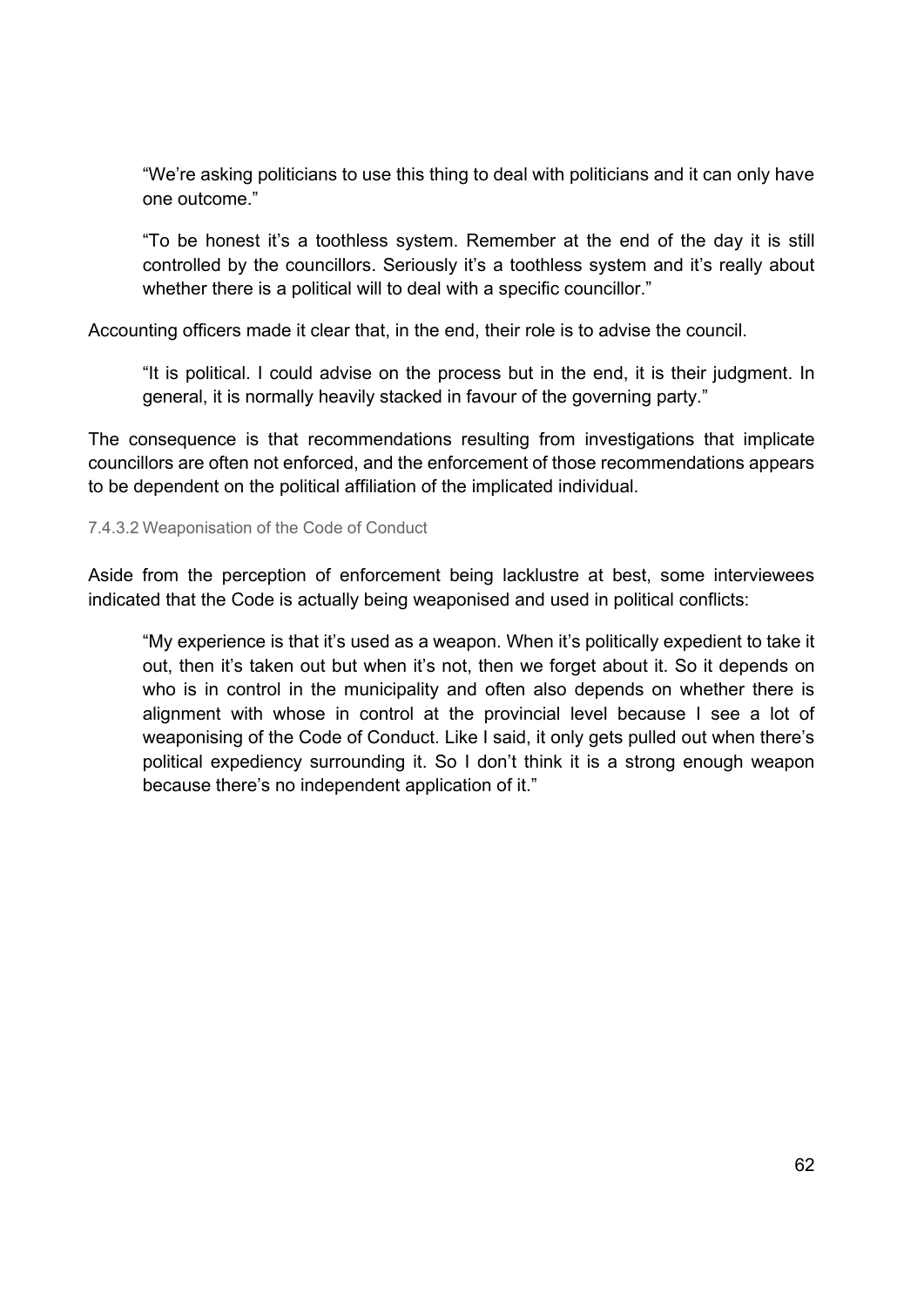# 8 ROLE OF THE PROVINCIAL GOVERNMENT

# 8.1 Recalling the legal framework

The provincial government has various instruments at its disposal to supervise municipalities and the use of these instruments may bring allegations of corruption to light. For instance, section 105 of the Act empowers the provincial Minister, responsible for local government to establish mechanisms, processes and procedures to monitor municipalities when carrying out their obligations, assess their capacity and determine the level of support required by municipalities to effectively deliver on their obligations. The Western Cape Monitoring and Supporting Local Government Act allows municipalities to request the assistance of the provincial government when carrying out their general functions or to deal with a specific matter (s 3(1)). Thus a municipality can refer specific matters such as corruption, fraud and maladministration in the municipality to the provincial government for assistance. The Minister may also investigate maladministration, fraud and corruption in a municipality in terms of section 106 (1) of the Municipal Systems Act. The Western Cape Monitoring and Support of Municipalities Act gives further effect to section 106 of the Municipal Systems Act. The provincial Act guides the Minister on what factors to consider before and after invoking section 106.

Provincial oversight is also required in matters to do with councillor misconduct. While the municipal council decides on sanctions in terms of the Code of Conduct, any decision to suspend or dismiss a councillor is subject to the Minister's approval. If the council, through the speaker, unreasonably decides not to institute an investigation into any alleged breach of the Code of Conduct, the MEC may appoint a person or team to investigate the allegations and make appropriate recommendations (see s 14(4) of the Code of Conduct for Councillors). Like the council, the investigator or the team appointed by the MEC may recommend that the relevant councillor be given a form warning, reprimanded, fined or removed from office. Last, section 139(1)(a) of the Constitution empowers the MEC for local government to issue a directive to a municipality which cannot or does not fulfil an executive obligation as defined by the Constitution or legislation. The MEC may use these intervention powers to instruct a municipality to investigate any allegations or cases of corruption, fraud and maladministration. Section 139(1)(b) and (c) provide for even stronger intervention powers.

### 8.2. The questions we asked

We sought to understand how the province's support, monitoring and oversight role is playing out in practice with regards to the efforts against corruption. Respondents were asked to reflect on how the province has undertaken its oversight role. Municipal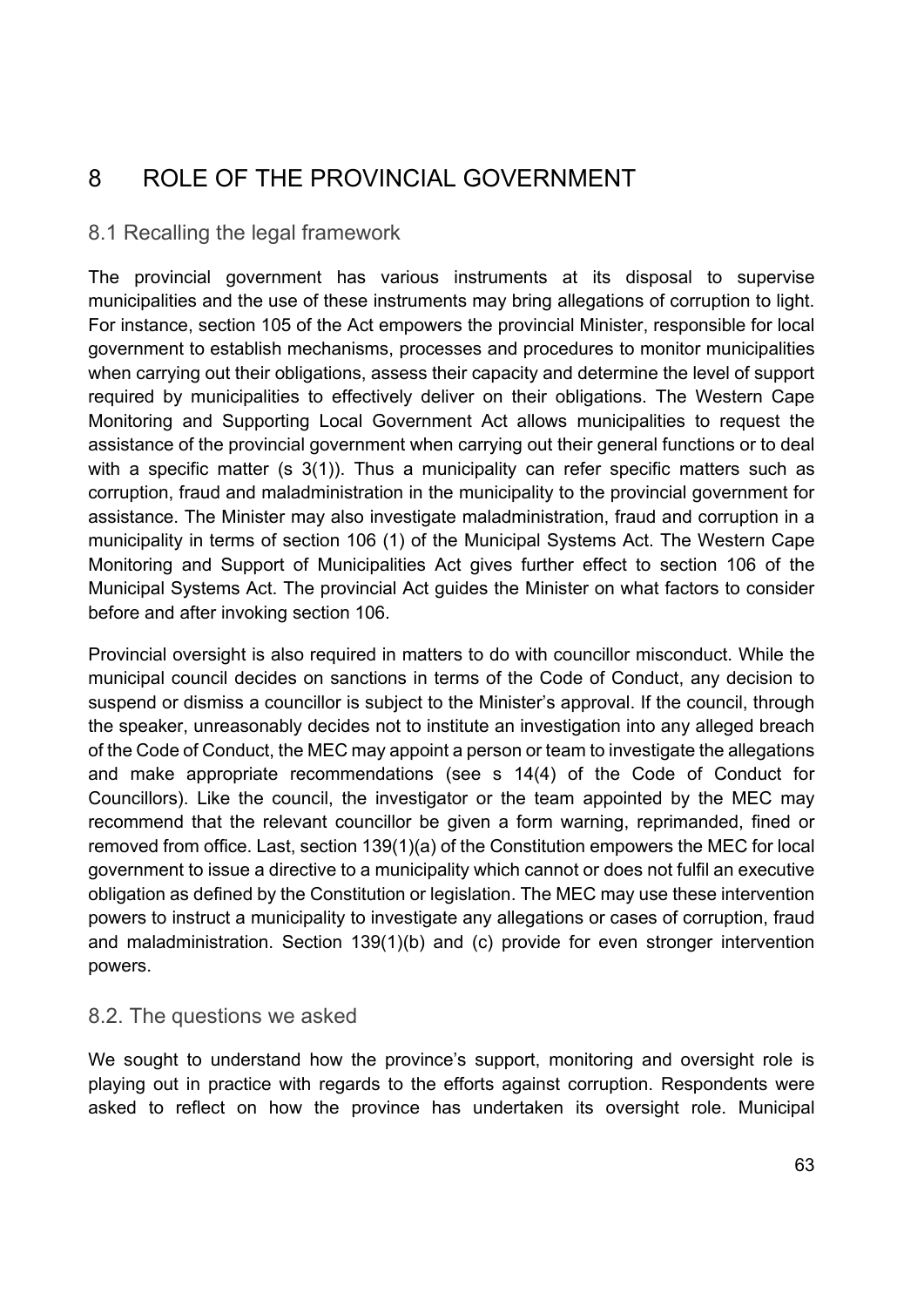respondents were asked if they make use of the opportunity to request provincial assistance to deal with allegations of corruption and what has been the experience. Questions relating to the provincial government's experience with section 106 investigations were also asked. We also wanted to understand how the province has exercised oversight over the enforcement of the Code of Conduct for Councillors. Lastly, the province was asked to reflect on the utility of section 139 in the fight against corruption.

# 8.3 Provincial government playing a positive role

The provincial government performs a range of monitoring, support and intervention functions with respect to local government and an outline of this would go beyond the scope of this report. There are a number of programmes and initiatives as well as statutorily required functions with respect to corruption in local government. Giving an example of how the province has been providing support to municipalities, a respondent from the province stated:

"We currently support municipalities especially when we get requests pertaining to the disciplinary regulations in terms of the Municipal Systems Act, as well as the financial misconduct one under the MFMA."

Another respondent from the province stated that:

"Since 2011, we've had a snap survey done in all our municipalities around the awareness and perception of corruption. Since then we've done training in municipalities, we've tried to assist them in terms of improving their awareness."

Most interviewees from various municipalities were cautious about answering questions relating to the role of the province in fighting corruption in municipalities. There was a group of respondents who stated that the province provides support whenever requested to do so:

"[e]ven though the province's powers are limited in terms of taking things all the way, they have tried to empower municipalities."

A number of respondents expressed very clear satisfaction with the level of support provided by the province. One councillor stated that:

 "…I pick up the telephone and Mr Paulse is there, I pick up the telephone and the Minister is there…and I really can say this to all the mayors: we can pick up the phone and Mr Paulse and Mr Bredell are there. Let there be no doubt about that".

Her views are collaborated by other respondents who were decidedly positive and were even calling for a greater role of the province.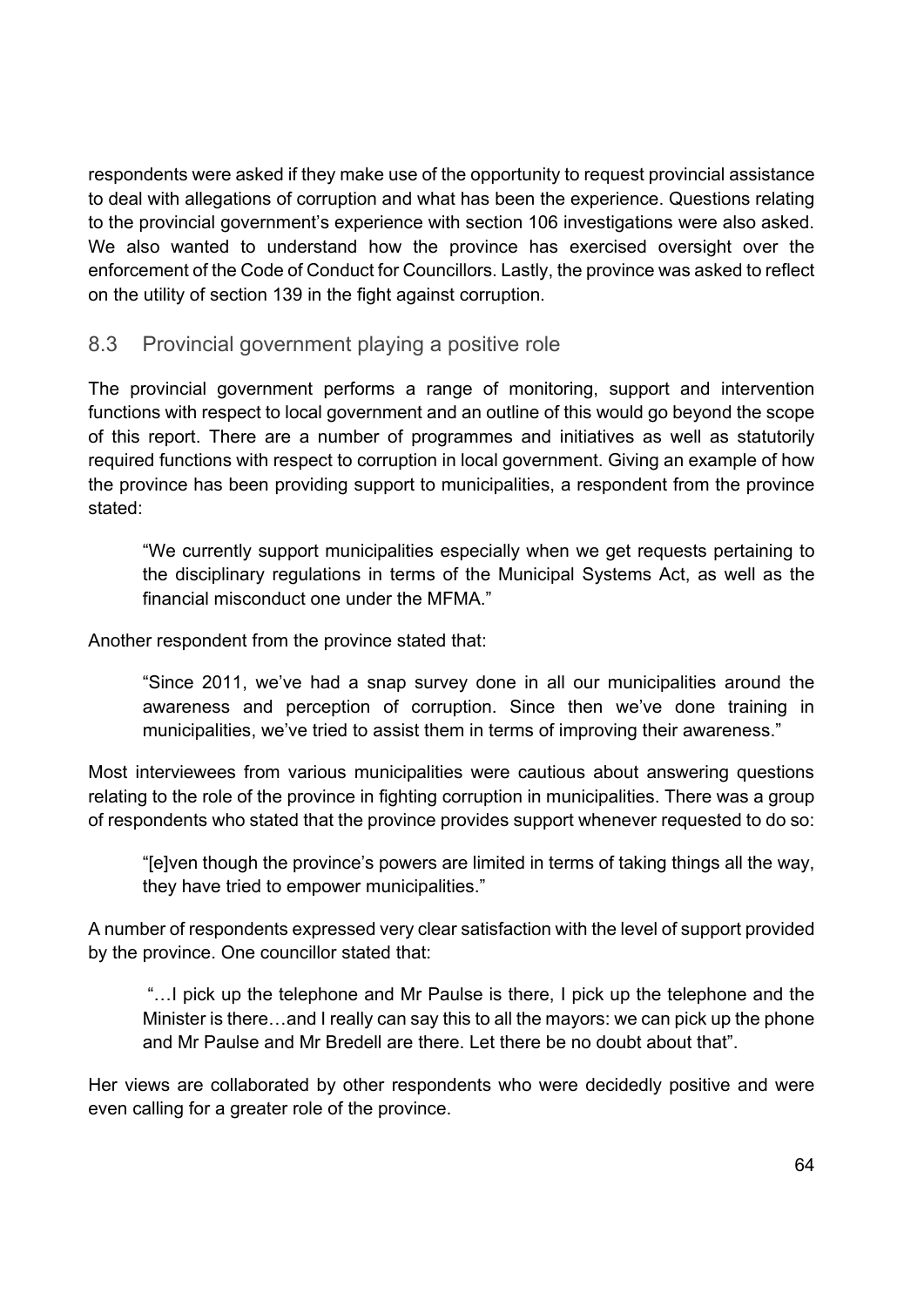"I must say, the Province seems to be quite proactive in the way they deal with these complaints and allegations. Although sometimes they need to give priority to more serious cases. But in our case, I would say the oversight and monitoring from the Province was spot on. They were able to deal with these allegations in council to the point where the municipality was placed under administration."

### 8.4 Challenges with respect to the provincial role

On the other side of the coin, there were respondents who raised challenges with respect to the role played by the province in conducting oversight over municipal efforts to combat corruption.

### 8.4.1 Visibility and focus

For other respondents, the provincial support to municipalities' anti-corruption efforts have not been visible enough or were focused on the wrong issues. For instance, an interviewee claimed:

"The province will tell you whether you've complied with whatever you need to comply with when it comes to the SDF and the IDP, but you don't hear a corruption focus. I've not experienced anything where people say 'let's talk corruption' and where people visit from province, dedicated officials visit as the anti-corruption team, go into municipalities, have sessions, campaigns, latest technology, latest tendencies, whatever it is and say we've done studies, we've done research and even utilise universities. So there is no focus on this in the province".

"It's just not assisting at all. You're literally on your own."

Another interviewee expressed a similar sentiment and surmised that the province is preoccupied with municipalities that face serious trouble. In the words of this accounting officer:

"They only go for the big cases."

### 8.4.2 Timing

For some respondents, the province does not act swiftly enough. They called for a more assertive province that uses its intervention powers more, and earlier:

"The experience is that they do not act swiftly. What you find is that the municipality is left until it is, or it is almost bankrupt. Then there is only intervention from the Province. I think they need to intervene sooner. On the political side, if you know that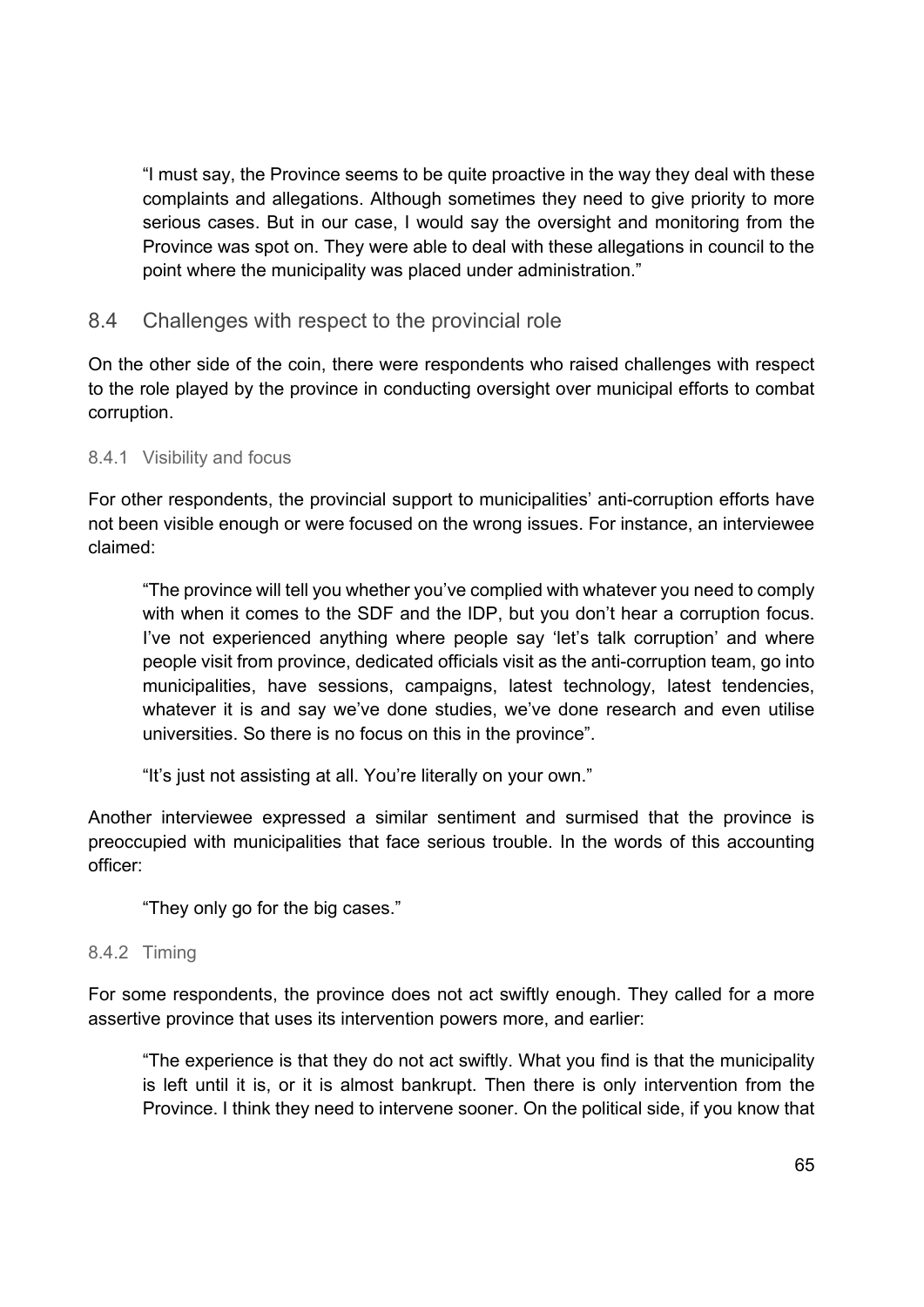the political head is the one that is causing problems and is interfering with the administration - that person must be taken out [by the MEC]. [The Province] must be much more assertive in handling the shenanigans of politicians in municipalities".

On the other side of the coin, provincial respondents emphasised that, while section 139 of the Constitution provides for far reaching intervention powers, the jurisdictional requirements associated with this provision make it difficult for the province to act swiftly. Commenting on the utility of section 139 of the Constitution, one of the provincial respondents had this to say:

"The thresholds [associated with 139] …are not easy to meet. Often the provincial government must first allow municipalities to take action and to show that they're failing to take that action. It delays the processes to be honest. If the municipal official and the councillors start playing political games in relation to this, it can delay that action and even the potential for a section 139 intervention, by taking various actions or whitewashing a disciplinary process - because then they've actually taken action in relation to the report. You could potentially delay any effective action by years if that does happen."

#### 8.4.3 Municipalities sometimes abuse their autonomy

The protection afforded to municipalities against undue provincial interference can be abused when municipalities 'hide' behind these protections, or even manipulate it to thwart investigations. One of the provincial respondents stated that:

"If you look at the Western Cape Act and the Systems Act, and the hurdles that should be met before you can actually do an investigation: when you receive an allegation, you must first request a response from the municipality. Of course, the moment you do that the municipality has an advanced warning of what you are looking for which is itself an issue. The people who are implicated are the people to whom you are sending the correspondence, you are telling an implicated person that you will come look at their files. It does allow for someone to potentially manipulate files or for files to get destroyed. In other provinces, there has suddenly been fires in the records office following communications that the province will come to assess an allegation."

As a way forward, there is a proposal to amend the Western Cape Monitoring and Supporting Local Government Act to address some of the deficiencies.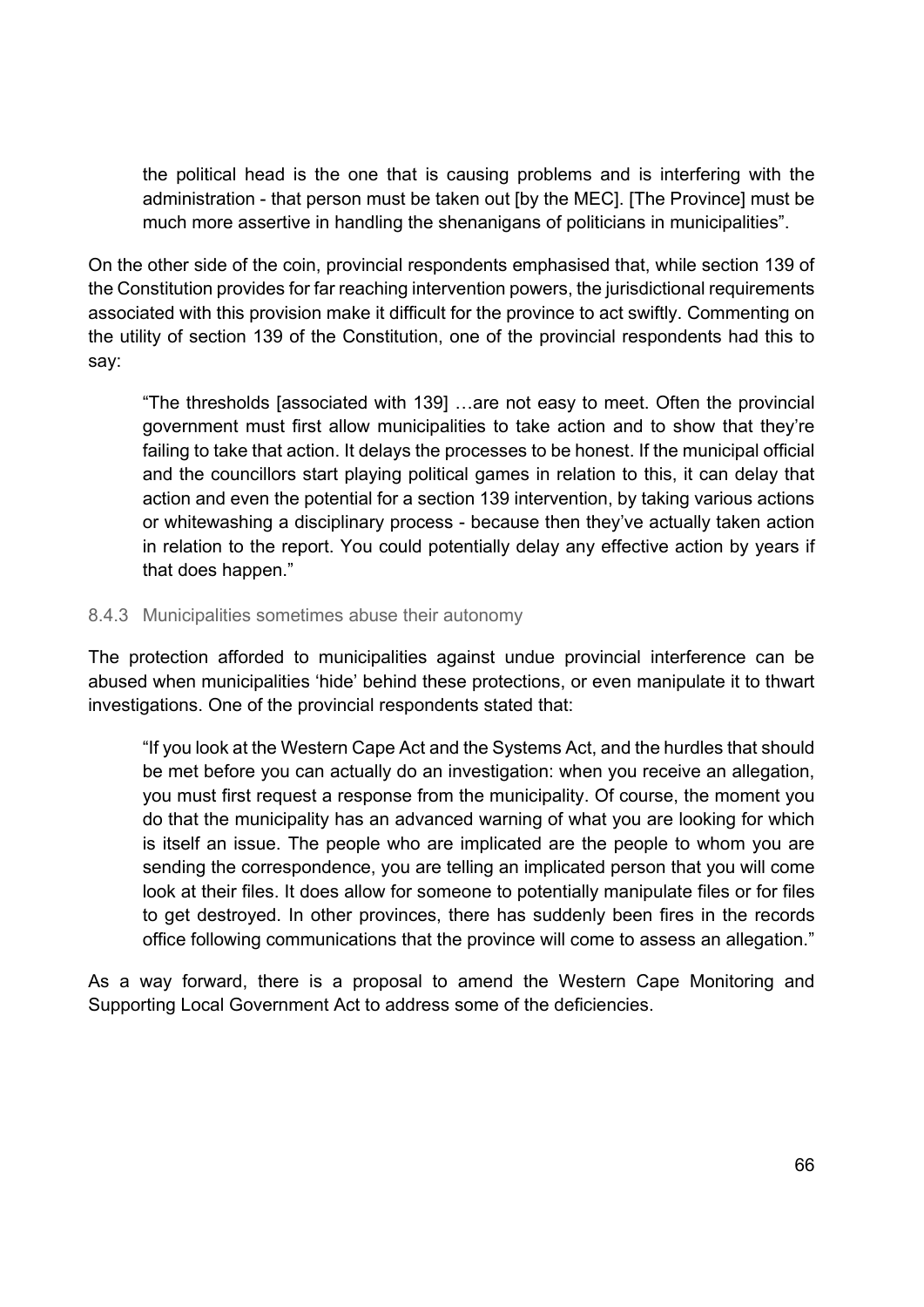#### 8.4.4 Considering municipal needs

A number of respondents commented that the support of the provincial government is not always practical and that it takes insufficient account of the needs of municipalities. One respondent remarked:

"When I approached the Provincial Treasury to assist with the Disciplinary Board, I got a repetition of what the Act says. I tell them: I want implementation; how can they assist me with that? It is so cumbersome. We didn't get a lot of assistance."

A similar view is that, too often, the province does not always consult municipalities before taking decisions that affect them. A respondent argued that:

"At the end of the day, municipalities have a constitutional mandate, and often you have a province that wants to tell you 'do certain things', without understanding your environment fully. Without understanding your nuances that we deal with on a daily basis, they sometimes push the envelope and tick a box, which is highly frustrating to most municipalities."

The lack of effective consultation often discourages effective implementation of the province's decisions:

"Many times they come up with all these wonderful things, on which we haven't really been consulted or that actually don't take our realities on the ground into account. So I mean most of the time it is a case of: 'there goes province again, we'll just ignore it' because they don't ask. Why don't they just ask first?"

The views were refuted by provincial respondents, one of whom had this to say:

"There are enough forums for them to raise these things. With a lot of the municipalities, we meet almost on a monthly basis. If they feel that not enough is done then there are structures that they can use to draw attention to their plight. We can only act if we hear about things. If we don't get approached for assistance, we can't assist. What we've always done is to open the lines of communication; if they ask, we go in."

### 8.4.5 Adding to the regulatory/monitoring burden

Some of the respondents explained that the provincial government's involvement in municipal corruption allegations detracts the municipality from its efforts to deal with the allegations in terms of its own internal processes. As one senior manager explained: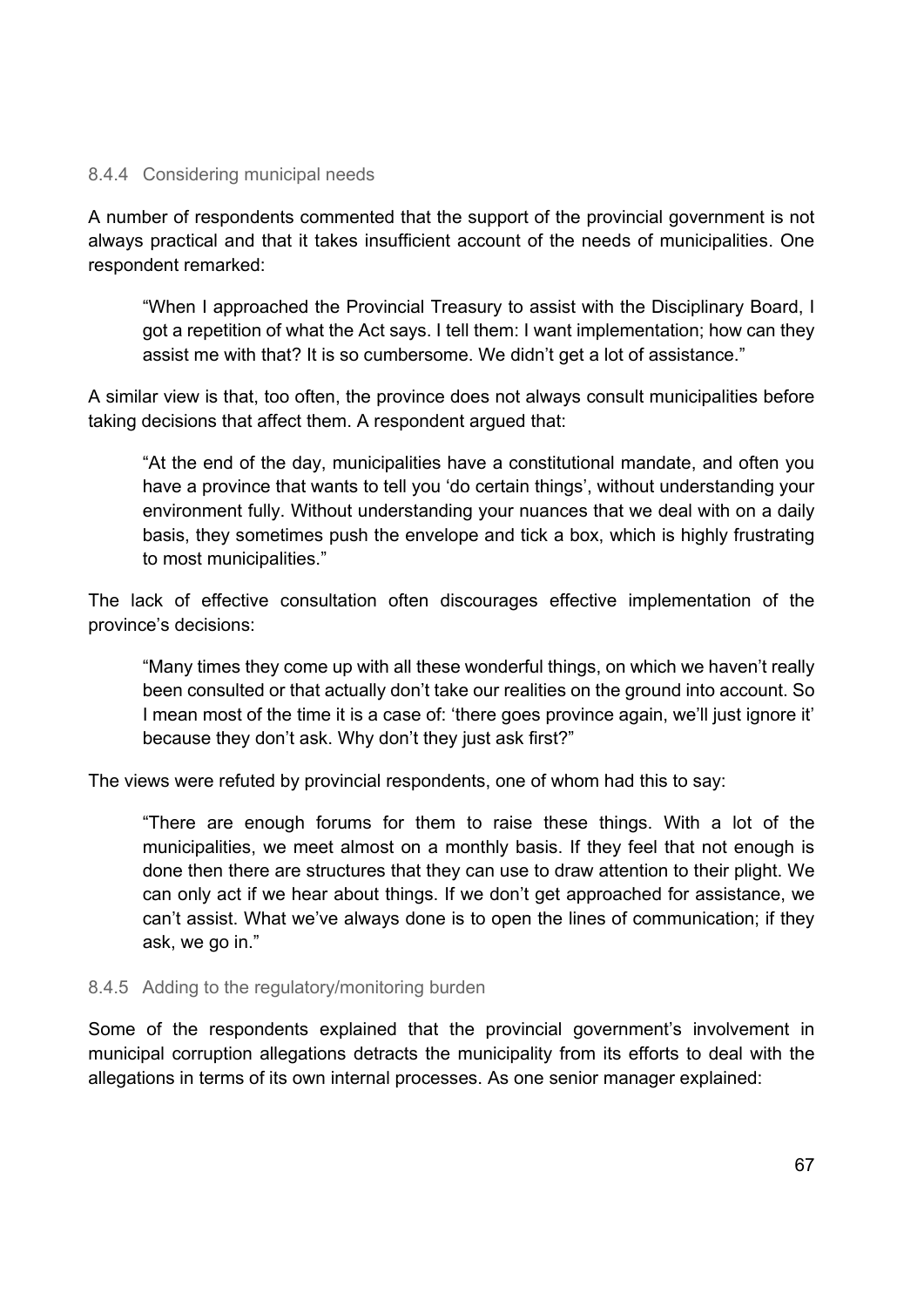"I'm in the process of writing a letter to the MEC to say 'you know what, you're actually not helping us because we've got to spend so much of our time responding to letters that you write to us' because now in terms of the Western Cape legislation, if they get an allegation they write to us. We cannot just treat it lightly or just write a letter back to say 'no it didn't happen'. I've got to investigate. So now I have to use the resources of the municipality to make sure that we can answer the MEC properly."

The requests for information also come from other institutions as articulated by the municipal manager below:

"Whilst we're busy with the MEC's letter we find the Public Protector coming in and saying we've received complaints about the same thing, so we tell the Public Protector we're busy with the MEC. The Public Protector says 'no we've got our own legislation, we've got to report so please can you respond to us'. Now we've got to respond to the Public Protector. We have to write reports to the MEC for finance, to the CoGTA committee on local government or cooperative government, the parliamentary committee on CoGTA for instance, the [South African] Human Rights Commission."

#### 8.4.6 Maintaining neutrality

There were also interviewees who said that the province's role is not always without bias. In the words of one respondent:

"The provincial government is not always a neutral party".

One of the respondents asserted that the Western Cape Monitoring and Supporting Local Government Act is selectively applied for political reasons:

"I think the intentions of the Act were probably pure and good, but I think the Act is being used for political reasons, that's my perception. It's being used to fight political battles and it is being pulled out when it's convenient and forgotten when it's not convenient."

Province respondents acknowledged that this perception exists and indicated this sometimes affects how some municipalities respond to its oversight efforts on financial misconduct allegations. A respondent from the province stated:

"We get varying amounts of cooperation from certain municipalities. Some municipalities are very happy for us to do our assessments from a provincial side and to come in as independents. They like us to do an assessment so that they have something to take back and say 'someone else [provincial government] has assessed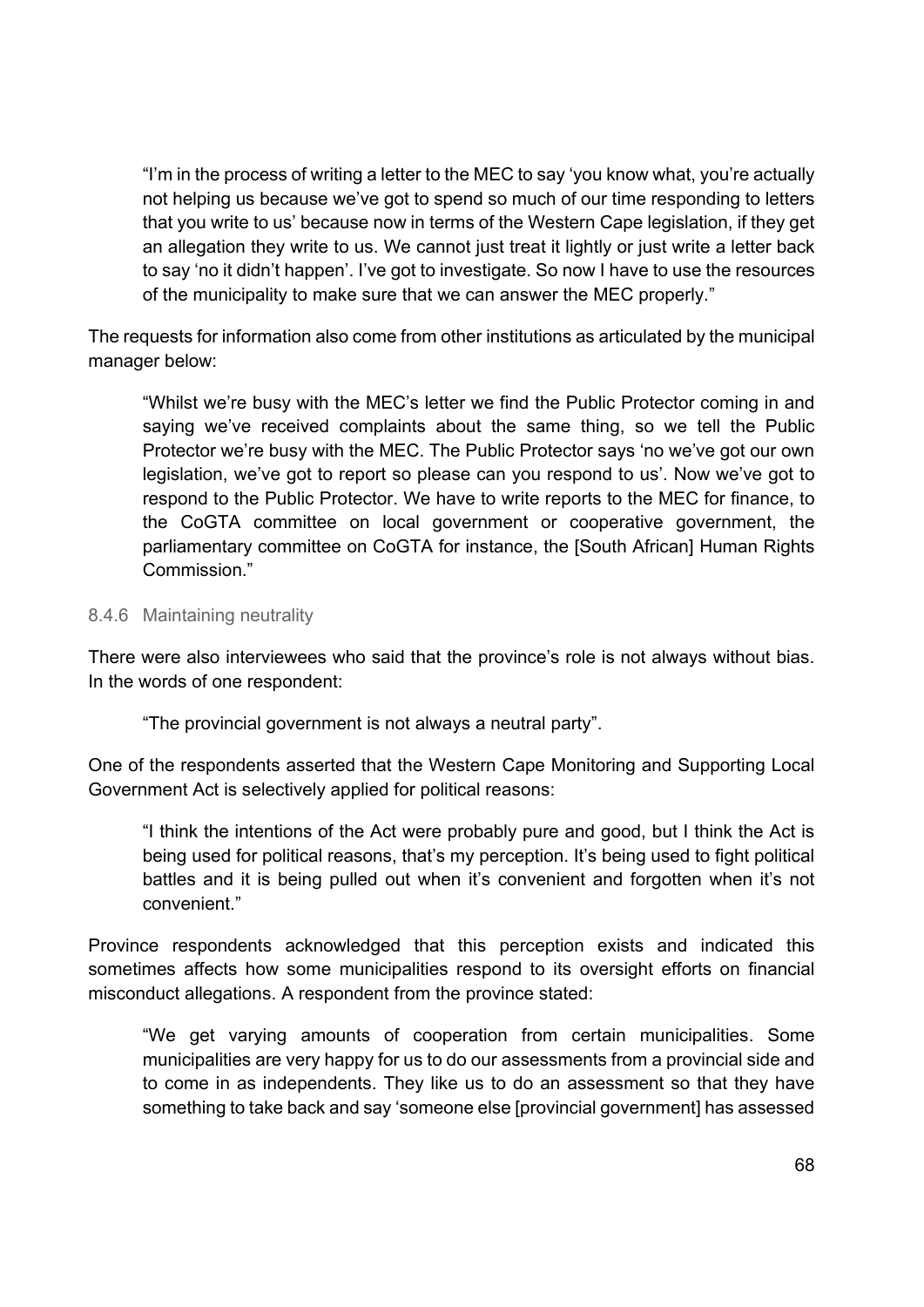this and there is no substance to those allegations'. Then you have other municipalities where any correspondence we send to request information or documentation will be met with responses like 'why are you interfering with our municipality?' Often, they don't even look at the legislation that obliges the Minister to do his oversight function and monitoring and support. This makes our jobs more difficult because a lot more time is spent on sending correspondence back and forth to try and get documentation so that we could actually do our job."

# 8.5 Section 106 investigations

When discussing the nature and utility of provincial investigations under section 106 of the Municipal Systems Act, the respondents identified a number of trends and challenges.

### 8.5.1 Implementation again depends on the municipality

Provincial respondents were at pains to explain that the section 106 investigation does not automatically lead to action being taken. Ultimately, the investigation is aimed at enabling the municipality to take the necessary action and even conduct its own assessment:

"The 106-investigation should ultimately lead to the municipality being able to take action appropriately against implicated persons. The problem is the moment we hand over the 106-report to them, we are then reliant on the municipality to do their functions properly. If the municipality wants to stall the process, they can. Ultimately, the municipality must also do their own assessment, they can't just rely on our 106 report."

If the report contains findings against officials, the council is responsible for taking action against senior managers and the MM is responsible for taking action against other officials. However, when the implications extend to the entire top political and administrative structure of the municipality, there will be reluctance to implement the recommendations. Furthermore, the report may be abused for political ends. Both dimensions come to the fore in the scenario below:

"There were three section 106 reports issued to a municipality where a number of senior officials and councillors were implicated. Political games happen in terms of taking action on those reports. Just having those reports tabled before council is an issue sometimes. You have political parties that try to score points off the fact that someone is implicated in the report. Certain political parties are potentially using those reports and actually 'like' having that cloud hanging over a municipality. Instead of taking action and taking action appropriately as councillors, which they are obliged to do".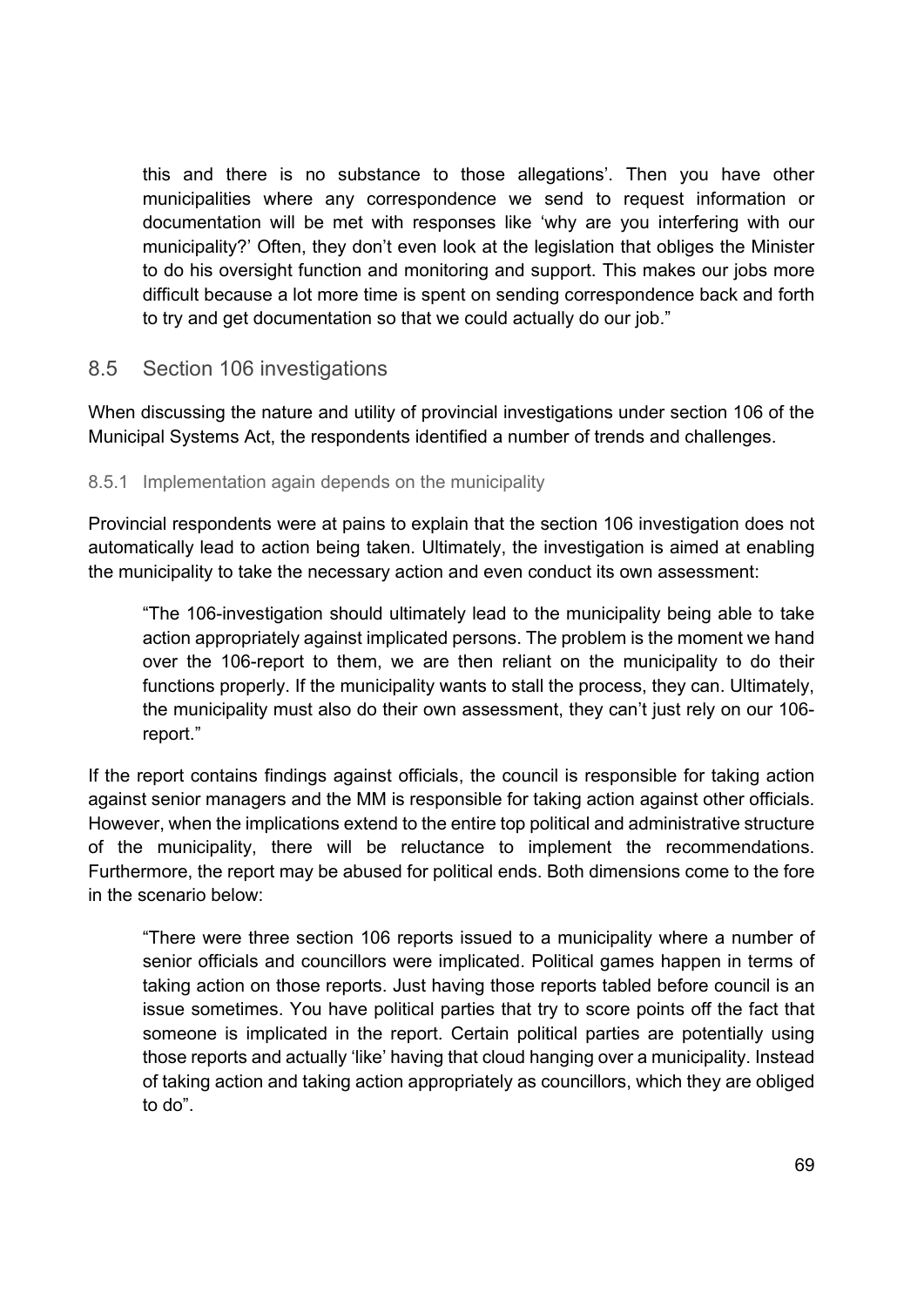When this happens, there is no easy recourse for the provincial government as the next steps would be a section 139 intervention (see para 8.1) and/or the criminal justice system.

8.5.2 The relationship between section 106 reports and the criminal justice system

The province has over the years undertaken several section 106 investigations and produced reports which were handed to law enforcement agencies. These reports should, in the words of a provincial respondent "greatly assist and …speed up the process" of pursuing corrupt culprits criminally:

"With the section 106 report, the Hawks and the NPA would have access to all the information collected from that investigation: all the documentation, statements made by various witnesses, statements by various implicated persons, neatly packaged and it would even set out the offences that were committed."

However, the provincial respondents expressed frustration with these reports not having been acted upon.

"Nobody implicated in these reports has appeared in court, let alone been convicted."

The provincial government has some liaison with law enforcement agencies. As one interviewee noted:

"The Minister has meetings with the NPA or with the Department of Justice in speeding up and seeking progress on investigations which have been reported to them.

However, progress on criminal investigations remain slow and the interaction between the provincial government and the law enforcement agencies unsatisfactory:

"We've asked for feedback or progress on matters, we are given dates by which certain things will happen and then there is no adherence to any of those dates. There is no real oversight and there is nothing that the Minister could do in relation to those."

The provincial government even offered assistance to the NPA. However, the NPA is reluctant to accept help because it must protect its independence:

"We offered assistance appointing counsel to assist in reviewing matters, draft charge sheets etc, to assist when there are capacity constraints from the NPA's side - it was refused. It's probably because they don't want anyone else involved in their processes to avoid allegations of undue influence or pressure. Which is valid."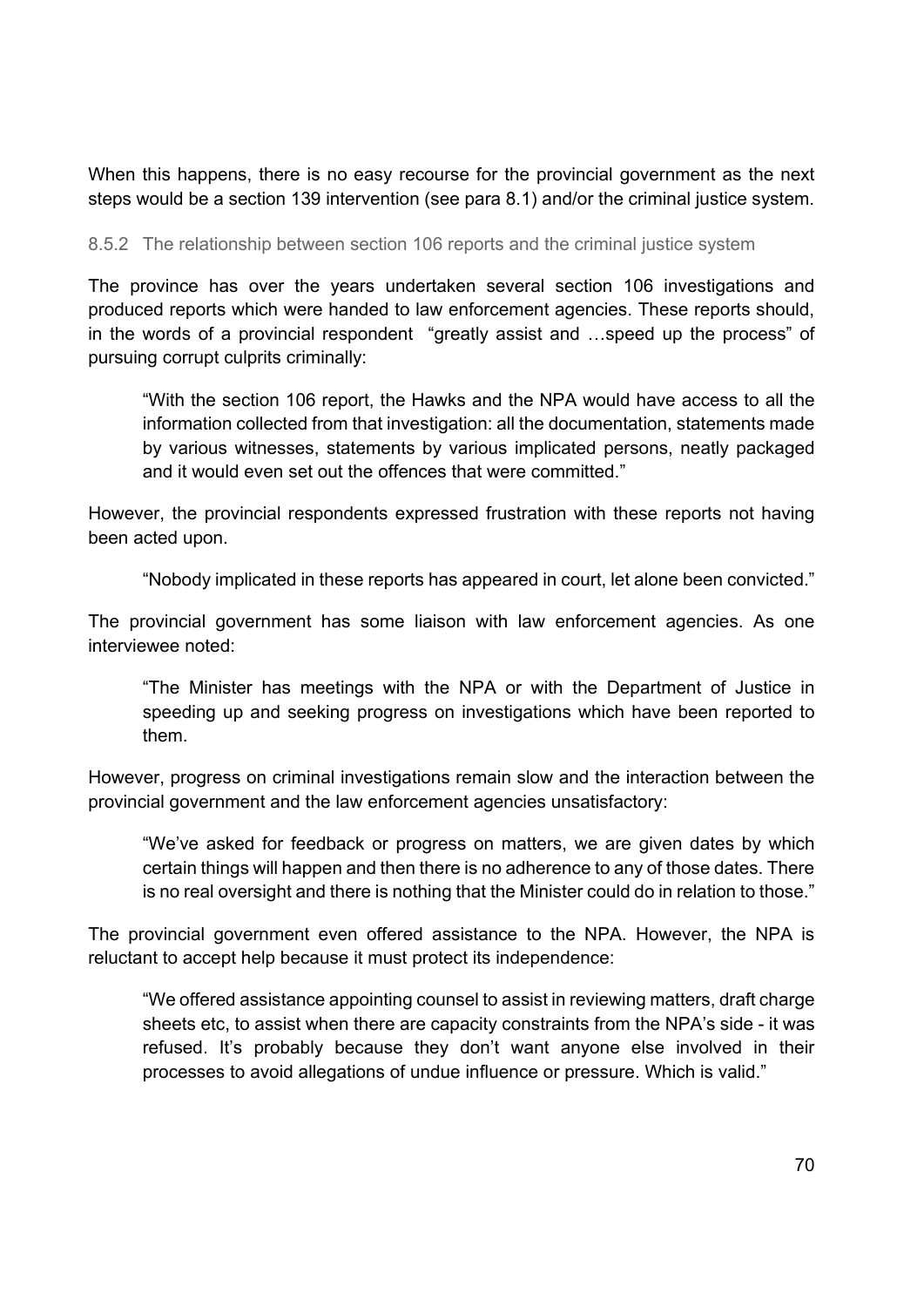# 8.6 Provincial role in enforcement of the Code of Conduct for Councillors

By its very nature, the provincial role in the enforcement of the Code attracts controversy. As one provincial responded remarked:

"It is a political environment, obviously there will be this political smell on everything."

The interviewees raised a number of aspects of the provincial role. Firstly, it is important to emphasise that the provincial role is secondary. Investigations and sanctioning are done, in the first instance, by municipalities themselves. As a provincial respondent remarked:

"We come in at the last point. What happens before that, we have no control over."

This means that, in principle, the provincial government only acts on matters referred to it, by a municipality. Furthermore, the provincial government has to balance its reliance on the results of the internal investigation with its own mandate to investigate for the purposes of its own decision. The provincial respondents explained that it is difficult to walk this tightrope. However, the lackluster and/or often politicised approach at municipal level increasingly causes gaps in the enforcement (see para 7.4.3 above). This is prompting the province to become more 'proactive' and not limit its involvement to matters referred to it by municipalities. The law provides for the Minister to initiate an investigation into violations of the Code of Conduct for Councillors, when the municipality fails to. As one provincial respondent remarked:

"We are seeing more now that we need to utilise the provisions of Item 14(4) of the Code where councils are not taking any action against councillors because of politics. We need to start exercising that provision."

However, some municipal respondents were concerned about the provincial role in enforcing the Code of Conduct. One respondent argued that -

"The enforcement of the Code of Conduct depends on who is in control in the municipality and often also depends on whether there is alignment with whose in control at the provincial level because I see a lot of weaponising of the Code of Conduct."

The provincial respondents insisted that the provincial government treats cases without fear or favour and utilises the checks and balances in the Code to ensure an objective approach. One of the provincial respondents argued that:

"We try as far as possible to be led by the evidence that the municipality provides to us. We assess the matter not based on your political party or your political allegiance;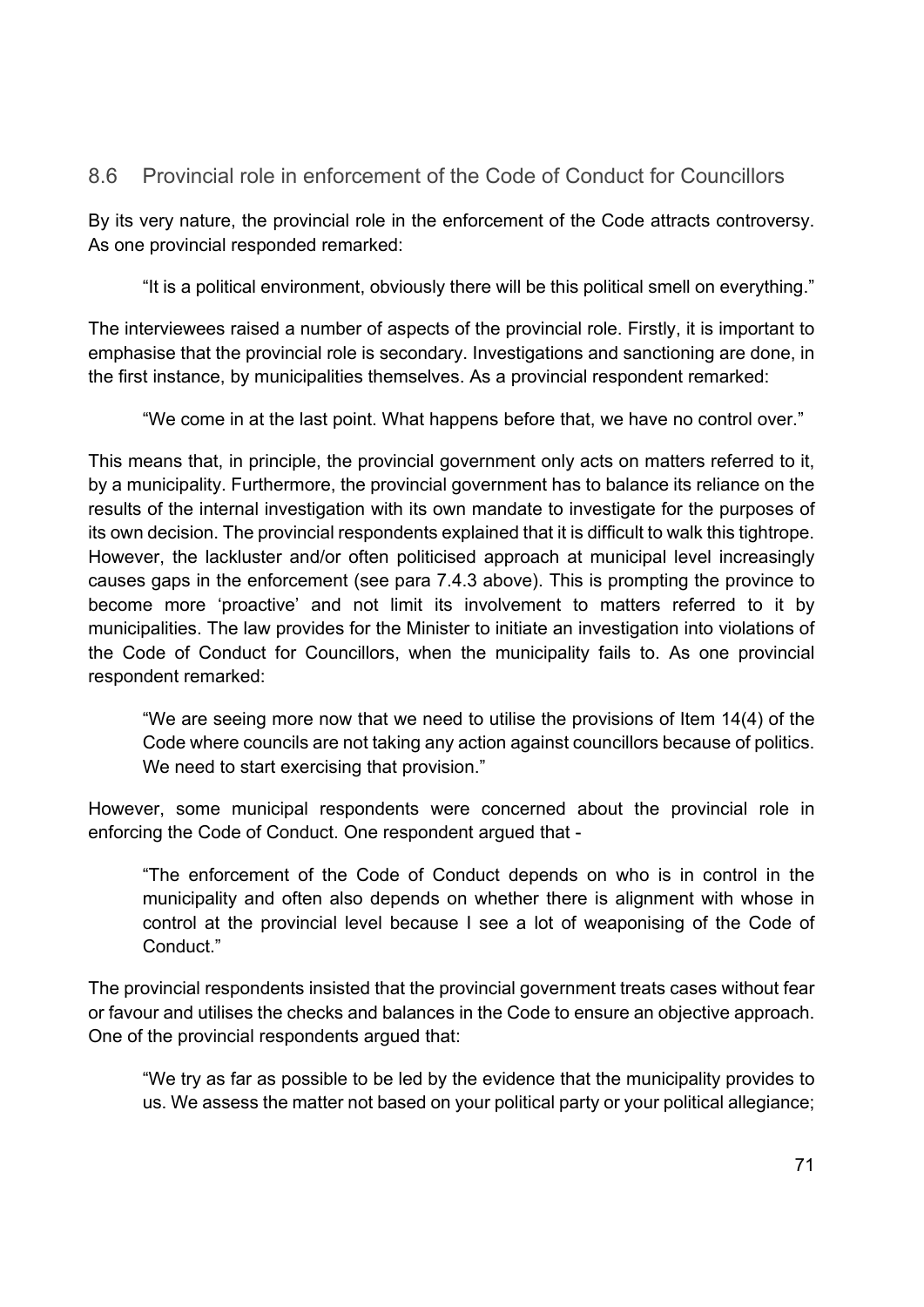we will look at what is your offence and what is the sanction coming from the municipality for your offence. A lot of times, we've gone so far as to disagree either with the sanction or the offence or even both in some instances."

"The checks and balances are there. The checks and balances allow for us to correct the political stuff."

# 8.7 Perspectives on the provincial role going forward

When asked about their perspectives on a future role for the province, the interviewees were almost unequivocal in their call for more provincial support in combating corruption. For instance, a municipal manager stated:

"Help us, so that we can focus on the core stuff which is service delivery."

While calling for greater support, municipal respondents were, unsurprisingly, not in favour of seeing that translated into giving the province greater powers. One interviewee stated:

"I'm very reluctant to give them more power over LG."

### 8.7.1 Increasing capacity to investigate corruption

The respondents noted the trend that the province is expanding its investigative capacity and activity. The provincial respondents confirmed this and explained that it is in response to a larger number of allegations:

"How can the Province assist with regard to investigations? I think you push to the limit. Because of the amount of allegations and investigations that are coming in, the Province is putting their money where their mouth is in terms of increasing the scope and capacity."

Some respondents argued that the provincial government should ensure more dedicated capacity to investigate municipal financial misconduct and that this should not be subsumed under the general provincial capacity to conduct forensic investigations. In other words, this would amount to specialised capacity closer to the Department of Local Government. For example, one respondent argued that -

"…forensic investigation capacity should be with the DLG because this is about local government. The provincial government has 16 departments that they have to look at and I think there is some role clarification needed."

Another interviewee expressed concern with the prospect of greater provincial investigative capacity: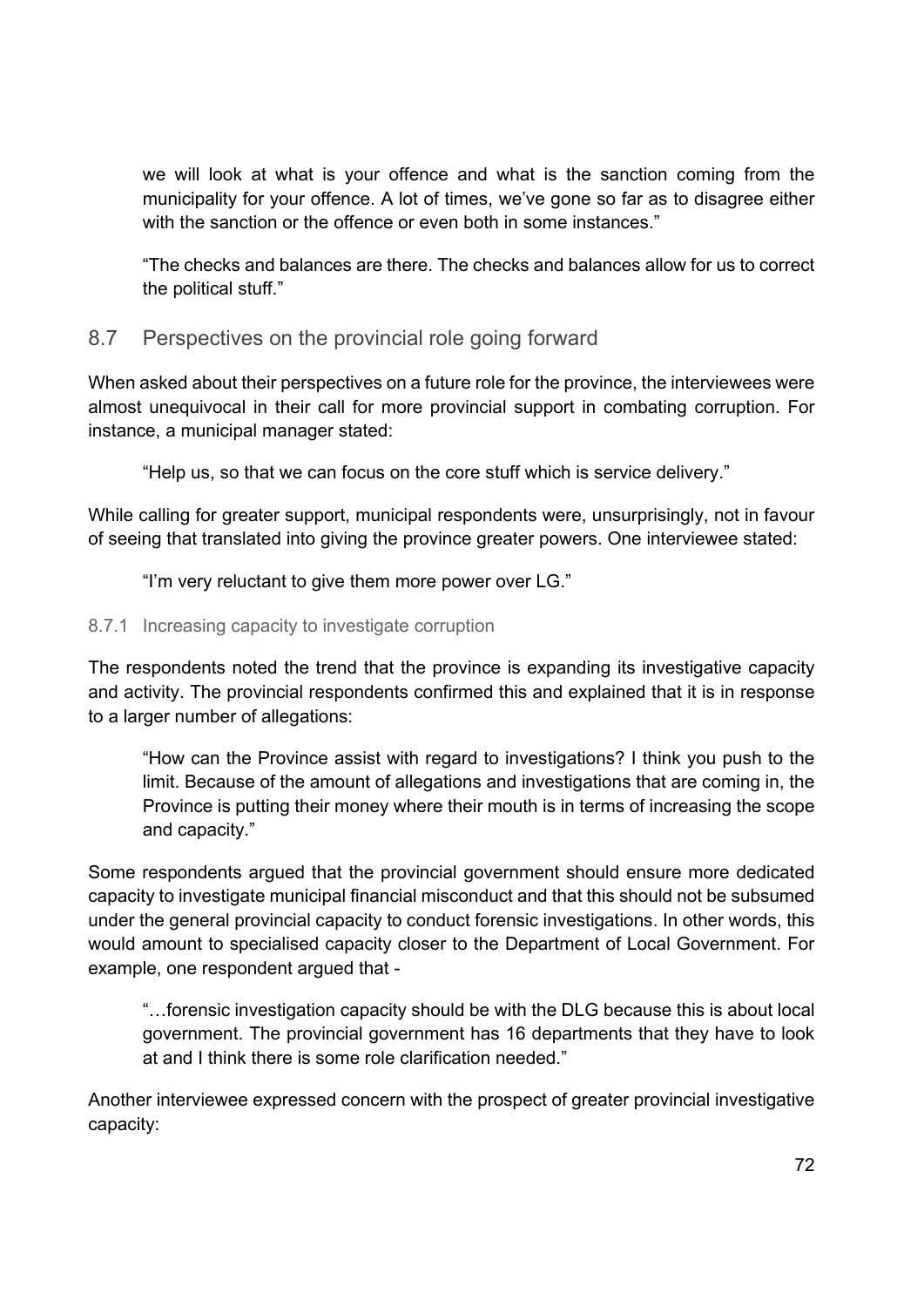"I am a bit concerned that it's sitting at the provincial level and they want to use it as a tool to whip whoever they want to whip into line. So that is a bit of a concern to me."

Given the fact that investigations are very costly and good capacity is hard to come by (see para 4.7), the prospect of provincial (financial) support for investigations conducted at municipal level received greater acclaim:

"If there's one area where the province can help, it is with finance. Investigations are costly. If the province could finance the investigations that would be excellent."

According to some interviewees, the increase in investigative capacity and activity at provincial level (see para XX above) is a response to the failures in the criminal justice system (see above paras 5.3 to 5.8 and 8.5.2). As one responded remarked:

"Because the criminal justice system is not responsive, we put pressure on the forensic investigation capacity of the provincial government. We create concurrent systems, because although the [section] 106 [investigation] is running, at some point it has to go back to the criminal justice system to get into the court system."

Given that the purpose of a section 106 investigation is not to prepare for criminal prosecution, this trend, if it were correct, would point at a conflation of roles or 'mission drift' for the provincial government.

#### 8.7.2 Coordinating investigative and oversight mandates

The duplication of oversight mandates (referred to in para 8.4.5) is on the provincial government's radar. Provincial interviewees acknowledged this and indicated that the ideal solution would be to secure cooperative agreements with other institutions that exercise forms of oversight:

"One of the issues we've highlighted is the duplication in mandates. We would like to have agreements with certain organs of state or Chapter 9 institutions where, if someone is sufficiently dealing with an allegation that the process can proceed through them and once they've completed their part of the investigation, to make it available to us. It is a waste of state resources when you have five different organisations assessing the same thing. That being said, we can't just leave it to the police to investigate."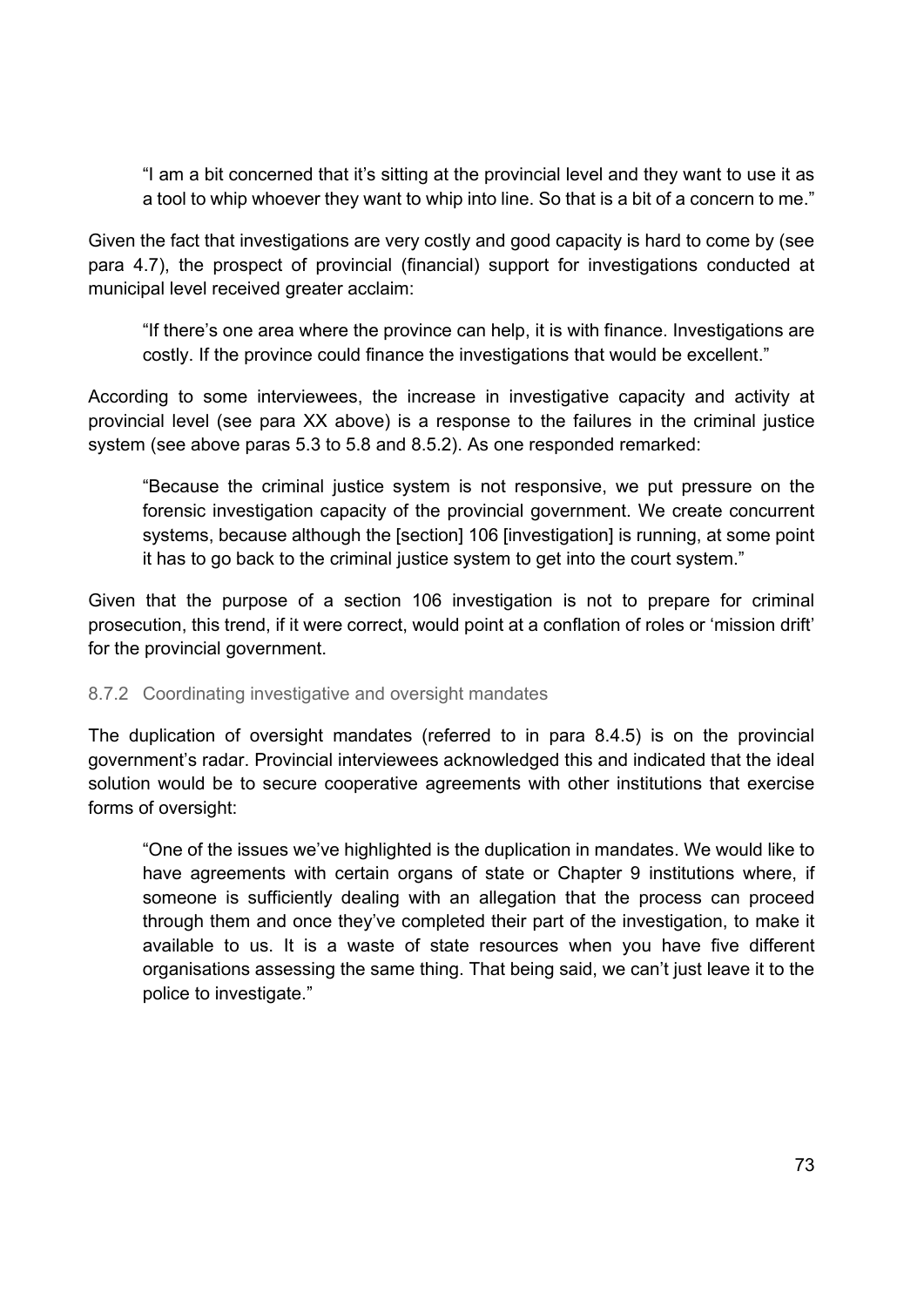#### 8.7.3 Focus on supporting the first level of defense

There were a number of respondents who indicated that the province should focus its support more on the 'first level of defense', i.e. the internal preventative controls, instead of pursuing detection and investigation.

#### 8.7.4 Greater consultation and needs assessment

Perhaps the most straightforward suggestion came from one municipal manager who brought the issue back to consultation and implored the provincial government to be more focused on responding to municipal needs:

"Why don't they ask: 'what help do you need, how can I assist you?' Let's start there: ask. There's a lot of help needed. But ask and then I will tell you what is the correct help – not necessarily the help they [the province] want to give. I think that's the problem."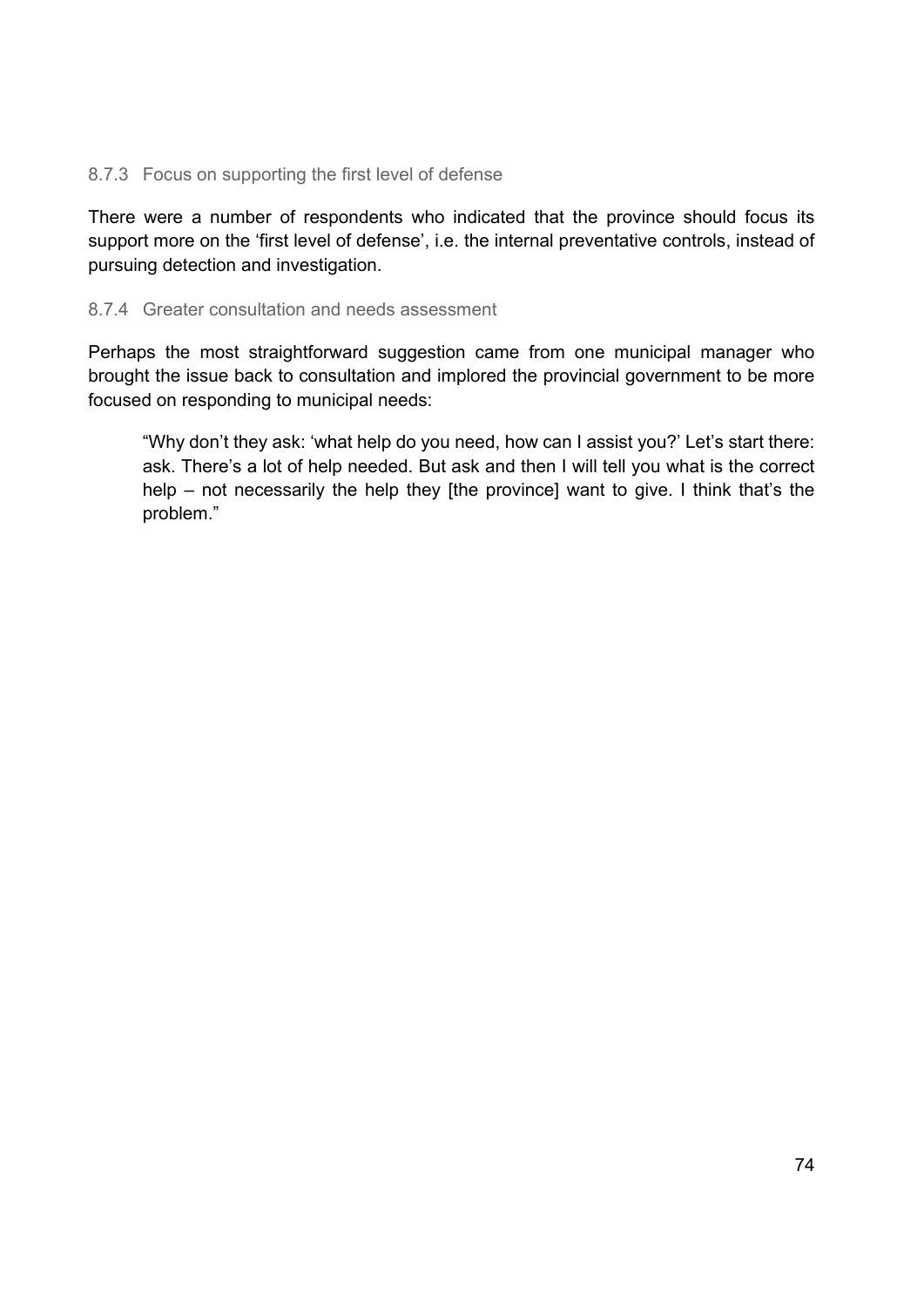# 9 ROLE OF DISTRICT MUNICIPALITIES

# 9.1 Recalling the legal framework

In the first report's overview of the legislative, institutional and policy framework for combating corruption in municipalities in the Western Cape, the role of district municipalities in combating corruption was not covered. The legal framework doesn't set out a specific role for district municipalities in supporting local municipalities' efforts at combating corruption. However, the flexible nature of the interviews allowed the interviewees to take the lead in raising matters that were not initially covered in the first report. Interestingly, the role of district municipalities was sometimes brought up by the interviewees themselves, thus prompting further discussions on this topic.

# 9.2 The questions we asked

Interviewees were asked to reflect on the role that district municipalities could play in combating fraud and corruption in both district and local municipalities. In other words, is there a role for district municipalities (in addition to the efforts to combat corruption in their own municipality) to play a coordinating or supportive role with respect to local municipalities? For example, interviewees were asked to reflect on whether district municipalities' have the potential to facilitate combined investigative capacity that can be drawn upon by the local municipalities in the district.

# 9.3 Role of district municipalities?

When the interviewees were asked about district municipalities and about their role in combating corruption in local municipalities, one senior official of a district municipality expressed joy at the idea of district municipalities being involved in combating corruption:

"When I hear such things, it is like music to my ears."

Most interviewees from local municipalities, however, were ambivalent. For some interviewees, it represented an opportunity to carve out a role for district municipalities, which they argue is currently lacking:

"I want to talk about the district municipalities. I'm not sure what the role of the districts is and if it's really adding value. But with the new focus now on districts, for whatever purpose or reason that is, I think it's crucial that when we talk about the joint district approach that one must ask the question 'how do we utilise the districts to deal with investigations?' Maybe shared services where each district should have a forensic investigator, at least a very strong anti-corruption team."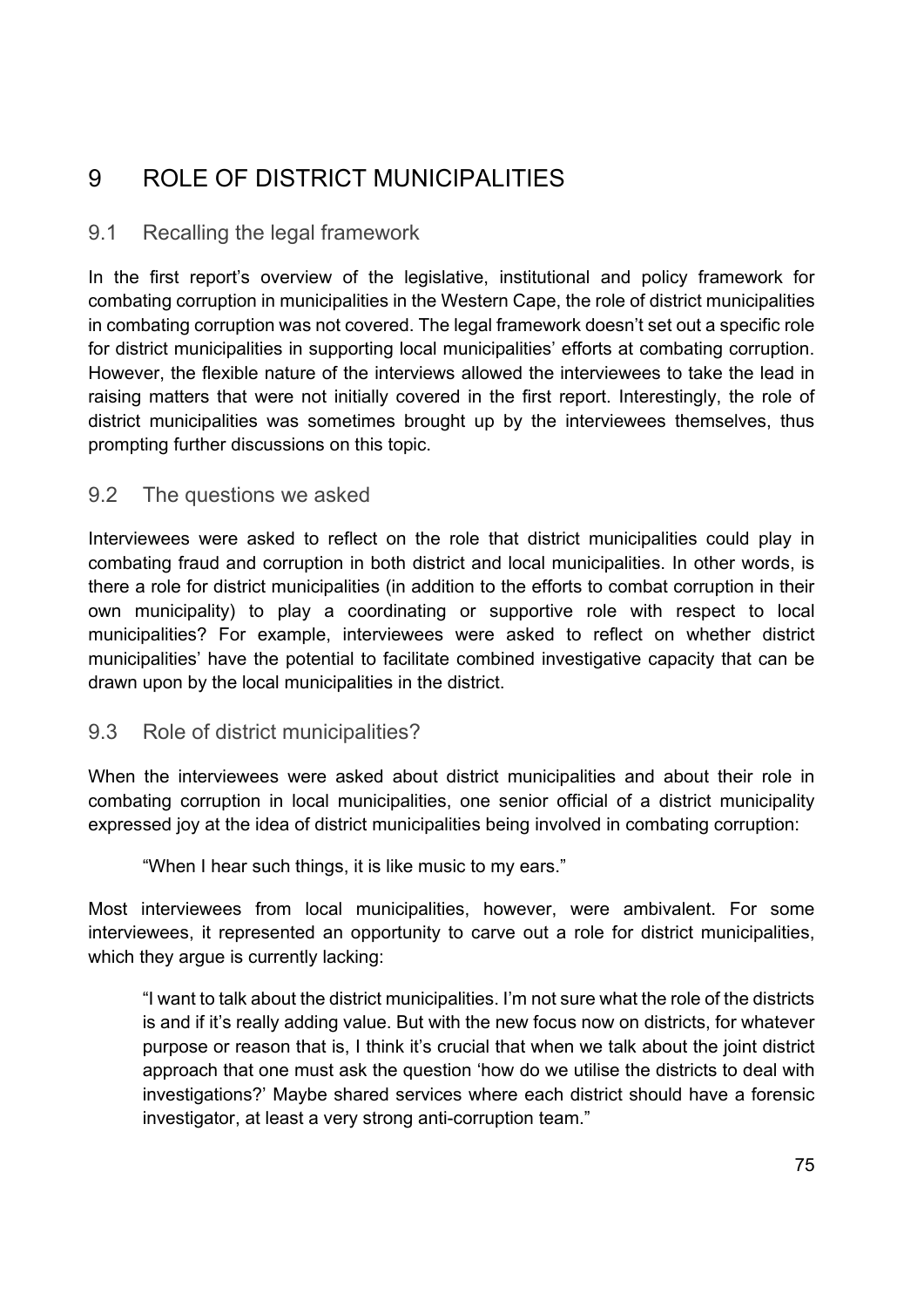"So I think the districts, as well as the provinces because remember that there is a direct link now between the districts and the provinces in terms of coordinating certain stuff. And I'm saying they should do that. Deal with the economy, deal with tourism, deal with all this stuff and help local municipalities so that we can focus on the core stuff – water and electricity, cut the grass, repair the potholes, service delivery per se."

#### 9.4 Better the district than the province?

The responses in paragraph 9.3 suggest that there may be a role for district municipalities in facilitating collaboration and coordination between local and district municipalities in the area of combating corruption. Some interviewees preferred district municipalities playing this role, rather than provinces, due to their proximity to local municipalities:

"I think the districts can assist a little bit, in that they're closer to us to an extent."

"I think districts are most probably better placed, if you ask me, than the province."

#### 9.5 The history of districts

Whilst the involvement of districts seemed to be favoured by some interviewees, one councillor made the point that the weaknesses of district municipalities could hamper any form of shared forensic services:

"The dilemma is that the districts have never been the strongest of the municipalities. Remember the history of the districts, we come from divisional councils and a focus on roads and the roads maintenance function, rather than being a leading wall-towall municipality. And so, you find that districts in many instances do not have the equivalent or better services or personnel and capacity than what B municipalities have and it's a territorial issue."

#### 9.6 Lack of clearly defined roles and responsibilities

The interviewees also remained cautious of the potential conflicts that might arise regarding roles and responsibilities or encroachment of local municipalities' autonomy.

"Politics always play a role. You can just imagine if it's the wrong political party [at district level], in the wrong area and what the influence of that would be. I think, to a large extent, as a municipality you don't want to necessarily give your autonomy away just like that and become beholden to somebody else's rule."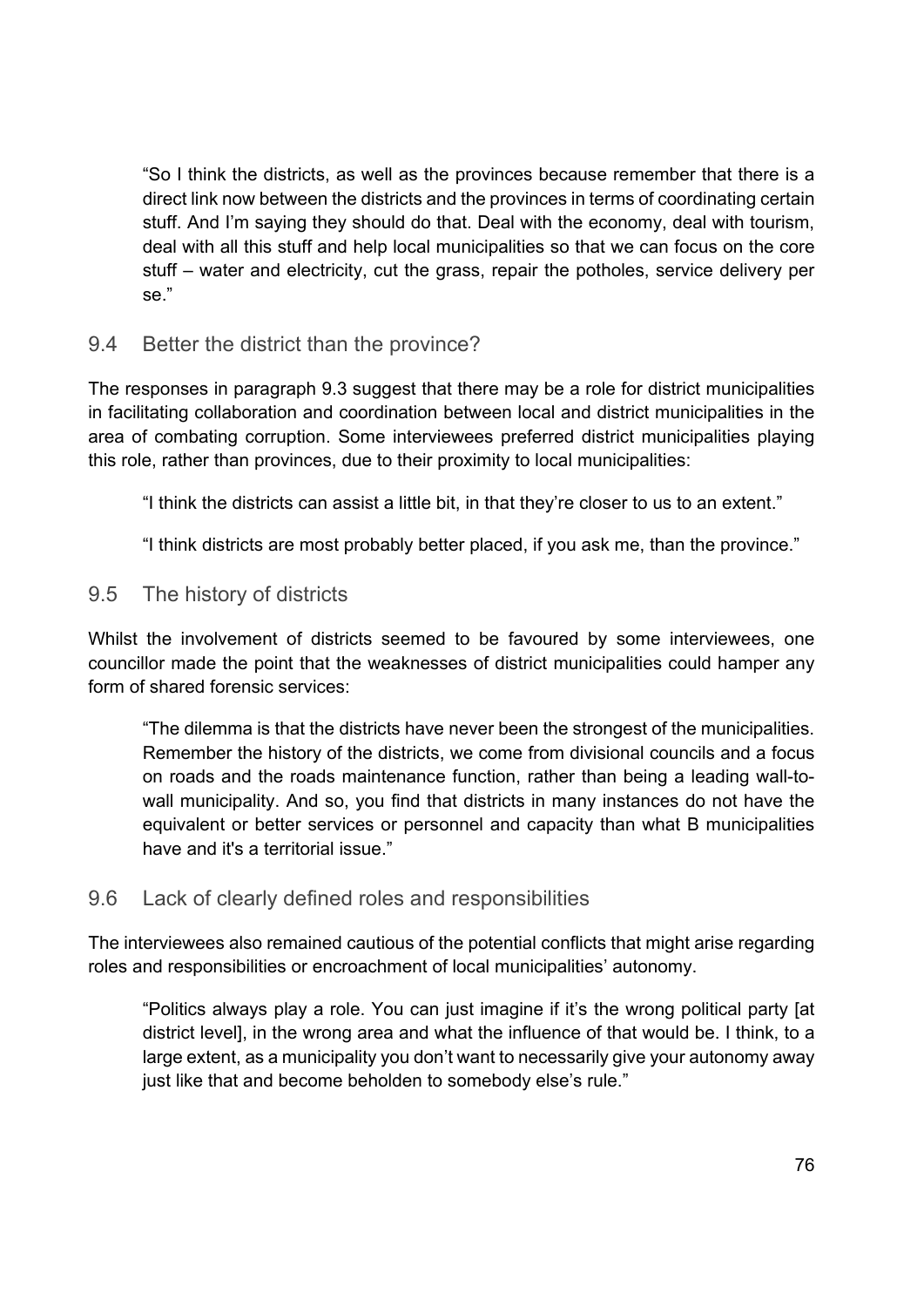"It is also about the ability of those at the Province or the district to actually do an investigation like that. They must work on the facts then reach an outcome. You can't beforehand say "I want this outcome". That might be the reason why there is a reluctance to share responsibilities. In order to get to the outcome, you need to work with the facts and it shouldn't be politicised."

"When you get to the implementation and then district municipalities start with turf contestation regarding roles and responsibilities."

"With district municipalities, certainly there is a role that they could play but we still need to do some footwork regarding the perceptions."

## 9.7 Building on the Joint District Approach

Most interviewees agreed that districts could play a role in facilitating combined forensic investigative capacity. Some interviewees suggested that this could be done through the Joint District Approach and the recent experience with district level coordination during covid-19 was mentioned as an encouraging example:

"The structures that have been created via the joint-district-model really showed resilience even during covid-19."

"The Joint District Approach has the potential to create and to assist all the B municipalities with things like forensic investigations."

In some cases, district municipalities had already started to play this role:

"A combined capacity to investigate matters would definitely assist greatly. On district level, there is already agreement between district and local municipalities on certain functions. So, there are those types of agreements in place already. I would make use of that."

#### 9.8 Finances as the key issue

The respondents, particularly those representing district municipalities, emphasised the importance of the funding model for districts and in particular the absence of revenue raising powers. They argued that this is key when charging district municipalities with any role of facilitating combined forensic investigation tasks:

"I think the model of district municipalities needs to be revisited in terms of the funding. That is the biggest drawback currently. It puts us at a disadvantage in terms of funding resources."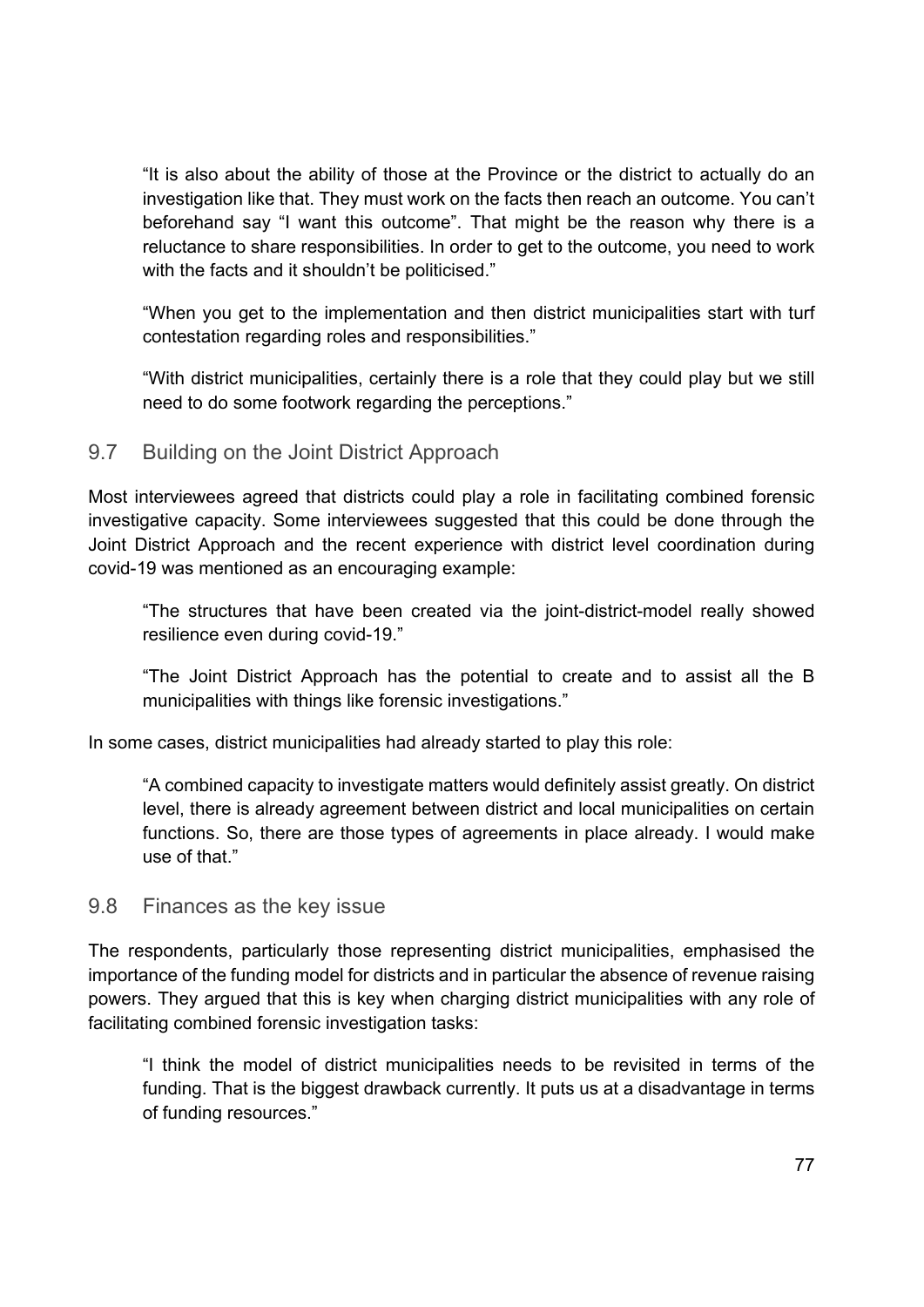# 10 RECOMMENDATIONS

What follows is a set of reflective recommendations, drawn from the desktop and field research. They are meant to inform policy engagement on how municipalities and the provincial government can further improve their efforts to combat corruption in the Western Cape.

## 10.1 Include a focus on land use management

Both the municipalities and the provincial government direct most of their anti-corruption efforts at procurement, staffing, asset management and a few other areas of municipal administration. This leaves the impression that land use management is not regarded as a municipal activity with a high risk for corruption.

This approach may overlook a critical area where indeed there is a high risk of corruption. Land and property values are high in the Western Cape. Moreover, the impact of the regulatory role played by municipalities on land and property values is immediate and drastic: with a single decision, the municipality increases land values multifold. This brings the risk of undue interference on that regulatory role. Some municipal respondents alluded to this and there was an acknowledgement that this has not yet been given the attention it deserves. Corruption in land use management manifests differently from corruption in procurement. For example, no audit or forensic investigation into transactions on the municipality's bank account will show the corruption, because the only financial transaction may be the payment of application fees (barring any development charges). It thus requires a different approach. It is recommended that municipalities and the provincial government include land management in their anti-corruption strategies and develop a strategy to prevent and address corruption in this sector.

# 10.2 Improving prevention

When it comes to anti-corruption efforts, it seems that a great deal of attention (and resources) of the provincial government goes to the detection and investigation of corruption. Of course, the provincial government is duty bound to exercise its various oversight and investigative powers in response to credible allegations of corruption. However, the prevention of fraud and corruption within municipalities also depends on investment in municipality-wide business processes and risk management, capable of *preventing* corruption, in other words: the phase even before internal detection. It is recommended that the provincial government considers paying greater attention to supporting the 'first level of defense', i.e. the internal systems in municipalities that detect anomalies before they pass for payment. These refer not only to the preventative controls but also to business engineering with a view to reducing the scope for corruption. As one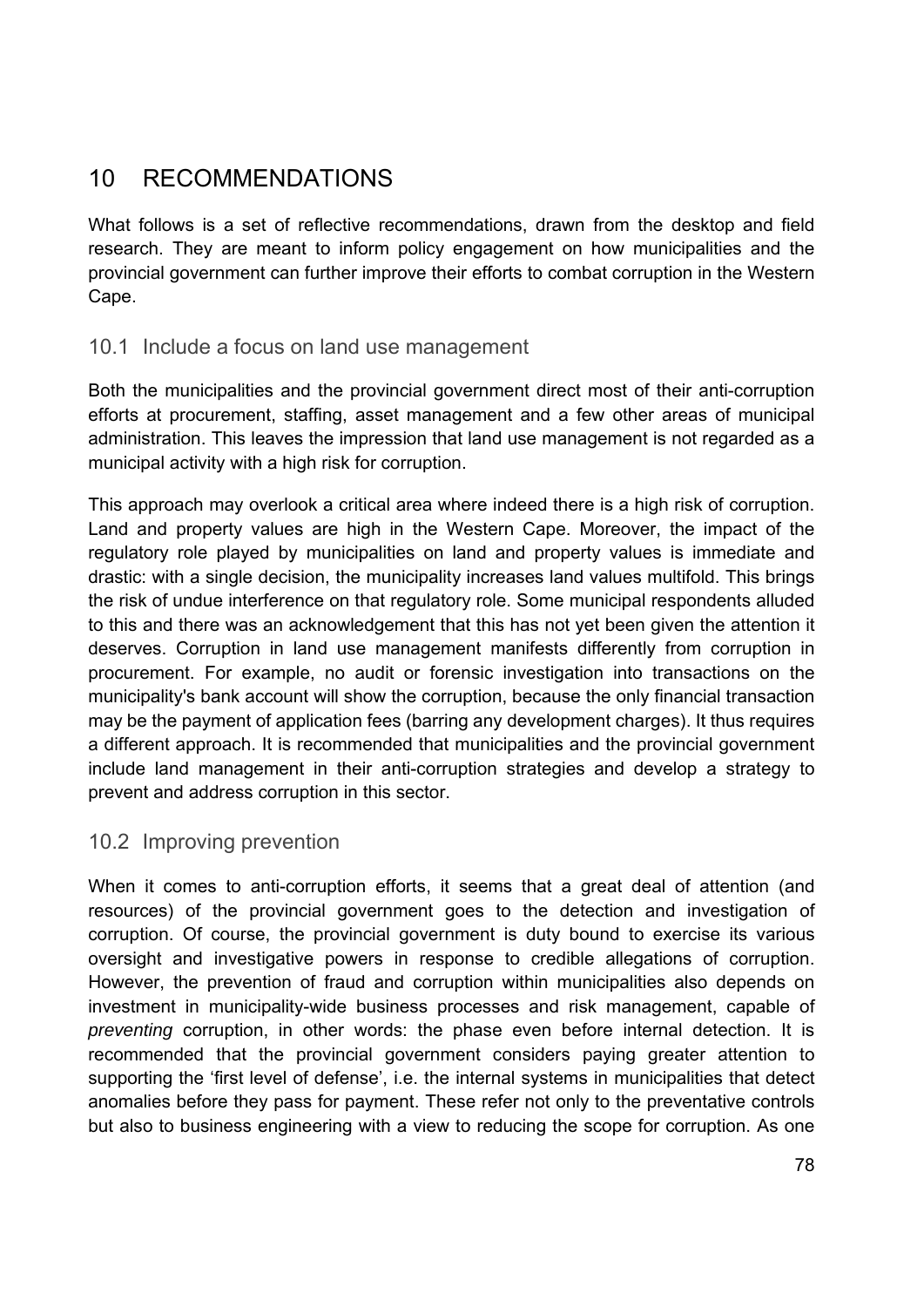provincial interviewee stated: "Sometimes we go into an overkill situation...we are not simplifying things, we're making it more complicated".

## 10.3 Internal audit

In too many municipalities, the internal audit chain (i.e. internal audit unit, audit committee and MPAC) seems to not function optimally. Municipalities must ensure that internal audit units are not only capacitated but also operate at an arms' length from the accounting officer. They must also ensure that audit committees are populated with individuals that have the skills and knowledge required to perform the audit function. Municipal councils must ensure that MPACs are established in terms of section 79 of the Municipal Structures Act and municipal managers must enable MPACs to perform their role. The provincial government should support the internal audit and risk chain of municipalities, focusing on (1) role clarity, (2) independence and (3) capacity.

## 10.4 Whistleblowers

Municipalities must promote the right kind of institutional environment for *bona fide* internal whistleblowers to alert the municipality of any wrongdoing. This requires having adequate systems in place such as the required anti-corruption policies, access to toll-free anonymous hotlines, but most importantly, the 'setting of the tone at the top' by the mayor and the municipal manager. Awareness surrounding the Protected Disclosures Act should be promoted.

The abuse of hotlines for ulterior motives is very real and can consume resources and energy, while sapping the momentum out of the effort that is needed to fight corruption. Municipalities have no choice but to be deliberate about actively discouraging the abuse of hotlines and whistleblowing for ulterior motives and finding ways to filter out vexatious claims. This will free up resources to pursue genuine allegations. The provincial government, with its considerable investigative momentum, must also be alert to the risk of being 'used' for political ends.

#### 10.5 Disciplinary procedures

Municipalities must adopt *and practice* a zero-tolerance approach to fraud and corruption. As one municipal manager pointed out:

"People must actually see and feel that if you did something wrong, something will happen, and something will happen very quickly: there is a suspension in place, disciplinary action is enforced and things are actually happening. And when that is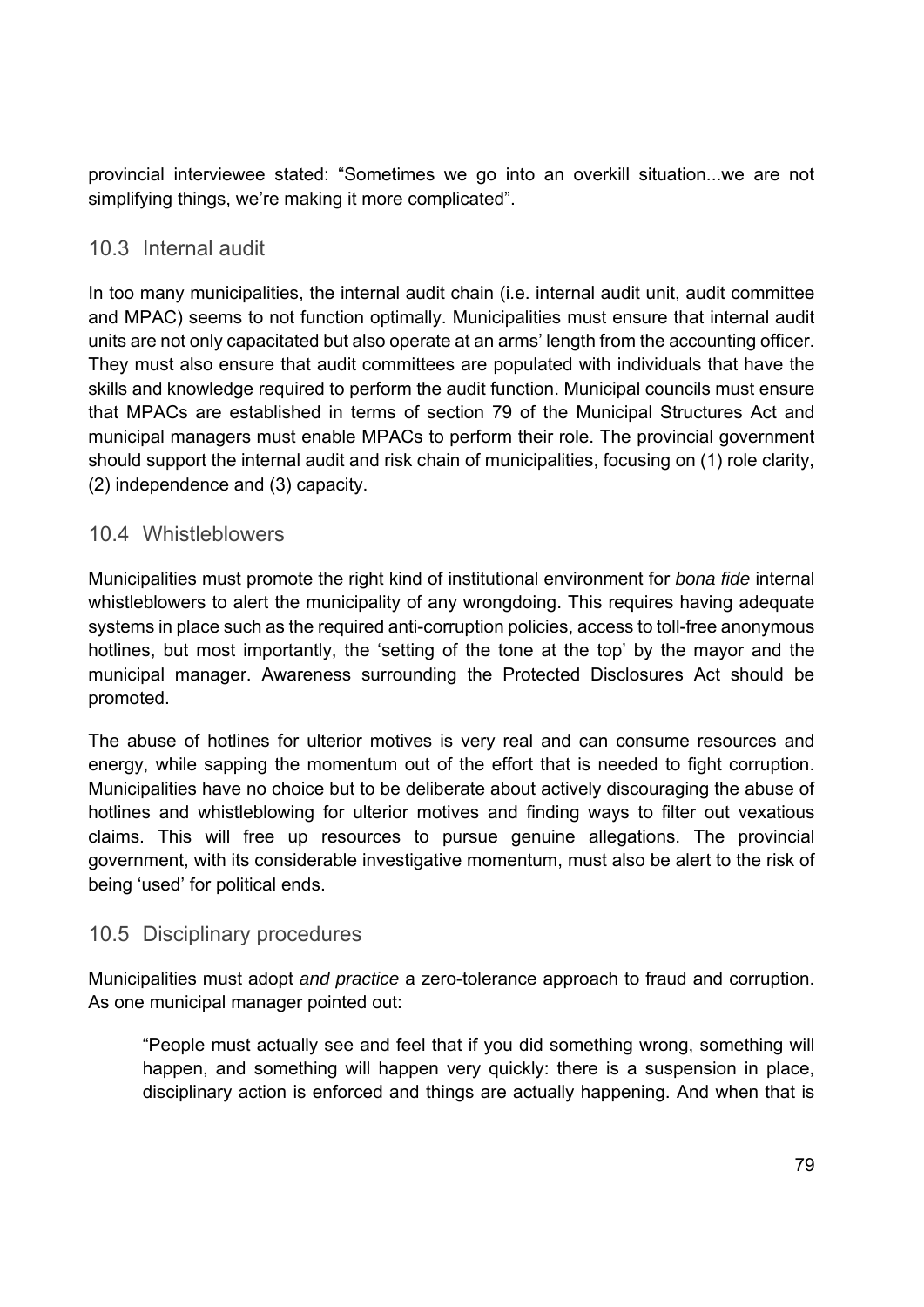well-communicated and we see people facing consequences and going to jail, that also assists in creating the right kind of culture."

The implementation of disciplinary procedures with respect to staff and councillors is subject to a number of different, often overlapping and sometimes inconsistent national legal regimes. This does not aid municipalities in their efforts to pursue disciplinary procedures. The provincial government has no power to amend these various regulations but can still play an important role to minimise the negative effect of the cumbersome legal framework. A number of issues stand out:

- Accounting officers require practical advice on the running of disciplinary processes, particularly those applicable to senior managers.
- Accounting officers need assistance in dealing with the awkward overlap and inconsistency between CoGTA and National Treasury regulations with respect to disciplining senior managers.
- Guidance and a sector-wide understanding is needed on what constitutes a frivolous allegation which would not need to be investigated at great cost to the municipality and the individuals involved.
- Consideration should be given to advocating for a differentiated approach with regard to the time limit for laying disciplinary charges, with more time (than the standard 90 days) for very complicated and/or serious allegations.

# 10.6 Code of Conduct for Councillors

The provincial government has no powers to change the content of the Code of Conduct for Councillors. However, the "judge and jury" problem inherent to it, and the widespread complaint of the politicisation of its use by municipal councils casts doubts over its efficacy. The Province could use its role and participation in intergovernmental structures to highlight the difficulties with the Code and argue for a policy process to reconsider the way the enforcement of the Code works.

In the meantime, the provincial government should consider using its role as the convenor of various intergovernmental forums of local politicians to highlight the need to improve the way the Code is implemented at municipal level.

Furthermore, it should consider providing focused assistance to municipalities on the declaration of interests by councillors and officials. There seems to be a need for practical guidance to municipalities on how to manage these processes. In addition, greater clarity and coherence is needed on specific issues such as -

● whether directorship of NGOs falls within the remit of the declaration of financial interests in general; and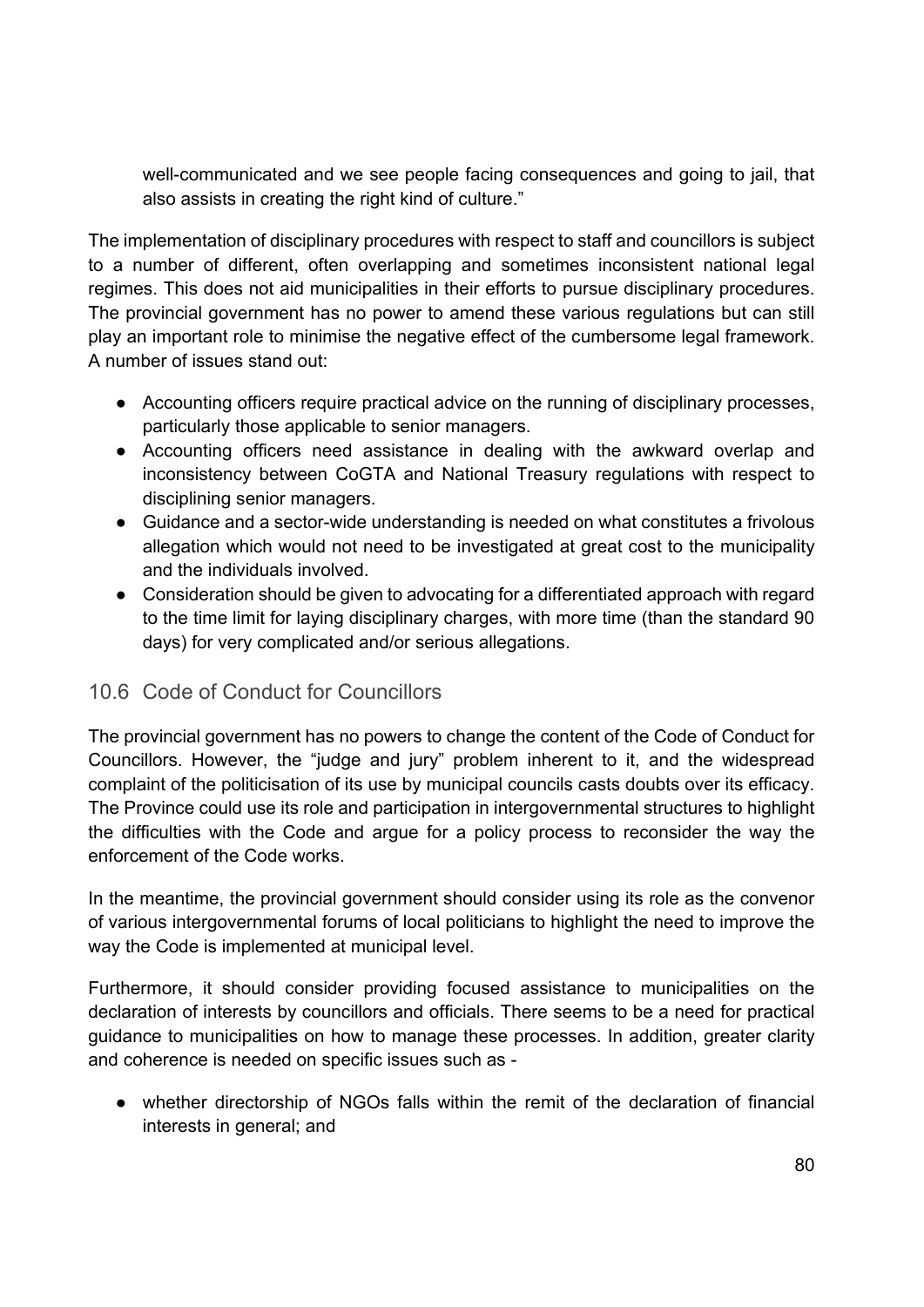● which financial interests of councillors must be published by the municipality. Item 5A(3) of the Code requires the council to balance public interest with transparency and decide which interests are published. In practice, nothing is published. This means the Code is not adhered to. On the other hand, it is not practical to expect municipal councils to make these decisions without any guidance. This is where the provincial government should play a role.

A number of respondents intimated that politics plays a role in how the provincial government exercises its powers under the Code of Conduct. This perception, whether it is true or not, does not help the effort to combat corruption. The existence of allegations, rumours and perceptions of political favouritism may be inevitable when politicians have to sit in judgment over other politicians. However, the provincial government must take the mere fact of the perceptions seriously. It must act as a neutral arbiter when it deals with Code of Conduct matters, and also be seen to be acting as a neutral arbiter.

## 10.7 Provincial role in the criminal justice response

The pursuit of accountability for financial misconduct as a criminal offence, is sorely lacking in momentum and focus. There are very serious backlogs, delays and capacity constraints. However, the interviewees also expressed concerns around the prioritisation of investigative capacity by SAPS and the Hawks and even shared experiences of the abuse of such investigations for political ends. It does not fall within the scope of this research to verify this but the perception alone is troubling.

Interviewees have stressed, correctly so, that the provincial government does not have the power to change or influence the prioritisation of investigative capacity within law enforcement agencies. However, it is not correct that the provincial government has no constitutional mandate with respect to policing whatsoever. Section 206(2) of the Constitution provides that national policing policy may make provision for different policies in respect of different provinces after taking into account the policing needs and priorities of these provinces. Subsection (3) provides that the provincial government is entitled to monitor police conduct, oversee the effectiveness and efficiency of the police service, including receiving reports on the police service and to liaise with the Minister for Police with respect to crime and policing in the province. It is suggested that these provisions do empower the provincial government to critically engage the national government on critical failures to pursue criminal accountability for financial misconduct in local government.

Given the almost complete absence of any successful criminal prosecutions for financial misconduct in local government in the Western Cape, the provincial government should advocate strongly for greater capacity in SAPS and the Hawks.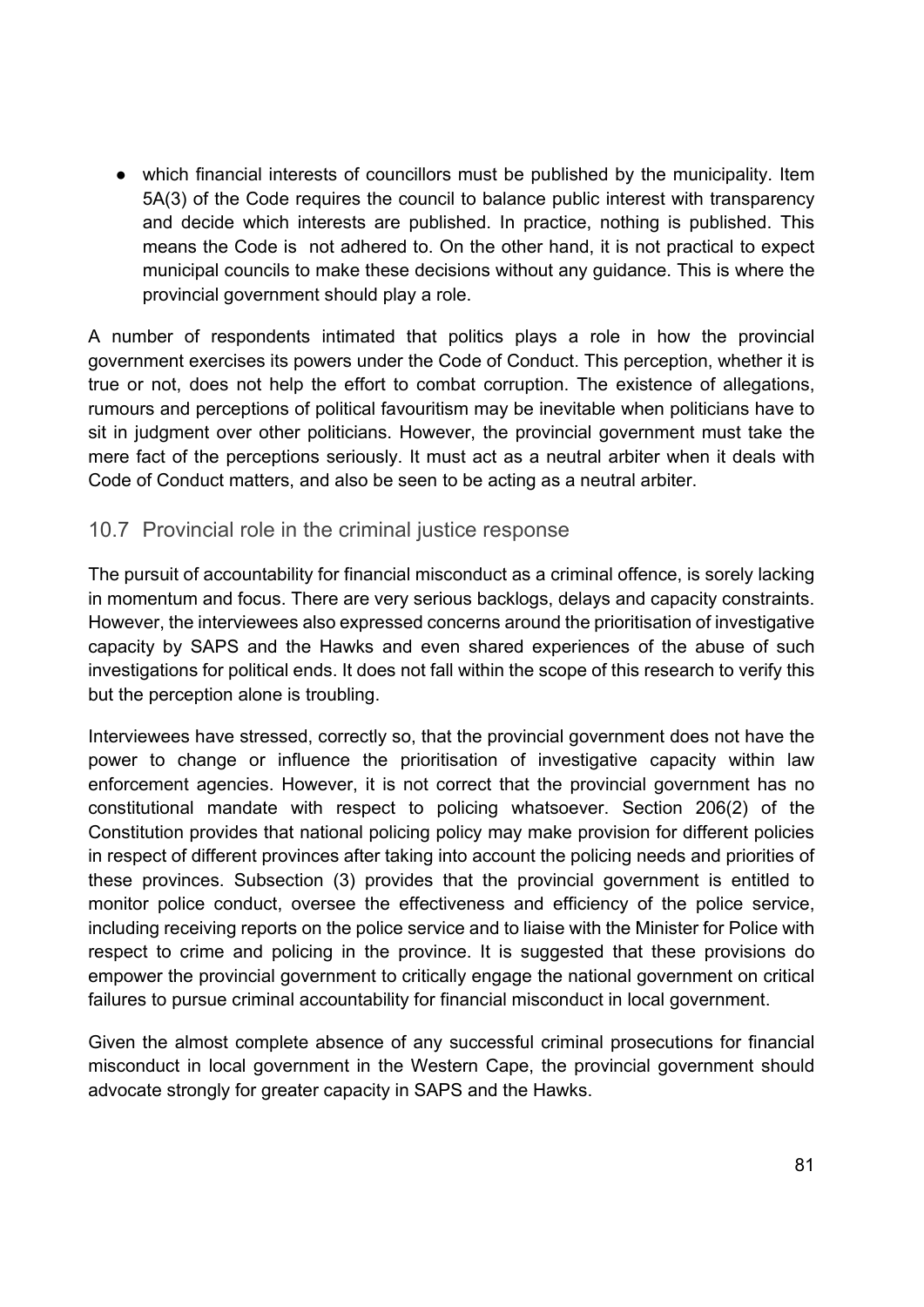The respondents expressed serious concerns about the lack of specialised expertise in local government law in both SAPS, the Hawks and the NPA. Investigations may point out suspicious actions and transactions. However, the problem is that a case of actual unlawfulness cannot be made without intimate knowledge, not just of the statutory local government law (MFMA etc.) but also the specificities (resolutions, policies, delegations etc) of the relevant municipality. There is a serious need for expertise in law enforcement and prosecution agencies that specialises in local government law.

It is recommended that the provincial government intensifies its efforts to work with the Provincial Director of Public Prosecutions and pursue a formalised relationship with, as part of that, a focus on the prosecution of financial misconduct in local government. One aspect of this relationship could be an agreement on whether the NPA could make more direct use of the results of municipal and provincial investigations. Another aspect could be addressing the need for capacity in the NPA on financial misconduct in local government that is specialised and decentralised. As one municipal manager suggested:

"It should be decentralised, so that you have a corpus of state advocates who understand the local government legislation… at least one per province."

## 10.8 Coordination of multiple investigative inquiries

It seems counterproductive that municipalities are forced to respond to multiple oversight agencies at once concerning one specific incident or allegation. The research shows that it is not inconceivable that the Public Protector, South African Human Rights Commission, National Treasury, Western Cape Provincial Treasury, SAPS and the Western Cape Department of Local Government will all descend on a municipality, demanding answers, updates and information with regard to a matter that the municipality is still busy investigating. These institutions all work within their own distinct statutory frameworks and neither a municipality nor the provincial government can interfere with that. However, consideration should be given to the province playing a constructive role in coordinating investigative inquiries so as to avoid municipalities being pulled into different directions.

#### 10.9 Investigative capacity

There was widespread agreement among the interviewees that municipalities often have to rely on external investigative capacity. This capacity is very costly and the right kind of capacity is hard to come by. It is often procured on an *ad hoc* basis by municipalities. Naturally, there were municipal interviewees who saw great prospect in the provincial government funding investigations: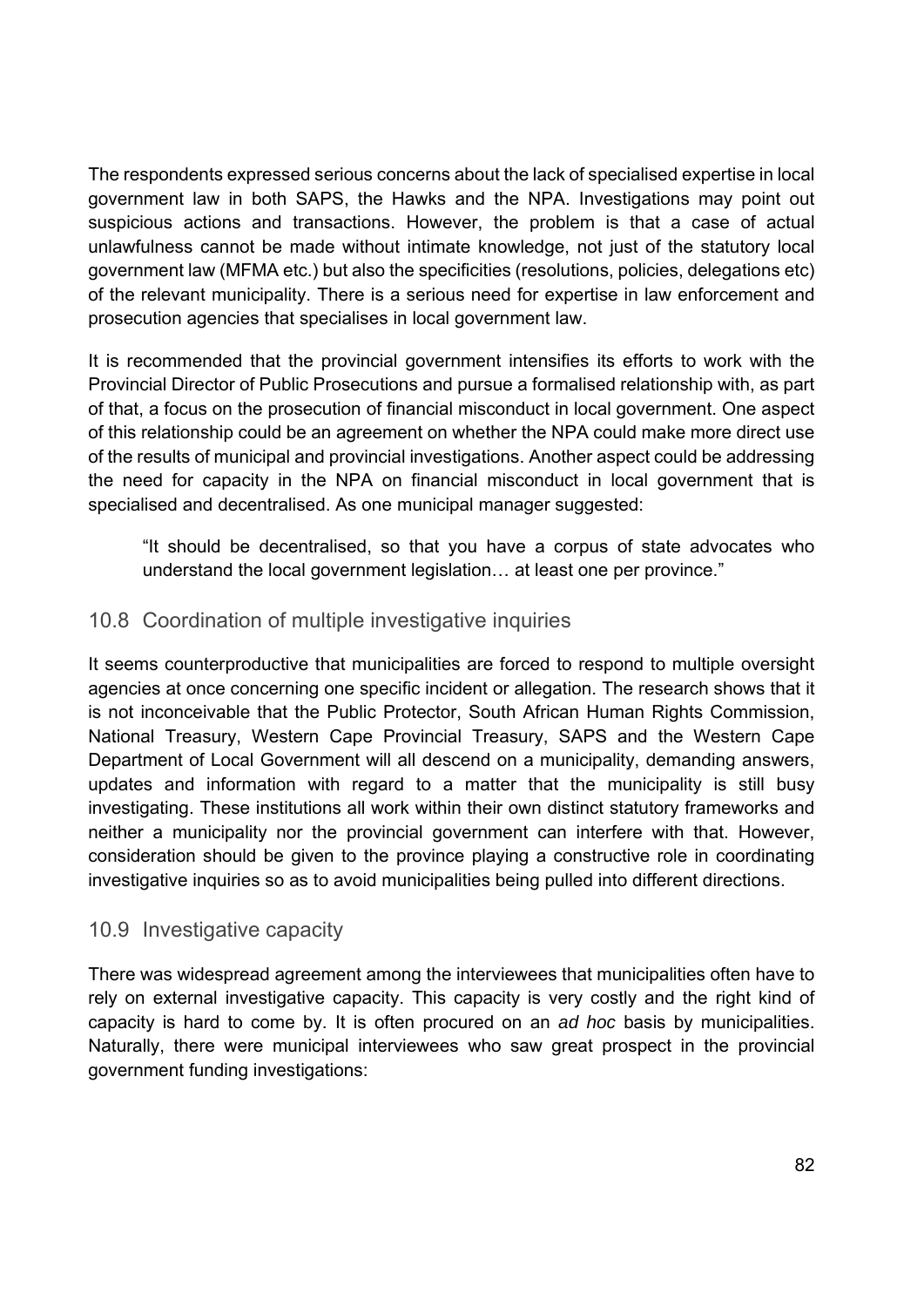"If there's one area where the province can help, it is with finance. Investigations are costly. If the province could finance the investigations that would be excellent."

However, the provincial government has been increasing its capacity and involvement in investigations but more as part of its oversight role, for example to support section 106 Investigations.

The provincial government should consider whether it can play a role in facilitating greater access for municipalities to good quality and independent investigative capacity. Are there mechanisms through which the provincial government can assist municipalities in accessing the right type of investigative capacity?

# 10.10 Recovery of funds and assets

Despite the assertive legal framework on this, the interviewees painted a bleak picture of the prospects of recovery of assets. The costs of embarking on recovery are very high and the process long and cumbersome. The successes were limited to municipalities themselves successfully extracting an acknowledgment of debt from outside service providers, and subsequently recovering funds. Recovering funds or assets from (former) staff members seems much more difficult and we did not encounter any success stories of court-mediated recovery. There were also questions about the cost of SIU investigations and the fact that recoveries do not necessarily flow back to municipal coffers. The limited scope of the study did not permit us to examine this in more detail. However, it would appear that there is scope for a greater interrogation as to why the framework for recovery of illgotten funds and assets produces so little, and what the province could do to support municipal efforts in this regard.

#### 10.11 Provincial and district roles

Provincial oversight over, and support for, municipal anti-corruption efforts is quickly viewed with suspicion by municipalities. To some extent this may be inevitable, given the well-known tensions in the intergovernmental system. However, it inevitably diminishes the overall, combined effort to combat corruption. It is very important that the provincial government is alive to the ever-present possibility of its oversight being interpreted as a political maneuver.

There also seems to be a distinction between two types of municipalities. There are those municipalities that are in deep institutional trouble, where the need for provincial oversight and even intervention is patently clear. However, there are also municipalities that do not face deep institutional trouble but still have to regularly address allegations and improve their internal systems. It is those that seem to derive the least benefit from provincial support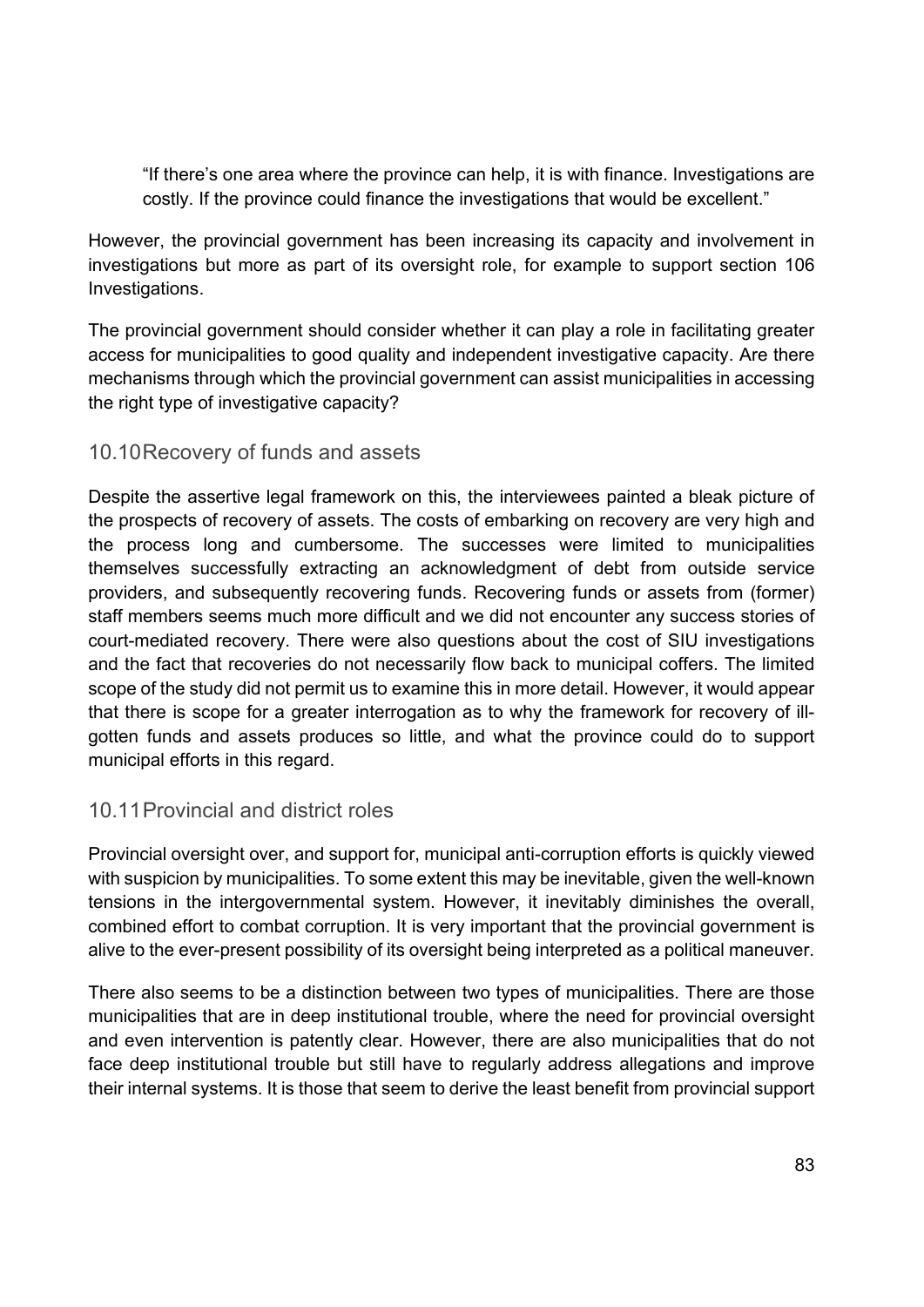and oversight. We encountered the perception that the provincial government focuses mostly on 'the big cases'.

With the provincial government's renewed emphasis on positioning district municipalities as the pivot for provincial-local relations, the Joint District Approach (JDA) may also open up possibilities for more 'bottom-up' coherence and collaboration with respect to anti-corruption efforts. While district-local tensions and turf battles are as old as the current local government system, there was still an acknowledgement amongst most interviewees that there is potential for district municipalities to play a greater role in coordinating anticorruption efforts. Districts are seen as 'closer' to the local municipalities and are ultimately politically interconnected at the level of the council. The ideas varied from pooling resources to jointly procuring investigative capacity more efficiently, to utilising the JDA structures for knowledge sharing. It is recommended that the provincial government opens a discussion with municipalities on using the JDA in the fight against corruption.

#### 10.12 Integrity and ethics in appointments

Without exception, the interviewees were at pains to emphasise that there are limits to what better laws, institutions and procedures can achieve in combating corruption. While it may seem like a truism, the appointment of the right people in the right places is essential and this is all the more true if a municipality wants to prevent and address corruption.

Therefore, municipalities should pay greater attention to integrity and ethics in appointments. As two interviewees remarked:

"I always say, you must have the right attitude. That is what we are lacking in most cases. You will see that someone has the right qualifications and ticks all the boxes but somewhere there is a weakness, and that is in his personal makeup - his ethos, his integrity. That is where you have a problem".

"I cannot emphasise this more: honest people can never be replaced by legislation or legislation can never make dishonest people honest, because dishonest people will always find a gap to steal or to do funny stuff."

The provincial government should advocate for greater professionalisation of local government administration. One of the key stumbling blocks in the fight against corruption is the price to be paid by honest senior managers for standing up against political pressure to cut corners or to engage in downright corrupt acts.

"We must get to a professional system of local government management. Fraud and corruption is not rife in professions that have professional status. Take the legal profession as an example. Because there's a certain status attached to it: you can